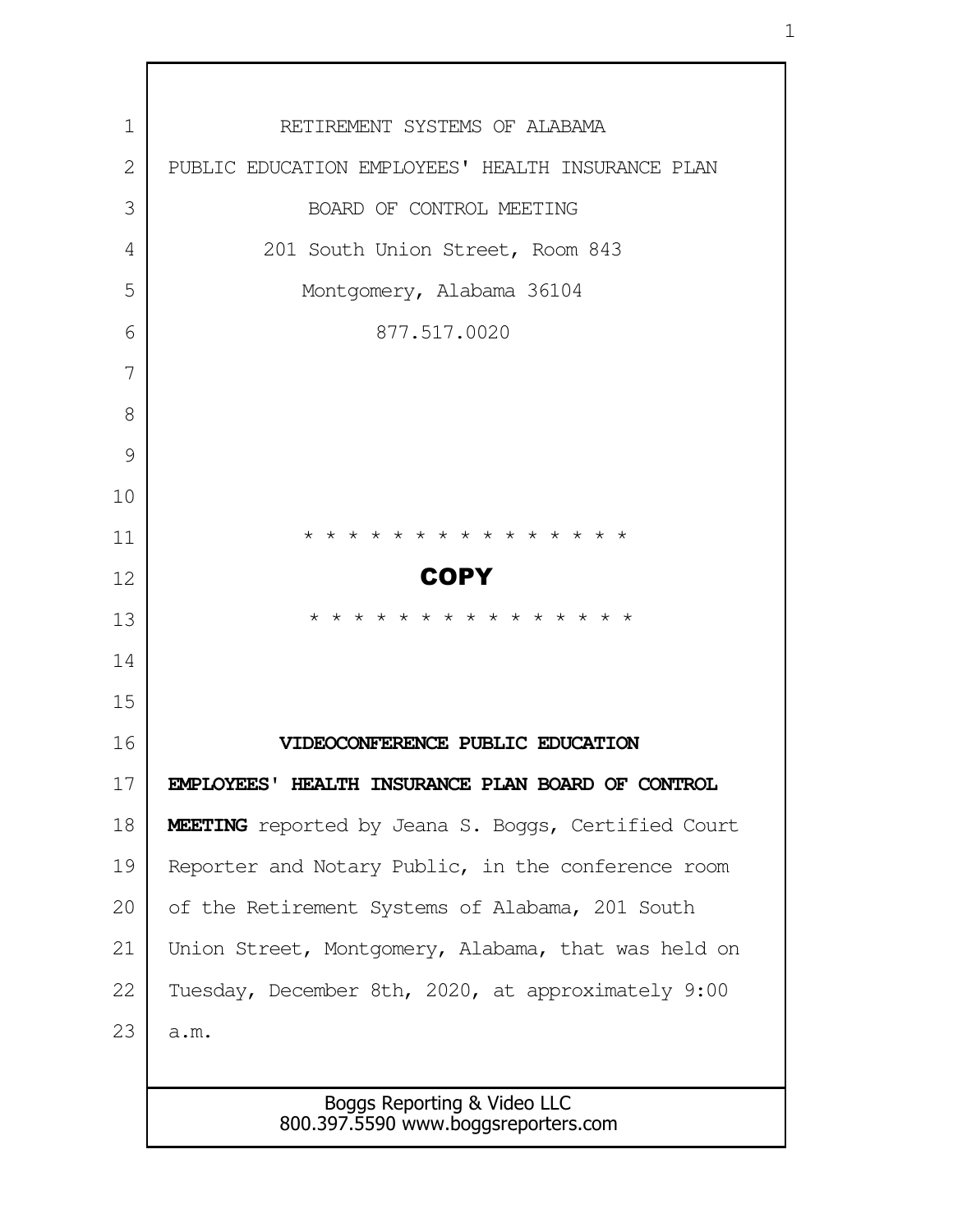| $\mathbf 1$    |                                                                    |
|----------------|--------------------------------------------------------------------|
| $\overline{2}$ | APPEARANCES                                                        |
| 3              | BOARD MEMBERS:                                                     |
| 4              | MR. JOHN R. WHALEY, VICE-CHAIRMAN                                  |
| 5              | MR. KELLY BUTLER                                                   |
| 6              | MR. JOHN MCMILLAN                                                  |
| 7              | DR. ERIC MACKEY                                                    |
| 8              | DR. JOSEPH G. VAN MATRE                                            |
| 9              | MS. KELLI SHOMAKER                                                 |
| 10             | DR. SUSAN WILLIAMS BROWN                                           |
| 11             | MS. AMY CREW                                                       |
| 12             | MS. CHARLENE MCCOY                                                 |
| 13             | MRS. SUSAN LOCKRIDGE                                               |
| 14             | MS. PEGGY MOBLEY                                                   |
| 15             | MS. ANITA GIBSON                                                   |
| 16             | MR. JEFF COLE                                                      |
| 17             |                                                                    |
| 18             |                                                                    |
| 19             |                                                                    |
| 20             |                                                                    |
| 21             |                                                                    |
| 22             |                                                                    |
| 23             |                                                                    |
|                |                                                                    |
|                | Boggs Reporting & Video LLC<br>800.397.5590 www.boggsreporters.com |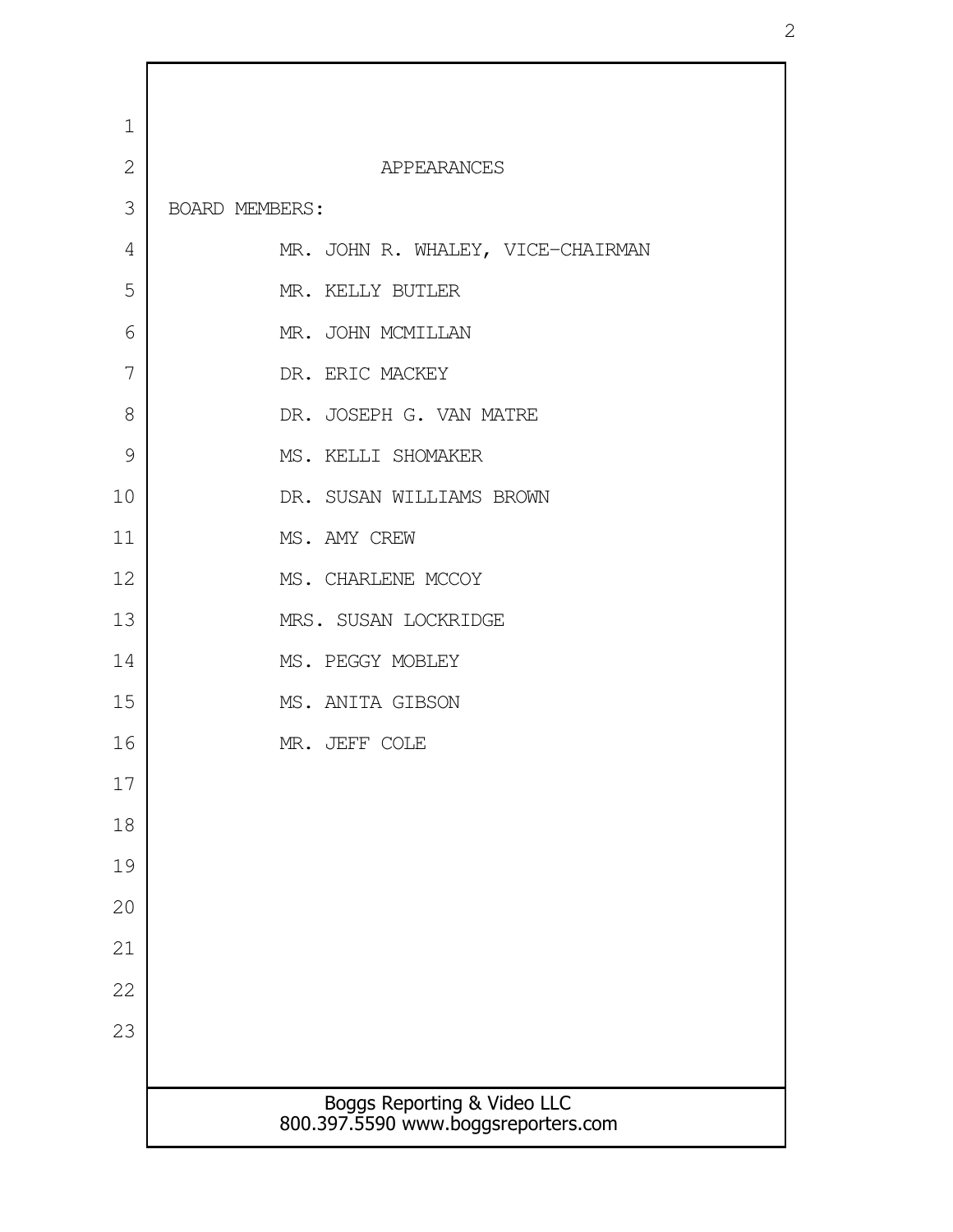| $\mathbf 1$ | ALSO PRESENT: |                                                                    |
|-------------|---------------|--------------------------------------------------------------------|
| 2           |               | DR. DAVID BRONNER, RSA CEO                                         |
| 3           |               | MR. DON YANCEY, RSA DEPUTY DIRECTOR                                |
| 4           |               | MS. LEURA CANARY, RSA CHIEF LEGAL COUNSEL                          |
| 5           |               | MS. DIANE SCOTT, RSA CFO                                           |
| 6           |               | MR. DAVE WALES, DIRECTOR PEEHIP                                    |
| 7           |               | MS. ERICA THOMAS, ASST DIRECTOR PEEHIP                             |
| 8           |               | MS. EMILY EATON, RSA ASSISTANT                                     |
| 9           |               |                                                                    |
| 10          |               |                                                                    |
| 11          |               |                                                                    |
| 12          |               |                                                                    |
| 13          |               |                                                                    |
| 14          |               |                                                                    |
| 15          |               |                                                                    |
| 16          |               |                                                                    |
| 17          |               |                                                                    |
| 18          |               |                                                                    |
| 19          |               |                                                                    |
| 20          |               |                                                                    |
| 21          |               |                                                                    |
| 22          |               |                                                                    |
| 23          |               |                                                                    |
|             |               |                                                                    |
|             |               | Boggs Reporting & Video LLC<br>800.397.5590 www.boggsreporters.com |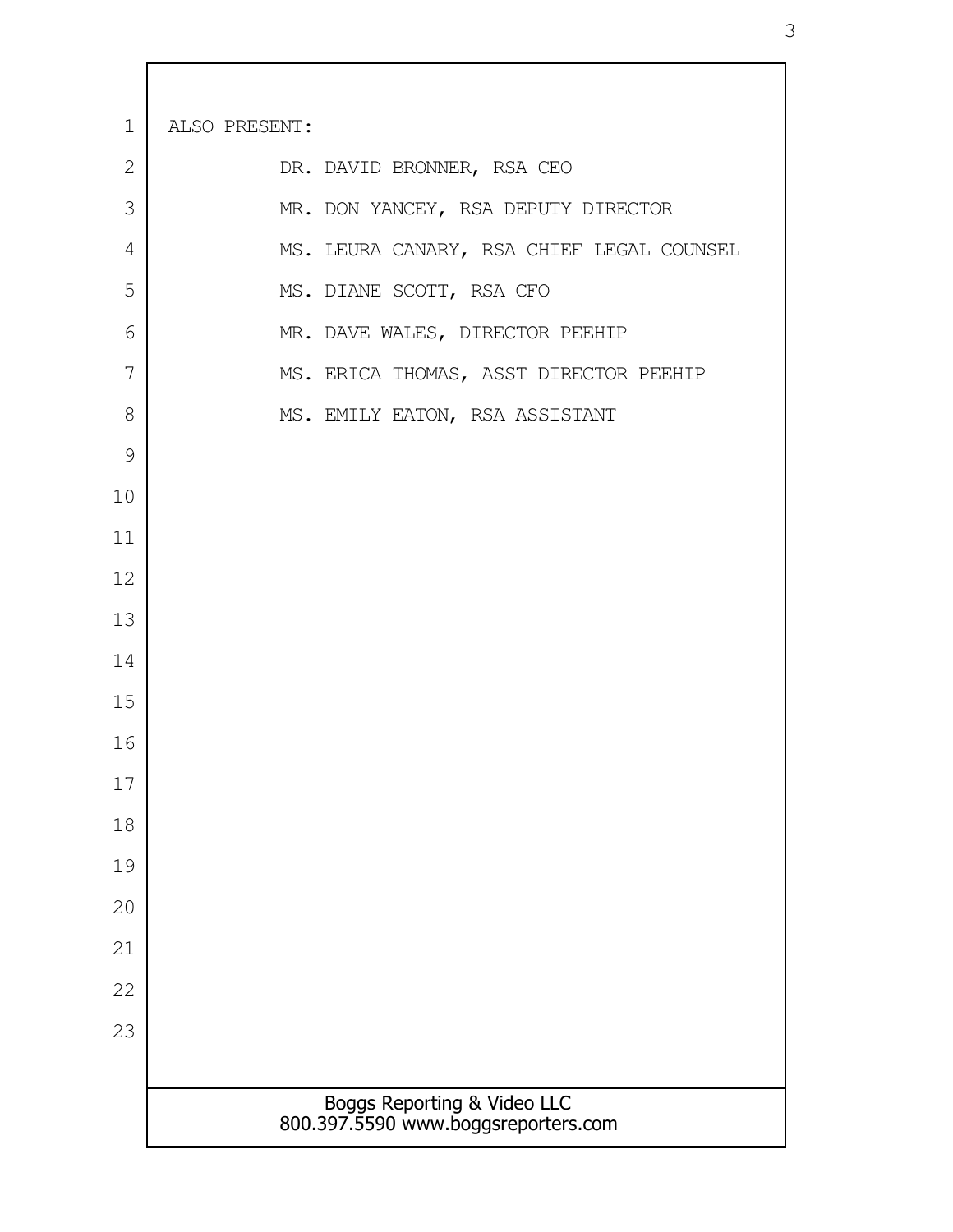| $\mathbf 1$  |     | <b>AGENDA</b>                                                      |
|--------------|-----|--------------------------------------------------------------------|
| $\mathbf{2}$ | I.  | CALL TO ORDER/ROLL CALL - Emily Eaton5                             |
| 3            | II. | APPROVAL OF AGENDA - Ricky Whaley7                                 |
| 4            |     | III. APPROVAL OF 9/15/2020 BOARD MEETING MINUTES                   |
| 5            |     | Ricky Whaley8                                                      |
| 6            |     |                                                                    |
| 7            |     | V. PEEHIP BENEFIT PROGRAM - Dave Wales37                           |
| 8            | VI. | HUMANA MAPD UPDATE - Erica Thomas71                                |
| 9            |     | VII. CLOSING COMMENTS - Don Yancey79                               |
| 10           |     | VIII. ADJOURN - Ricky Whaley82                                     |
| 11           |     |                                                                    |
| 12           |     |                                                                    |
| 13           |     |                                                                    |
| 14           |     |                                                                    |
| 15           |     |                                                                    |
| 16           |     |                                                                    |
| 17           |     |                                                                    |
| 18           |     |                                                                    |
| 19           |     |                                                                    |
| 20           |     |                                                                    |
| 21           |     |                                                                    |
| 22           |     |                                                                    |
| 23           |     |                                                                    |
|              |     |                                                                    |
|              |     | Boggs Reporting & Video LLC<br>800.397.5590 www.boggsreporters.com |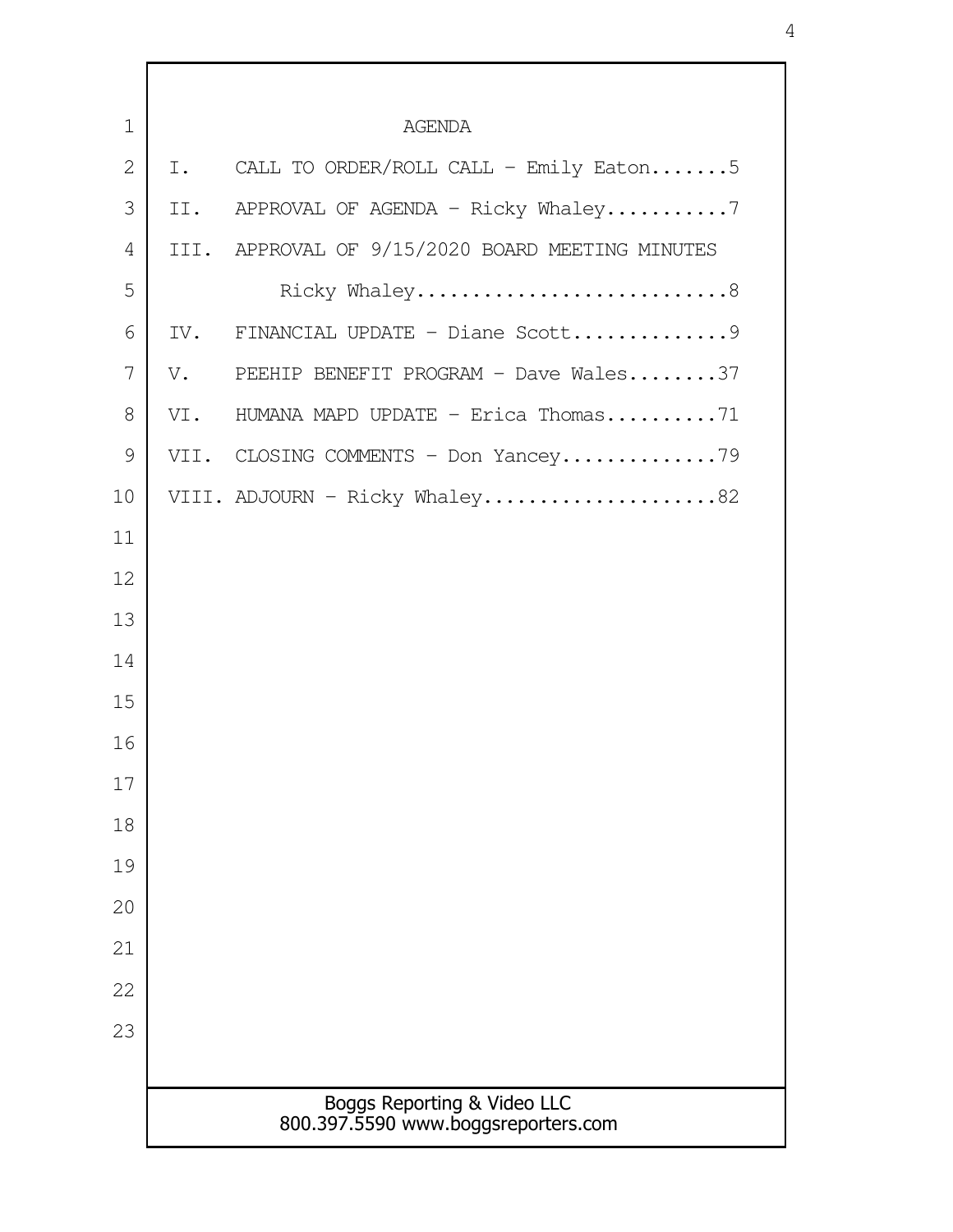| $\mathbf 1$ | CALL TO ORDER                              |
|-------------|--------------------------------------------|
| 2           | MR. WHALEY: Okay. Good morning,            |
| 3           | and welcome to the PEEHIP Board of Control |
| 4           | meeting this morning.                      |
| 5           | A few things that I would like             |
| 6           | to discuss with you before we get          |
| 7           | started. We would ask that you put your    |
| 8           | cell phones on silent before we start the  |
| 9           | meeting. And we have got quite a few       |
| 10          | members who are joining us. And            |
| 11          | according to the count that I have, we     |
| 12          | have nine members present, so we have a    |
| 13          | quorum established.                        |
| 14          | Okay. Those members who are                |
| 15          | joining us via WebEx, we would ask that    |
| 16          | you raise your hand or wave at us to get   |
| 17          | our attention so that we can recognize     |
| 18          | And if the other members of the<br>you.    |
| 19          | Board would help me to recognize those     |
| 20          | members who would like to speak, we        |
| 21          | certainly will let you speak. There is     |
| 22          | just a lit bit of a lag between us.        |
| 23          | So                                         |
|             |                                            |

## Boggs Reporting & Video LLC 800.397.5590 www.boggsreporters.com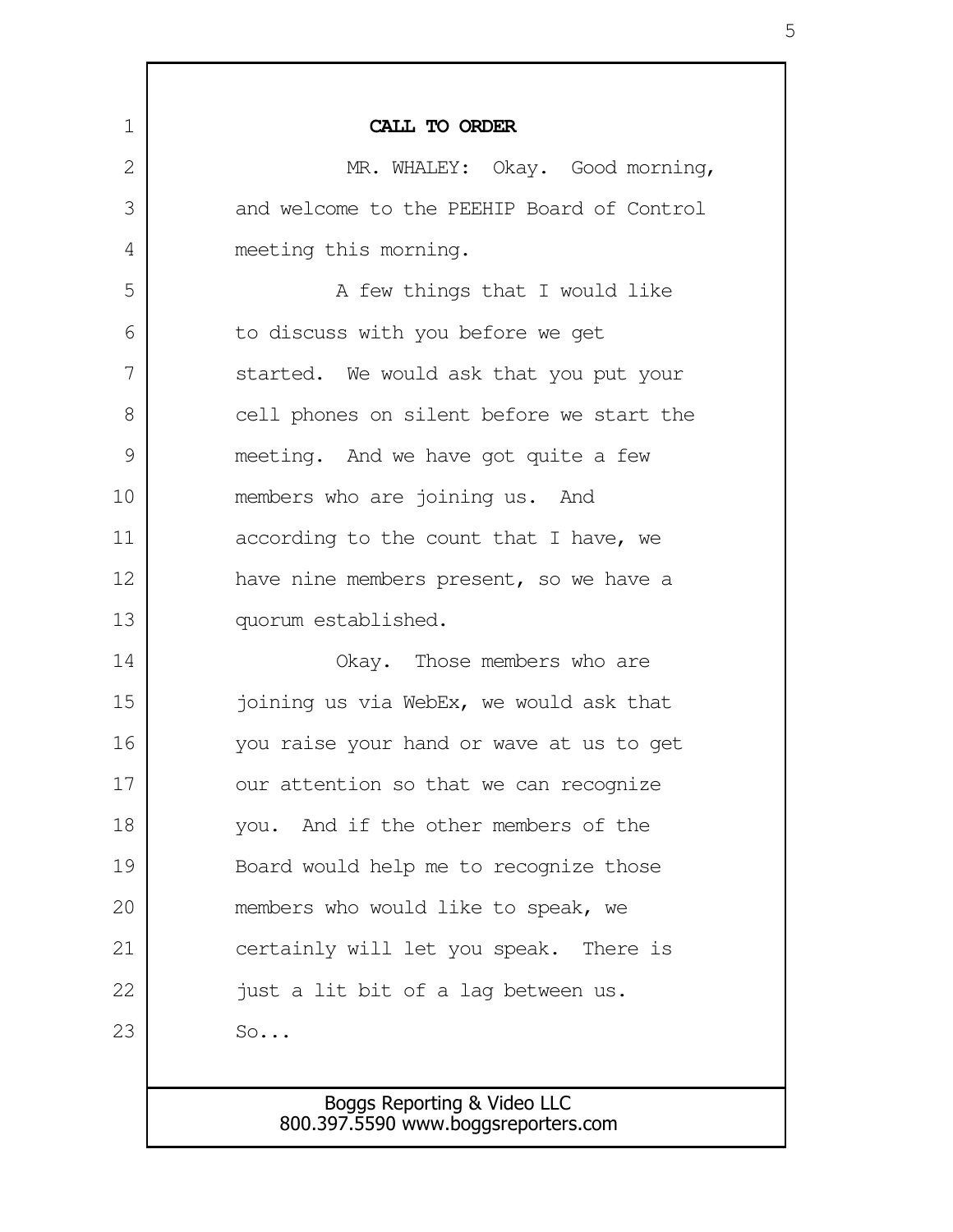| Good morning Ms. Shomaker.                                         |
|--------------------------------------------------------------------|
| MS. SHOMAKER: Good morning.                                        |
| MR. WHALEY: Okay. This morning                                     |
| I would like to explain the absence of our                         |
| colleaque Board member, our Board chairman,                        |
| Luke Hallmark is not here. And he and I                            |
| have served together for, I know, since                            |
| 2008, and I have never known Luke to ever                          |
| miss a single meeting. But, anyway, he is                          |
| recovering in the hospital today. And I                            |
| wanted to make sure that everyone knew that                        |
| he is wishing all of us well today. And we                         |
| just want to keep him in our prayers, and                          |
| Sarah and Parker going forward.                                    |
| Okay. At this time, I would                                        |
| like to ask Emily Eaton to please call                             |
| the role of members.                                               |
| ROLL CALL                                                          |
| MS. EATON: Luke Hallmark?                                          |
| (No response).                                                     |
| MS. KIRK: Ricky Whaley?                                            |
| MR. WHALEY:<br>Here.                                               |
| MS. EATON: Kelly Butler?                                           |
|                                                                    |
| Boggs Reporting & Video LLC<br>800.397.5590 www.boggsreporters.com |
|                                                                    |

Г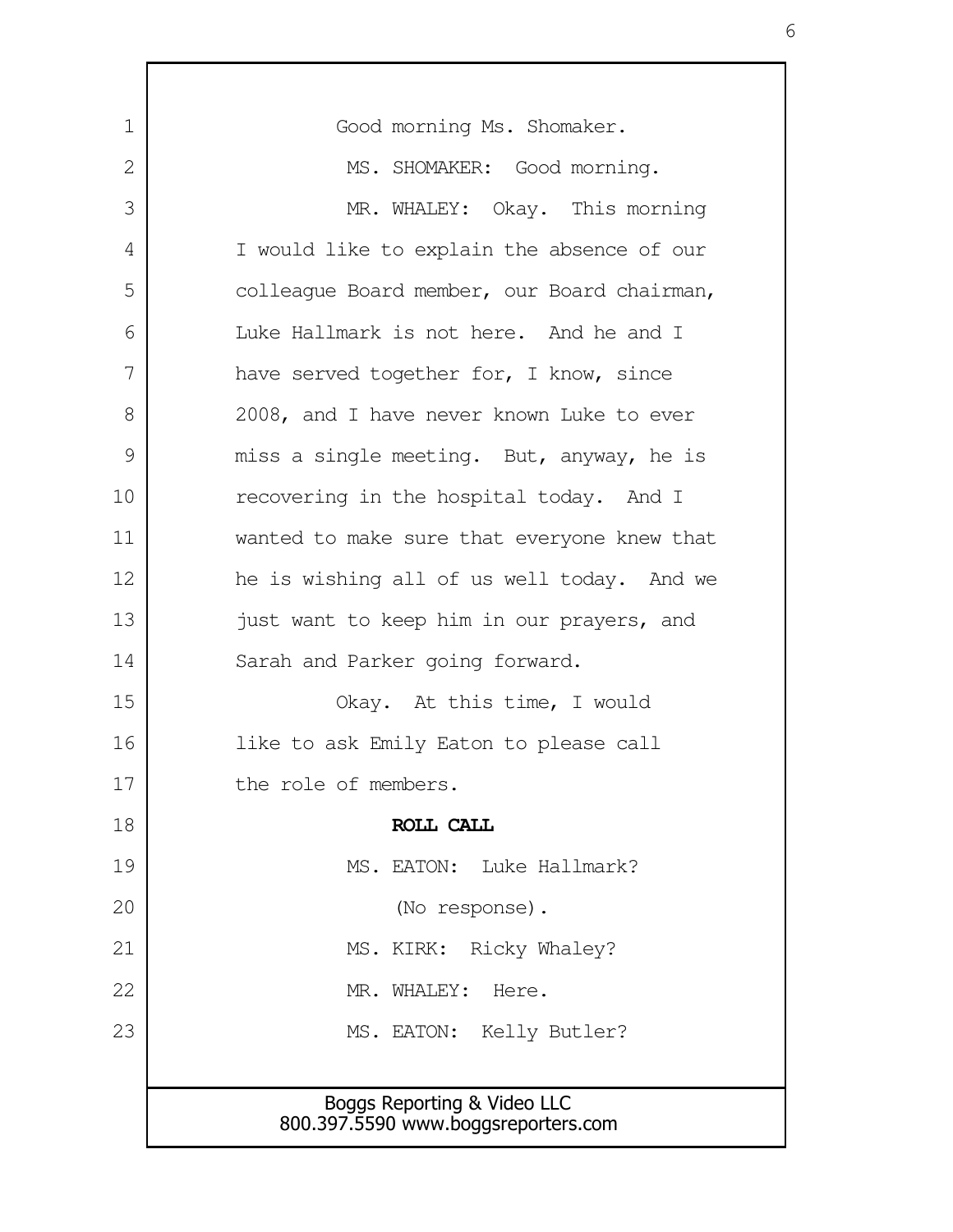| $\mathbf 1$    | MR. BUTLER: Here.                                                  |
|----------------|--------------------------------------------------------------------|
| $\overline{2}$ | MS. EATON: John McMillan?                                          |
| 3              | MR. MCMILLAN: Here.                                                |
| 4              | MS. EATON: Eric Mackey?                                            |
| 5              | (No response.)                                                     |
| 6              | MS. EATON: Joseph Van Matre?                                       |
| 7              | DR. VAN MATRE: Here.                                               |
| 8              | MS. EATON: Kelli Shomaker?                                         |
| 9              | MS. SHOMAKER: Here.                                                |
| 10             | MS. EATON: Susan Brown?                                            |
| 11             | DR. SUSAN BROWN: Present.                                          |
| 12             | MS. EATON: Amy Crew?                                               |
| 13             | MS. CREW: Here.                                                    |
| 14             | MS. EATON: Charlene McCoy?                                         |
| 15             | MS. McCOY: Here.                                                   |
| 16             | MS. EATON: Susan Lockridge?                                        |
| 17             | MRS. LOCKRIDGE: Here.                                              |
| 18             | MS. EATON: Russell Twilley?                                        |
| 19             | (No response.)                                                     |
| 20             | MS. EATON: Peggy Mobley?                                           |
| 21             | MS. MOBLEY: Here.                                                  |
| 22             | MS. EATON: Anita Gibson?                                           |
| 23             | MS. GIBSON: Here.                                                  |
|                |                                                                    |
|                | Boggs Reporting & Video LLC<br>800.397.5590 www.boggsreporters.com |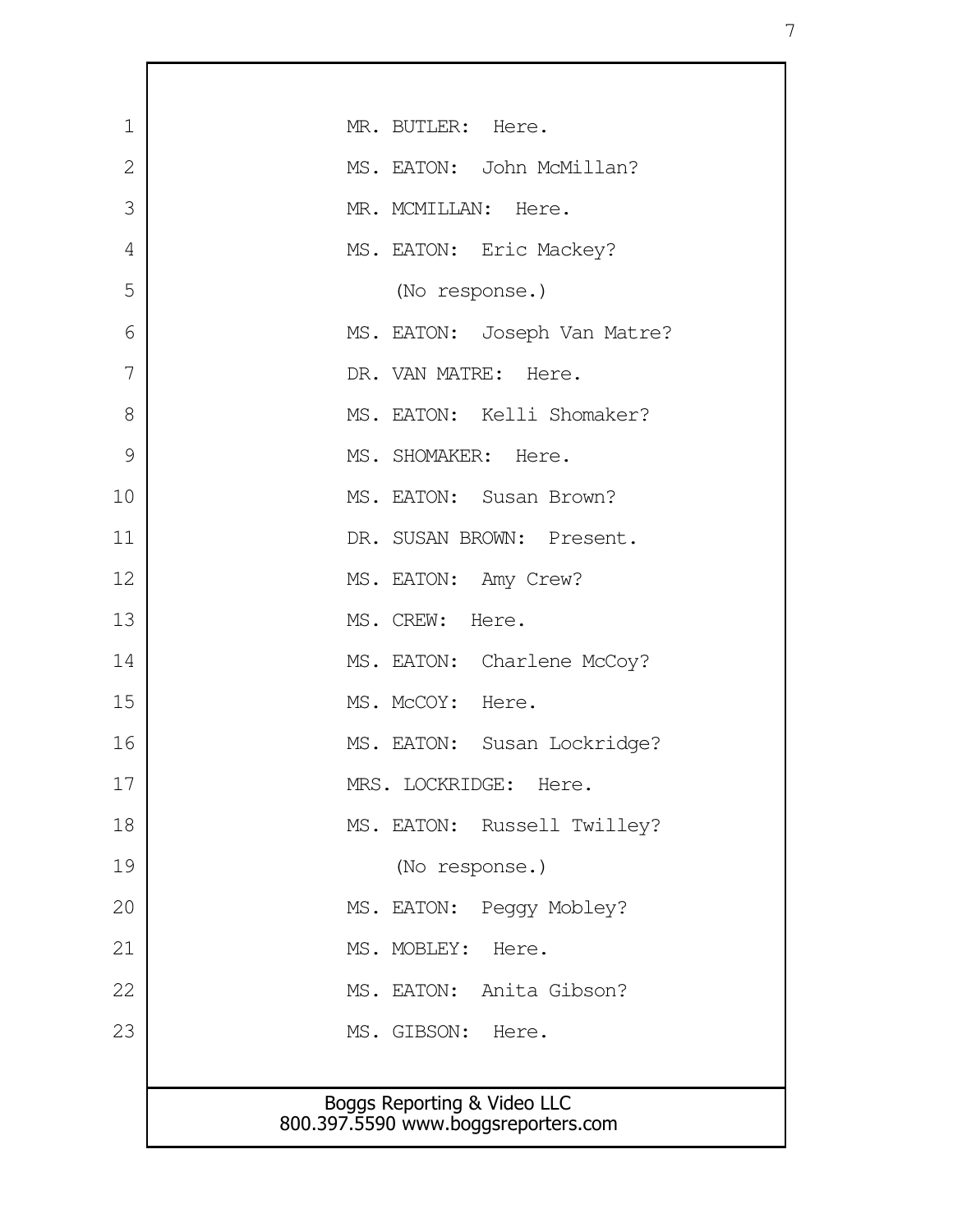Boggs Reporting & Video LLC 800.397.5590 www.boggsreporters.com MS. EATON: Jeff Cole? MR. COLE: Here. MR. WHALEY: Okay. Thank you, Emily. We do have a quorum present. All right. At this time, I would like to point out our agenda. And hopefully everyone has had time to go over and look at it, and I would like to entertain a motion to approve the agenda. MS. MOBLEY: So moved. MR. WHALEY: Motion by Ms. Mobley. MRS. LOCKRIDGE: Second. MR. WHALEY: A second. All in favor signify by saying "aye." (Board members saying "aye"). MR. WHALEY: The motion carries. Seconded by Mrs. Lockridge. **APPROVAL OF 9/15/2020 BOARD MEETING MINUTES** MR. WHALEY: Okay. Item Number III: Approval of the September 15, 2020, minutes. Hopefully you have had time to read over those. And does anyone have any 1 2 3 4 5 6 7 8 9 10 11 12 13 14 15 16 17 18 19 20 21 22 23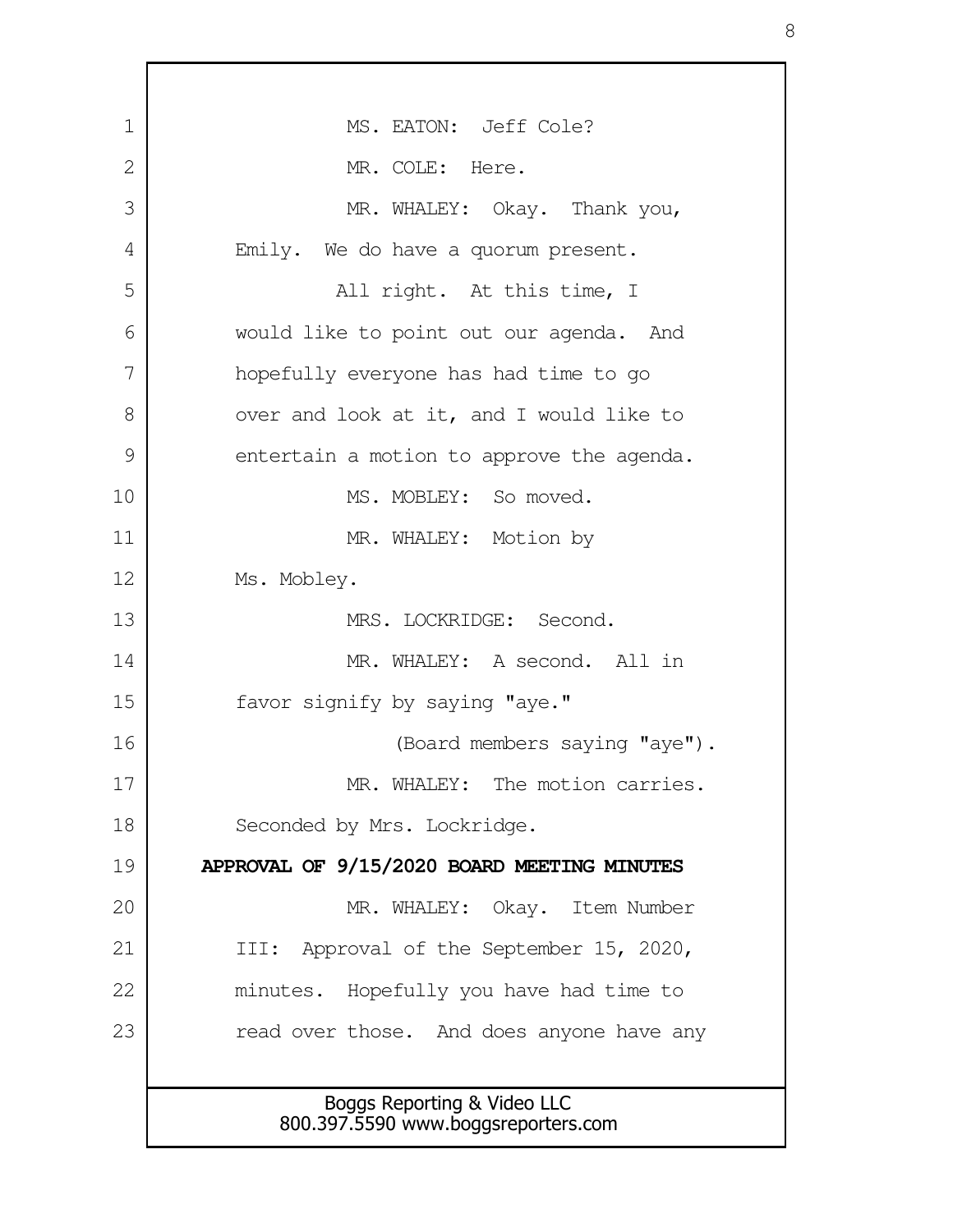Boggs Reporting & Video LLC 800.397.5590 www.boggsreporters.com corrections or anything that needs to be added to the minutes of the 15th meeting? (No response). MR. WHALEY: If not, I would like to entertain a motion to approve the minutes. MS. GIBSON: I make a motion. MR. COLE: Second. MR. WHALEY: Okay. I had Ms. Gibson made the motion, and second, Mr. Cole. All in favor signify by saying "aye." (Board members saying "aye"). MR. WHALEY: Opposed? (No response). MR. WHALEY: Motion carries. Okay. At this time, we would move to Item IV, and that is the report of the investment -- well, my bad. Item IV, the Financial Update, presented by Diane Scott. **FINANCIAL UPDATE** MS. DIANE SCOTT: Good morning, 1 2 3 4 5 6 7 8 9 10 11 12 13 14 15 16 17 18 19 20 21 22 23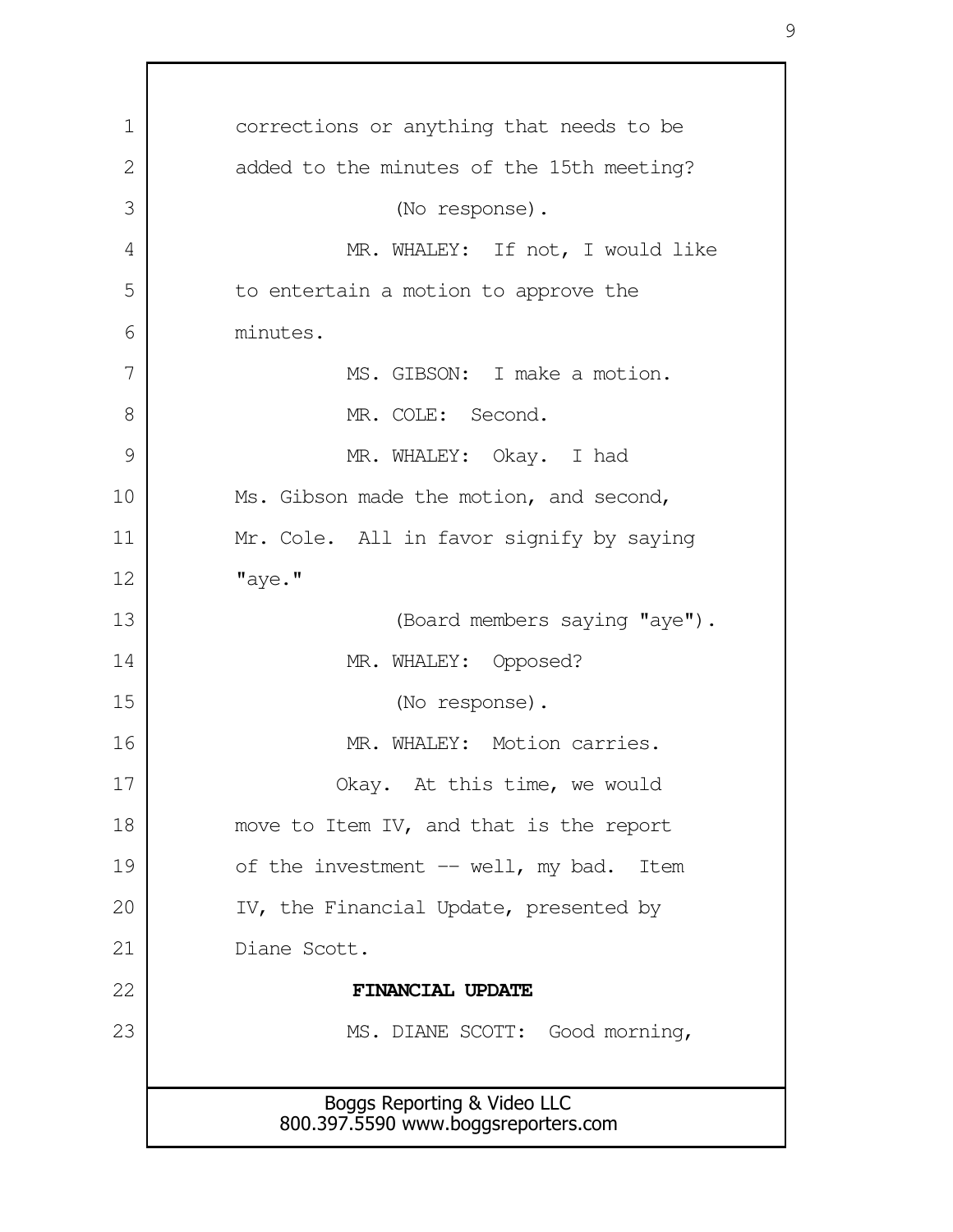| $\mathbf 1$ | Mr. Vice-President and members of the                              |
|-------------|--------------------------------------------------------------------|
| 2           | Board.                                                             |
| 3           | MR. WHALEY: Thank you.                                             |
| 4           | MS. DIANE SCOTT: If you would                                      |
| 5           | turn to $-$ and I'll $-$ if anybody has any                        |
| 6           | objection for me moving my mask, just let                          |
| 7           | me know, and I will put it right back up                           |
| 8           | there. I think it might be a little easier                         |
| 9           | to hear me.                                                        |
| 10          | If you will turn behind tab                                        |
| 11          | Financial Update, we will begin. This is                           |
| 12          | the time of the year where we have a full                          |
| 13          | fiscal year to report on. Okay? So, I                              |
| 14          | have got a lot of the charts that you are                          |
| 15          | used to seeing, but they are for the full                          |
| 16          | fiscal year. So, we will try to go over                            |
| 17          | those. And any time you-all have                                   |
| 18          | questions after I get through, you know                            |
| 19          | that you can $-$ that I am always happy to                         |
| 20          | answer any questions that you might have.                          |
| 21          | So, on page 26 is the balance                                      |
| 22          | sheet. These financial statements that I                           |
| 23          | am showing you here are the financial                              |
|             |                                                                    |
|             | Boggs Reporting & Video LLC<br>800.397.5590 www.boggsreporters.com |
|             |                                                                    |

 $\mathbf{I}$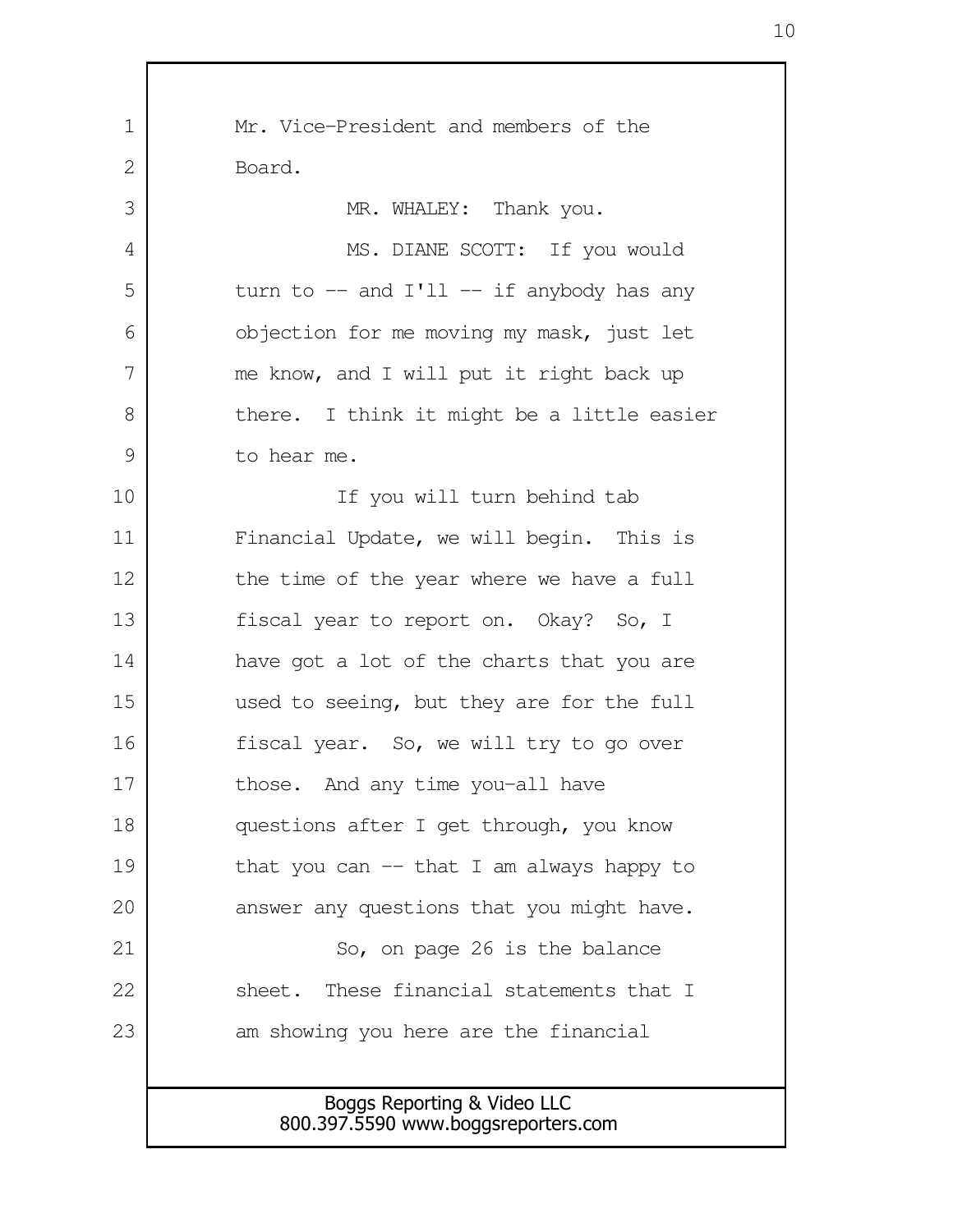Boggs Reporting & Video LLC 800.397.5590 www.boggsreporters.com statements for PEEHIP and for the Retiree Trust Fund that we have provided to our auditors to opine upon. You will see that the balance sheet is very strong. The total number of value of our investments at fair market value for PEEHIP, at the end of September, was almost \$265 million. Turning over to the next page, the significance on page 27 of the income statement, or the statement of revenues, expenses, and changes in fund position, is that we increased our fund position over the course of the 12-month period ended September, by a \$102 million, ending our net fund position of \$188 million. Again, another indication of a strong set of financial statements at this point in time. Moving to page 28, this is the budget report. You can see that for fiscal '20, we had budgeted our operations budget of \$6.4 million, but we 1  $\mathcal{L}$  3 4 5 6 7 8 9 10 11 12 13 14 15 16 17 18 19 20 21 22 23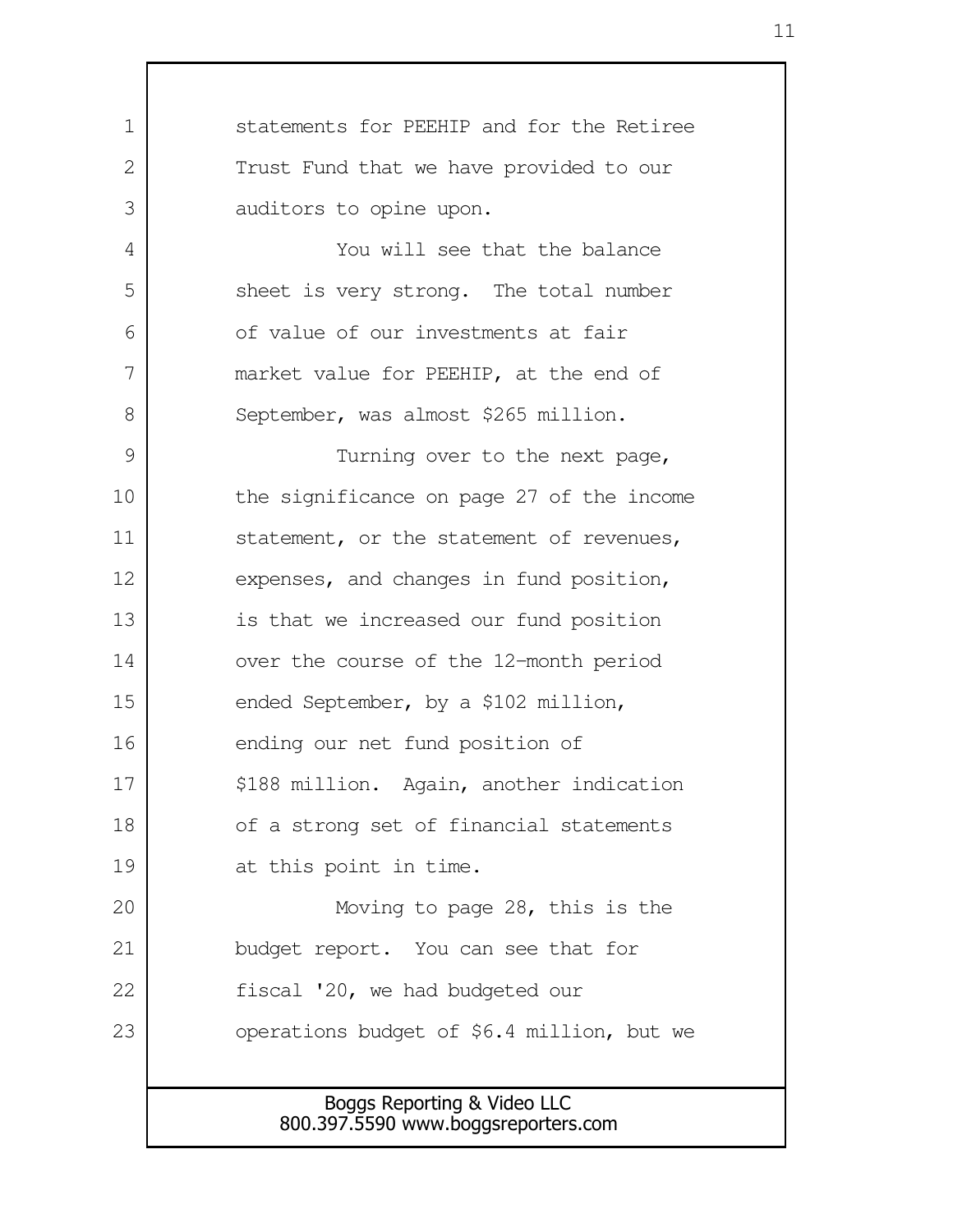Boggs Reporting & Video LLC 800.397.5590 www.boggsreporters.com only spent four-point -- almost \$4.7 million. Again, as I always say -- and you can -- I could say "go to the bank on this"  $-$  we are only going to spend it if we have just got to have it. But we want it there in our budget in case the occasion arises. One thing that you will be asked to do during this presentation is to vote on the proposed fiscal year 2021 budget. We have budgeted \$6.6 million, with the largest amounts in salaries and benefits, and also in professional services. Again, we will only use them if we need it. So... Pages 29, 30, through 32 are the same graphs that you are used to seeing for a full fiscal year. I won't go over that. But I do want you to move on to page 33. This is the Retiree Trust financial statements, and you can see here that they also have a very, very 1  $\mathcal{L}$  3 4 5 6 7 8 9 10 11 12 13 14 15 16 17 18 19 20 21 22 23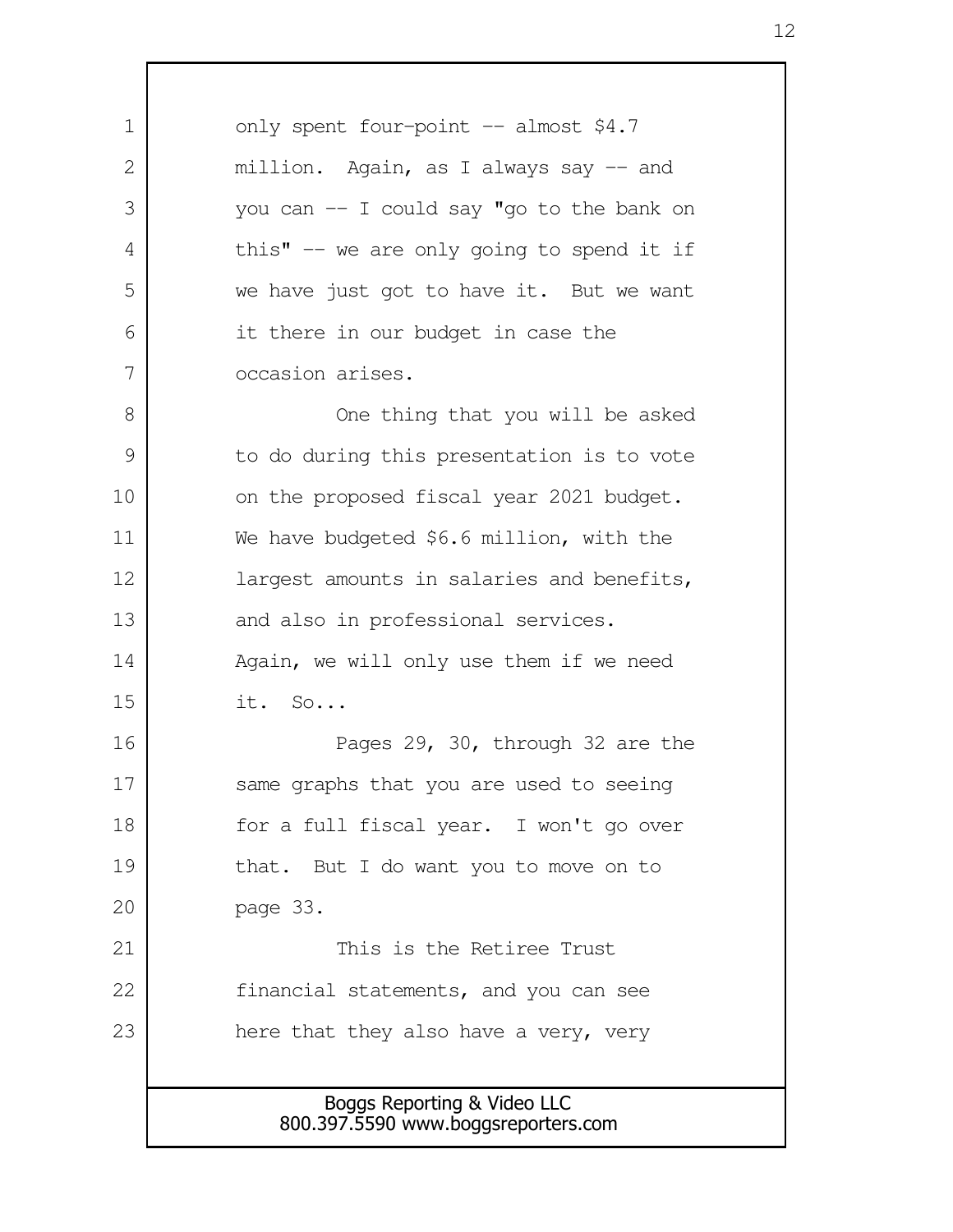| 1  | strong balance sheet. The total                                    |
|----|--------------------------------------------------------------------|
| 2  | investment value at the end of September                           |
| 3  | was \$1.6 billion. We had an investment                            |
| 4  | return of 8.17% in fiscal 2020.                                    |
| 5  | And on page 35, you can see the                                    |
| 6  | composition of the large categories that                           |
| 7  | are included in the investment portfolio                           |
| 8  | of \$1.6 billion.                                                  |
| 9  | Before I get to the three-year                                     |
| 10 | projection, we will see if anyone has any                          |
| 11 | questions, or, Mr. Vice-President, would                           |
| 12 | you like for them to vote on the budget                            |
| 13 | report?                                                            |
| 14 | MR. WHALEY: You can go ahead and                                   |
| 15 | have a motion for that if you would like.                          |
| 16 | MS. DIANE SCOTT:<br>Okay.                                          |
| 17 | MR. WHALEY: Okay. The Chair                                        |
| 18 | would like to ask for a motion and a second                        |
| 19 | to approve the operating budget.                                   |
| 20 | MS. DIANE SCOTT: For 2021.                                         |
| 21 | MR. WHALEY: For the 2021 year.                                     |
| 22 | MS. MOBLEY: I'll make a motion.                                    |
| 23 | MR. WHALEY: Okay.                                                  |
|    |                                                                    |
|    | Boggs Reporting & Video LLC<br>800.397.5590 www.boggsreporters.com |
|    |                                                                    |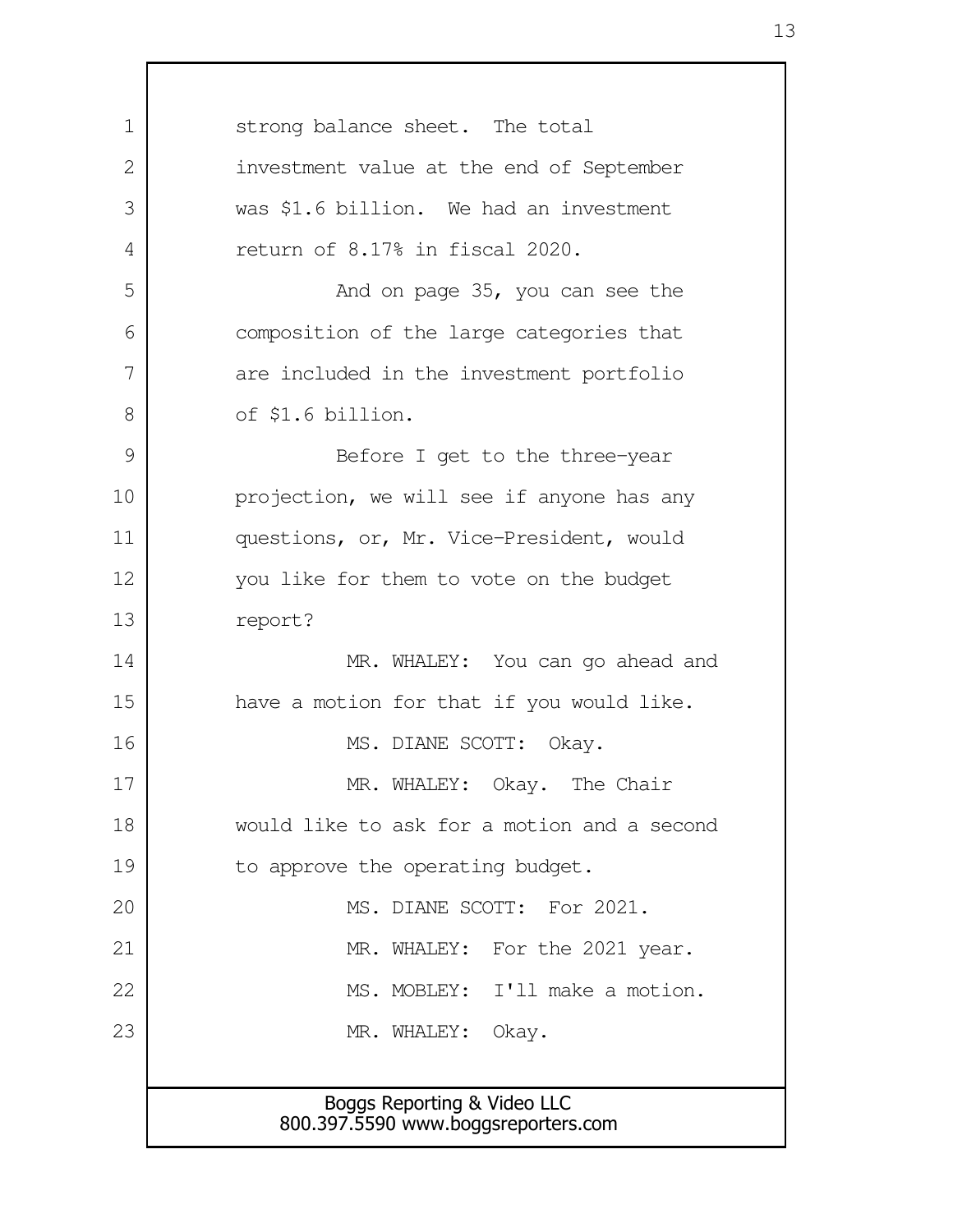| 1  | MS. DIANE SCOTT: Page 28, \$6.6                                    |
|----|--------------------------------------------------------------------|
| 2  | million.                                                           |
| 3  | MR. WHALEY: Okay. Do I have a                                      |
| 4  | motion to approve the operating budget for                         |
| 5  | 2021?                                                              |
| 6  | MS. MOBLEY: I so move. Thank                                       |
| 7  | you, Ms. Mobley.                                                   |
| 8  | MS. CREW: I make a motion. I                                       |
| 9  | second.                                                            |
| 10 | MR. WHALEY: Thank you,                                             |
| 11 | Ms. Mobley. I have a motion by Ms. Mobley,                         |
| 12 | and a second by Ms. Crew. Any discussion?                          |
| 13 | (No response).                                                     |
| 14 | MR. WHALEY: All in favor signify                                   |
| 15 | by saying "aye."                                                   |
| 16 | (Board members saying "aye.")                                      |
| 17 | MR. WHALEY: The motion carries.                                    |
| 18 | Diane, if you would like to                                        |
| 19 | continue.                                                          |
| 20 | MS. DIANE SCOTT: Yes, sir.                                         |
| 21 | Let's move on to page 37. This is where I                          |
| 22 | get a lot of excitement about bringing                             |
| 23 | you-all information -- updated information                         |
|    |                                                                    |
|    | Boggs Reporting & Video LLC<br>800.397.5590 www.boggsreporters.com |

 $\Gamma$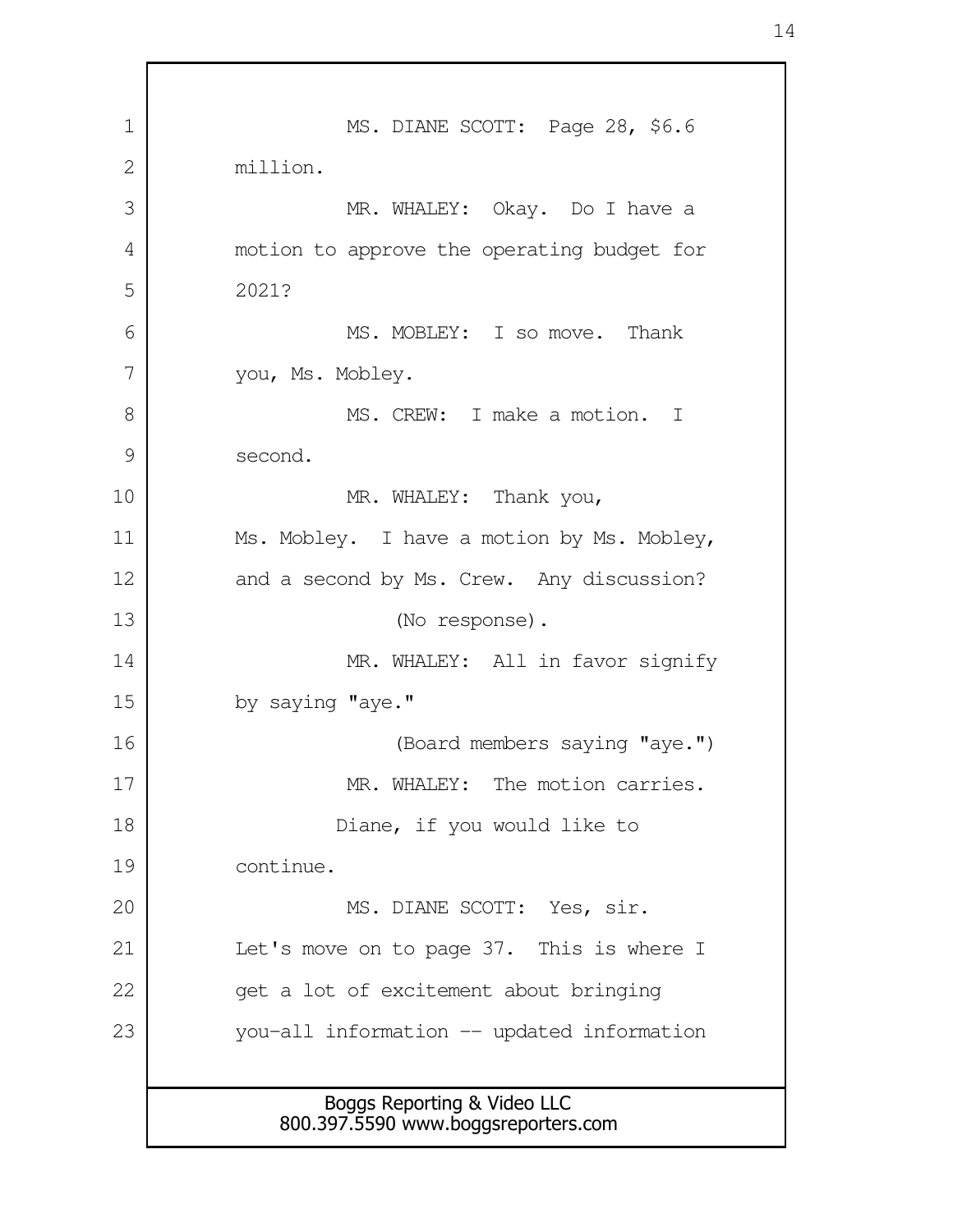Boggs Reporting & Video LLC and to show you what's happening over - what we project to happen over the next three years. So, on page 37 you see in fiscal 2020, where did our money come from that we operated on? And you can see here that 67.1%, or \$956 million, came from our State Legislature. We received -- We received \$11.3 million in coronavirus relief funds through September 30th; member contributions, almost \$398 million, or 28% of our monies. We have got a small amount of investment income, \$2.6 million, in the PEEHIP Fund. Our retirees, that are participating from universities where the universities are required by statute to pay the cost for their retirees, gave us \$56.5 million. So, we have got total funding of \$1.4 billion in order to operate our program this year. Moving to page 38, you will see that this is the per active employee per 1  $\mathcal{L}$  3 4 5 6 7 8 9 10 11 12 13 14 15 16 17 18 19 20 21 22 23

800.397.5590 www.boggsreporters.com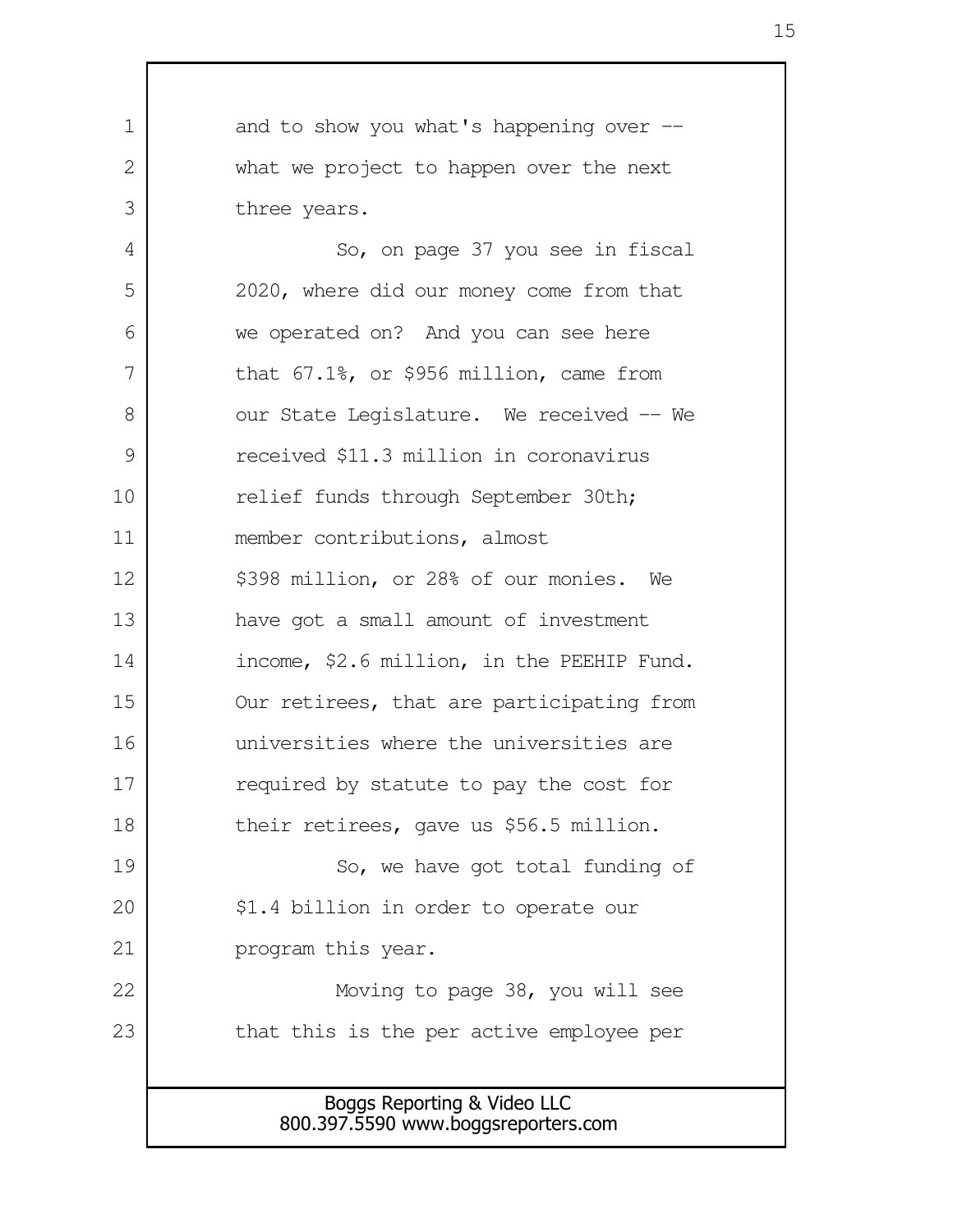Boggs Reporting & Video LLC 800.397.5590 www.boggsreporters.com month that we've requested from the Legislature, and you will see from 2017 through 2021 the Legislature has granted us \$800 per active per month. And we are requesting in the Legislature, that will begin in February for 2022, \$800 per active per member  $-$  per month there. Page 39 shows you the total dollar amount that that generates from the Legislature. And as you can see, 2020, that gave us \$956 million, and I am estimating we will have \$952 million for '21 and '22. Still less than what the Legislature granted to us in 2008. All right. So, now we know where we got our money from and how much came from different places. We want to say how did it get broken down, particularly that \$956 million that came from the Legislature. So, let's just take a look at page 40. Okay? I am telling a story here. So, that \$800 per active per 1  $\mathcal{L}$  3 4 5 6 7 8 9 10 11 12 13 14 15 16 17 18 19 20 21 22 23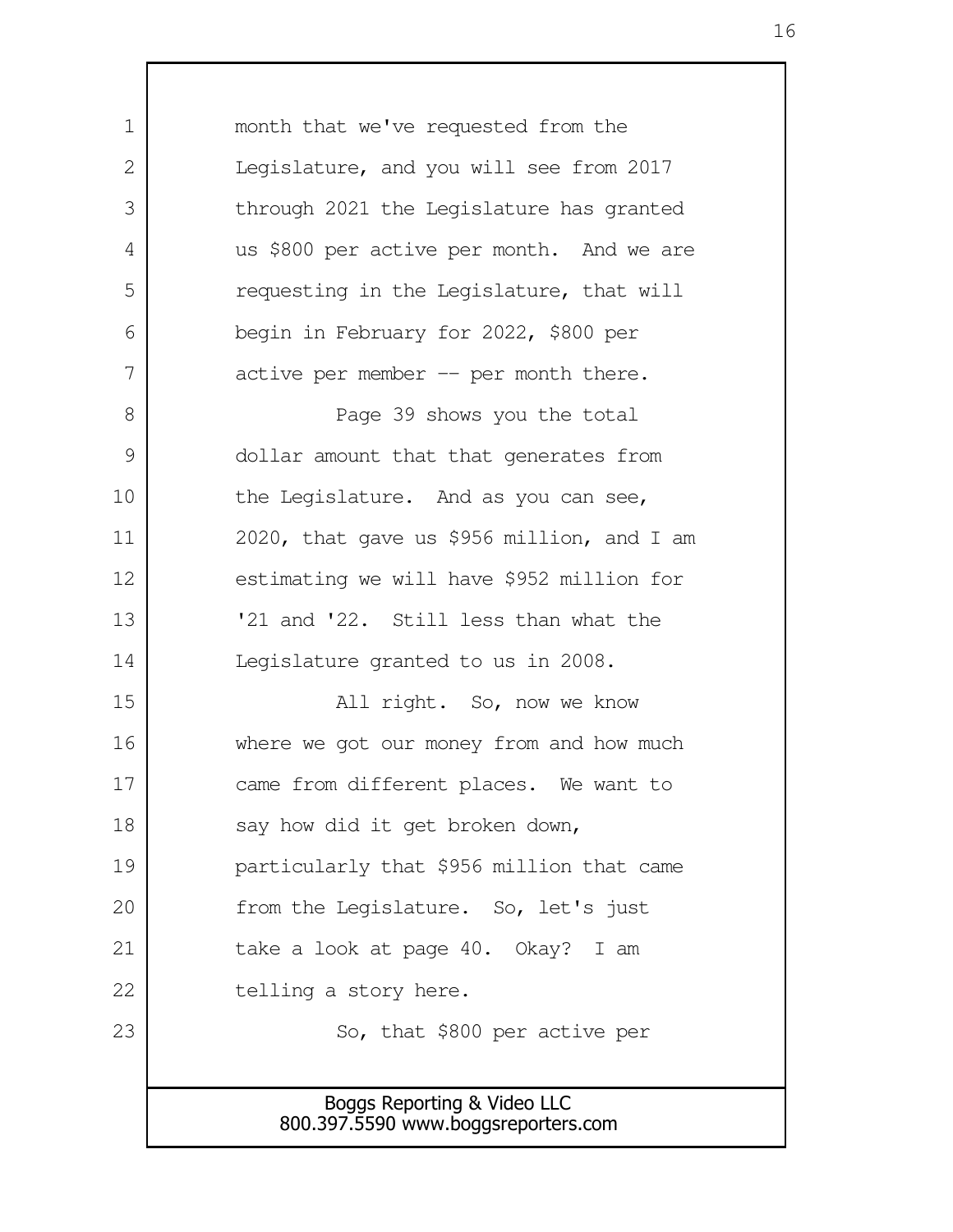Boggs Reporting & Video LLC 800.397.5590 www.boggsreporters.com month, whether they have any PEEHIP or not, if they are eligible for PEEHIP, the system -- school system has to pay us \$800 per active per month. That's not just for the actives. That is simply a method of funding, because that goes to pay for actives, dependents of actives, retirees, dependents of retirees, the administrative costs that you just approved the budget for, anything that we need for PEEHIP, it goes to pay for that. Okay? We break that down for you to let you know how much of the \$800 went to actives. So, \$350.20 of that \$800 was used to pay active claims. \$236.76 was used to pay the dependents. And so on and so forth around that pie chart there, you can see how the \$800 per active per month was used. MS. SHOMAKER: Diane, I have a question. MS. DIANE SCOTT: Okay. 1  $\mathcal{L}$  3 4 5 6 7 8 9 10 11 12 13 14 15 16 17 18 19 20 21 22 23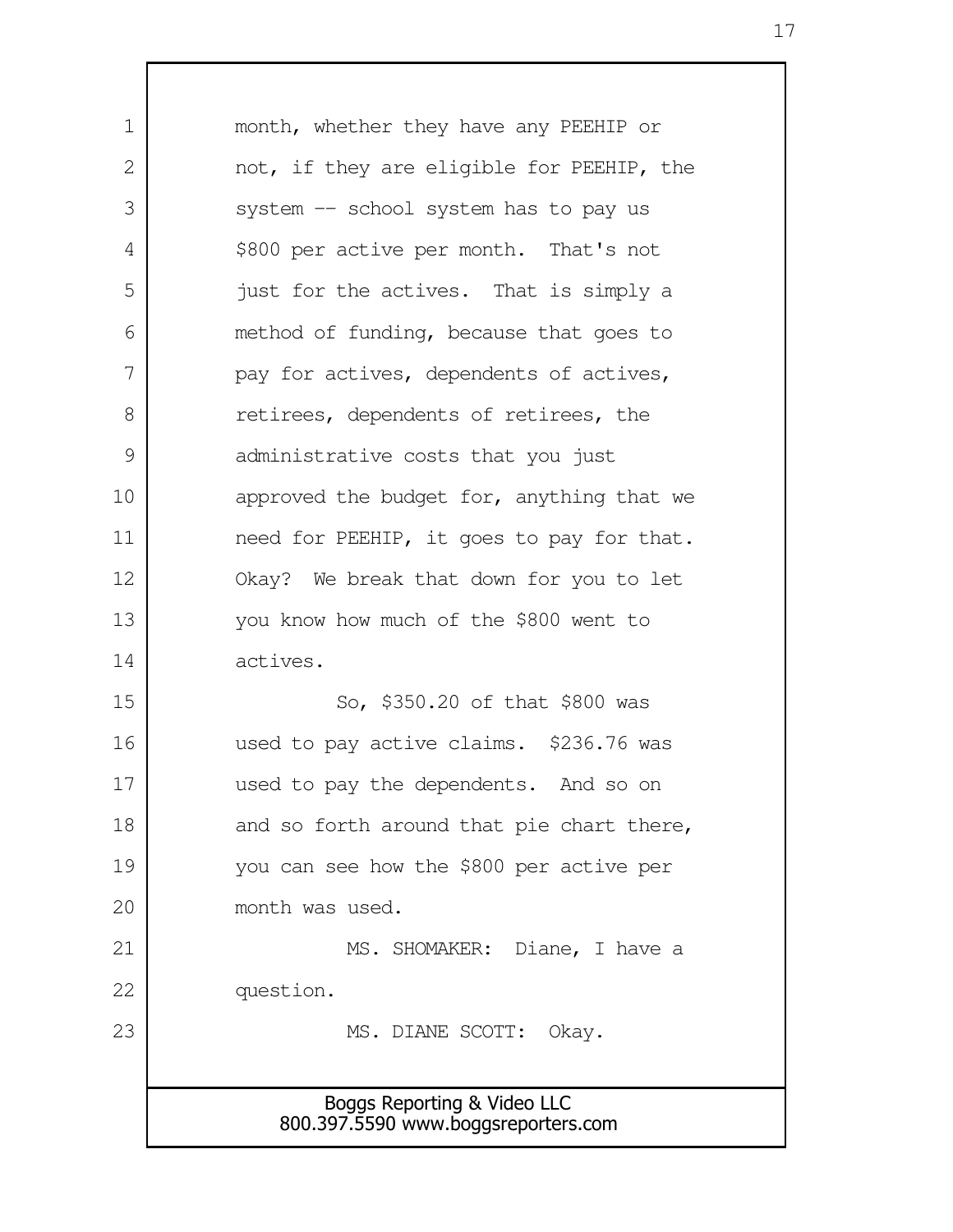Boggs Reporting & Video LLC 800.397.5590 www.boggsreporters.com MS. SHOMAKER: Has that -- Has that pie chart distribution changed a lot over the last five years? MS. DIANE SCOTT: Not significantly. Probably less has gone to the retirees than has gone to the actives. MS. SHOMAKER: Okay. MS. DIANE SCOTT: Okay? But in general, I think that if you looked at the five years you would see that it's relatively not that -- not that much change. And the other thing would be, some years we don't have the monies that go into the working capital, because sometimes we have to pull from the working capital. Like, last year, we had to pull from the working capital rather than restore the working capital. Okay? MS. SHOMAKER: Okay. All right. Thank you. MS. DIANE SCOTT: Yes, ma'am. Okay. Moving right along to page 41, so, our total program cost us 1 2 3 4 5 6 7 8 9 10 11 12 13 14 15 16 17 18 19 20 21 22 23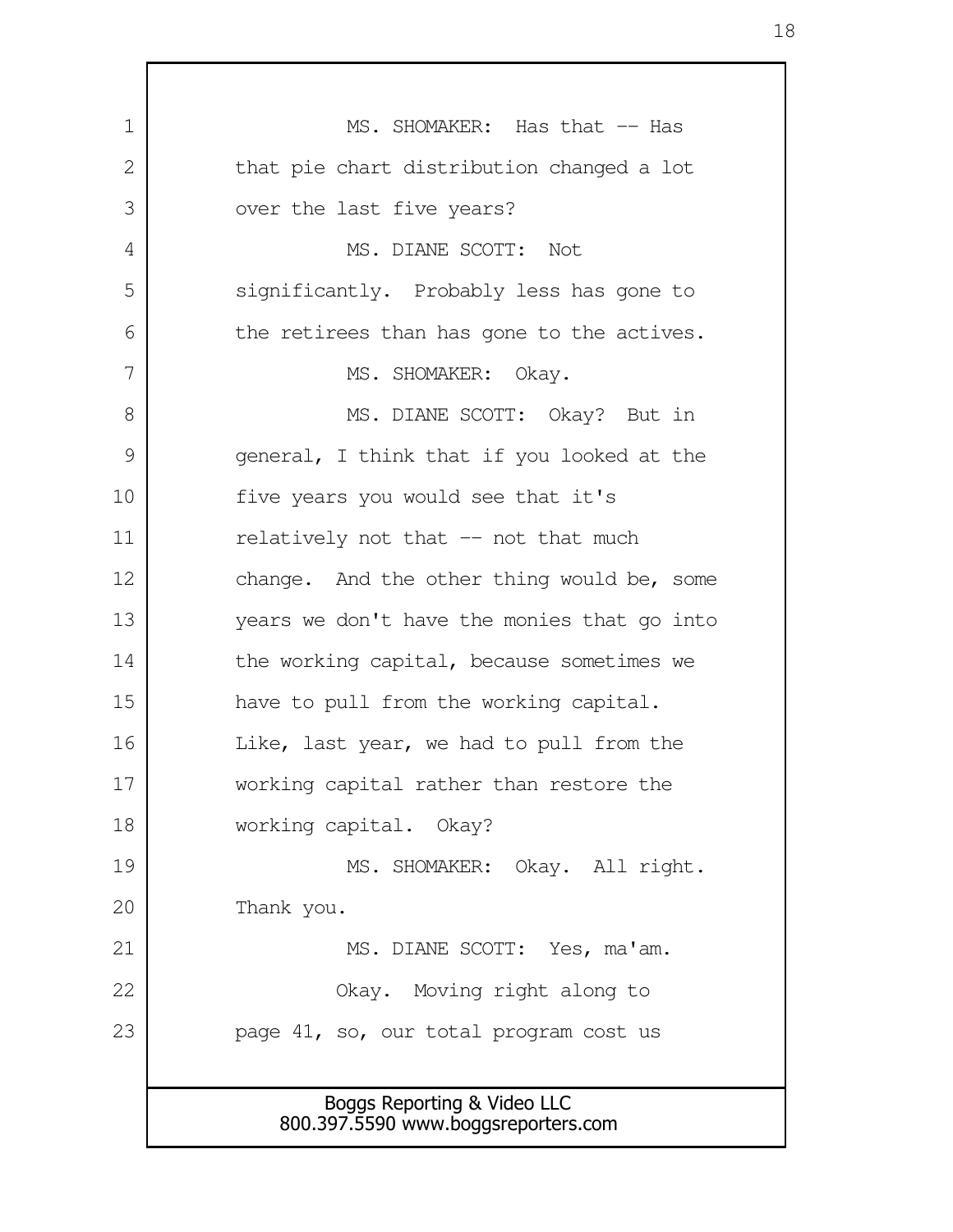| 1  | \$1.3 billion in 2020. And you can see                             |
|----|--------------------------------------------------------------------|
| 2  | from this pie chart who we paid. Okay?                             |
| 3  | The most significant amount went to                                |
| 4  | hospital medical of \$819 million. And as                          |
| 5  | you work yourself around that pie chart,                           |
| 6  | you will see that -- how much we spent of                          |
| 7  | that \$1.3 billion on the various and                              |
| 8  | sundry programs that we have.                                      |
| 9  | Page $42$ is $-$ just shows you how                                |
| 10 | much the medical and pharmaceutical                                |
| 11 | costs, which includes the Blue Cross, the                          |
| 12 | MedImpact, and the Medicare Advantage                              |
| 13 | prescription drug program have cost us                             |
| 14 | over the years, from 2003 through what we                          |
| 15 | are projecting for 2023. That is an                                |
| 16 | annual growth rate of 4.5%. While that's                           |
| 17 | a large increase in total dollar amounts,                          |
| 18 | the annual growth rate of 4.5% is rather                           |
| 19 | reasonable there. Because we are                                   |
| 20 | increasing, not only the number of people                          |
| 21 | that we have on the plan, but we are $-$                           |
| 22 | but prices of doing business are going up                          |
| 23 | as new therapies and new drugs come to                             |
|    |                                                                    |
|    | Boggs Reporting & Video LLC<br>800.397.5590 www.boggsreporters.com |
|    |                                                                    |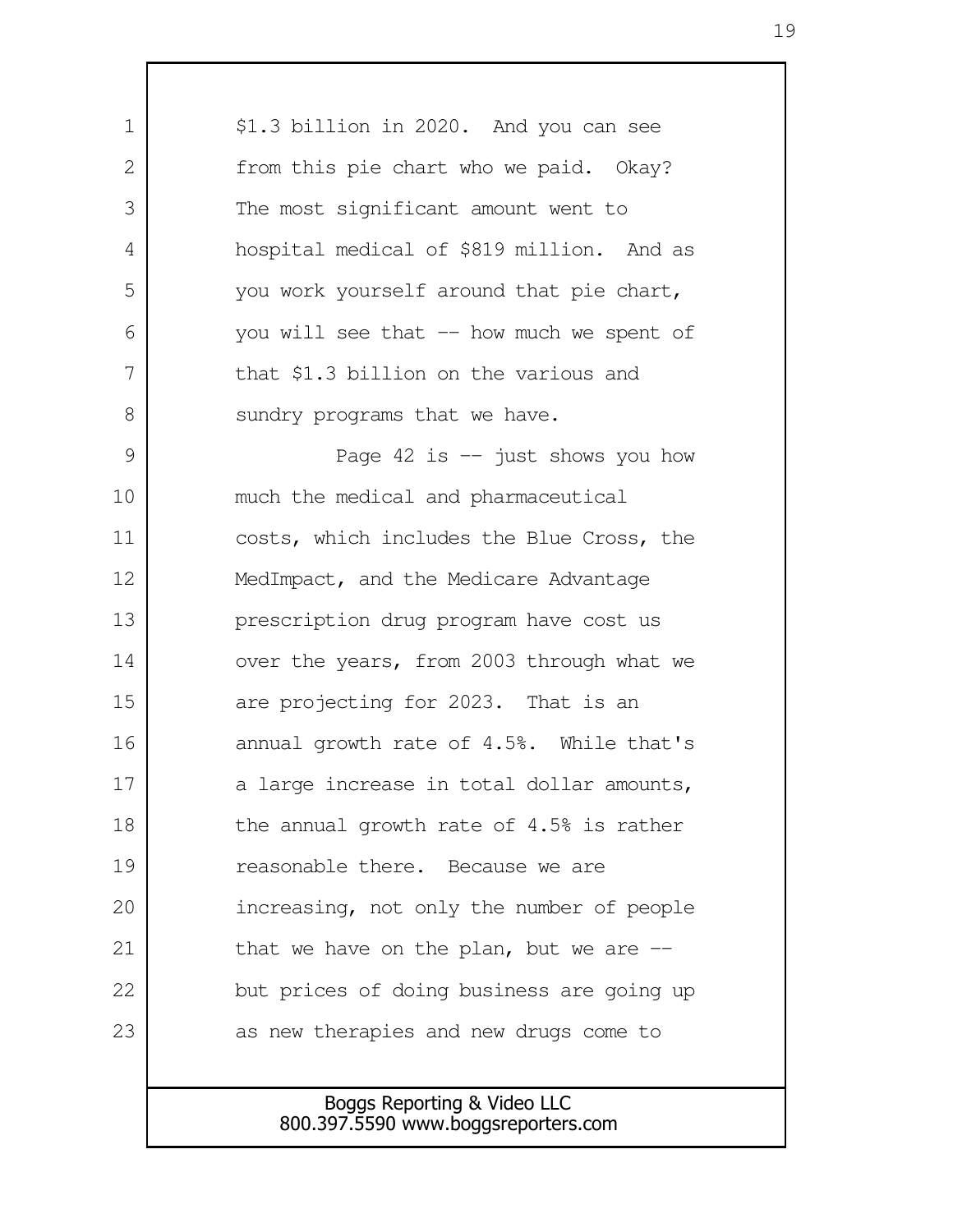market.

1

| $\overline{2}$ | So, let's move over to page 43.           |
|----------------|-------------------------------------------|
| 3              | The reason I like page $43$ is, it tells  |
| 4              | you along the way from 2003 significant   |
| 5              | events in the life of PEEHIP, and where   |
| 6              | the cost impacts were. For example, you   |
| 7              | can see that in 2020 I have added the     |
| 8              | coronavirus there. You can see when the   |
| 9              | specialty drug trends went up, when we    |
| 10             | had a DIVA audit, and what happened to    |
| 11             | costs when we moved to an MAPDP.          |
| 12             | This is a storyline here that,            |
| 13             | if you wrote it all out, might take five  |
| 14             | or six pages. But you can see, on one     |
| 15             | picture here from 2003, the changes that  |
| 16             | we have made in the program that have     |
| 17             | impacted the total cost of claims.        |
| 18             | So, on page $44$ , this is updated        |
| 19             | through September 30th. And you can see   |
| 20             | here that we have many more retirees that |
| 21             | we are paying a retirement benefit to     |
| 22             | than retirees who are taking the hospital |
| 23             | medical coverage. So, on September the    |
|                |                                           |
|                | Boggs Reporting & Video LLC               |

800.397.5590 www.boggsreporters.com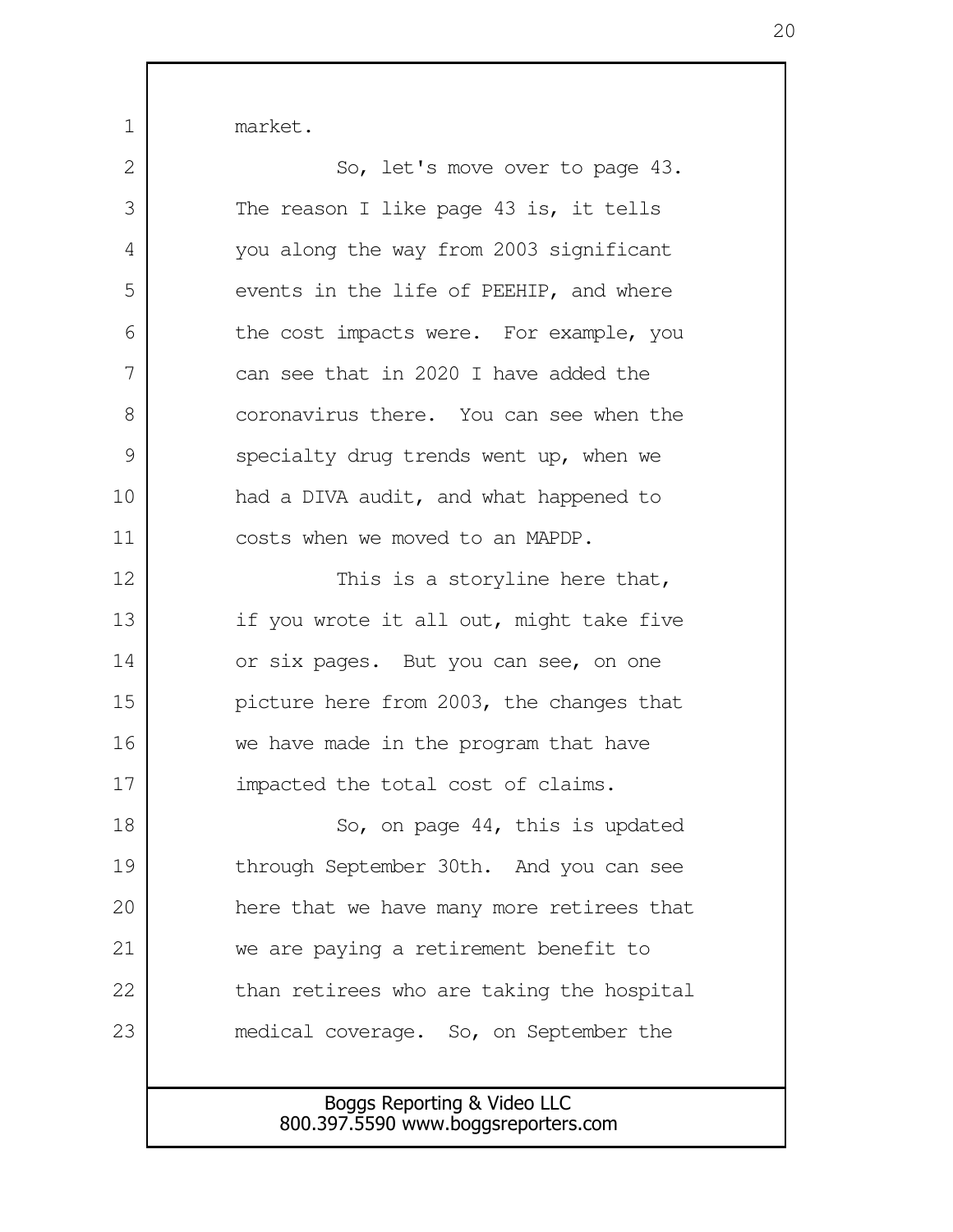Boggs Reporting & Video LLC 800.397.5590 www.boggsreporters.com 30th, we were paying 100,000 retirees, but only  $69,000$  -- or almost  $69,000$  were taking the hospital/medical coverage. We can move on now  $--$  The same thing is shown over here on page 45 with the number of dependents that we have. The number of dependents were moving downward in '17 and '18. But as you can see, the number of dependents has gone up in '19 and further gone up in fiscal 2020. Page 46: Spouses. We know that we changed the methodology of premium calculation effective in 2016. And we wanted to show through this that as a result, we have less number of spouses today by almost  $3,500$  than we had when  $$ before we made the change in the premium pricing in 2016. Page 47, we have always said that spouses are more expensive than members. We have always said that -told you that early retirees are more 1  $\mathcal{L}$  3 4 5 6 7 8 9 10 11 12 13 14 15 16 17 18 19 20 21 22 23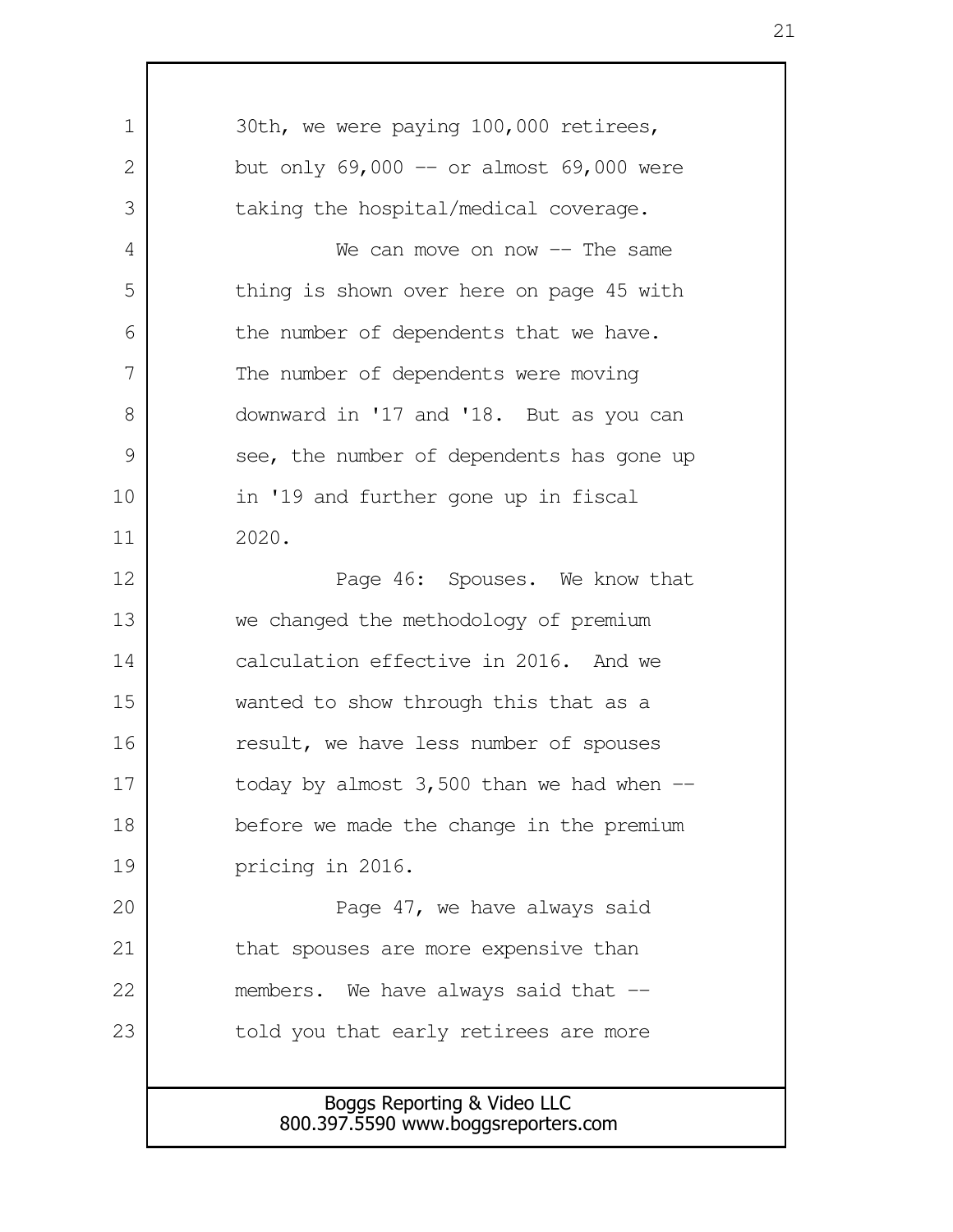Boggs Reporting & Video LLC 800.397.5590 www.boggsreporters.com expensive than actives. So, I like to prove what we say. And this is a slide that we have in here about once a year that does show you that on average, for the 12-month period ending July 31st, that actives costs us, annual basis on average, \$5,100. And spouses of actives costs us just over \$6,000. Dependents, non-spousal dependents, which are generally children under 18, something like that, their average cost was \$2,100 a year. Now, look at your non-Medicare eligible retirees, which are those generally under 65-years-old who have retired. They are going to cost you, on average, \$9,600 a year; the spouses \$8,700; and the dependents a little bit more than the dependents on an active of \$2,500 a year. I would like to keep this in perspective when we are understanding where our costs are. Okay? So, page 48. Page 48 is what 1  $\mathcal{L}$  3 4 5 6 7 8 9 10 11 12 13 14 15 16 17 18 19 20 21 22 23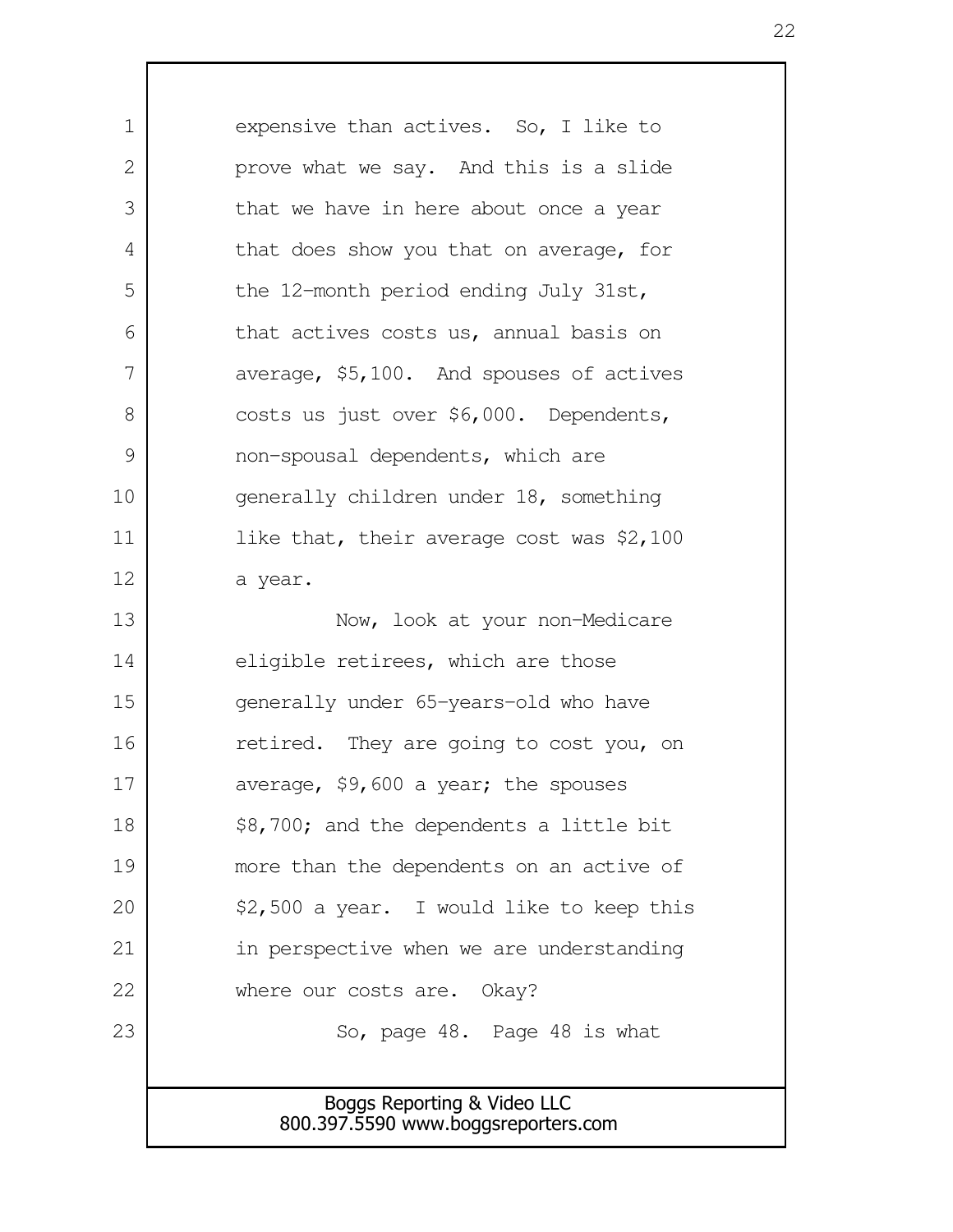| $\mathbf 1$   | you have really been waiting on. And                               |
|---------------|--------------------------------------------------------------------|
| $\mathbf{2}$  | this is, what does the projection look                             |
| 3             | like? Okay. Well, we ended the year                                |
| 4             | with \$166 million in working capital over                         |
| 5             | what you, as a Board, has said we need to                          |
| 6             | have, which is 8% of claims. Okay?                                 |
| 7             | Moving into 2021, my projections                                   |
| 8             | at the end of 2021 is that we will have                            |
| $\mathcal{G}$ | about \$142 million more in working                                |
| 10            | capital than the 8%. Moving to 2022, we                            |
| 11            | will have an excess of \$47 million, but                           |
| 12            | we will need it in 2023. Okay? We will                             |
| 13            | need it in 2023.                                                   |
| 14            | In 2023, you can see on this                                       |
| 15            | schedule that at this point we are going                           |
| 16            | to be short our working capital of almost                          |
| 17            | \$97 million based upon my projections.                            |
| 18            | Okay? Now, we are going back out to bid                            |
| 19            | in the spring of 2022. So, I am hoping,                            |
| 20            | number one, that we get some good rates                            |
| 21            | that will help with that.                                          |
| 22            | Number two, I am hoping that                                       |
| 23            | between now and then our claims                                    |
|               |                                                                    |
|               | Boggs Reporting & Video LLC<br>800.397.5590 www.boggsreporters.com |
|               |                                                                    |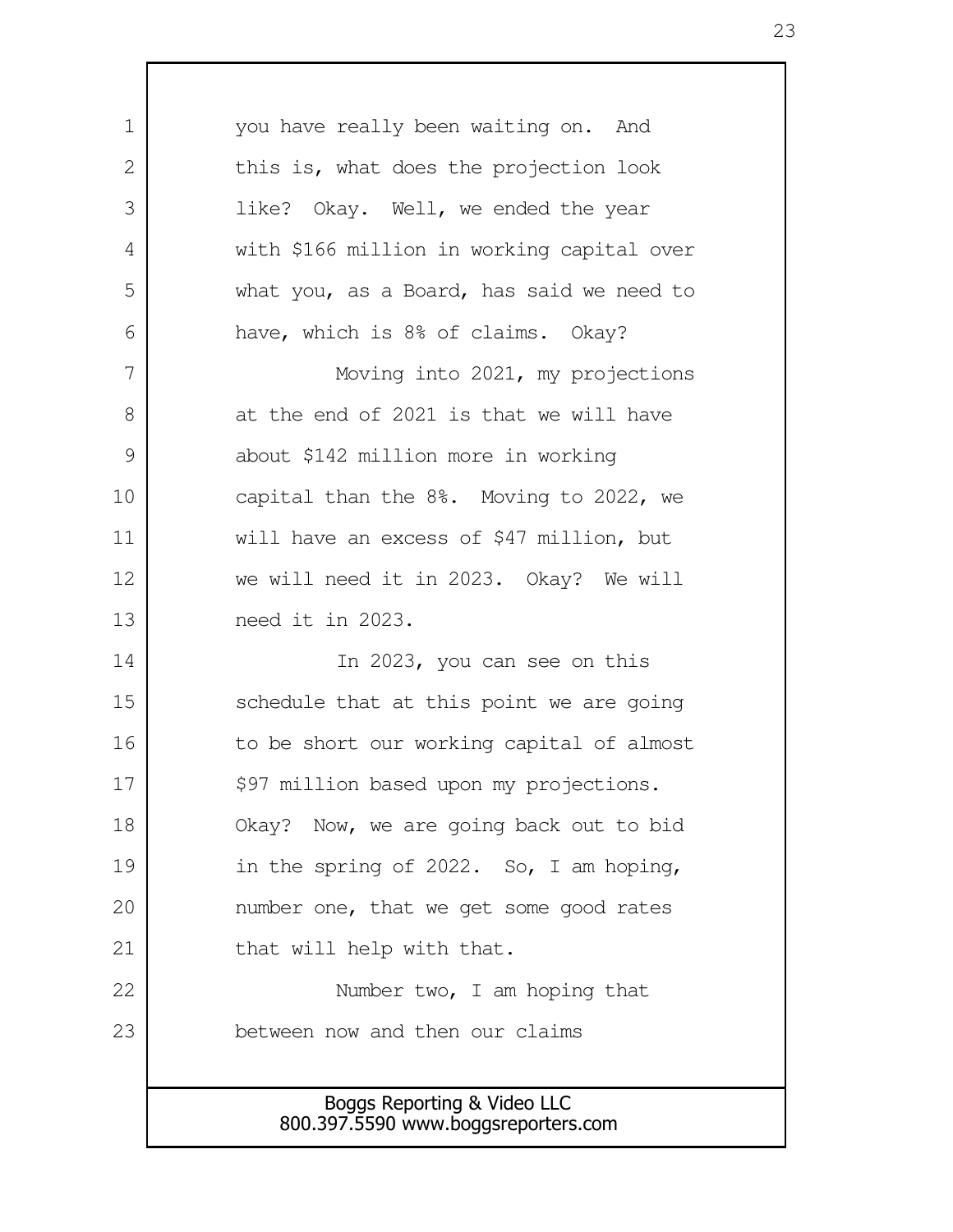Boggs Reporting & Video LLC 800.397.5590 www.boggsreporters.com experience won't be as high as I projected. Okay? And you know us. We are always working for something to try to get these claims down. All right. So, that's important there. Number three, the important thing in 2023's projections, I have included \$40 million coming from the Retiree Trust. Okay? \$40 million. So, we still have this shortfall. At this point, I am not really worried, because I know that we are pulling out all the stops that we have to get this down. Okay. But I just want to make sure. And at this point in time, in previous years, we've been much worse than this. Okay? So, that's another good thing. But just so that you know, this is how we are projecting things to come down. Page 49, if you will turn over there, there are some assumptions and 1  $\mathcal{L}$  3 4 5 6 7 8 9 10 11 12 13 14 15 16 17 18 19 20 21 22 23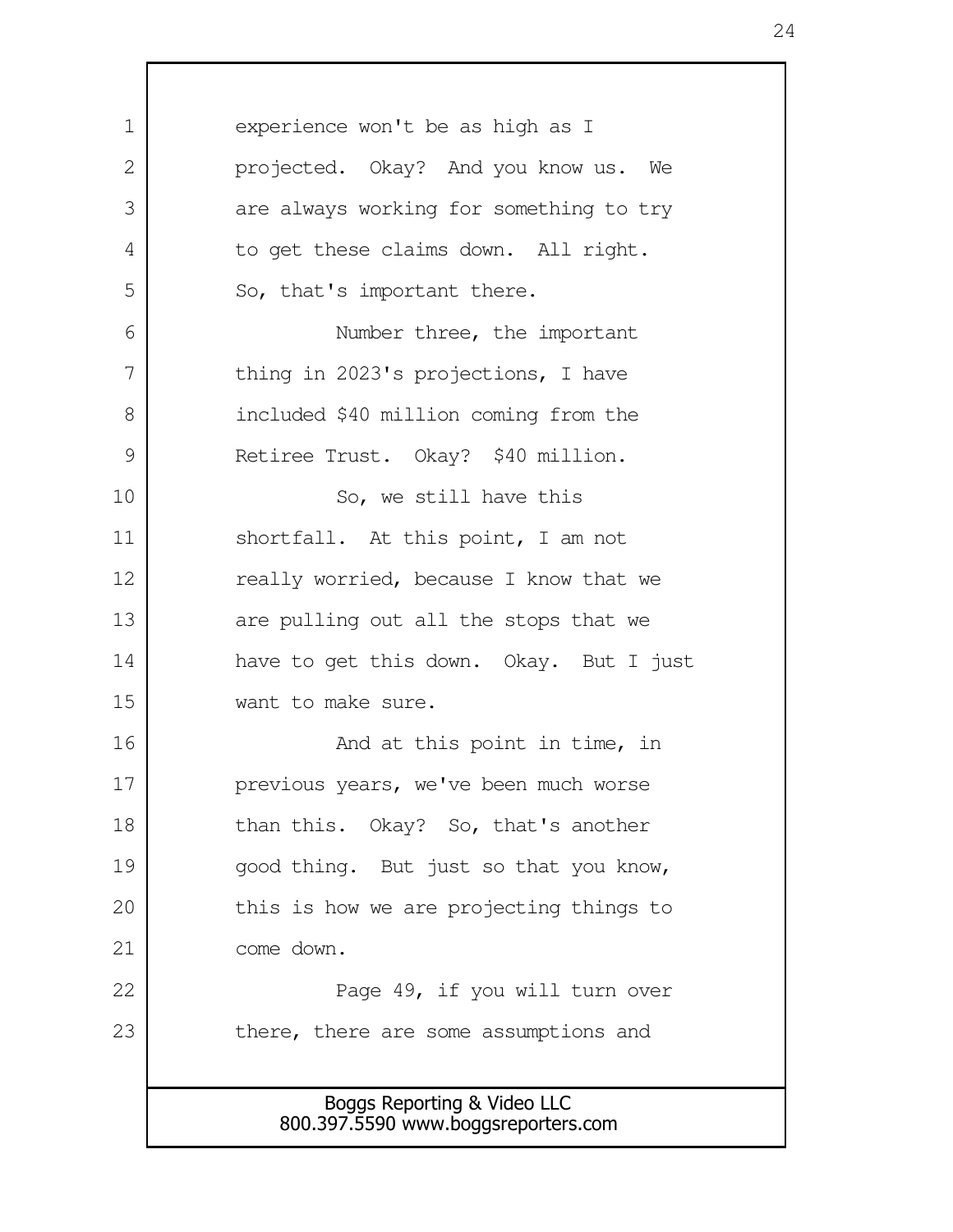Boggs Reporting & Video LLC 800.397.5590 www.boggsreporters.com some threats that I want to make sure that you are aware of. And we can talk about coronavirus relief funds. Through September 30th, we had had \$11.3 million approved and we have received. Since then, we have received another \$4.5 million dollars, which would have been for October, which brings us to 15.9, because I have gotten a little bit more from other areas than PEEHIP, but that is mostly claims. And then today we will be billing, or requesting payment, for an additional \$4.3 million, which would bring our total to about \$20.2 or \$20.3 million, which would be claims costs through the end of November. Dave is going to talk about this in a little bit, so I am just sort of teeing you up here to be in tune when Dave talks about the coronavirus costs. As I have already said, \$40 million are in the fiscal 2023 coming from the Retiree Trust. You-all know -- 1  $\mathcal{L}$  3 4 5 6 7 8 9 10 11 12 13 14 15 16 17 18 19 20 21 22 23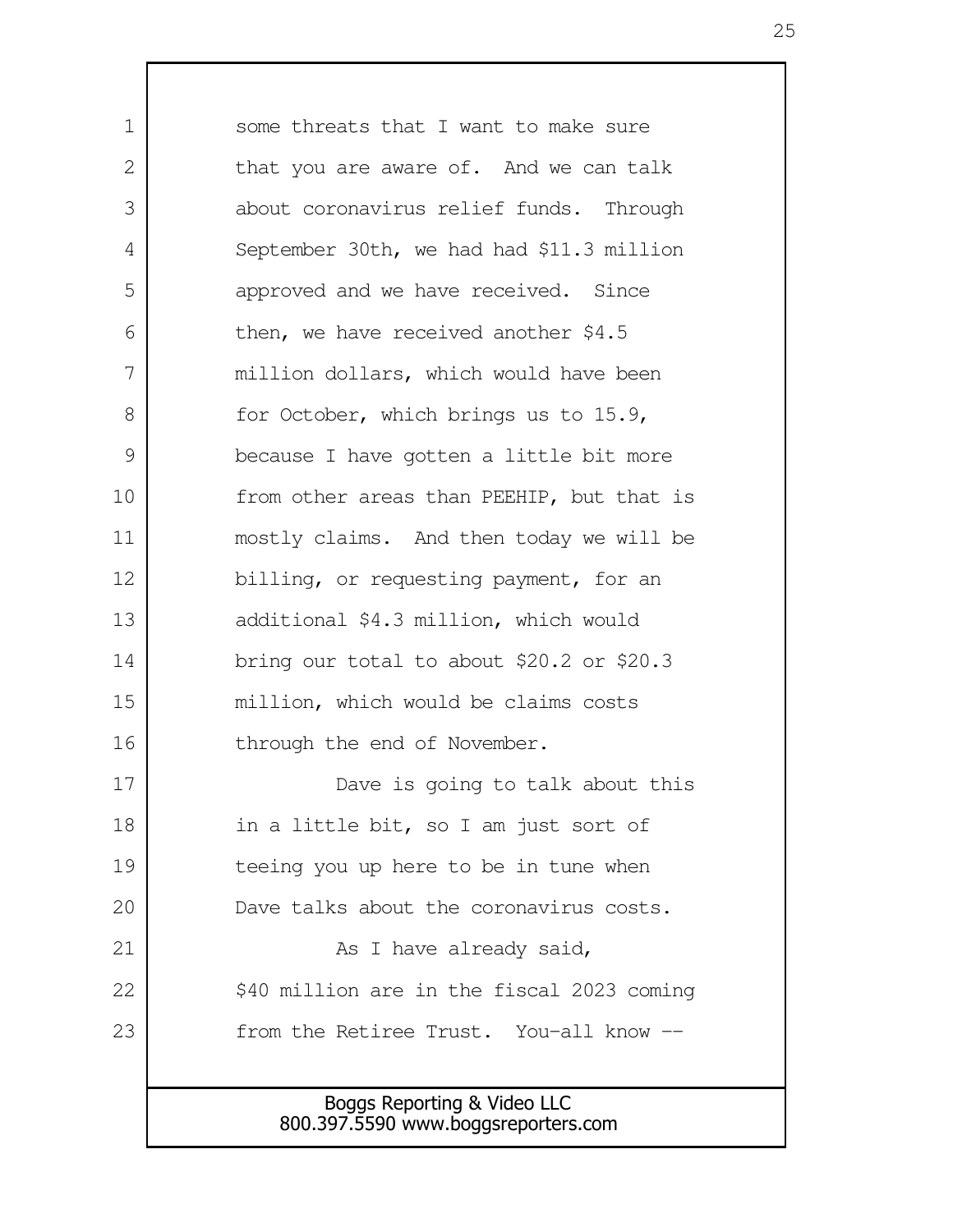| $\mathbf 1$   | and there are some new Board members      |
|---------------|-------------------------------------------|
| 2             | here $-$ I can't just go over there and   |
| 3             | decide I am going to pull \$40 million    |
| 4             | over. You have to vote on that. I have    |
| 5             | to bring it to you, and you have to vote  |
| 6             | on it. Okay?                              |
| 7             | What am I projecting for trends?          |
| 8             | I'm projecting 4% at medical and 9% on    |
| $\mathcal{G}$ | pharmacy. Another key indicator -- very   |
| 10            | key indicator in these projections is     |
| 11            | what do I project enrollment to do?       |
| 12            | What's the behavior for enrollment?       |
| 13            | Basically, I am saying actives remain     |
| 14            | flat. Okay? Early retirees,               |
| 15            | non-Medicare eligible retirees, would     |
| 16            | only increase by 0.5%. But my Medicare    |
| 17            | eligible retirees I am projecting an      |
| 18            | increase of 4% in those, the number of    |
| 19            | those. Because think about this, we have  |
| 20            | more people retiring every year. People   |
| 21            | are waiting longer to retire, so they are |
| 22            | going to be more into the $-$ and those   |
| 23            | people who are early retirees today one   |
|               |                                           |
|               | Boggs Reporting & Video LLC               |

 $\Gamma$ 

800.397.5590 www.boggsreporters.com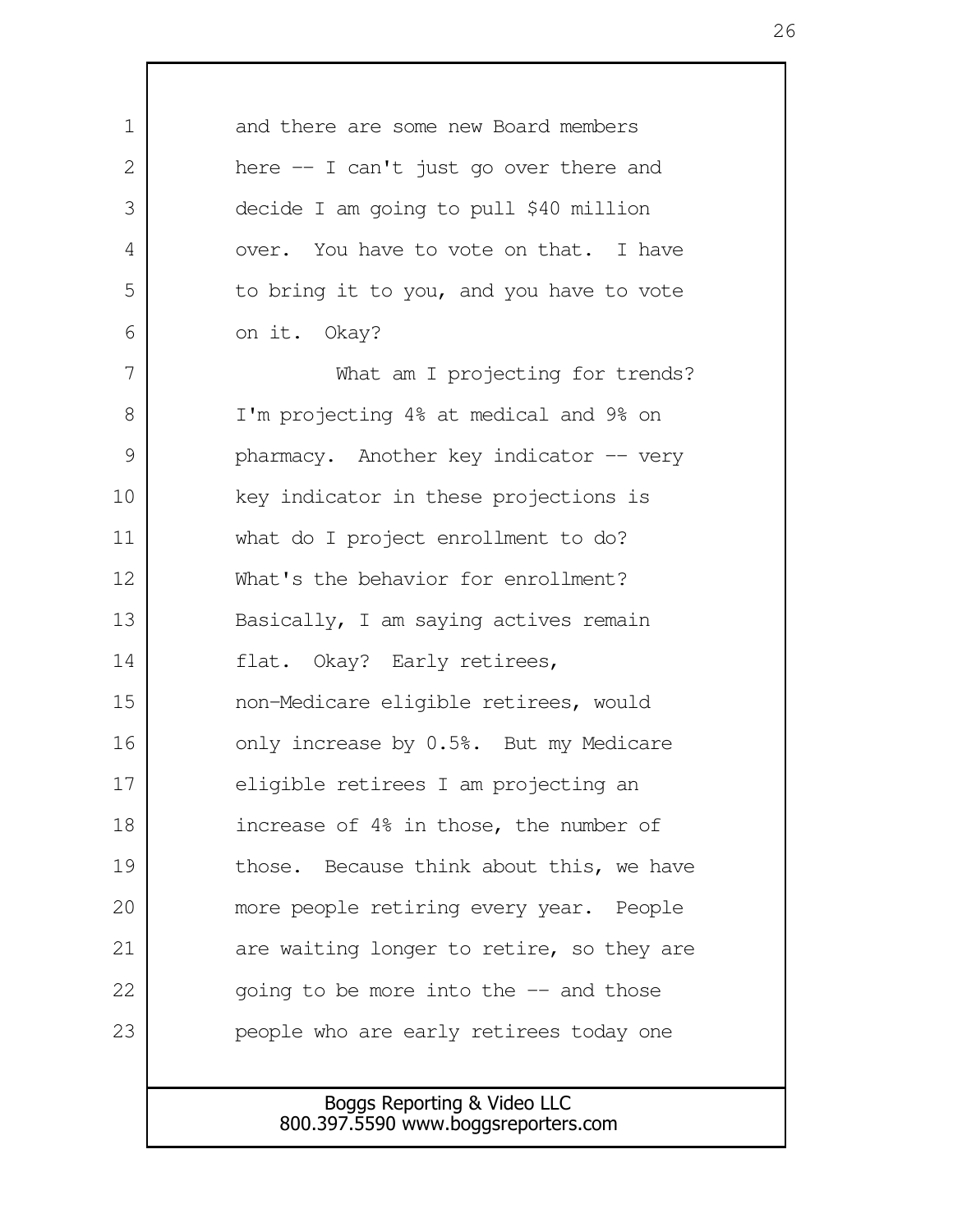| $\mathbf 1$   | day will be Medicare eligible retirees.                            |
|---------------|--------------------------------------------------------------------|
| 2             | So, we have got them aging in. We have                             |
| 3             | additional people retiring that goes                               |
| 4             | straight into that number. Okay?                                   |
| 5             | So, that's $-$ so, if I am off on                                  |
| 6             | my enrollment, I am going to be off on                             |
| 7             | these projections. Okay?                                           |
| 8             | In Congress, what is our biggest                                   |
| $\mathcal{G}$ | threat? Drug Price Reduction Bills. At                             |
| 10            | this point, the landscape seems to be a                            |
| 11            | little bit quiet, because there are other                          |
| 12            | things taking their attention right now.                           |
| 13            | But we are ever listening to see where                             |
| 14            | those sorts of things may go. And as I                             |
| 15            | have discussed also, we will go into                               |
| 16            | marketing efforts and our RFPs in the                              |
| 17            | spring of '22.                                                     |
| 18            | So, that's the projections. I                                      |
| 19            | think they look pretty good. Okay?                                 |
| 20            | And in the final thing I want to                                   |
| 21            | just bring out for you is related to the                           |
| 22            | Retiree Trust. Page 50 gives you a                                 |
| 23            | little bit of history on where we have                             |
|               |                                                                    |
|               | Boggs Reporting & Video LLC<br>800.397.5590 www.boggsreporters.com |
|               |                                                                    |

Г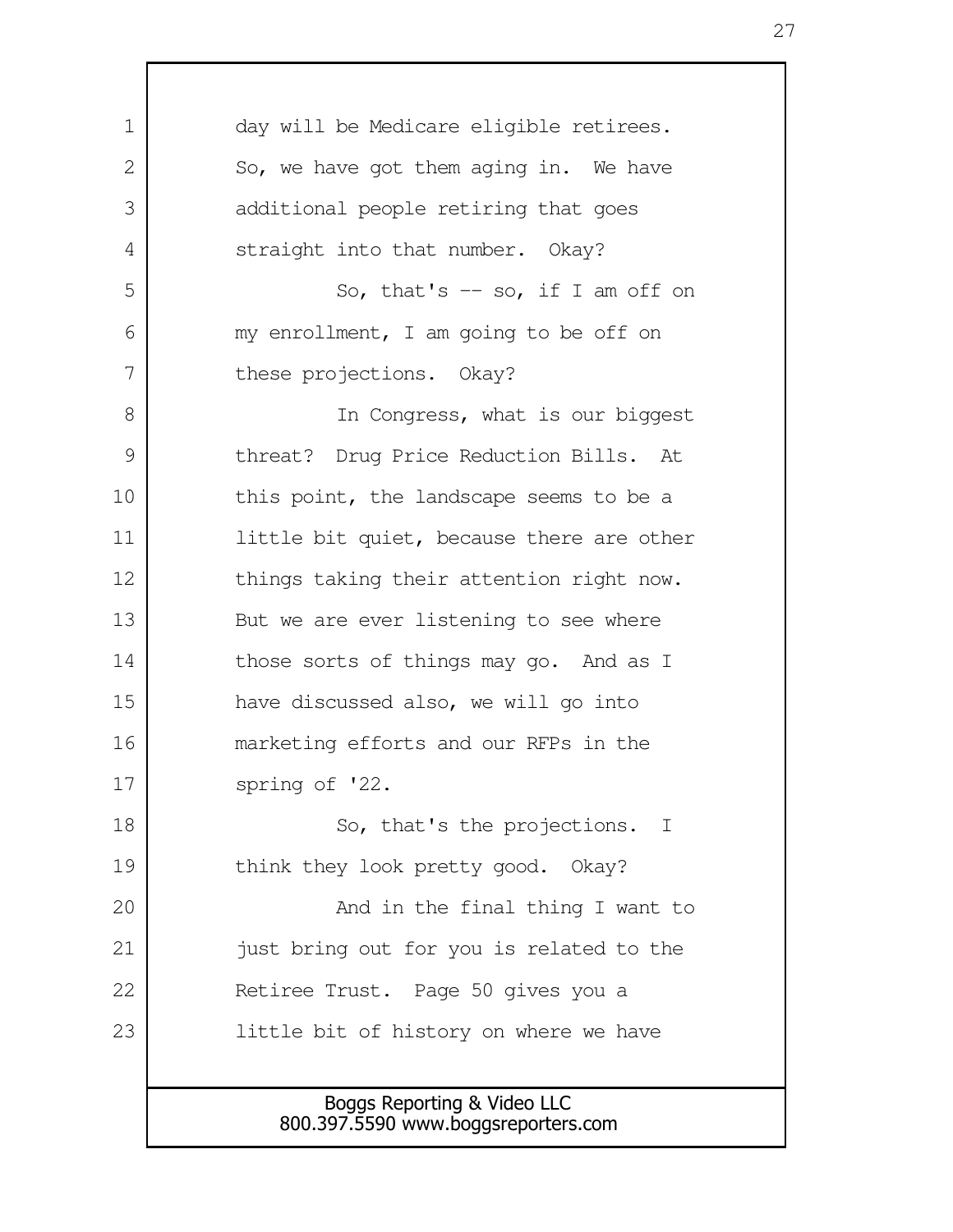Boggs Reporting & Video LLC 800.397.5590 www.boggsreporters.com come. We started this in 2007. We have put two transfers into there in 2007 and 2008; those total \$631 million. It's earned interest income. We did have a few Federal programs monies that go in there. We have taken out twice, only twice. We took out once in 2015, \$92 million, and we took out \$32 million in 2016. The Legislature has never appropriated money to this Trust, and no member money has ever gone into the Trust. Okay? Turning the page, if you will look at our OPEB liability, you can see its behavior, and that the unfunded liability at the end of fiscal 2019 was about \$4.3 million. And then finally, on page 52, you can see our returns, and you can see here in 2020 our return was 8.17%. Does anybody have any questions? DR. BRONNER: Just a couple for clarification. One is, on our page 51, 1  $\mathcal{L}$  3 4 5 6 7 8 9 10 11 12 13 14 15 16 17 18 19 20 21 22 23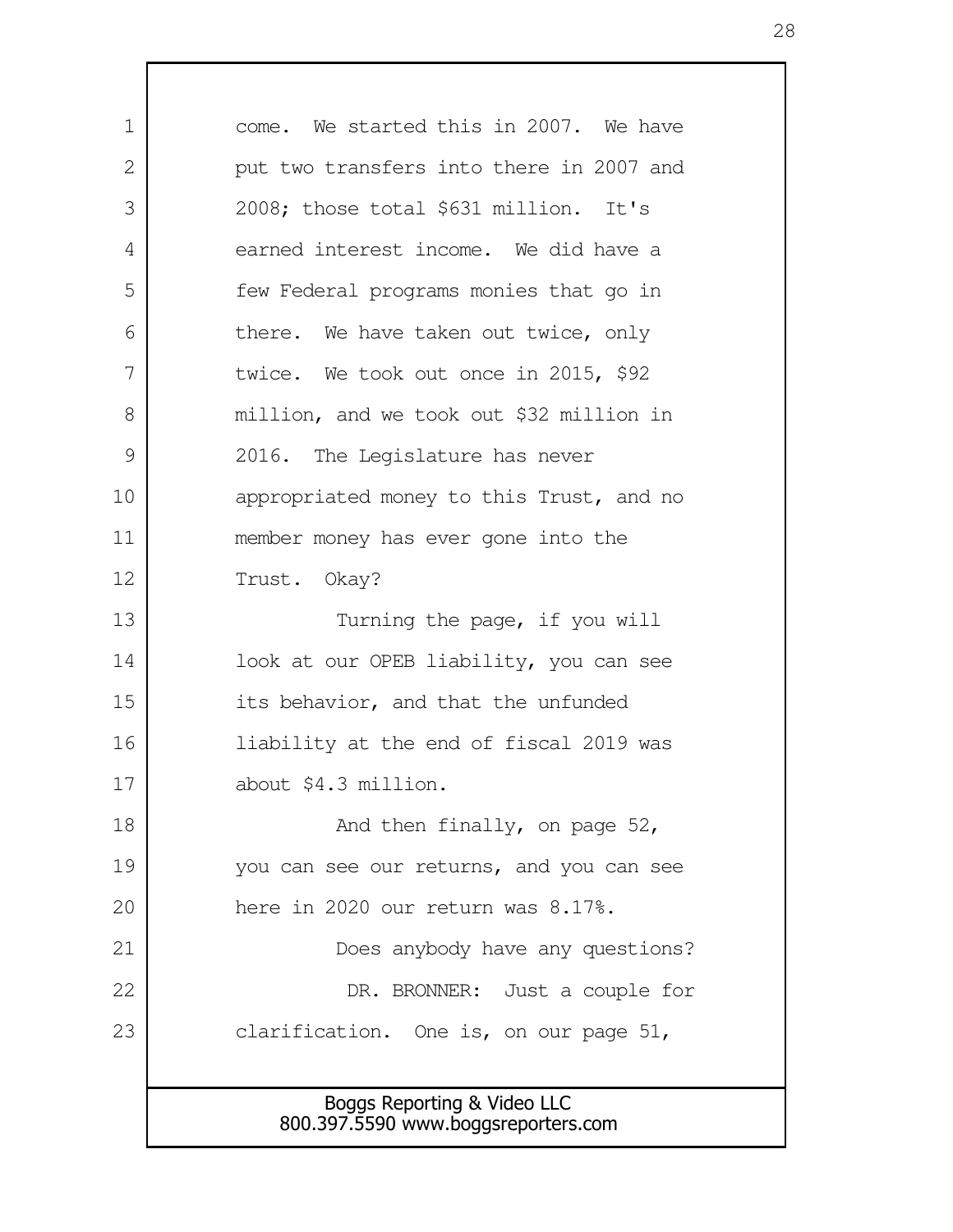Boggs Reporting & Video LLC 800.397.5590 www.boggsreporters.com that's \$4.2 billion. MS. DIANE SCOTT: Thank you. I was ambition there. DR. BRONNER: I know, billions and millions get mixed up. The other clarification is, when she's talking about '23, we have got two years. But, if nothing changes, that's the number you have got for a problem. Okay. MR. WHALEY: Right. Okay. Thank you, Dr. Bronner. The Chair would like to recognize Ms. Gibson. MS. GIBSON: Thank you. Through the Chair to Diane, if I may -- if I may do this. MS. DIANE SCOTT: Good. MS. GIBSON: Okay. First, just a comment. In your projections on the non-Medicare retirees, I am kind of surprised it's  $-$  I would have expected it to be a little bit more, because everybody, locally I know, has retired in droves because of the things they are facing this 1  $\mathcal{L}$  3 4 5 6 7 8 9 10 11 12 13 14 15 16 17 18 19 20 21 22 23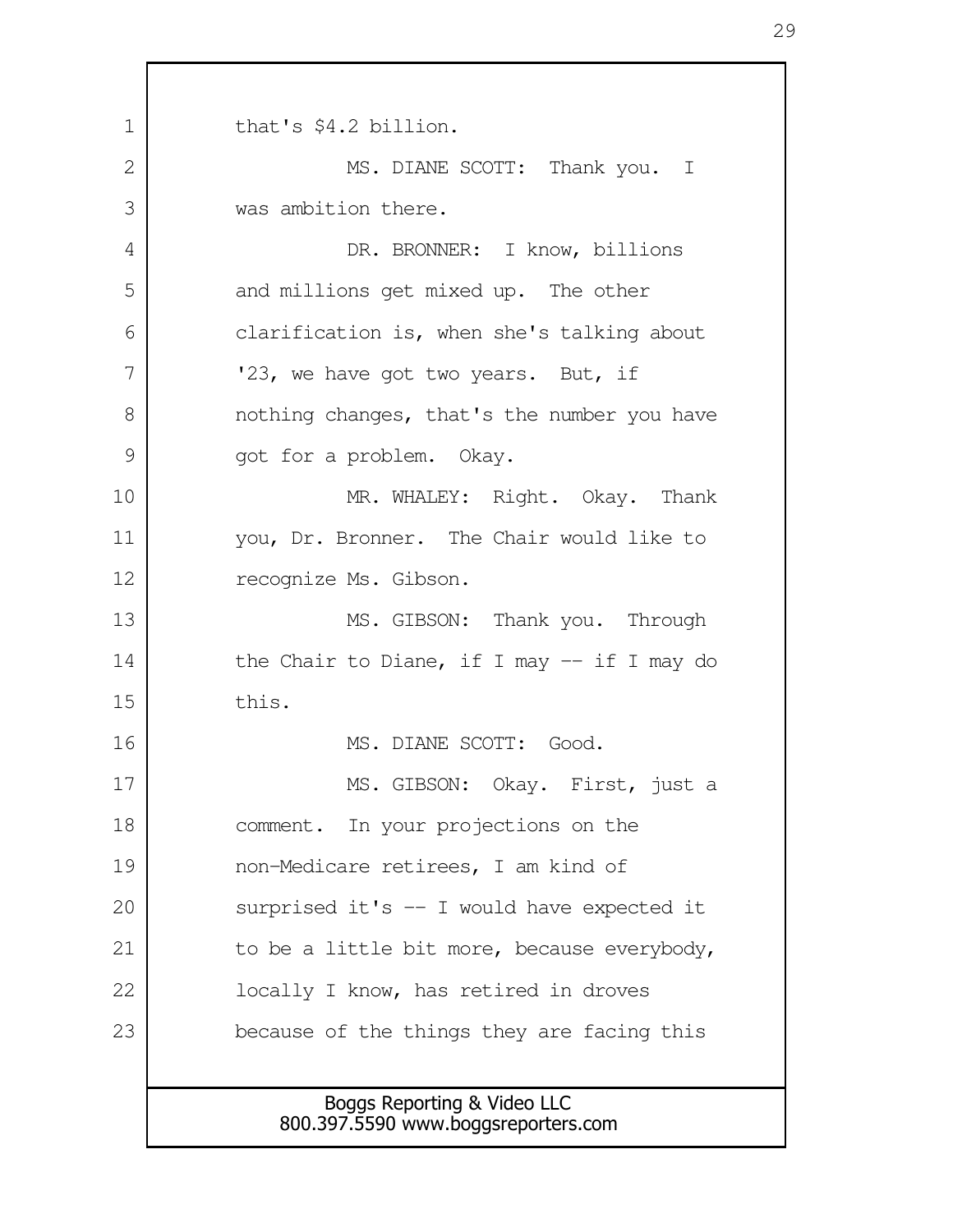Boggs Reporting & Video LLC year. So, hopefully that will level out, and it will stay what you are projecting. I hope so. I was just - it's been really surprising to see the number of people retire at the end of last year going into this school year, with all that they are facing. And I am not sure if this is the right time to ask this question. If it's not, please just tell me. MS. DIANE SCOTT: Okay. MS. GIBSON: I was looking on page 43, as you were going through, and I noticed there are two places there that references the sliding scale law. And I did have a couple of questions, if I may, about the sliding scale. MS. DIANE SCOTT: Absolutely. MS. GIBSON: Okay. Thank you. First of all, do you know the  $-$  or can you give me an average increase for out-of-pocket costs that those who are 1 2 3 4 5 6 7 8 9 10 11 12 13 14 15 16 17 18 19 20 21 22 23

800.397.5590 www.boggsreporters.com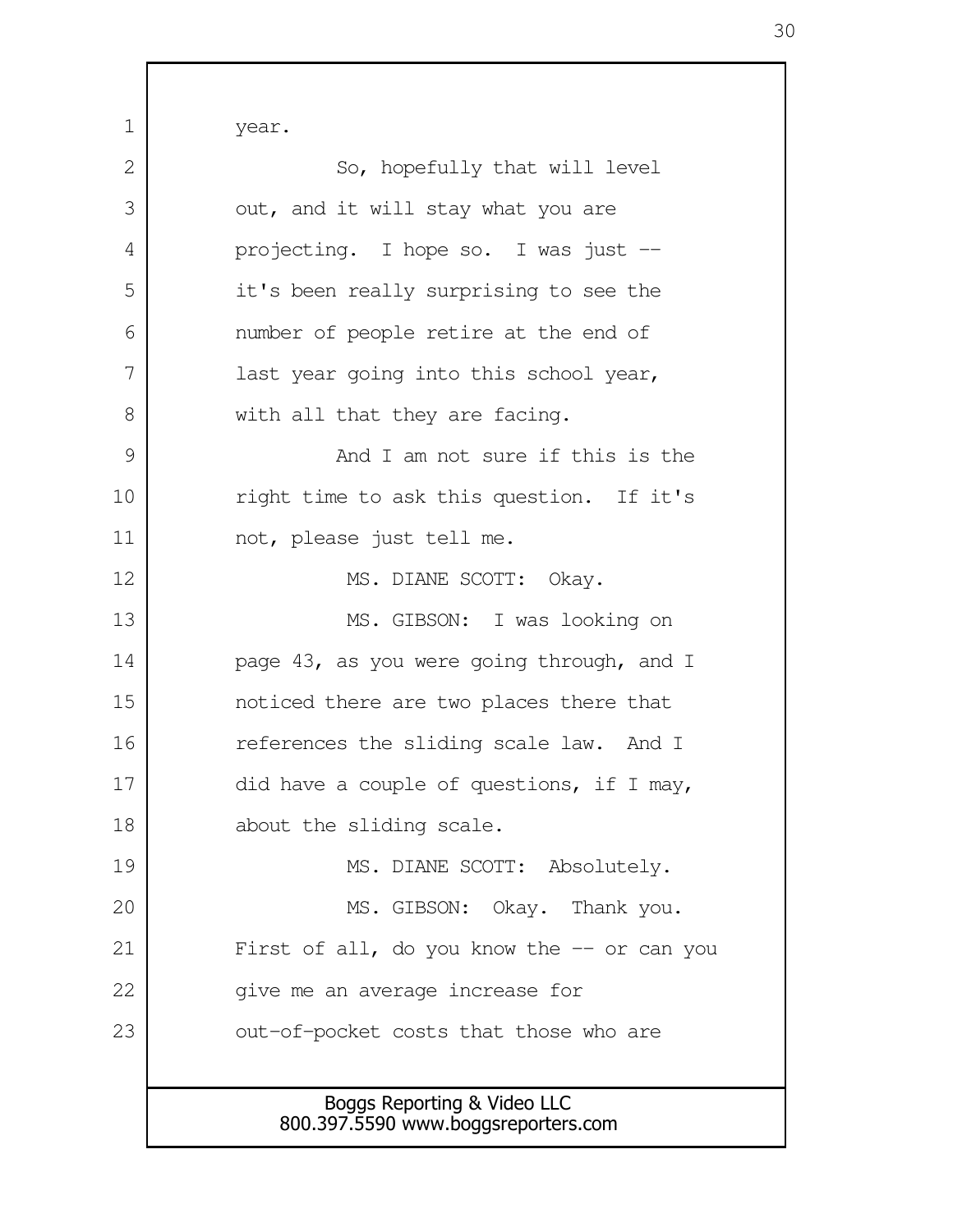Boggs Reporting & Video LLC 800.397.5590 www.boggsreporters.com impacted by that sliding scale this past -- I believe it was in October maybe -- that it went in, if I am not right on that. MS. DIANE SCOTT: Off the top of my head, I can't. But I think I sent an email out or I have some calculations back in my office that I can send out to you all. MS. GIBSON: Okay. If you could get that to me, I would appreciate it. If I missed your email, I apologize. MS. DIANE SCOTT: That's okay. MS. GIBSON: And also, while you are looking at that, if you could maybe do the maximum amount that they experienced and, you know, maybe the number of our members who were impacted by that. The reason I am asking these questions, as a Board member, you know, I got a lot of phone calls, and I got a lot of questions, and I expected that, so I am not complaining. But it was -- and I appreciate the PEEHIP staff for giving me 1  $\mathcal{L}$  3 4 5 6 7 8 9 10 11 12 13 14 15 16 17 18 19 20 21 22 23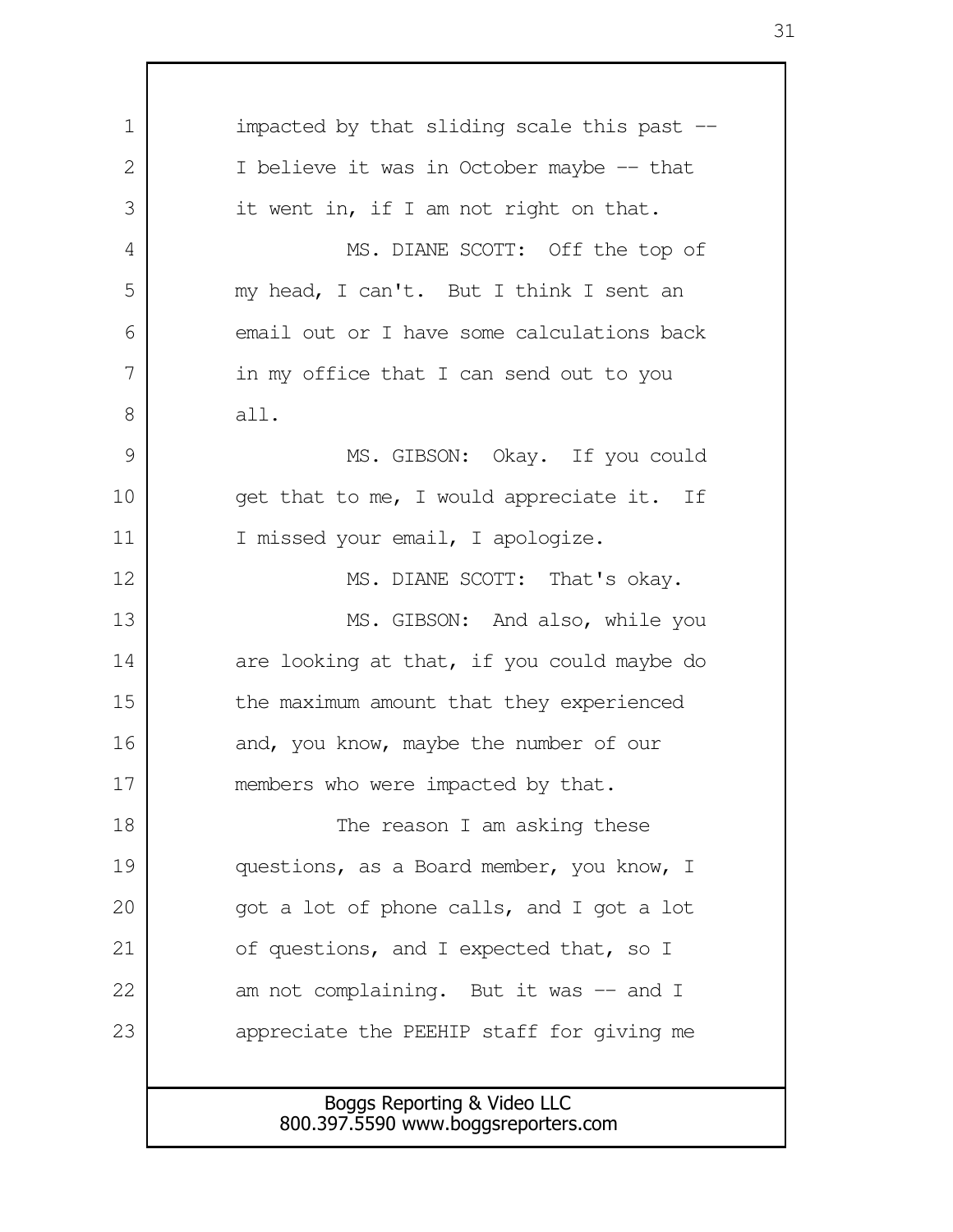Boggs Reporting & Video LLC 800.397.5590 www.boggsreporters.com some information that I could give to the members. My last question about that was, I notice in our packet this time, there is a letter -- I believe it's come out from Humana -- about drug changes, and how that will impact them. And one of the lines said, "Helping you prepare for 2021." Was anything like that sent out to those members who were impacted by a sliding scale increase in their out-of-pocket costs? MS. DIANE SCOTT: The only thing that went out to those members was  $-$  would have been a letter right before their retirement check was deposited  $-$  and I say deposited into their account because we have only 700 TRS retirees who don't use direct deposit -- letting them know the difference and where the difference was. That calculation doesn't hit until maybe a week before that. So, I tried to make sure that 1  $\mathcal{L}$  3 4 5 6 7 8 9 10 11 12 13 14 15 16 17 18 19 20 21 22 23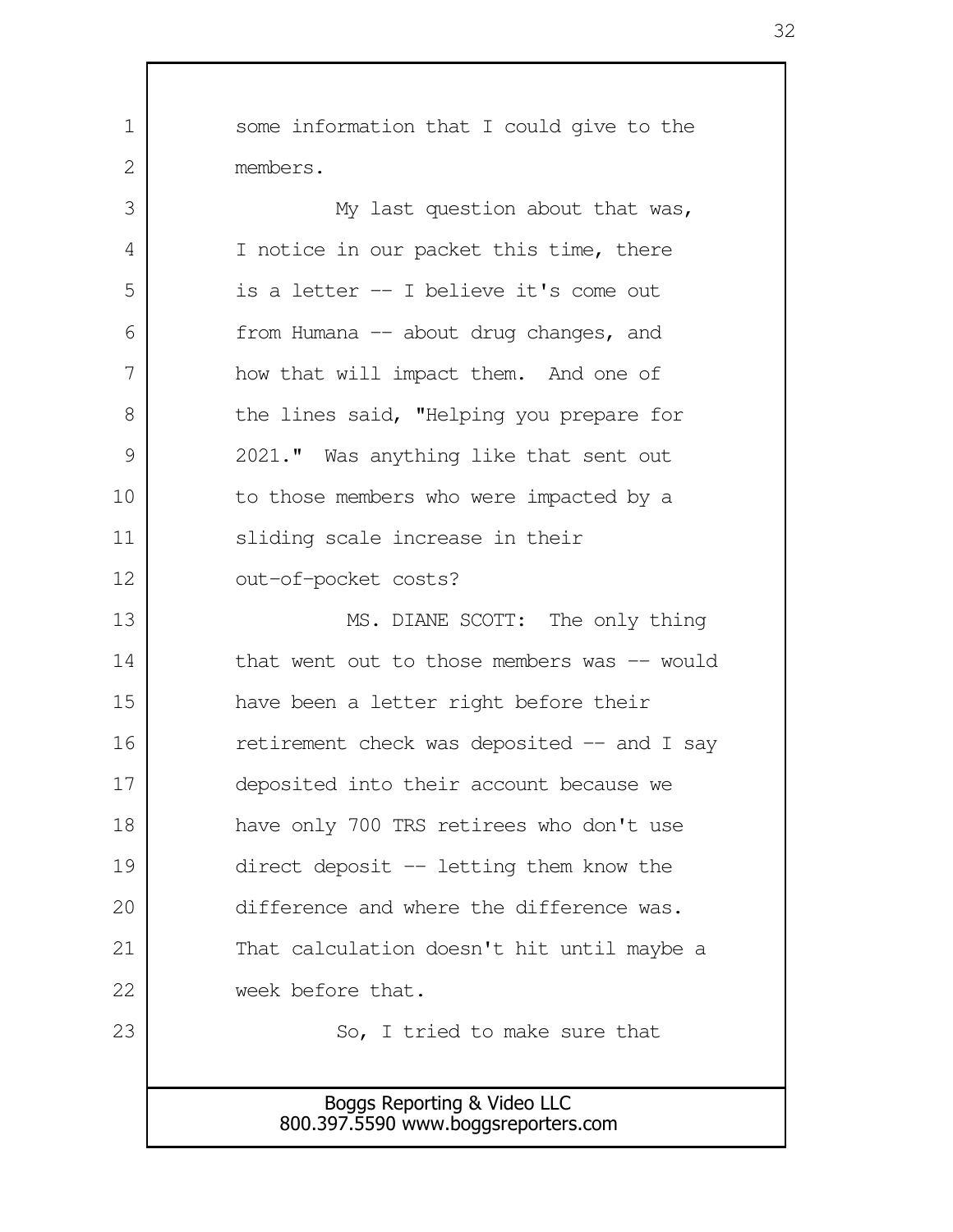Boggs Reporting & Video LLC 800.397.5590 www.boggsreporters.com those letters went out as promptly as possible, as we could get them out before it hit. MS. GIBSON: Okay. I was just trying to help them, you know, to better prepare for -- I've had some people tell me they had as much as \$90 more taken out, and that's why I was asking what the maximum was. You know, I'd really like you to look at that and maybe, you know, just get that to me so I could look at it and see. MS. DIANE SCOTT: Okay. Because I am surprised at the \$90. MS. GIBSON: Yeah, I was too. MS. DIANE SCOTT: But -- and if you know who that person is, I can check and see. We did go through everything that was on Facebook and look to see -- on those people that was saying they had a lot. And actually, some of them had changed coverages, too. MS. GIBSON: Something else that made that? 1  $\mathcal{L}$  3 4 5 6 7 8 9 10 11 12 13 14 15 16 17 18 19 20 21 22 23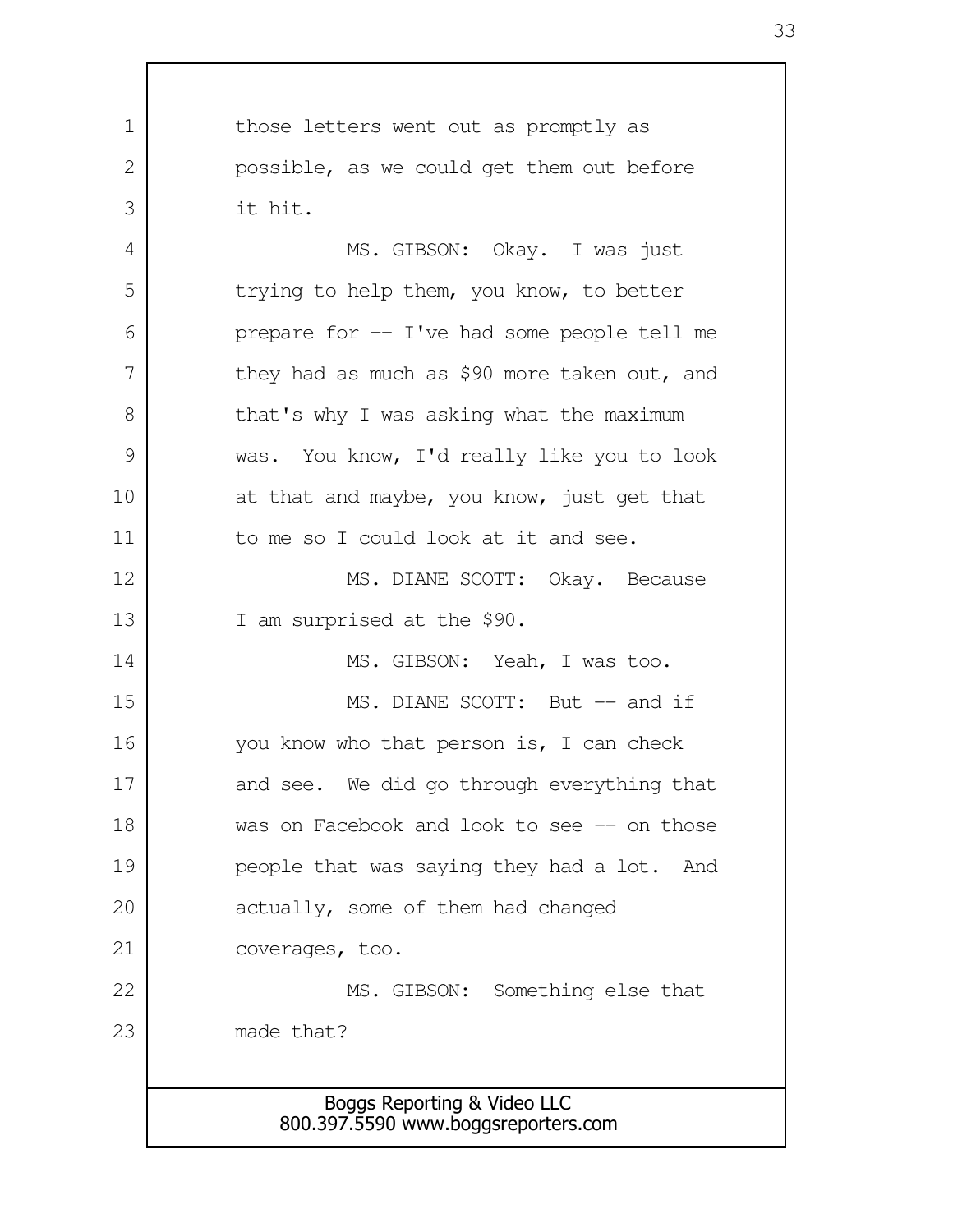MS. DIANE SCOTT: There was something else. MS. GIBSON: And that's what I was trying to get you to look at. MS. DIANE SCOTT: That's not everything -- MS. GIBSON: Right. MS. DIANE SCOTT: -- but, you know, some of those things we did find. So, we tried to make sure that, you know, we didn't have any blips. MS. GIBSON: Right. I just -- I am trying, I guess, to find an easier way to help our members to understand when we sit here and say, there will be no out-of-pocket expenses, and then all of a sudden they are getting, you know, an out-of-pocket expense. But it does help to know that they were sent notification. It's just maybe not in enough time that they are really prepared for it. And I don't know how you prepare them for that. I am just  $-$  1 2 3 4 5 6 7 8 9 10 11 12 13 14 15 16 17 18 19 20 21 22 23

## Boggs Reporting & Video LLC 800.397.5590 www.boggsreporters.com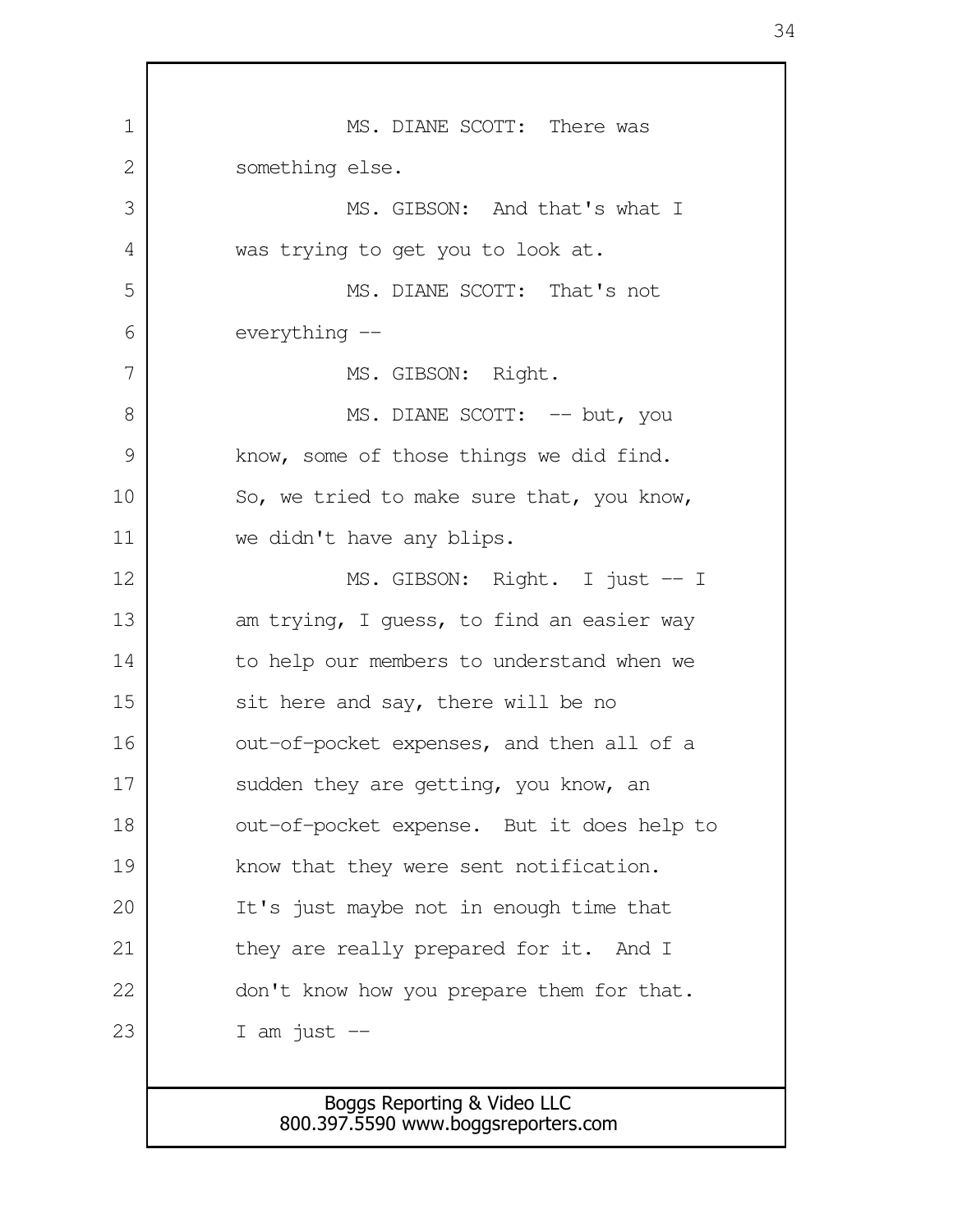Boggs Reporting & Video LLC 800.397.5590 www.boggsreporters.com MS. DIANE SCOTT: And think about this, too: Open enrollment cuts off on September the 10th. They have up until September the 10th to make any kinds of changes that they want to. So, after that, we only have a very small window for -- to run all the jobs to get everything ready for their new premium. Okay? So, it's -- there is not a lot of time in between that -- MS. GIBSON: It's a catch-22 for you. MS. DIANE SCOTT: -- to even be able to say, oh, let's give them an estimate two months in advance. Well, they have up until September the 10th to make any change that they want to. So, that would determine also what their premium would be coming out of their September retirement check for October. MS. GIBSON: Okay. Well, I will look forward to just the average and the  $max$   $--$  1 2 3 4 5 6 7 8 9 10 11 12 13 14 15 16 17 18 19 20 21 22 23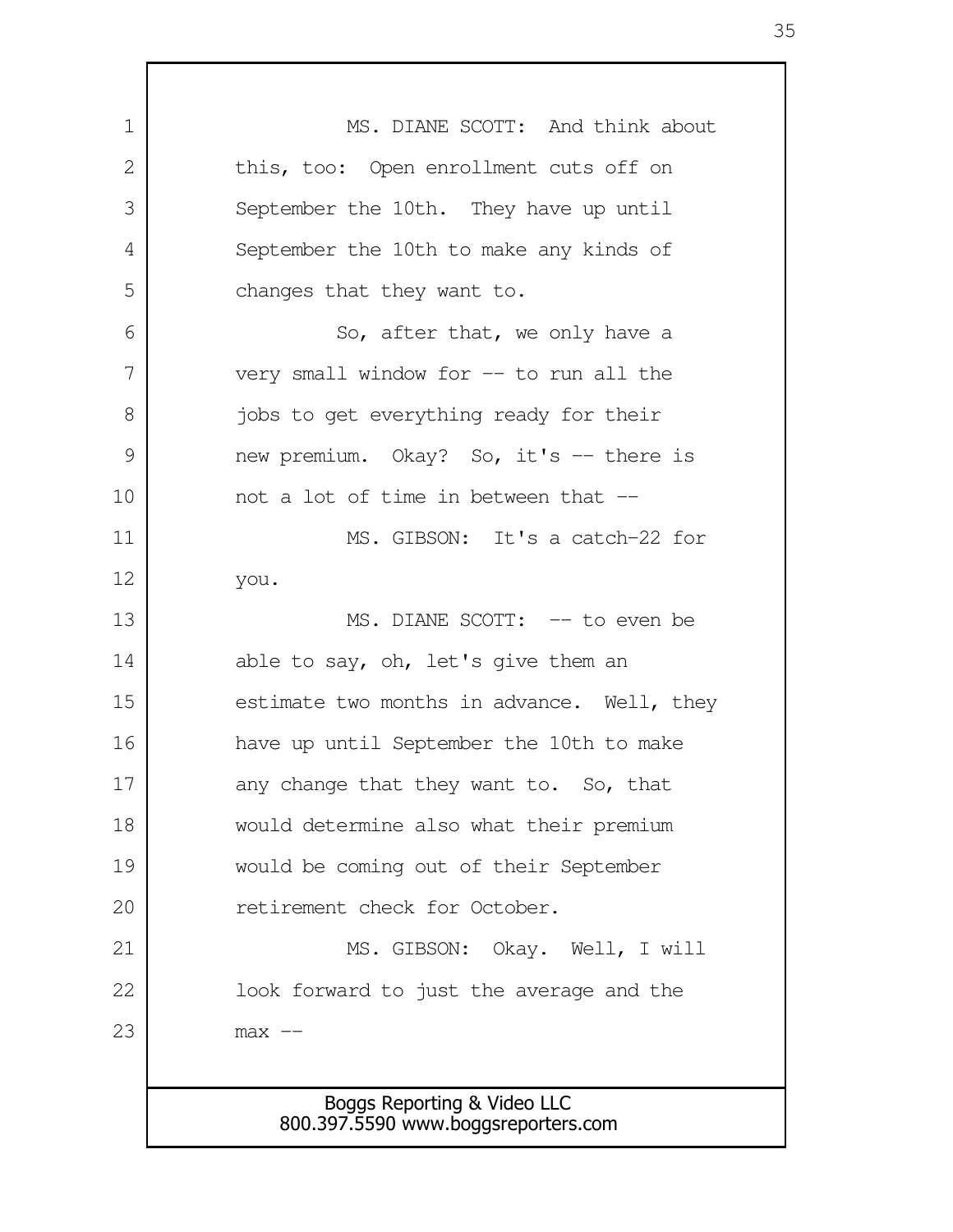| $\mathbf 1$ | MS. DIANE SCOTT: Right.                                            |
|-------------|--------------------------------------------------------------------|
| 2           | MS. GIBSON: -- figures. Thank                                      |
| 3           | you.                                                               |
| 4           | MS. DIANE SCOTT: Yes. Thank                                        |
| 5           | you.                                                               |
| 6           | MR. WHALEY: Any other questions                                    |
| 7           | for Diane?                                                         |
| 8           | (No response).                                                     |
| 9           | MR. WHALEY: Okay. Diane, thank                                     |
| 10          | you. Outstanding job, as always.                                   |
| 11          | MS. DIANE SCOTT: Thank you, so                                     |
| 12          | much.                                                              |
| 13          | MR. WHALEY: We appreciate you.                                     |
| 14          | Dave, before we start, I would                                     |
| 15          | like to recognize the fact that Dr.                                |
| 16          | Mackey came in and joined us shortly,                              |
| 17          | Emily, after role, and he is at home                               |
| 18          | today quarantining. He does not have a                             |
| 19          | positive test. He is doing fine, but he                            |
| 20          | was around someone who did have a                                  |
| 21          | positive test.                                                     |
| 22          | So, we welcome you, Dr. Mackey.                                    |
| 23          | Thank you for joining us.                                          |
|             |                                                                    |
|             | Boggs Reporting & Video LLC<br>800.397.5590 www.boggsreporters.com |

Г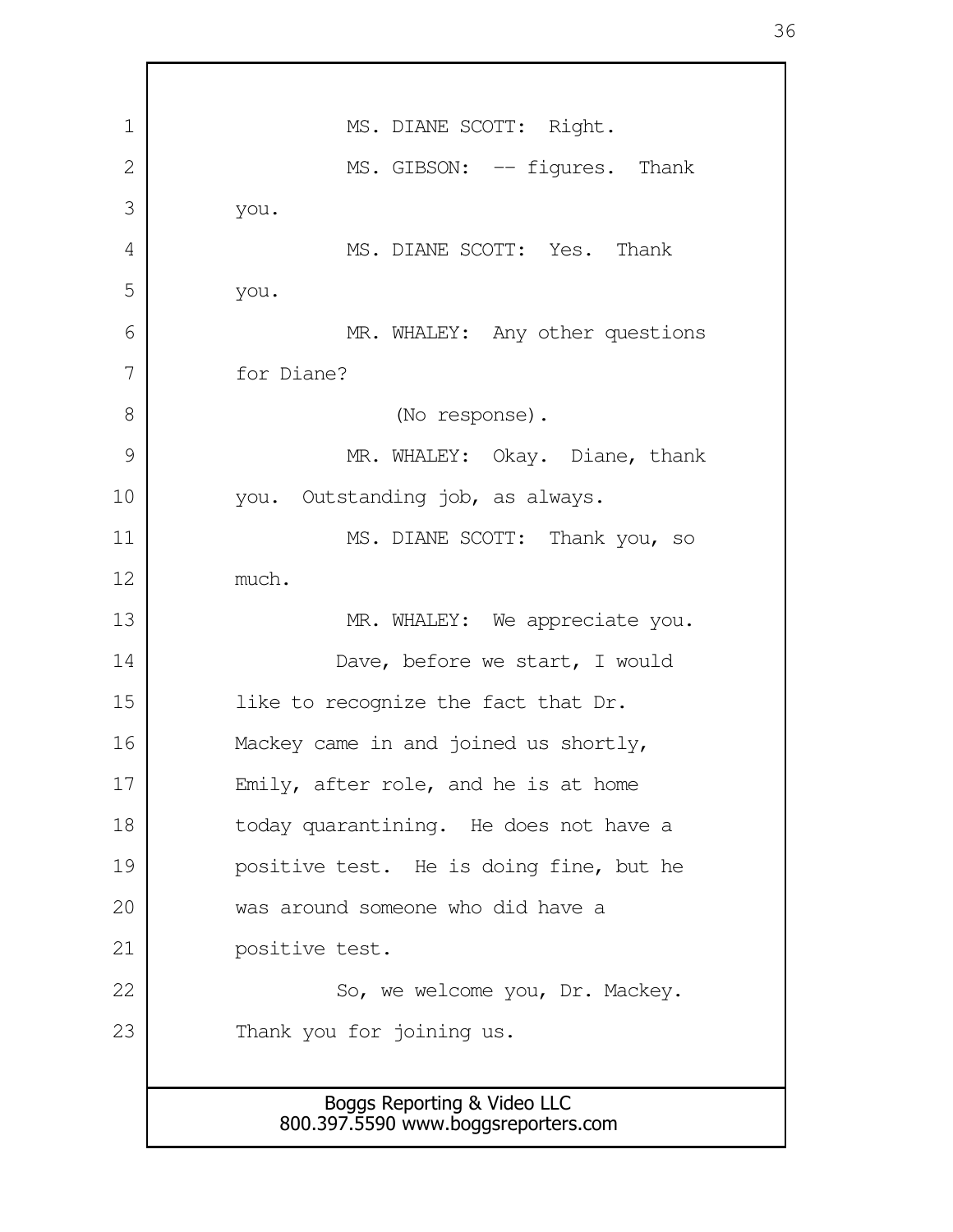| 1  | Okay. At this time, we will                                        |
|----|--------------------------------------------------------------------|
| 2  | have the PEEHIP Benefit Program updates                            |
| 3  | by our new Executive Director of PEEHIP,                           |
| 4  | Mr. Dave Wales.                                                    |
| 5  | PEEHIP BENEFIT PROGRAM UPDATES                                     |
| 6  | MR. WALES: Thank you very much,                                    |
| 7  | Mr. Whaley. And glad to hear that Dr.                              |
| 8  | Mackey is doing well, and, of course,                              |
| 9  | thoughts and prayers to Mr. Hallmark, and                          |
| 10 | we certainly hope for a speedy recovery                            |
| 11 | from him.                                                          |
| 12 | I am going to also lower my                                        |
| 13 | mask, but, again, please let me know if                            |
| 14 | it makes anyone uncomfortable. I am more                           |
| 15 | than happy to replace it.                                          |
| 16 | So, I have a few agenda items                                      |
| 17 | for you today, one of which I will ask                             |
| 18 | for a vote as an expansion to PEEHIP                               |
| 19 | It's going to be around<br>benefits.                               |
| 20 | Telehealth. In addition to talking about                           |
| 21 | Telehealth, we will take a quick update                            |
| 22 | at our non-Medicare COVID-19 numbers that                          |
| 23 | our members have experienced during this                           |
|    |                                                                    |
|    | Boggs Reporting & Video LLC<br>800.397.5590 www.boggsreporters.com |

Г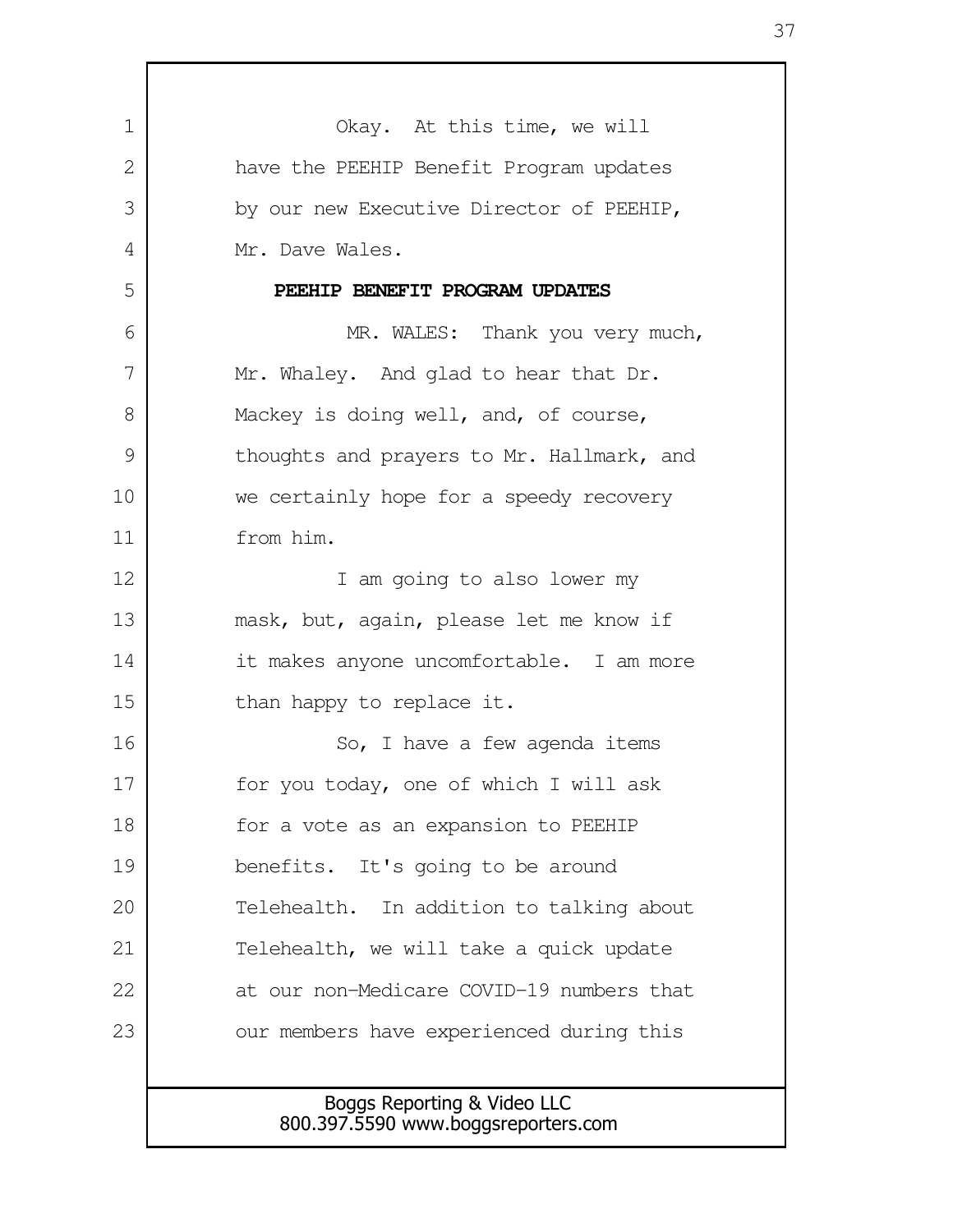| $\mathbf 1$ | pandemic. And then we will look at what   |
|-------------|-------------------------------------------|
| 2           | has been going on in our Wellness Program |
| 3           | since we last met, and we will wrap it up |
| 4           | by taking a look at the moving parts on   |
| 5           | our prescription drug formulary, again,   |
| 6           | for our non-Medicare population.          |
| 7           | So, jumping right into it, if             |
| 8           | you will turn to page 54, we will start   |
| 9           | by talking about Telehealth. And the      |
| 10          | first thing that I want to talk about     |
| 11          | when we speak about Telehealth is that it |
| 12          | is not the same thing as Teladoc. So,     |
| 13          | Teladoc is a vendor that PEEHIP offers.   |
| 14          | It's a service that PEEHIP through Blue   |
| 15          | Cross Blue Shield where members can use   |
| 16          | their phone. They can use video chat to   |
| 17          | connect with a licensed physician         |
| 18          | wherever they happen to be in the         |
| 19          | country, if they need to seek care and    |
| 20          | can't get to a doctor's office.           |
| 21          | Telehealth is very similar in             |
| 22          | the modality of that in that you can      |
| 23          | connect to a doctor virtually by phone,   |
|             |                                           |
|             | Boggs Reporting & Video LLC               |

Г

800.397.5590 www.boggsreporters.com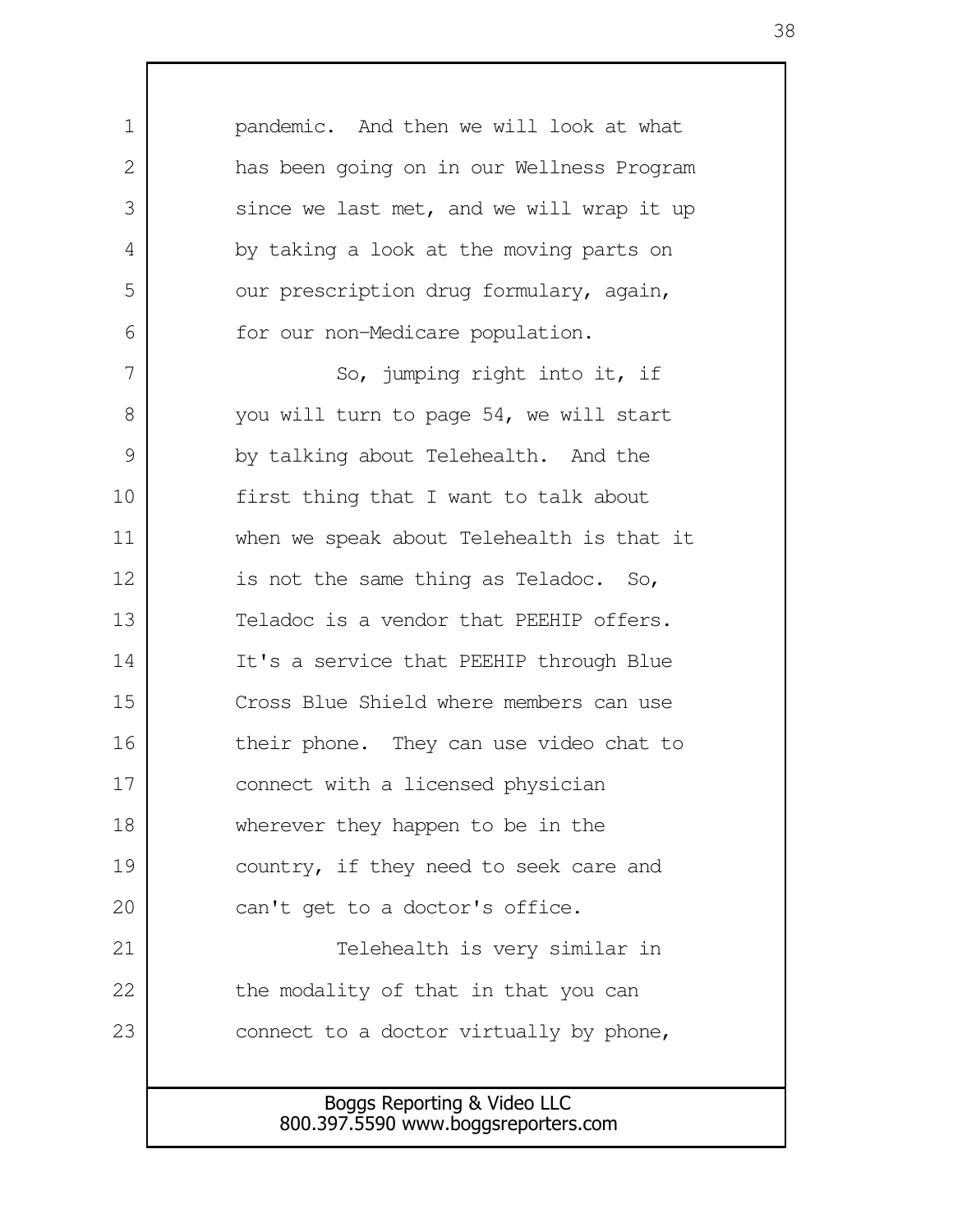Boggs Reporting & Video LLC or by video chat. But the difference is that, when you use Teladoc, you are speaking to a doctor that is arranged for you from Teladoc, a doctor you have never seen before. Telehealth actually connects you with your own personal primary care physician, with your own specialist. And so, Telehealth was something that came about through the COVID-19 pandemic. It came out -- There was a mandate from the federal government, from the Families First Act, and then later amended by the CARES Act to provide Telehealth at 100% for members so that there was an avenue for members to continue to get the care from their own doctors that they see without actually having to get inside the doctor's office. So, the idea was to limit potential exposure to the COVID-19 virus. PEEHIP, since Telehealth came out in this legislation, has demonstrated 1  $\mathcal{L}$  3 4 5 6 7 8 9 10 11 12 13 14 15 16 17 18 19 20 21 22 23

800.397.5590 www.boggsreporters.com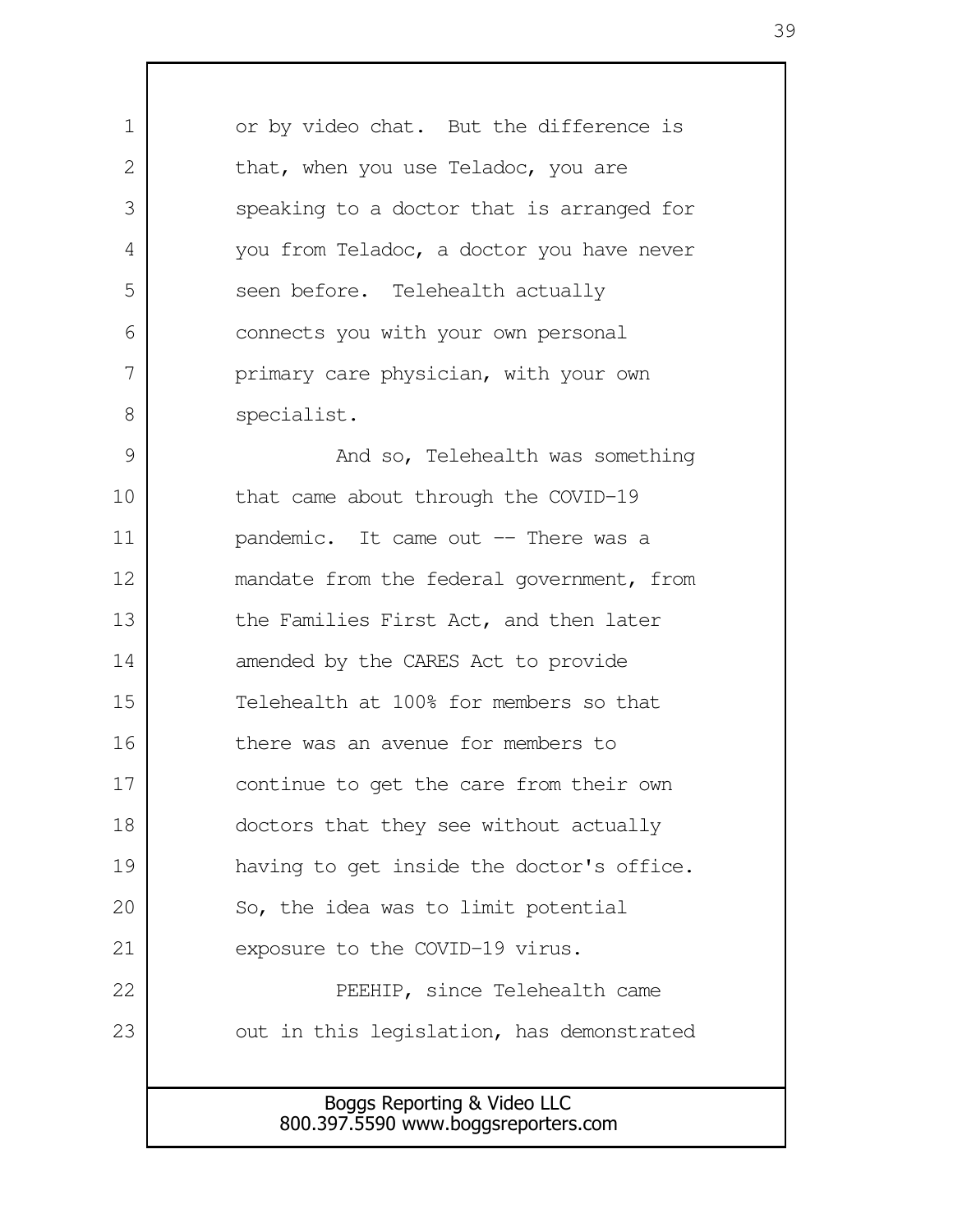| $\mathbf 1$  | a commitment to provide over and above    |
|--------------|-------------------------------------------|
| $\mathbf{2}$ | what the bare minimum was in terms of     |
| 3            | Telehealth coverage. So, not only did we  |
| 4            | provide it for COVID-19 services, but we  |
| 5            | also provided it for non-COVID-19         |
| 6            | services for physical therapy, speech     |
| 7            | therapy, occupational therapy, and        |
| 8            | behavioral health, as well.               |
| 9            | Moving forward, if you will turn          |
| 10           | to page 55, you can see graphically       |
| 11           | depicted there the uptake of Telehealth   |
| 12           | in relation to in-office visits and in    |
| 13           | Teladoc, as well.                         |
| 14           | So, what I want to draw your              |
| 15           | attention to here is the correlation or   |
| 16           | the differences between the green line,   |
| 17           | which is the in-office visits and the red |
| 18           | line, which is the Telehealth visits.     |
| 19           | And you can see the green line had a      |
| 20           | significant decrease early in the --      |
| 21           | early in 2020 when the pandemic really    |
| 22           | kicked off. But when it spiked back up    |
| 23           | and resumed levels that were similar to   |
|              |                                           |
|              | Boggs Reporting & Video LLC               |
|              | 800.397.5590 www.boggsreporters.com       |

 $\mathsf{l}$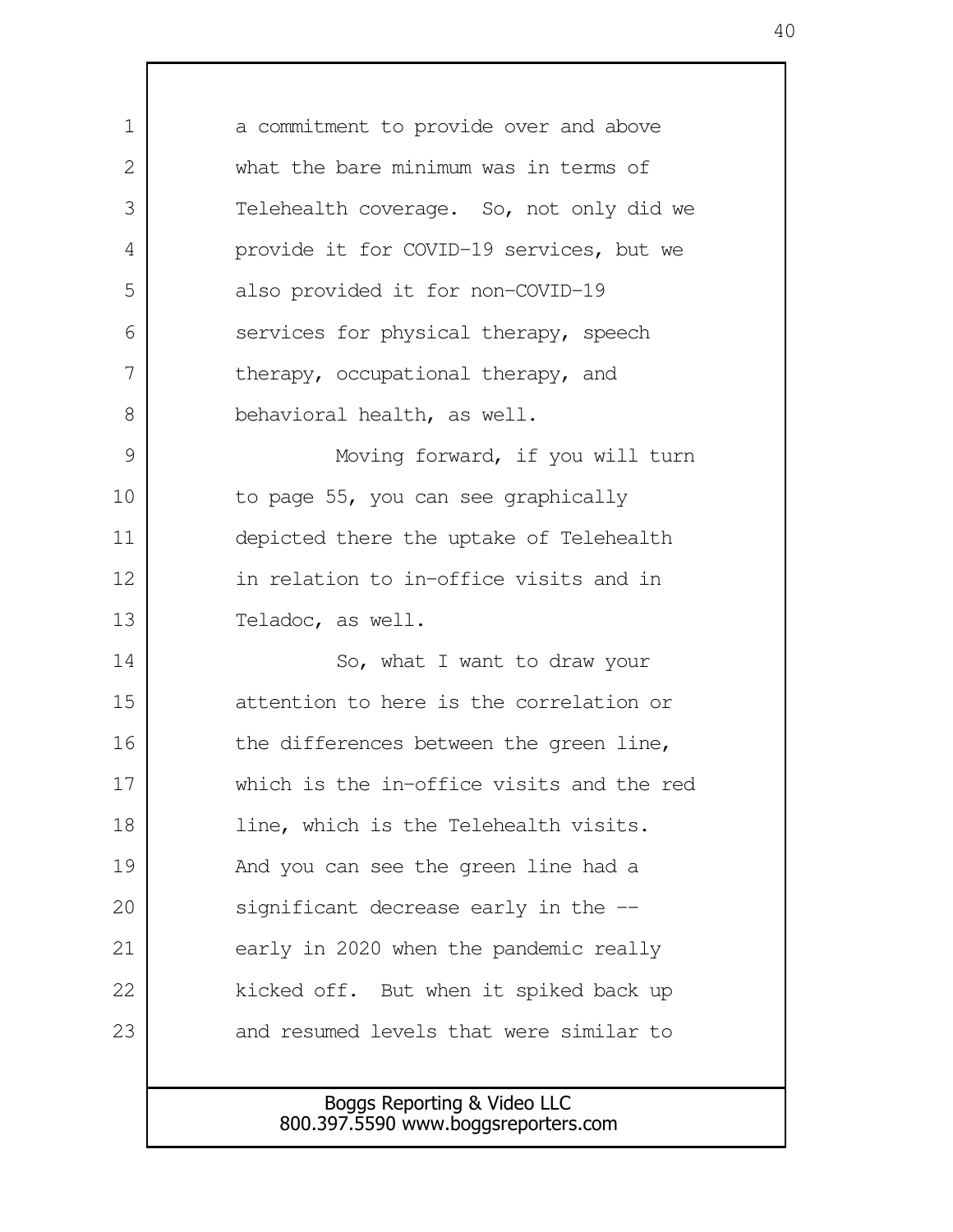| $\mathbf 1$    | pre-pandemic totals there in July, you    |
|----------------|-------------------------------------------|
| $\mathbf{2}$   | can see that Telehealth did not           |
| 3              | completely irradicate or become           |
| $\overline{4}$ | unutilized.                               |
| 5              | So, what this tells me is that            |
| 6              | Telehealth, while a good substitute for   |
| 7              | in-office visits, is not only a           |
| 8              | substitute but is also complimentary to   |
| $\mathcal{G}$  | in-office visits and serves to fill in a  |
| 10             | gap of care for members to connect with   |
| 11             | their doctors, connect with their care    |
| 12             | team, in addition to going to the         |
| 13             | doctor's office. Because it's not only    |
| 14             | about wanting to avoid potential exposure |
| 15             | to COVID-19, but sometimes it's just more |
| 16             | convenient to talk to your doctor by      |
| 17             | phone or by video chat and remove that    |
| 18             | barrier of actually having to get inside  |
| 19             | the building.                             |
| 20             | So, now that we have taken a              |
| 21             | look at the uptake of Telehealth, and we  |
| 22             | have kind of defined what Telehealth is   |
| 23             | in relation to Teladoc and the other      |
|                |                                           |
|                | Boggs Reporting & Video LLC               |

Г

800.397.5590 www.boggsreporters.com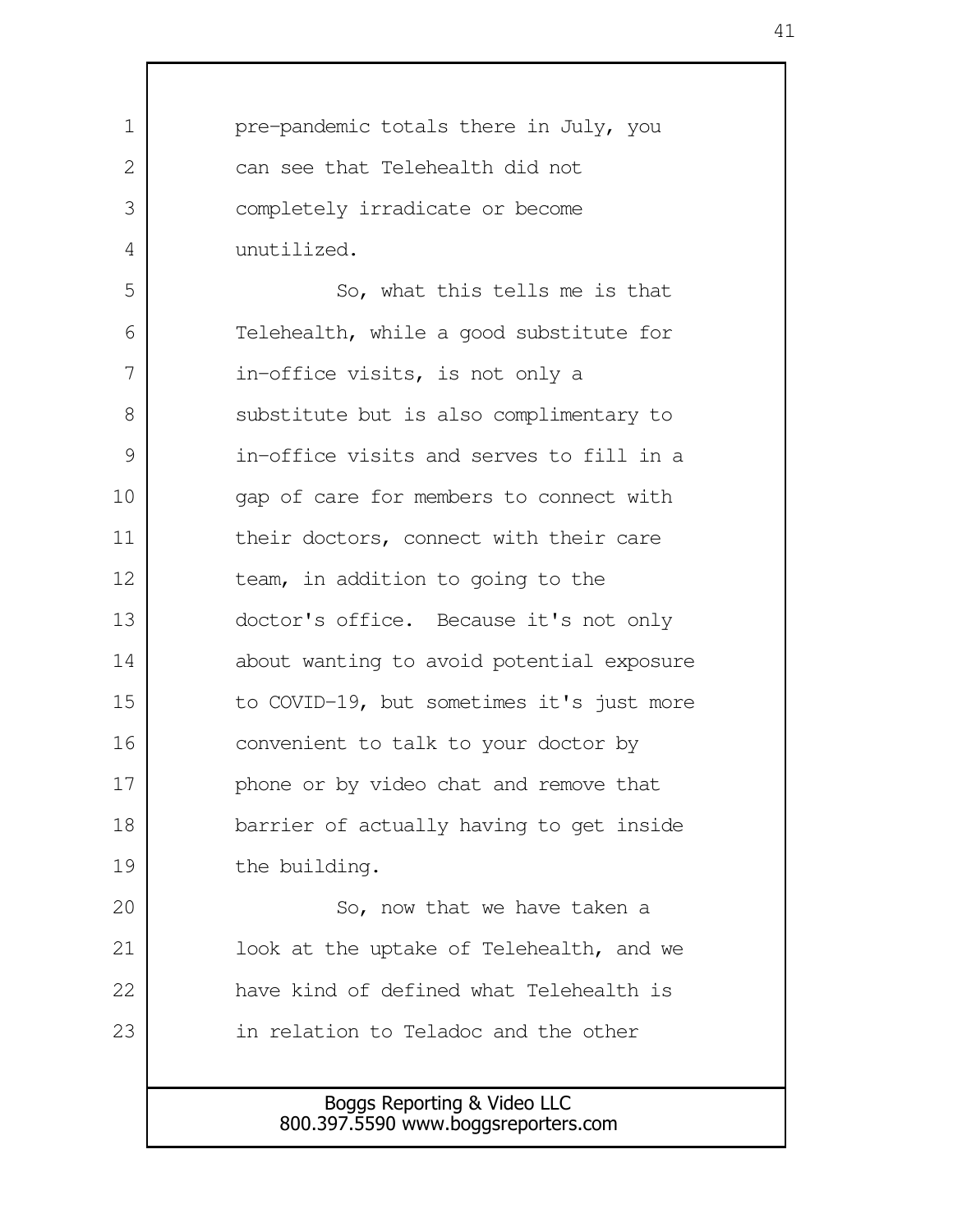Boggs Reporting & Video LLC 800.397.5590 www.boggsreporters.com benefits, we have to make a decision on where Telehealth fits in PEEHIP benefits going forward. So, right now, due to the pandemic, we are under what's called a Declared Public National Emergency. That's set to end at the end of this calendar year. It could possibly be extended into 2021, if the federal government decides to do so. But in regards of Telehealth, what that means for us is that, if no action is taken right now, Telehealth will stop for our members at the end of this calendar year. And even if the Declared Public National Emergency continues, Telehealth for those non-COVID-19 services would stop at the end of this year, as well. So, the question is: Are we going to condition Telehealth for our members, and that's going to be the item that I'll bring to you for a vote here in just a moment. So, Blue Cross Blue Shield came 1  $\mathcal{L}$  3 4 5 6 7 8 9 10 11 12 13 14 15 16 17 18 19 20 21 22 23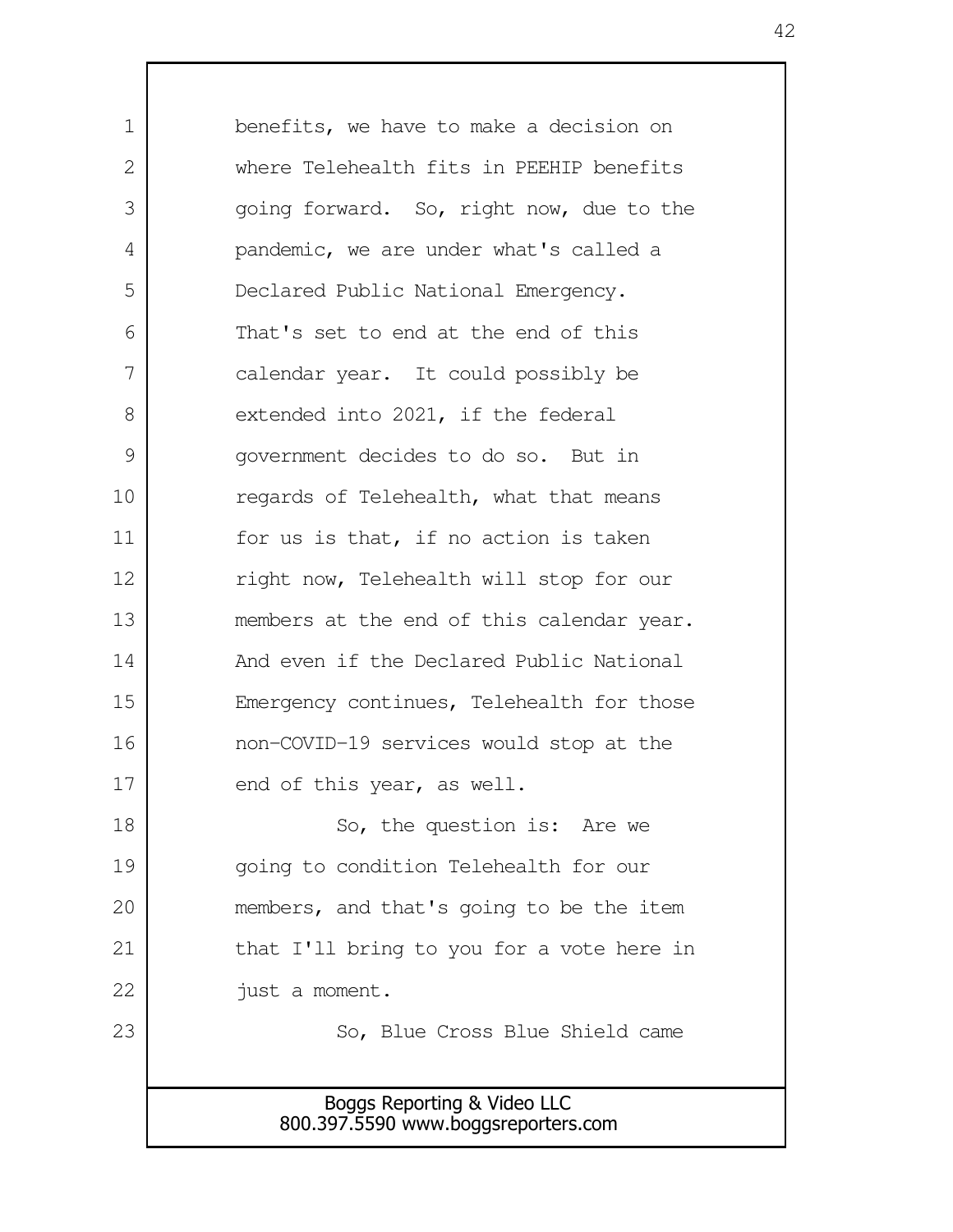Boggs Reporting & Video LLC to us and asked us, what would you like to do with your Telehealth benefit? You have significant engagement in this benefit as illustrated in the page we just saw a moment ago. And so, they provided to us the parameters on which we could continue this moving into 2021 and beyond with no end date. And so, if we were to continue Telehealth services, non-coronavirus Telehealth services would be covered at PEEHIP's current level of benefits. So, the exact same quality of benefits members have when they get inside a doctor's office would be replicated if they do so by phone or by video chat. It would be a direct duplication of that quality of PEEHIP benefits. COVID Telehealth services would continue to be covered at 100% per the national mandate as long as there is a declared public national emergency, which very likely could get extended into 2021. 1  $\mathcal{L}$  3 4 5 6 7 8 9 10 11 12 13 14 15 16 17 18 19 20 21 22 23

800.397.5590 www.boggsreporters.com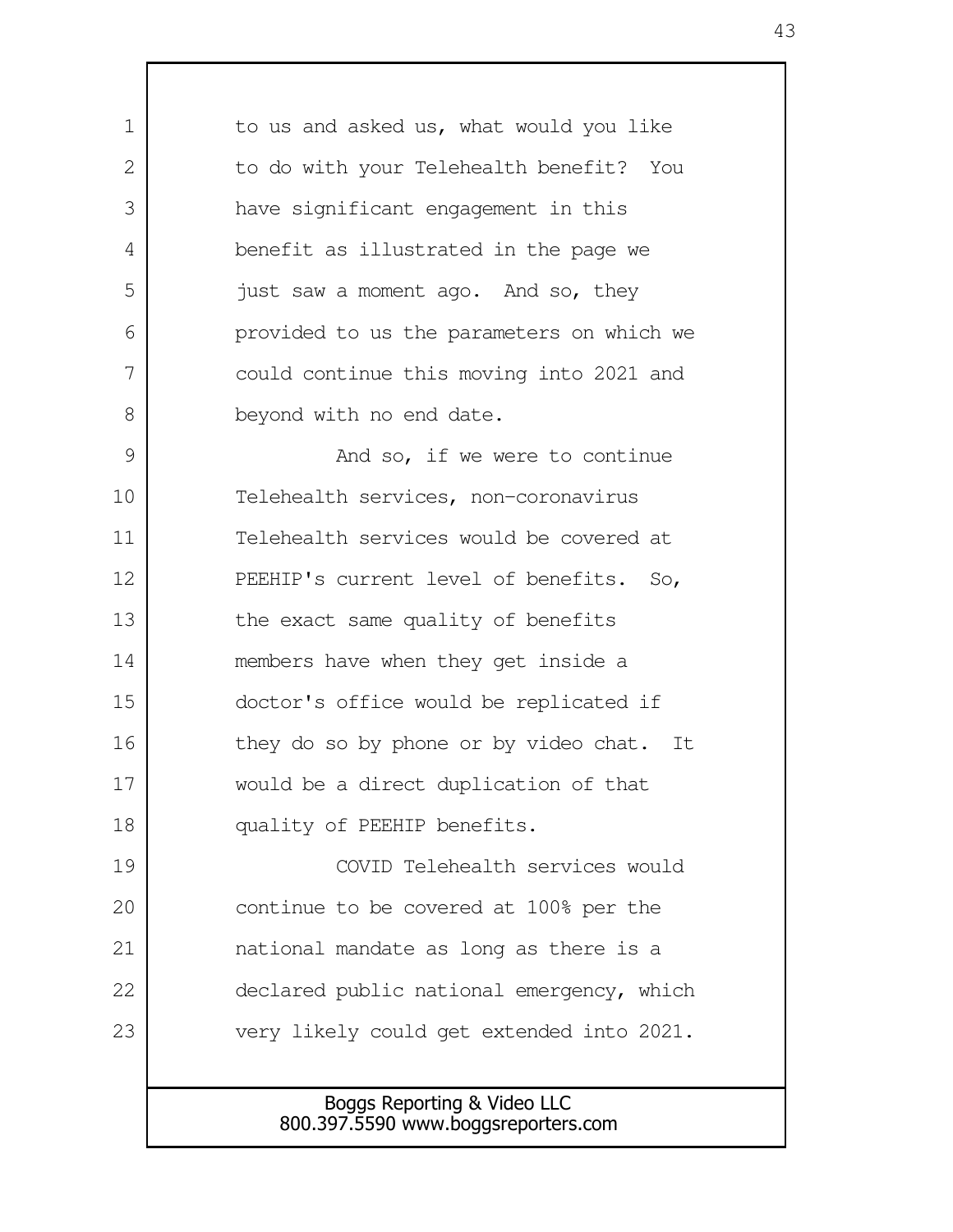Boggs Reporting & Video LLC Once that declared national emergency ends, it would not mean an end of COVID-related services, it would simply put them into alignment with all of the other PEEHIP benefits. So, members would be able to have the same access to the quality of their PEEHIP benefits on the telephone, on the video chat, and in the office building. And then, in and out of network benefits would be just like the regular PEEHIP benefits. So, again, it mirrors what we have established for our members in office and creates it for this virtual path of seeking care with their own primary care physicians and their own specialists. So, that brings us to the item that I have for your vote. The staff recommendation is to approve the continuance of Telehealth under our Blue Cross Blue Shield group 14,000 medical plan beyond December 31st, 2020, as 1  $\mathcal{L}$  3 4 5 6 7 8 9 10 11 12 13 14 15 16 17 18 19 20 21 22 23

800.397.5590 www.boggsreporters.com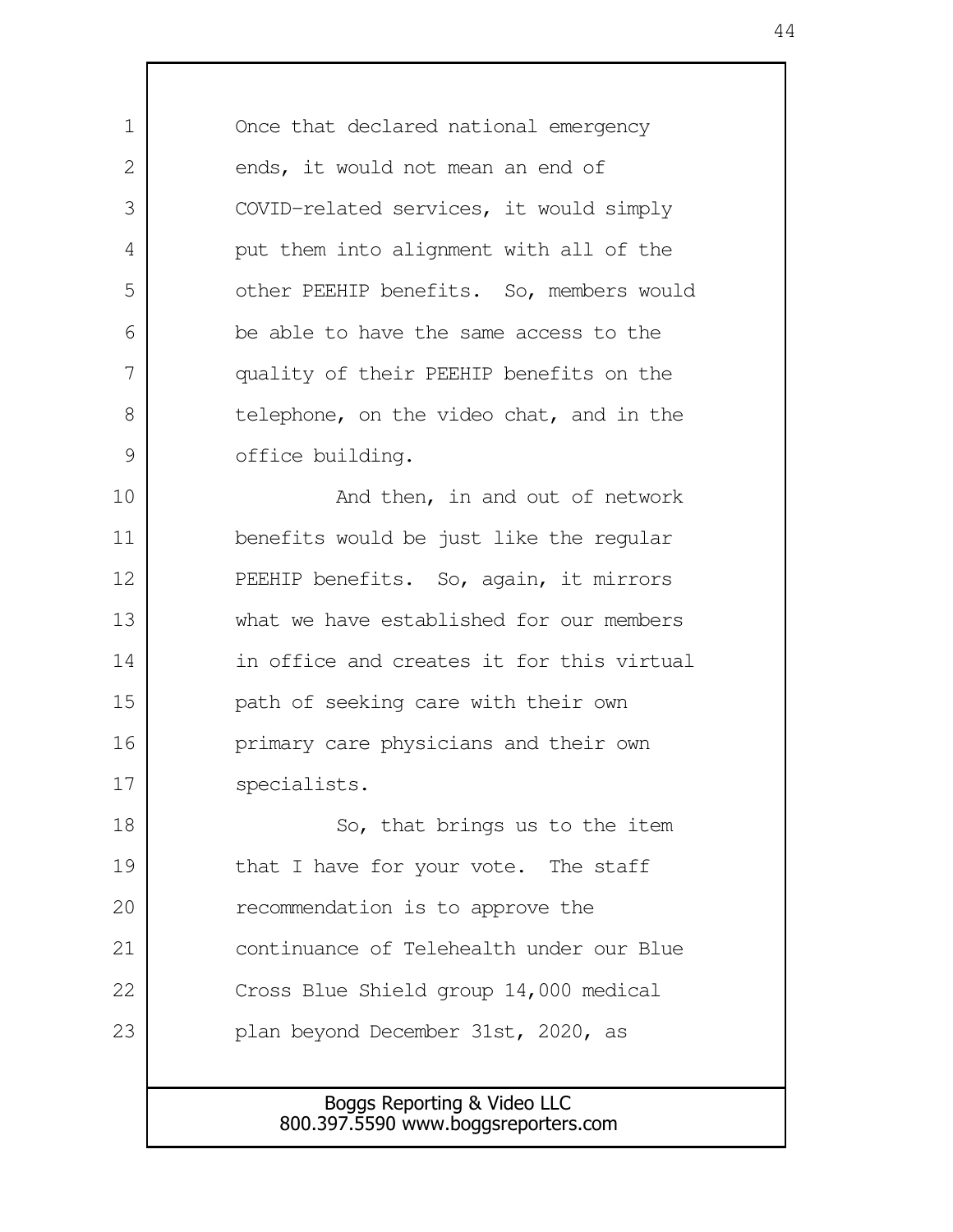Boggs Reporting & Video LLC 800.397.5590 www.boggsreporters.com offered by Blue Cross Blue Shield in accordance with the guidelines we just discussed in the previous slide. In doing so, you would continue to provide a convenient avenue for members to seek care from their own doctors without having to risk potential exposure to COVID-19, but you would also allow them to seek care with the simple convenience factor of not having to leave their home, not having to get inside the office building, which can be a barrier for some members. And then, from the provider's perspective you would continue to allow providers to see their patients and continue business operations when, otherwise, they might have a dropoff in their business patients not feeling comfortable coming inside their office. MR. WHALEY: Okay. Thank you, Dave. What I would like to do at this time is entertain a motion to approve your 1  $\mathcal{L}$  3 4 5 6 7 8 9 10 11 12 13 14 15 16 17 18 19 20 21 22 23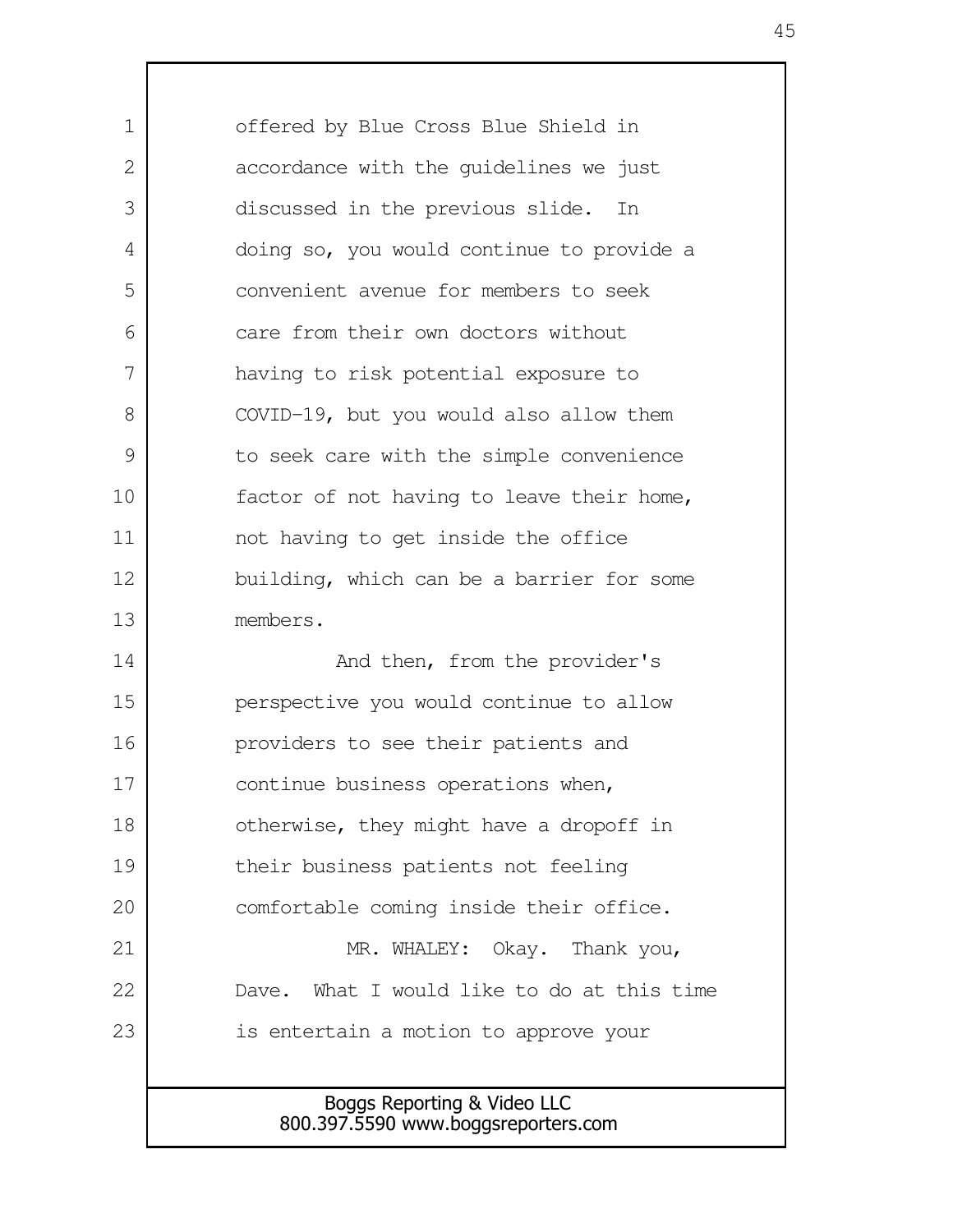Boggs Reporting & Video LLC 800.397.5590 www.boggsreporters.com recommendation regarding Telehealth and then get a second. And if there is discussion at that point, we will discuss it. Okay? MRS. LOCKRIDGE: I so move. MS. CREW: Second. MR. WHALEY: Thank you, very much. Mrs. Lockridge makes the motion. And the second is  $-$ MS. CREW: Second. MR. WHALEY: -- Amy Crew. Thank you, Amy. Okay. So, we have a motion. We a second. Now we have an opportunity to discuss this matter. Are there any discussion at this time? Is there any discussion at this time? (No response). MR. WHALEY: I think this is a great thing, Dave, particularly during these perilous times that we are living in. MR. WALES: I agree. Thank you for saying that. 1 2 3 4 5 6 7 8 9 10 11 12 13 14 15 16 17 18 19 20 21 22 23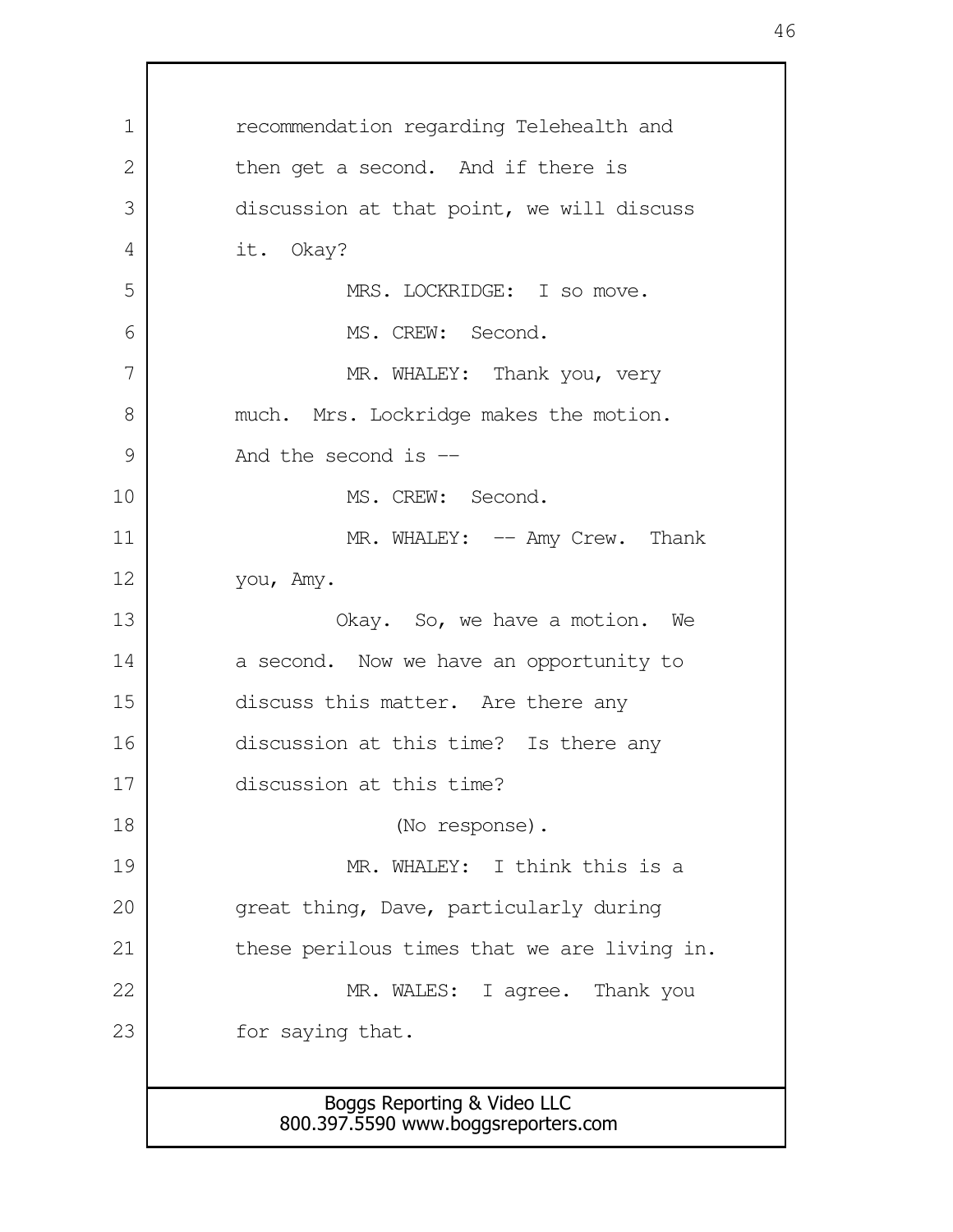Boggs Reporting & Video LLC 800.397.5590 www.boggsreporters.com MR. WHALEY: And I thank you and the staff for working on this and getting it to a point to where we could present it today. MR. WALES: Yes, sir. MR. WHALEY: If there are no questions, we would go ahead and vote. All in favor of this proposal, please say "aye." (Board members saying "aye"). MR. WHALEY: Any opposed? (No response.) MR. WHALEY: Dr. Mackey? Did you have a question, Dr. Mackey? Okay. DR. MACKEY: No, I was just muted trying to show support. Thank you. MR. WHALEY: Okay. Thank you, Dr. Mackey. Thank you. Okay. Dave? Yes, ma'am. MRS. LOCKRIDGE: I do have kind of an unrelated question -- well, it relates to it. But in reference to, you know, everything that's happened this past 1 2 3 4 5 6 7 8 9 10 11 12 13 14 15 16 17 18 19 20 21 22 23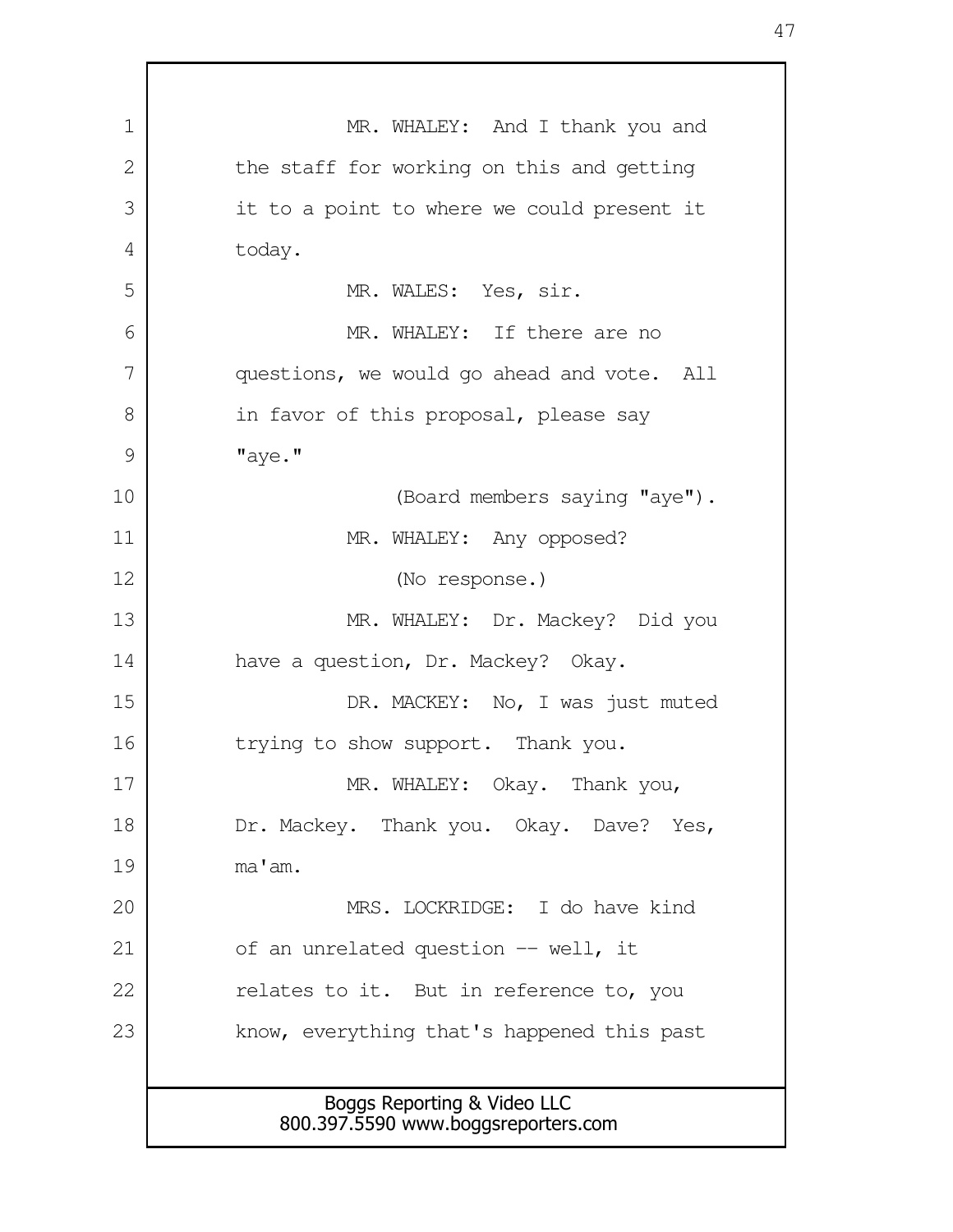Boggs Reporting & Video LLC 800.397.5590 www.boggsreporters.com year in 2020, I know that the federal government passed the FFCRA that is good through the end of December. I really haven't heard a lot of communication and talk about what, if anything, they plan to do in 2021. Are you kind of up on that information? Do you have anything you could share with us today about that? MR. WALES: So, quite honestly, yes and no, the question of what kind of  $$ would come out of Congress or the federal government in terms of coronavirus relief or impact. I don't have any information that you don't have currently, but we are constantly checking with Blue Cross Blue Shield, Humana, our consultants, Segal, to see when that update comes out, how it will affect PEEHIP, how it will affect our members, how we can take advantage of it. So, as soon as we know, we will share that with you, but I don't have any information today. MRS. LOCKRIDGE: Do you think 1  $\mathcal{L}$  3 4 5 6 7 8 9 10 11 12 13 14 15 16 17 18 19 20 21 22 23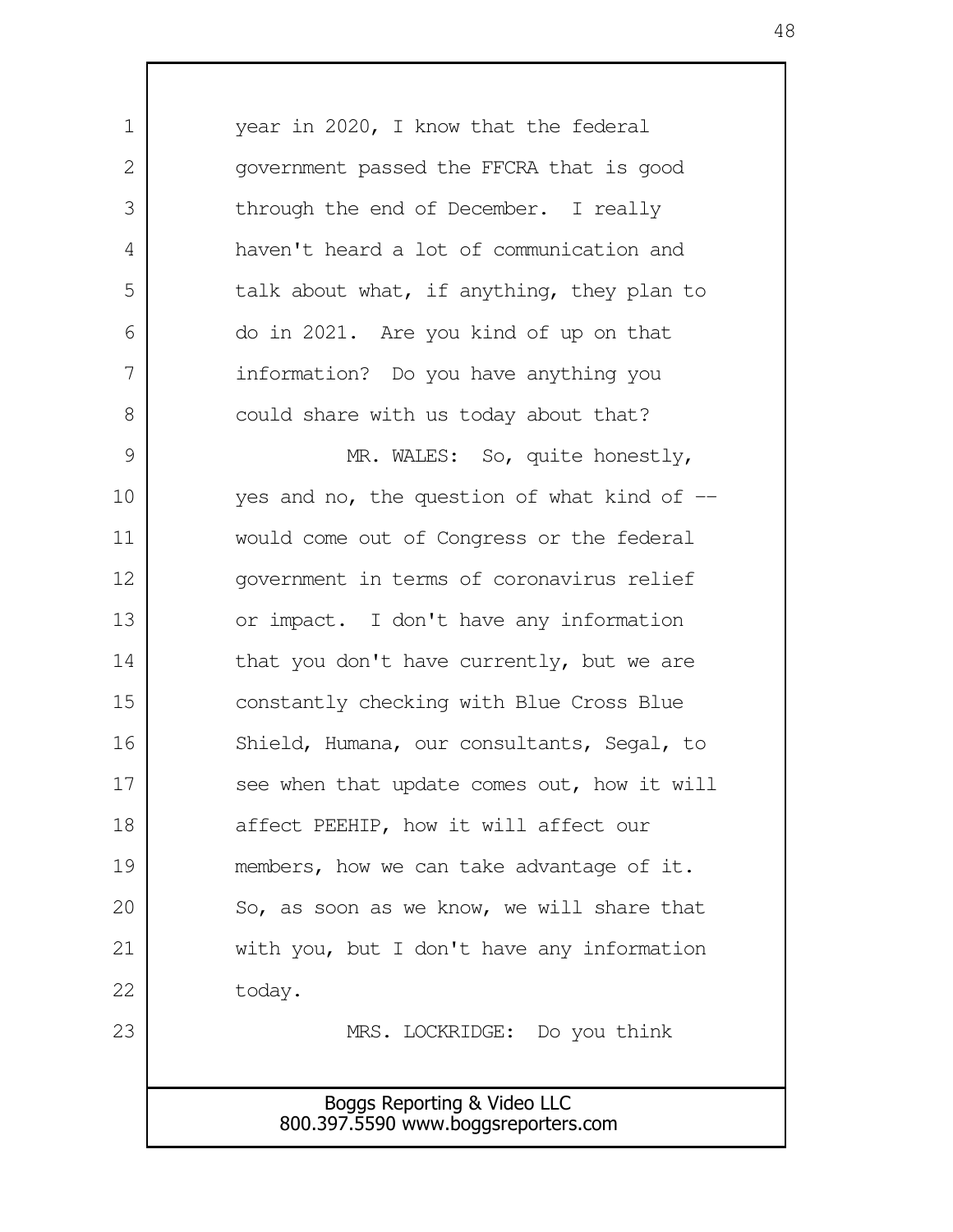| $\mathbf 1$   | there could be a possibility with the       |
|---------------|---------------------------------------------|
| $\mathbf{2}$  | upcoming holidays and the transition in the |
| 3             | federal government that it could be that    |
| 4             | they won't actually do something until the  |
| 5             | 2021 year and make it retro to go back to   |
| 6             | January 1st? Do you think that's a          |
| 7             | possibility?                                |
| 8             | MR. WALES: I think it's                     |
| $\mathcal{G}$ | certainly a possibility. However, I don't   |
| 10            | have any kind of assurance I can give you   |
| 11            | one way or another. I think that, you       |
| 12            | know, your insight on that would be every   |
| 13            | bit as valuable as mine, quite frankly.     |
| 14            | So, I think we are all just                 |
| 15            | waiting to see and unsure. It's             |
| 16            | certainly an unprecedented time, so there   |
| 17            | is not a lot to look back on and make a     |
| 18            | good quess on what to expect coming         |
| 19            | forward.                                    |
| 20            | MRS. LOCKRIDGE: Okay. Thank                 |
| 21            | you.                                        |
| 22            | MR. WHALEY: Thank you, Ms.                  |
| 23            | Lockridge.                                  |
|               |                                             |
|               | Boggs Reporting & Video LLC                 |
|               | 800.397.5590 www.boggsreporters.com         |

 $\mathbf{I}$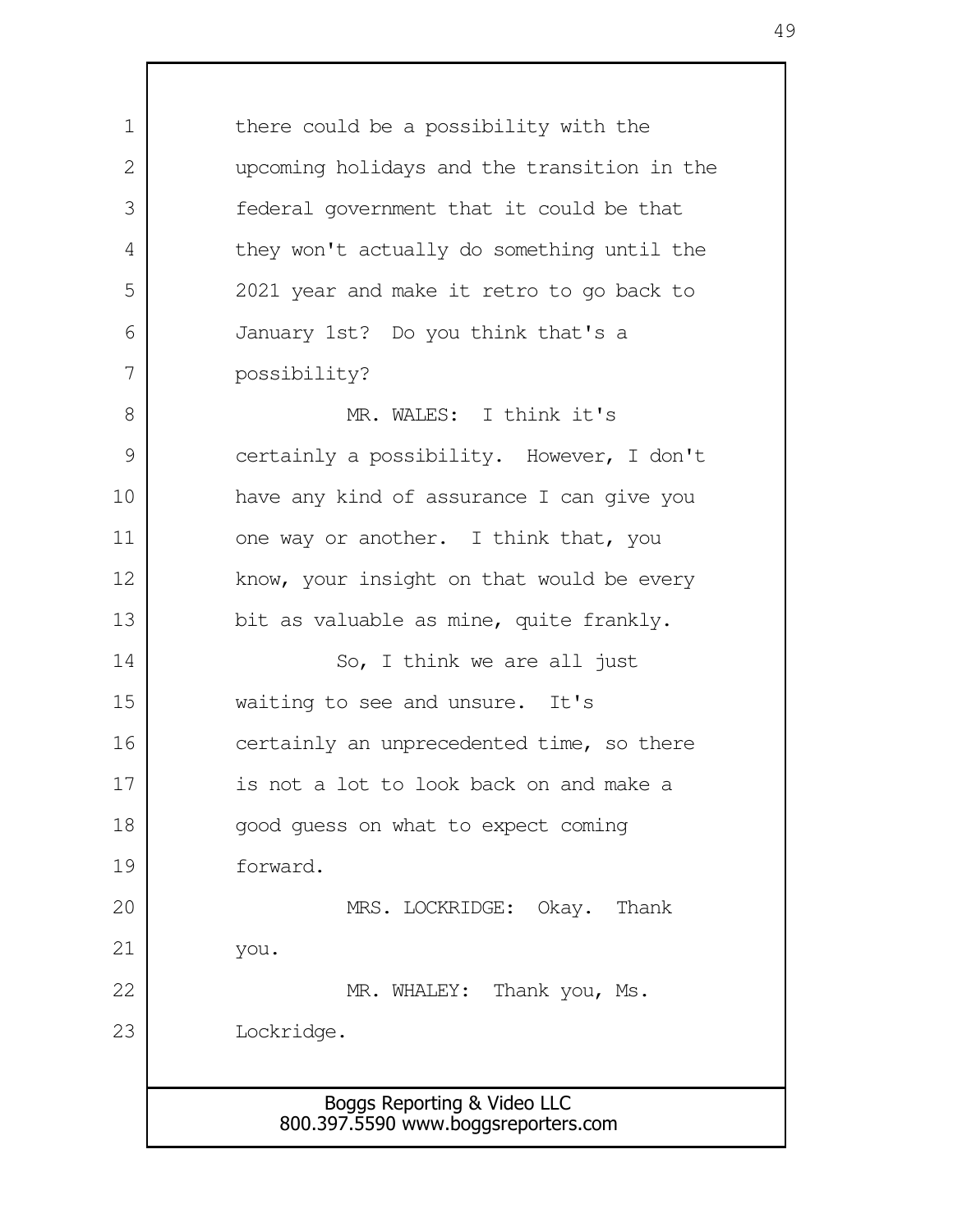| 1              | Anything else today, Dave?                                         |
|----------------|--------------------------------------------------------------------|
| $\overline{2}$ | MR. WALES: Yes, sir. So, I have                                    |
| 3              | a few more agenda items --                                         |
| 4              | MR. WHALEY: Okay.                                                  |
| 5              | MR. WALES: -- to quickly walk                                      |
| 6              | through.                                                           |
| 7              | So, next, we will take a look at                                   |
| 8              | some data regarding COVID-19 for our                               |
| 9              | members. And if you will turn to $-1$                              |
| 10             | believe it is page 58. I'm sorry. Mine                             |
| 11             | are not numbered here on my handout. But                           |
| 12             | it's a graph that will say "COVID-19                               |
| 13             | Update."                                                           |
| 14             | So, this is going to give you,                                     |
| 15             | broken down, the number of members that                            |
| 16             | have been tested since the beginning of                            |
| 17             | the pandemic, the number of members that                           |
| 18             | have been confirmed positive, the number                           |
| 19             | of members that don't have a hard and                              |
| 20             | fast indicator of COVID-19 but, through                            |
| 21             | who their claims data, it looks like they                          |
| 22             | likely do have it, just not a definitive                           |
| 23             | result. And then the far right sums it                             |
|                |                                                                    |
|                | Boggs Reporting & Video LLC<br>800.397.5590 www.boggsreporters.com |
|                |                                                                    |

r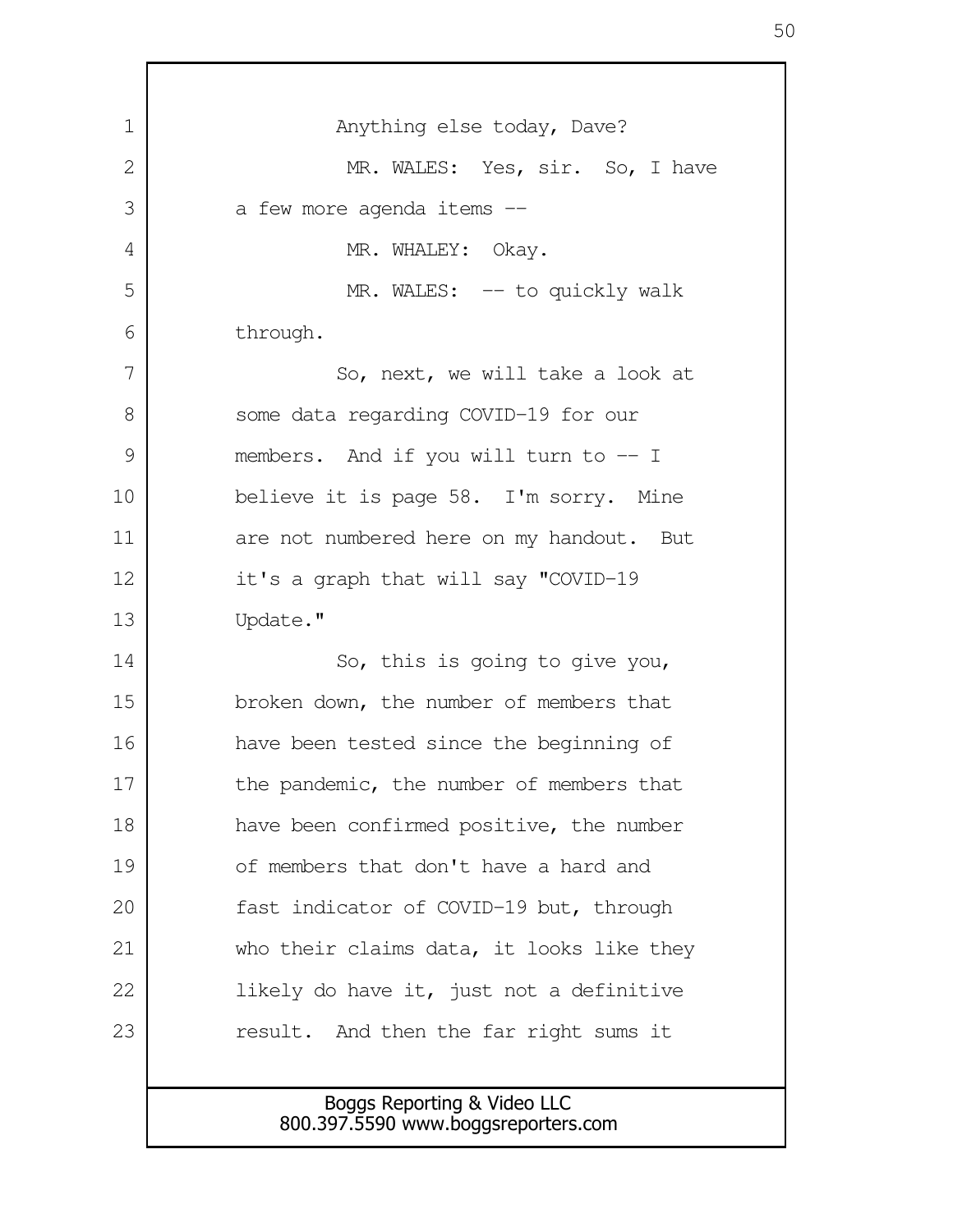Boggs Reporting & Video LLC 800.397.5590 www.boggsreporters.com up. So, if you will draw your attention to the leftmost graph there, you can see a very steep upward curve of testing. I have an updated stat that we will look at on the next page, but we are approaching 100,000 tests being issued for our members. Directly to the right of that, you see the positive cases that go along with those tests. And then, as Diane alluded to earlier, underneath that, you can see the financial impact of almost \$9.9 million in the testing of this COVID-19 pandemic. Now, that \$9.9 million is something that is relieved by the Coronavirus Relief Fund that Diane was talking about earlier. However, it's a significant expenditure that has experience from this virus. So, moving forward, if you will look at page 59, it will further break out the test and show you graphically the 1  $\mathcal{L}$  3 4 5 6 7 8 9 10 11 12 13 14 15 16 17 18 19 20 21 22 23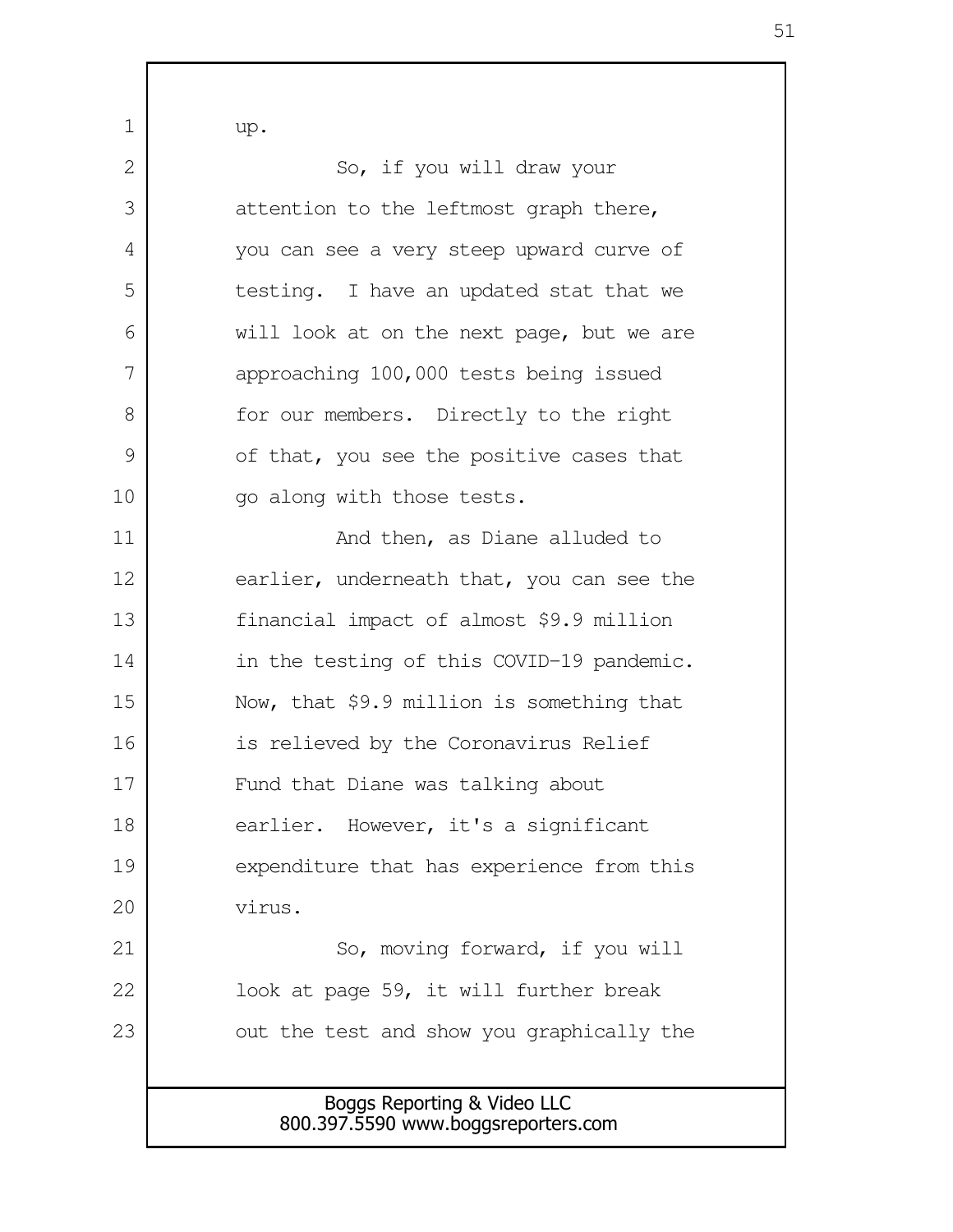| 1             | rate of change that testing has occurred |
|---------------|------------------------------------------|
| 2             | since the beginning of the pandemic to   |
| 3             | today. One thing that stood out on this  |
| 4             | to us was the recent decrease from the   |
| 5             | month of October to November in the      |
| 6             | testing. And I believe that $-$ I am     |
| 7             | sorry. On my material, I have the        |
| 8             | November number, which totals 14,312. I  |
| $\mathcal{G}$ | think your slide as of the date of this  |
| 10            | being uploaded to Director Point only    |
| 11            | went through October.                    |
| 12            | But there was a decline of about         |
| 13            | 7,000 tests from October to November.    |
| 14            | So, we asked Blue Cross Blue Shield: Was |
| 15            | there anything in the PEEHIP benefit, or |
| 16            | was there any reason for a barrier of    |
| 17            | testing? And they said that there was    |
| 18            | nothing that they were aware of that     |
| 19            | existed in our benefits or anything we   |
| 20            | were doing or not doing. It was simply   |
| 21            | the experience of behavior of the        |
| 22            | providers ordering these tests.          |
| 23            | Altogether, we are approaching about     |
|               |                                          |
|               | Boggs Reporting & Video LLC              |
|               | 800.397.5590 www.boggsreporters.com      |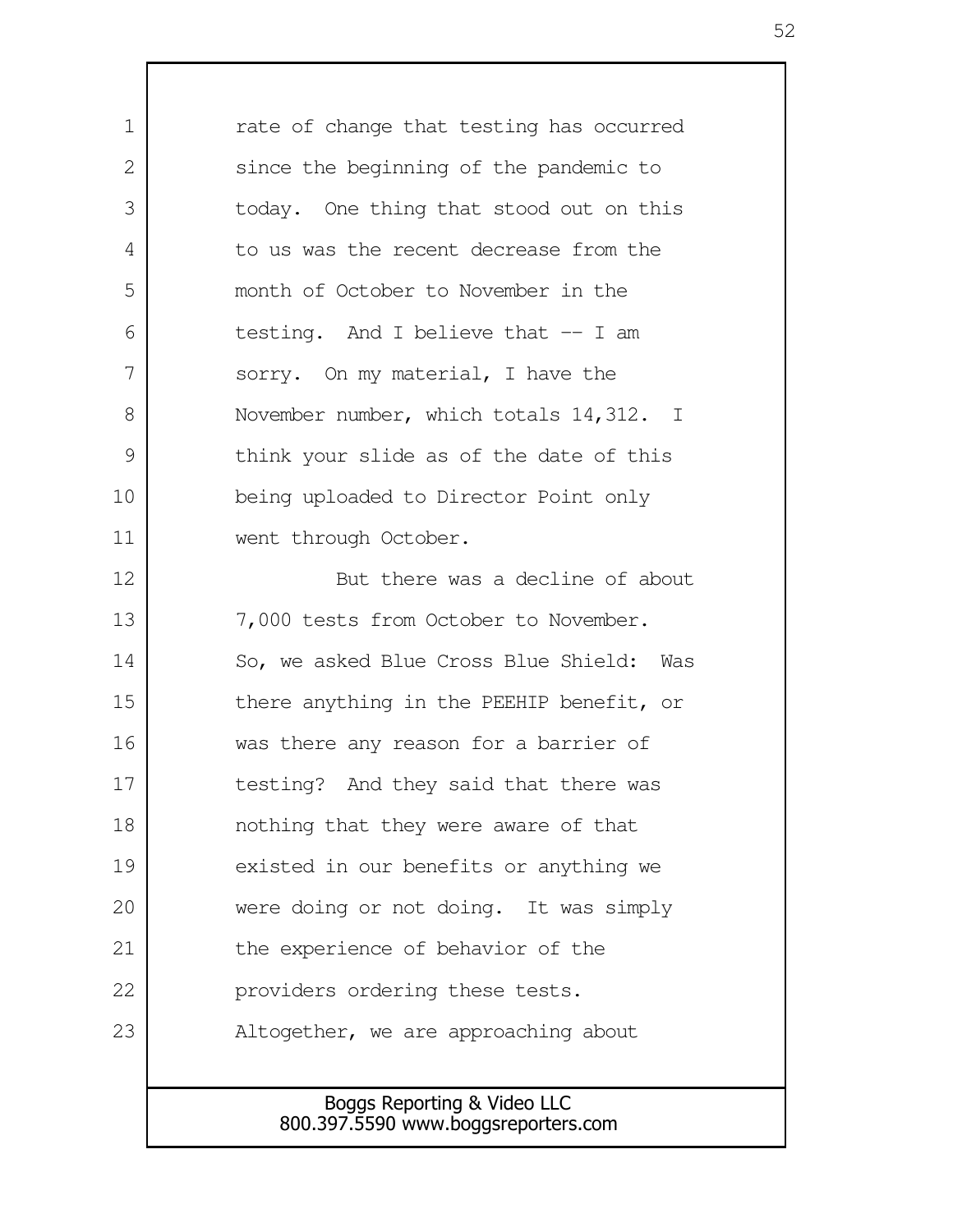Boggs Reporting & Video LLC 800.397.5590 www.boggsreporters.com 100,000 tests for coronavirus for our members. Okay. That's going to wrap up the look at the COVID-19 numbers. And so, if there are no questions there, I'll move on to the next agenda item, which is the Wellness Program update. Mr. Vice-Chair, I believe Dr. Brown may have had a question, but I'm not sure the audio came through. MR. WHALEY: Okay. I'm sorry. Thank you. Dr. Brown? Dr. Brown, do you have a question? DR. SUSAN BROWN: I typed the question in the chat. But does the Telehealth -- MR. WHALEY: I'm sorry. You are going to have to speak up just a little bit. We can't  $-$  we can't hear you. DR. SUSAN BROWN: Okay. I typed a question in the chat. Does the Telehealth apply to all retirees, or just the -- under Medicare eligible retirees? 1  $\mathcal{L}$  3 4 5 6 7 8 9 10 11 12 13 14 15 16 17 18 19 20 21 22 23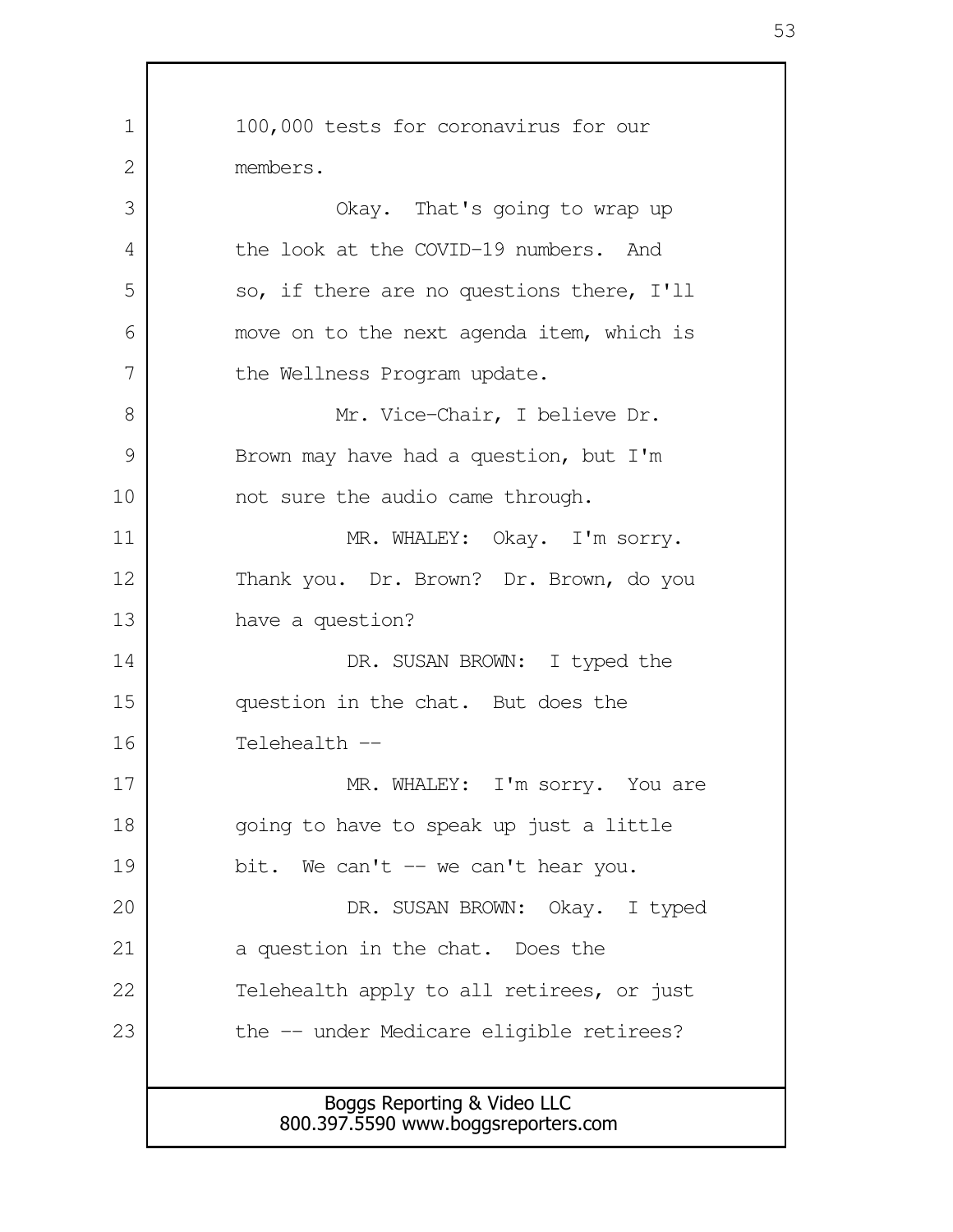Boggs Reporting & Video LLC 800.397.5590 www.boggsreporters.com MR. WALES: Yeah, good question. So, the Telehealth is -- obviously our Medicare retirees have a different plan than our non-Medicare retirees. However, Humana is continuing Telehealth into 2021, as well, just like this Board has now approved it for our non-Medicare retirees and our actives in the Blue Cross Blue Shield plan. And then, furthermore, our VIVA plan, the fully insured plan that we offer actives, as well, is also continuing Telehealth. So, no matter what was kind of hospital medical plan you have with PEEHIP, you have Telehealth into 2021. MR. WHALEY: Okay. Mrs. Lockridge? MRS. LOCKRIDGE: Okay. I have a couple of questions in relationship to COVID-19. So, what are we doing, as PEEHIP, to educate our members as far as 1 2 3 4 5 6 7 8 9 10 11 12 13 14 15 16 17 18 19 20 21 22 23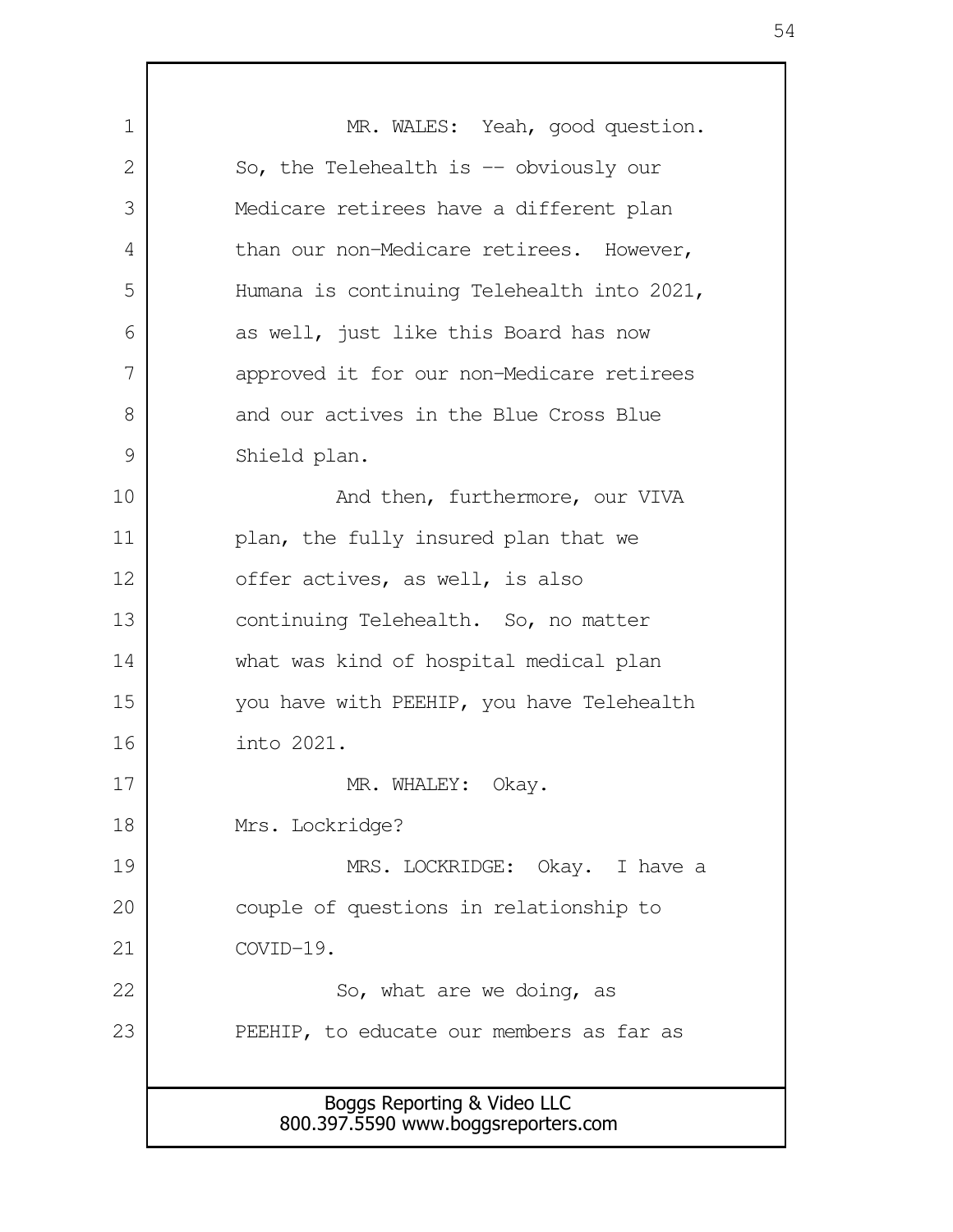| 1  | what they are eligible for, what's           |
|----|----------------------------------------------|
| 2  | available to them, what they should be       |
| 3  | doing as far as testing and how often,       |
| 4  | and that sort of thing?                      |
| 5  | And also, how are we coming with             |
| 6  | information about the vaccine, and how is    |
| 7  | that going to roll out, and where are we     |
| 8  | with that plan?                              |
| 9  | MR. WALES: So, I'll address the              |
| 10 | second question first regarding the vaccine  |
| 11 | because that's been the most top of mine $-$ |
| 12 | or the most current question for us, as      |
| 13 | well, because there's been a lot of talk in  |
| 14 | the news about, you know, different groups   |
| 15 | that are different risks kind of lining up   |
| 16 | for the vaccine, right? But the question     |
| 17 | has been: What is the practicality for       |
| 18 | administering that?                          |
| 19 | And unfortunately, just like the             |
| 20 | last question regarding legislation,         |
| 21 | there is not a firm answer yet as to the     |
| 22 | nuts and bolts of how that's going to be     |
| 23 | distributed. So, that's something else       |
|    |                                              |
|    | Boggs Reporting & Video LLC                  |
|    | 800.397.5590 www.boggsreporters.com          |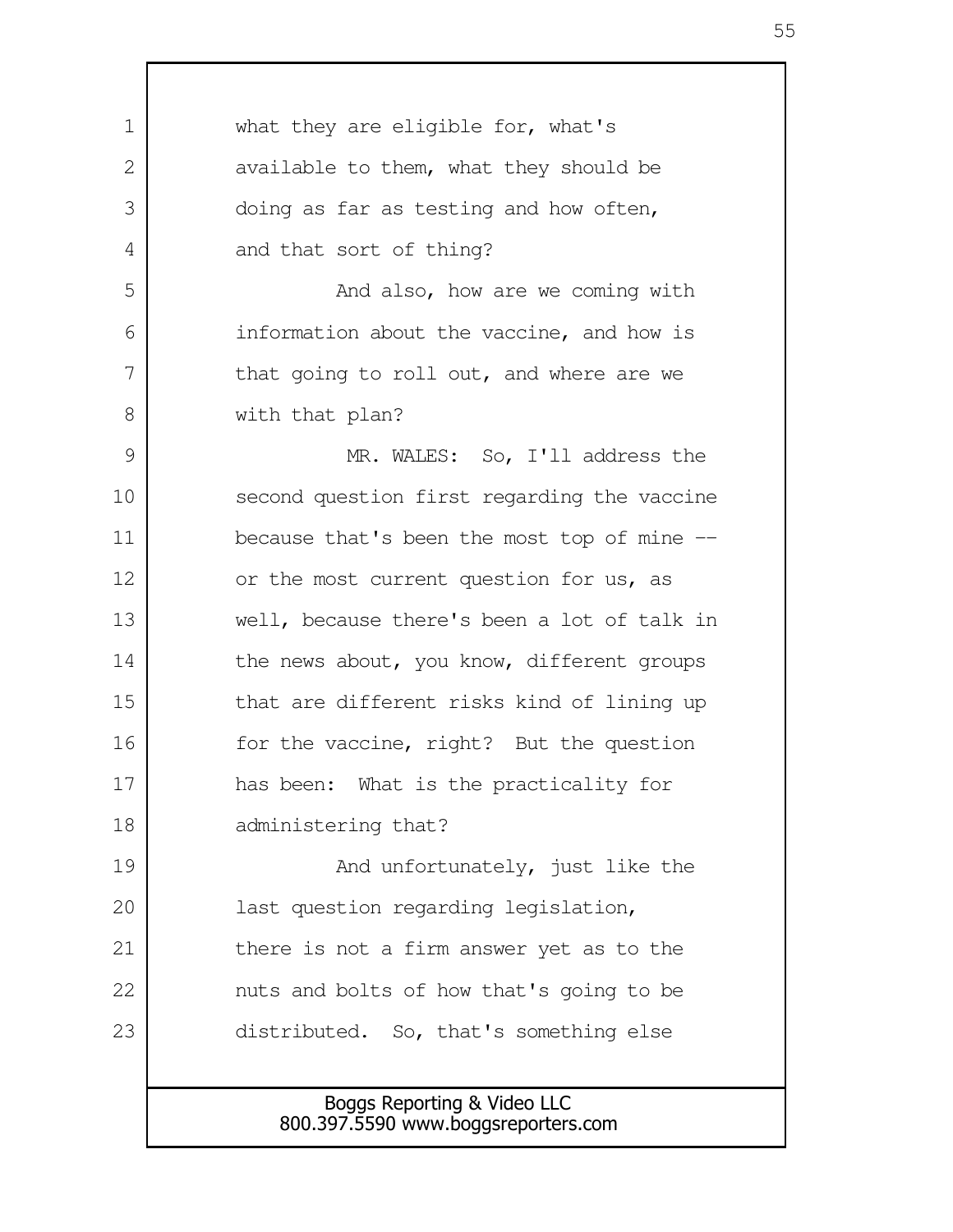Boggs Reporting & Video LLC 800.397.5590 www.boggsreporters.com that we are staying on top of with all of our vendors. As soon as we learn something, you know, we will pass it along to you, because I know that is extremely important, interesting information that, not just the Board, but all the members want to know, as well.  $So$   $-$ MRS. LOCKRIDGE: And also, how is that going to impact our costs, you know, for budgeting purposes, and that sort of thing? So, it's kind of a nonissue at this point in time, because we don't really have enough information? MR. WALES: Well, I believe the -- and Diane is more of the expert in the Coronavirus Relief Fund, but I believe the vaccine is going to be completely offset by that fund just like the testing and treatment is today. Would that be accurate, Diane? MS. DIANE SCOTT: At this point, I believe that we won't be incurring the 1  $\mathcal{L}$  3 4 5 6 7 8 9 10 11 12 13 14 15 16 17 18 19 20 21 22 23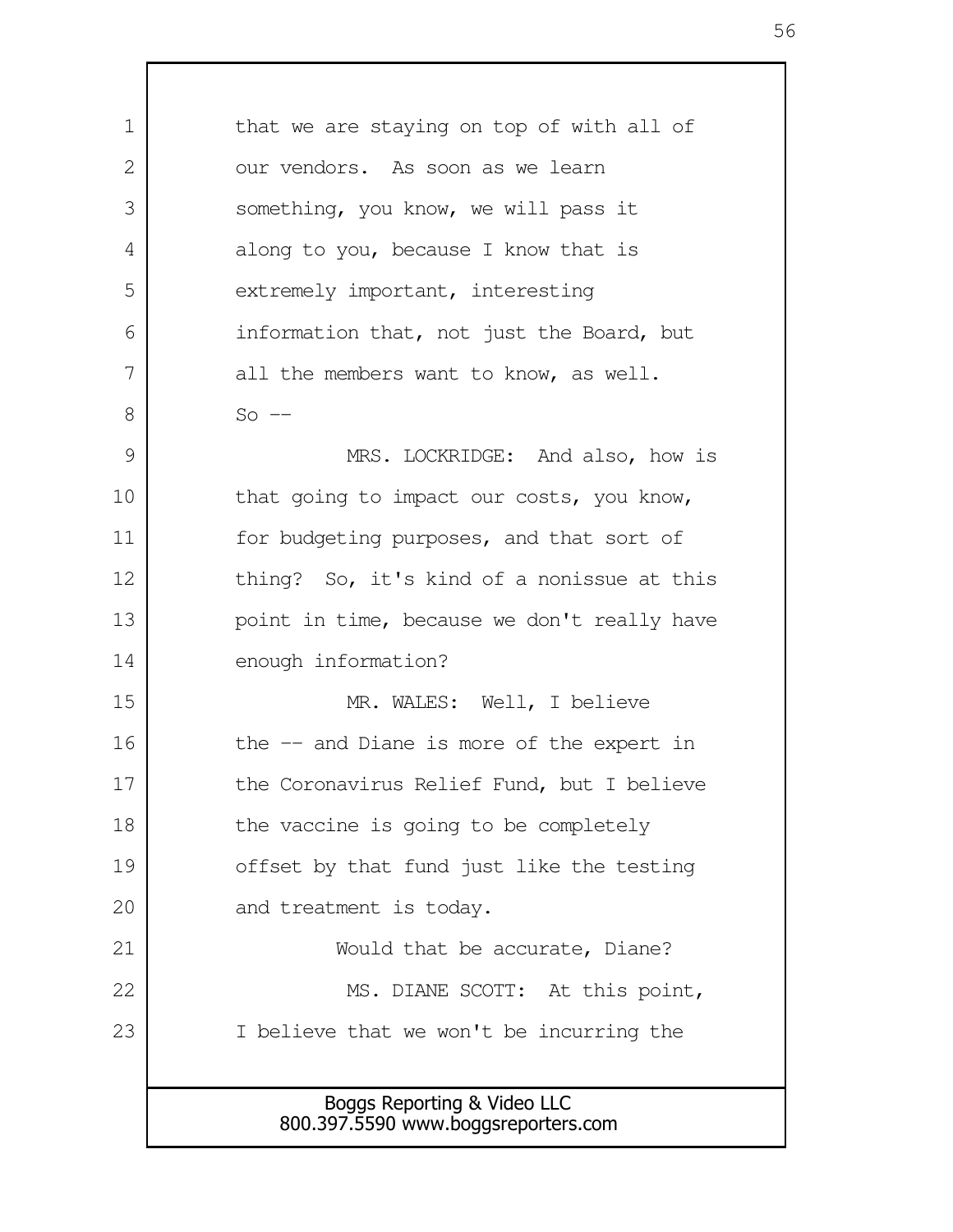cost for the vaccine. This vaccine will be provided by the federal government at this point. I'm sure after that works its way out, then there will be whatever comes after getting through this national emergency and getting herd immunity. But, at this be point, I'm not  $-$  I don't feel like we are going to have an expense of a vaccine. The Moderna and, particularly, the Pfizer one, the Pfizer one has to be kept at  $-72$  degrees. I mean, that just can't be going to a doctor's office or something like that. So, I think that, you know, it's going to be the public health departments and those sorts of things, nationally, and what have you, are going to be the impetus to moving that vaccine out and getting it to where people can get it. It's going to be -- I think it's projected that perhaps maybe it won't be until the spring or late spring when people who are not at risk 1  $\mathcal{L}$  3 4 5 6 7 8 9 10 11 12 13 14 15 16 17 18 19 20 21 22 23

> Boggs Reporting & Video LLC 800.397.5590 www.boggsreporters.com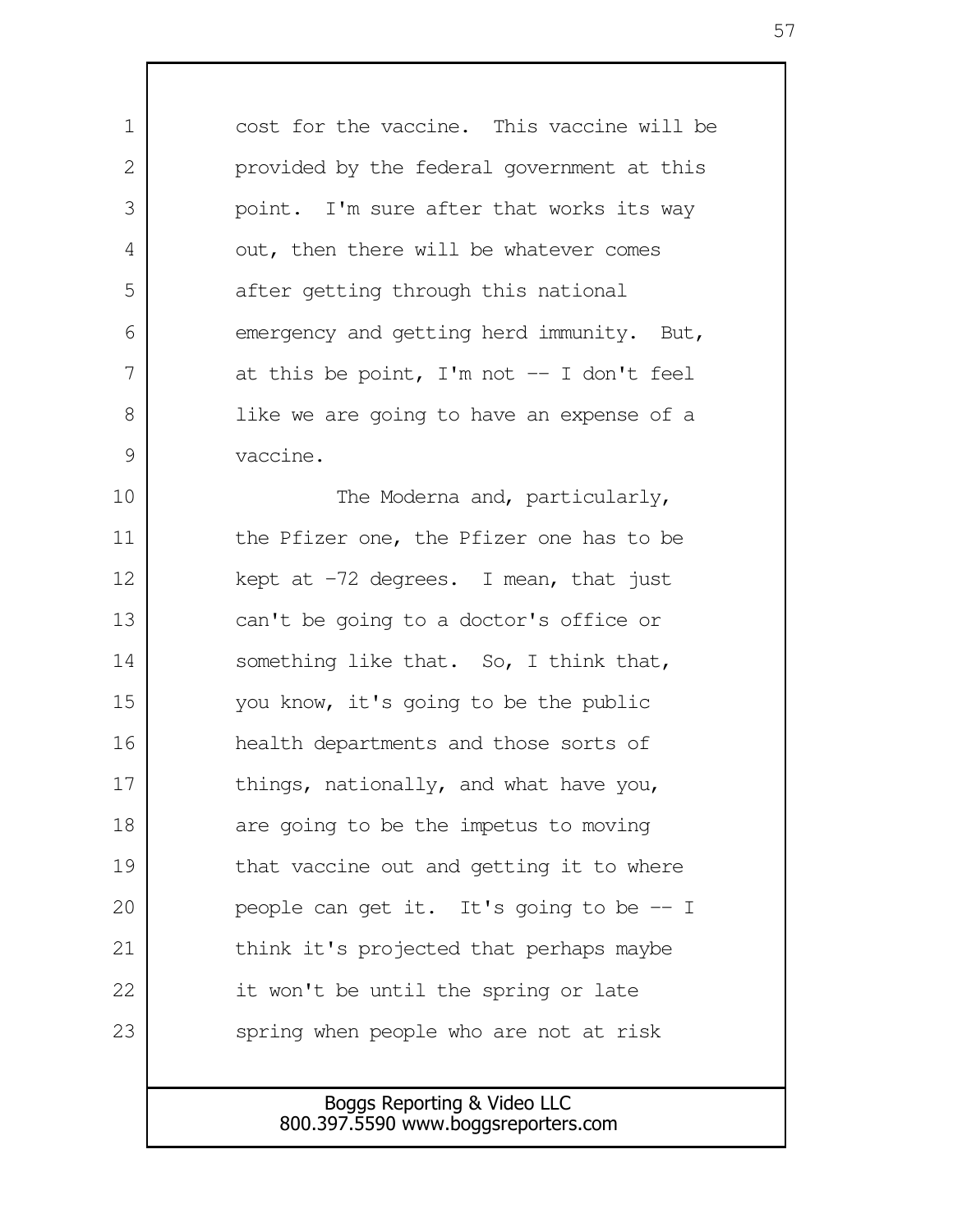| will be able to get the virus -- not the                           |
|--------------------------------------------------------------------|
| virus, the vaccine.                                                |
| MR. WALES: Thank you, Diane.                                       |
| MR. WHALEY: Okay. Ms. Shomaker                                     |
| has a question for you, Dave.                                      |
| MR. WALES: Okay.                                                   |
| MS. SHOMAKER: I don't have a                                       |
| question. It's a follow-up on Diane's.                             |
| Over here at Auburn, we have                                       |
| been informed that the vaccine will be                             |
| free but that the provider, whoever is                             |
| delivering that vaccine, may be able to                            |
| charge an administrative fee, Diane. So,                           |
| there may be some costs. I don't know                              |
| the range of that fee. That has not been                           |
| communicated to me, yet.                                           |
| MR. WHALEY: Okay. All right.                                       |
| Thank you, Ms. Shomaker.                                           |
| All right, Dave.                                                   |
| MR. WALES: Okay. So, I believe                                     |
| you had one more question, Mrs. Lockridge,                         |
| that I wanted to address, as well, as far                          |
| as efforts we have made to educate our                             |
|                                                                    |
| Boggs Reporting & Video LLC<br>800.397.5590 www.boggsreporters.com |
|                                                                    |

 $\mathsf{I}$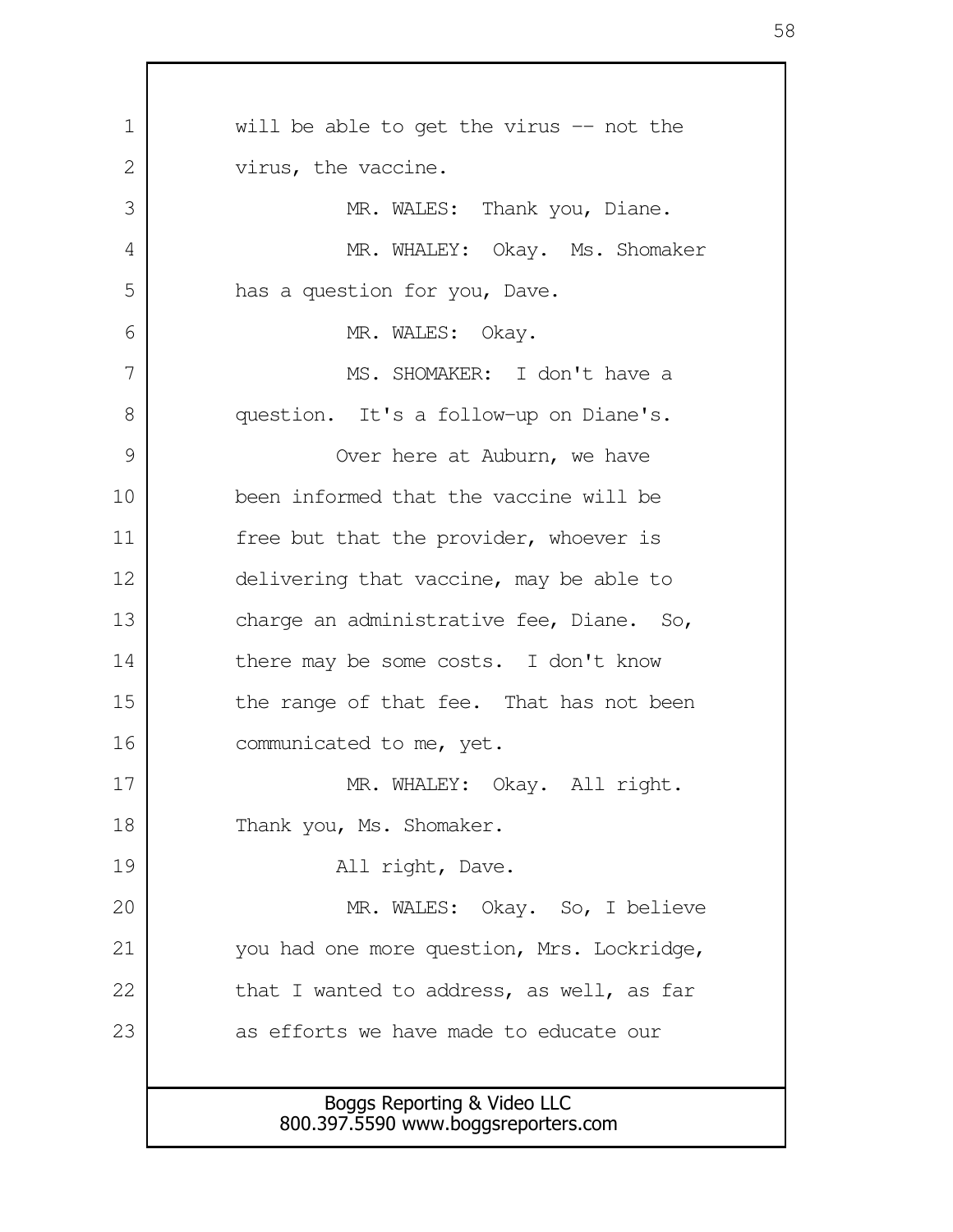Boggs Reporting & Video LLC 800.397.5590 www.boggsreporters.com members around COVID-19. We have actually put some material on our website and also on our Advisor about all of the expansion of benefits that is available to them, which are considerable. We removed a lot of co-pays and provided coverage at 100% throughout the pandemic season to continue to try to get them the best care as possible without any barriers. So, that's been the efforts, or the responses, that PEEHIP has had both on the non-Medicare side and the Medicare side in response to COVID-19. MRS. LOCKRIDGE: And do we anticipate that we are going to continue that through 2021? MR. WALES: Much of that is set or tied to the end of the declared public national emergency. So, as of right now, that's set to expire at the end of this calendar year. I personally would expect that to get extended beyond the end of this calendar year, but that's just my 1  $\mathcal{L}$  3 4 5 6 7 8 9 10 11 12 13 14 15 16 17 18 19 20 21 22 23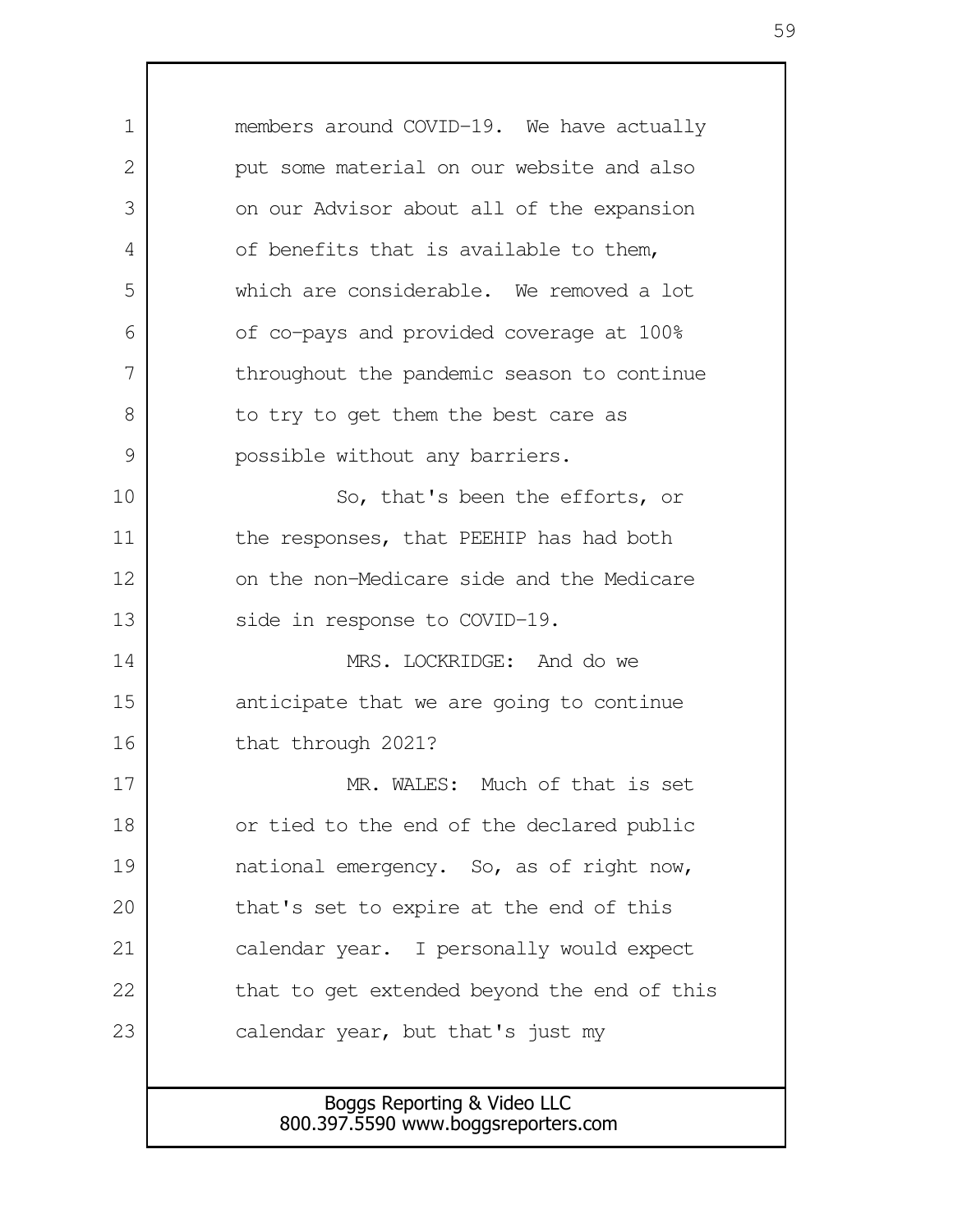Boggs Reporting & Video LLC expectation. So, it will run with that wherever that goes. MRS. LOCKRIDGE: Thank you. MR. WHALEY: Okay, Dave. MR. WALES: Okay. If there are no more questions, we can move on to the next agenda item, which is the Wellness Program update. So, if you will turn to page 60 in your Board book, we will take a quick look at this reminder graph that simply indicates there is only one required activity in the Wellness Program, which is the wellness screening. In years past, there was also a required activity of health coaching for some members. If you remember in previous Board meetings, we came to you with an idea to kind of repackage health coaching away from being a required activity to being an optional activity to reposition it in minds of folks as a benefit, as something there to 1  $\mathcal{L}$  3 4 5 6 7 8 9 10 11 12 13 14 15 16 17 18 19 20 21 22 23

800.397.5590 www.boggsreporters.com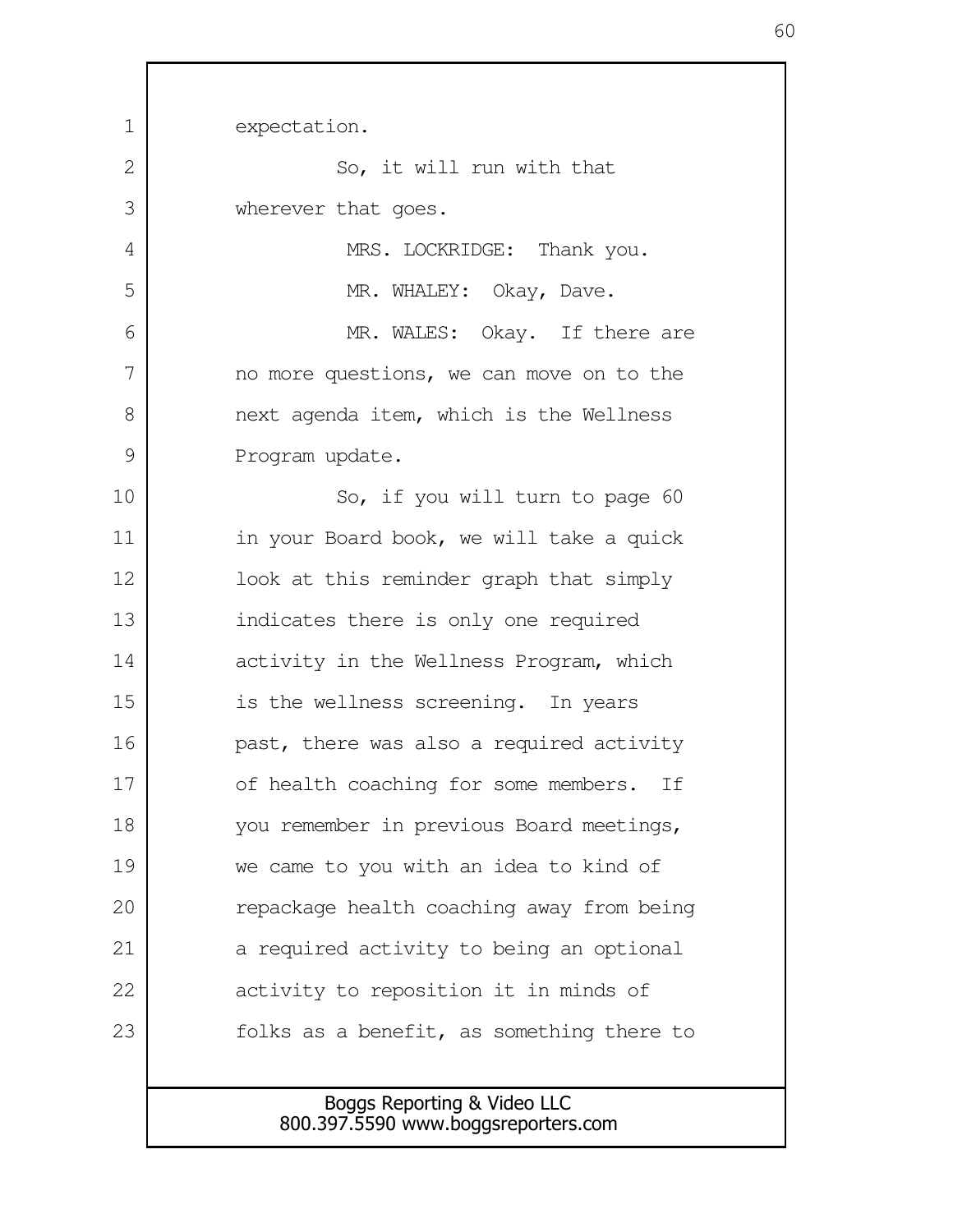| $\mathbf 1$    | help them, as an enrichment to their                               |
|----------------|--------------------------------------------------------------------|
| $\overline{2}$ | PEEHIP benefits instead of as a burden,                            |
| 3              | something they have to do.                                         |
| 4              | So, hang on to that thought for                                    |
| 5              | one second, because we have got some                               |
| 6              | numbers to illustrate what that change                             |
| 7              | did here in a moment. But the only                                 |
| 8              | required activity in our Wellness Program                          |
| $\mathcal{G}$  | is the Wellness screening.                                         |
| 10             | So, speaking of health coaching,                                   |
| 11             | if you will turn to page 61, I want to                             |
| 12             | just let you know what a couple of                                 |
| 13             | providers of health coaching we have.                              |
| 14             | You have heard of these companies, these                           |
| 15             | names before, but I like to include it so                          |
| 16             | that, if you have conversations with                               |
| 17             | members, you have the comfort and the                              |
| 18             | knowledge of what is going on there with                           |
| 19             | these companies.                                                   |
| 20             | But Pack Health is a company                                       |
| 21             | that provides a dedicated health adviser,                          |
| 22             | so you get somebody that is dedicated to                           |
| 23             | you, who talks to you throughout the                               |
|                |                                                                    |
|                | Boggs Reporting & Video LLC<br>800.397.5590 www.boggsreporters.com |
|                |                                                                    |

Г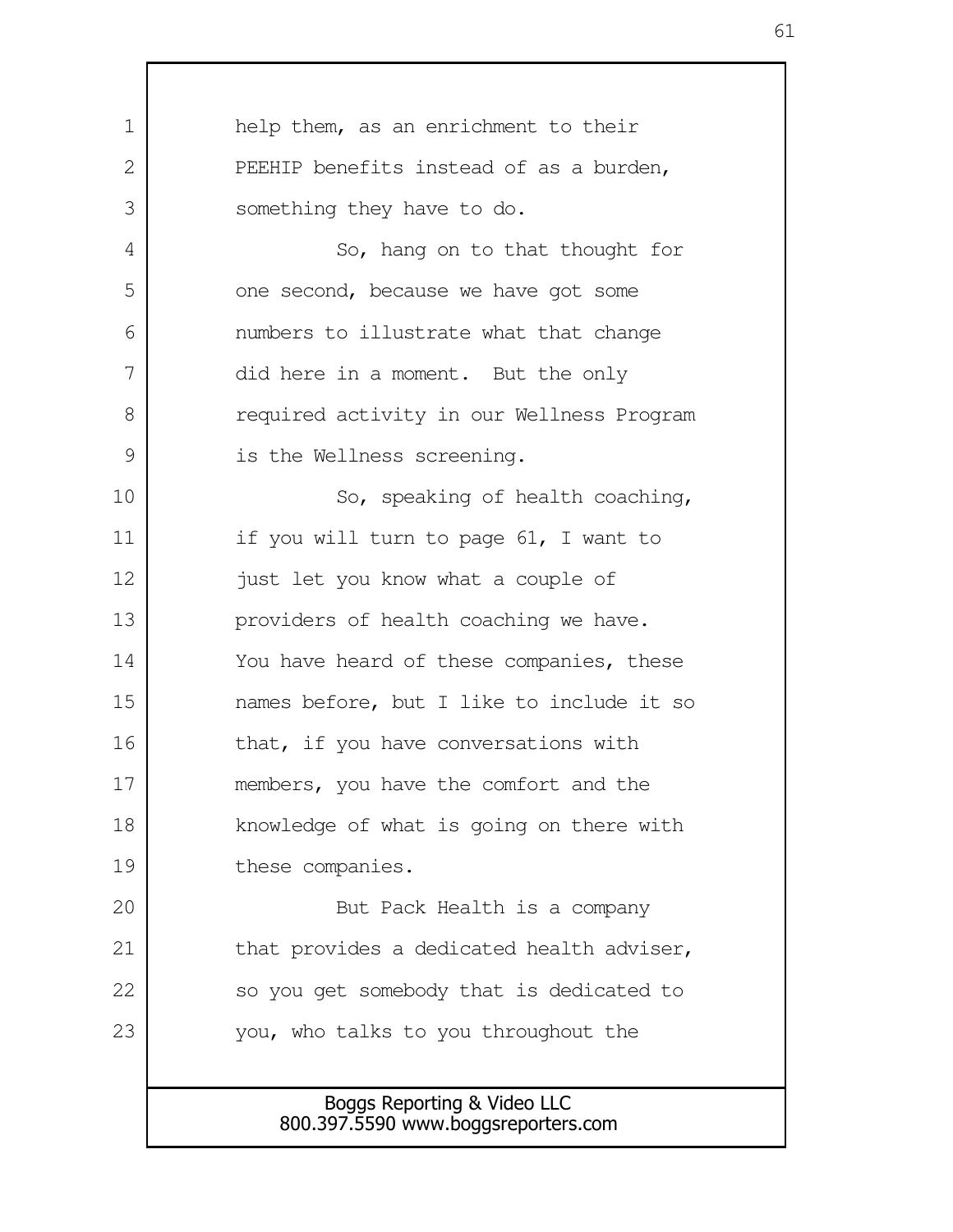Boggs Reporting & Video LLC 800.397.5590 www.boggsreporters.com week, and sets small goals around your health. And the idea is that those goals add up to real behavior change and better health. There are some statistics on page 61 that indicate the results of people that are participating in Pack Health. I want to draw your attention to the top left, which is the weight loss for before and after participating in this program, because the clinicians that are partners are always telling us that, if we can achieve 3% to 5% weight loss in a health improvement program, we have very significantly reduced the risk of diabetes, high blood pressure, heart disease, kidney disease, so on and so forth. So, that's really the strike zone that we are trying to hit is that 3% to 5%. And if you do the math here on the pre- and post-weight assessment, you can see that Pack Health is hitting that 1  $\mathcal{L}$  3 4 5 6 7 8 9 10 11 12 13 14 15 16 17 18 19 20 21 22 23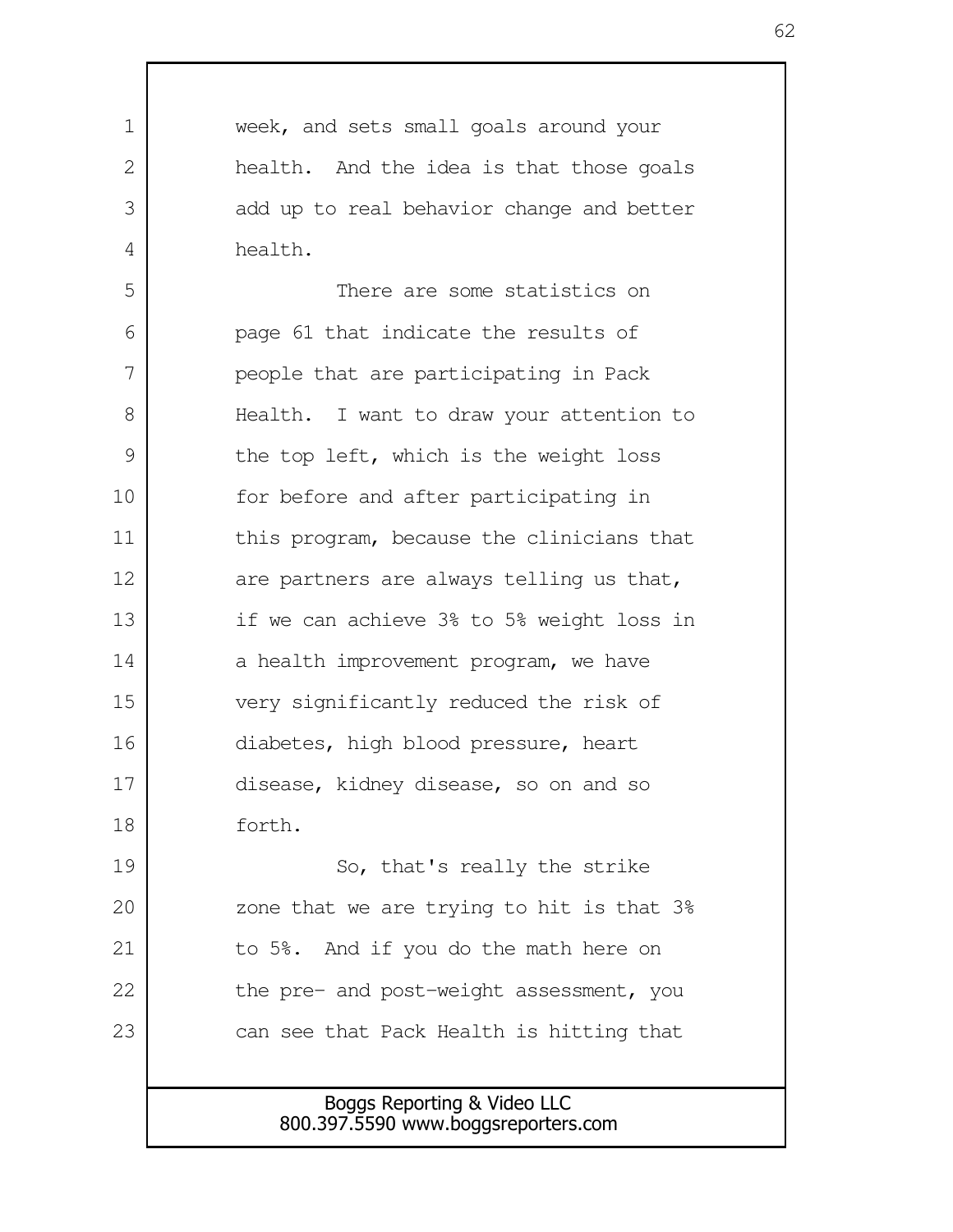target. So, this is a program that works, and we are very encouraged to see that. 1  $\mathcal{L}$ 3

Moving forward on page 62, it is going to give you some information about another coaching program we have called Naturally Slim. Unlike Pack Health, Naturally Slim is a video-based program where you watch videos that teach you more about the behaviors around eating, the behaviors around ordering food, and how to engage in different behaviors that will naturally reduce your weight. 4 5 6 7 8 9 10 11 12 13

And what I am going to draw your attention to is the bottom set of bar graphs. Look at the far right. That, again, is the weight reduction broken down for both male and female. And once again, that is hitting the target of what we are hoping these programs are doing. 14 15 16 17 18 19 20

So, we know that these programs work, and now let's talk about how many people are participating in these

21

22

23

## Boggs Reporting & Video LLC 800.397.5590 www.boggsreporters.com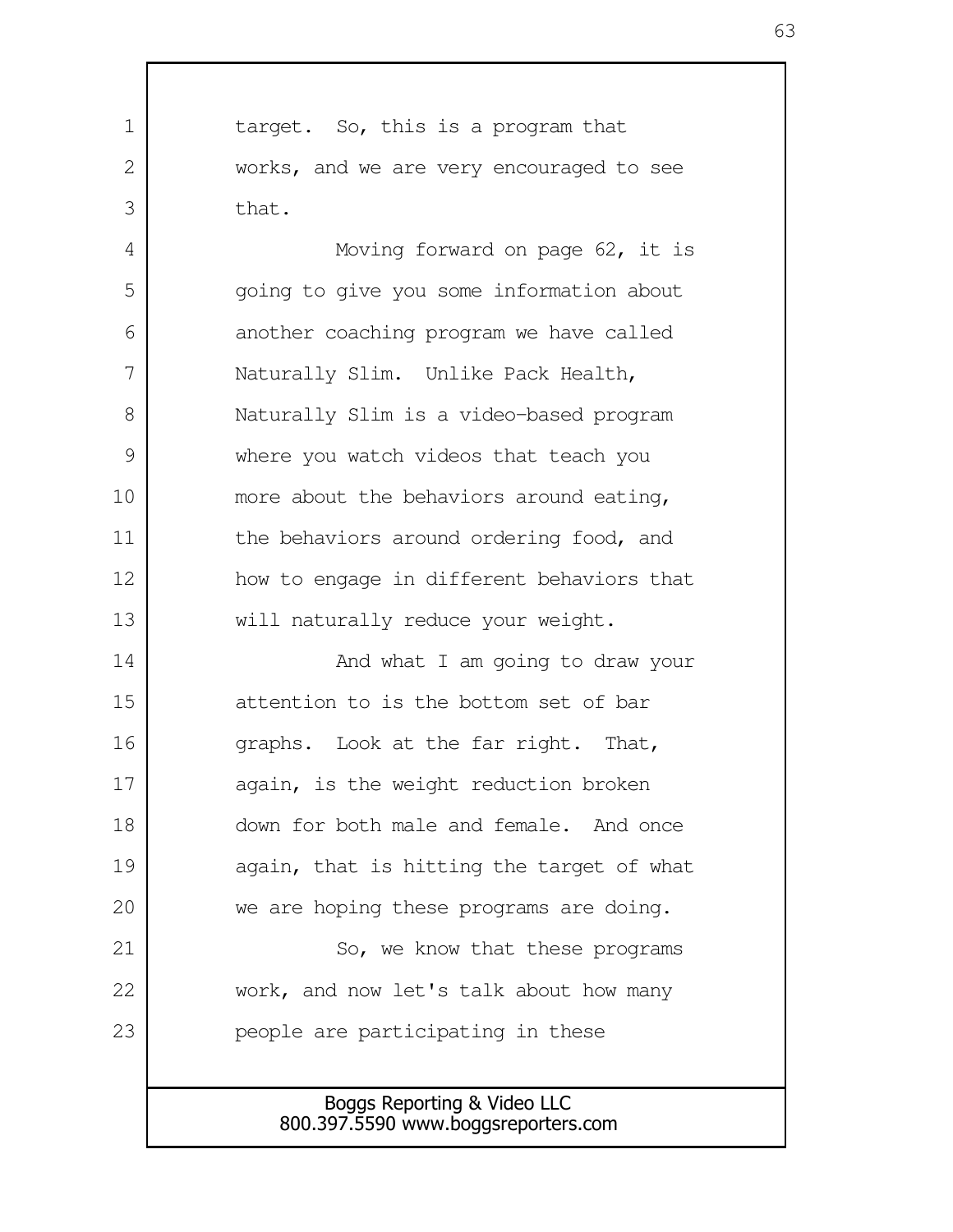Boggs Reporting & Video LLC 800.397.5590 www.boggsreporters.com programs. For quick review, last year when we had required health coaching, we asked over 6,000 people to participate in one of these two programs; and we said if you don't participate, there will be a \$50 per month additional Wellness premium. That was the incentive to participate in the program. We waived all that in light of COVID-19. However, throughout the year, we only had a little over a thousand people to sign up for the program. This year, we have presented this program only a couple of months into the plan year as a benefit, a limited time opportunity with limited spots available. We had 7,982 people sign up in a one-week time period for this program. And over 5,300 of them are still participating today. So, we have a very dramatic increase in the number of people who are participating, and we know that they are 1  $\mathcal{L}$  3 4 5 6 7 8 9 10 11 12 13 14 15 16 17 18 19 20 21 22 23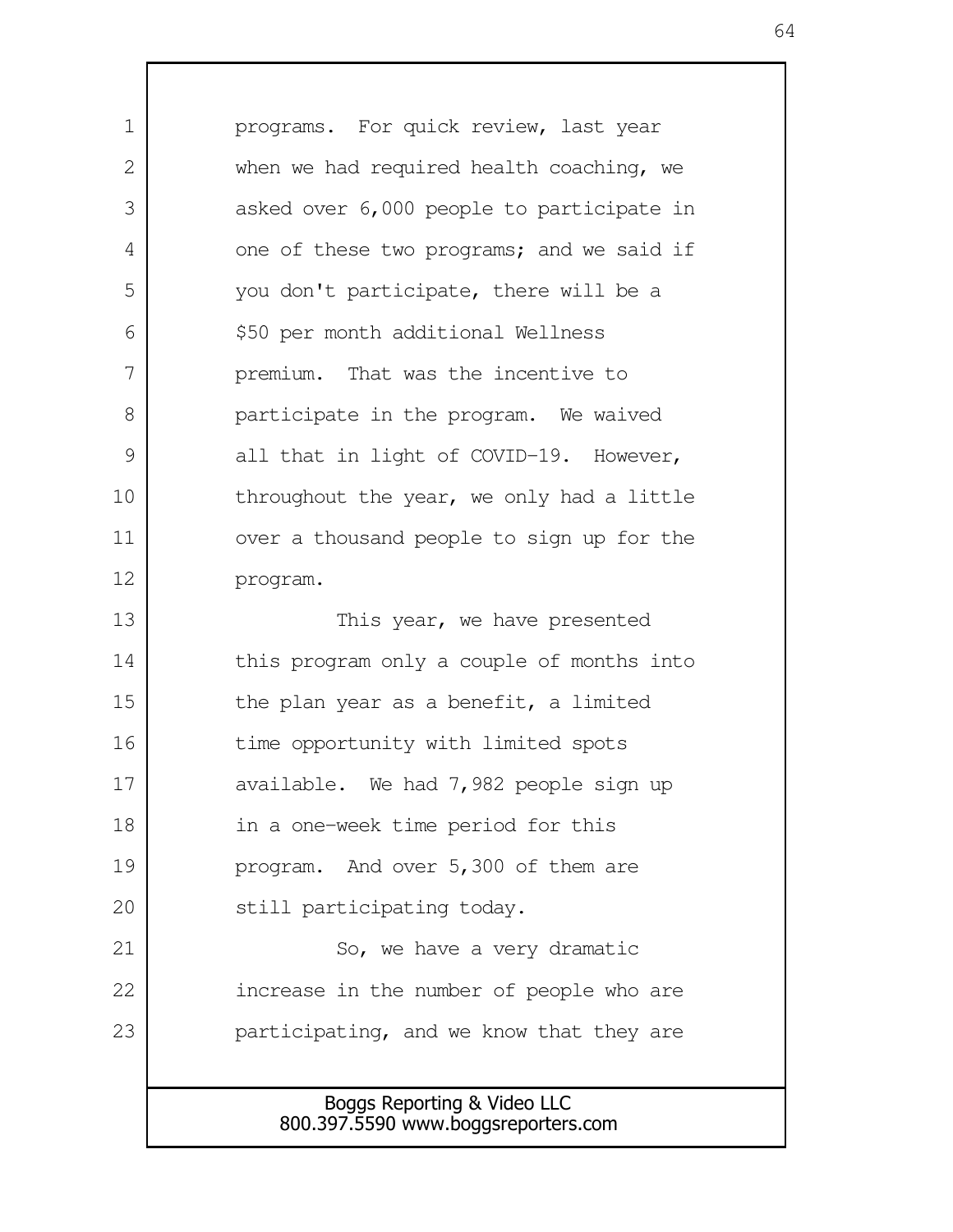Boggs Reporting & Video LLC 800.397.5590 www.boggsreporters.com getting the goal that -- not only PEEHIP would like to see, but that they would like to see, as well  $-$ MR. WHALEY: That's great. MR. WALES: -- the whole reason they are participating in it. MR. WHALEY: That's great news. MR. WALES: So, we are very excited about what this program is doing for us. We have Pack -- the Naturally Slim program is unique in that it's a class program; it's a 10-week program. We kicked one off in October. There's going to be another opportunity for members to join up in January, another one in April. And then, depending upon the interest, depending upon how many people have done it, we can have another one that will kick off next summer if we need to flex and have one then, as well. So, a few more opportunities for members to take advantage of this program. No cost to them. No commitment 1  $\mathcal{L}$  3 4 5 6 7 8 9 10 11 12 13 14 15 16 17 18 19 20 21 22 23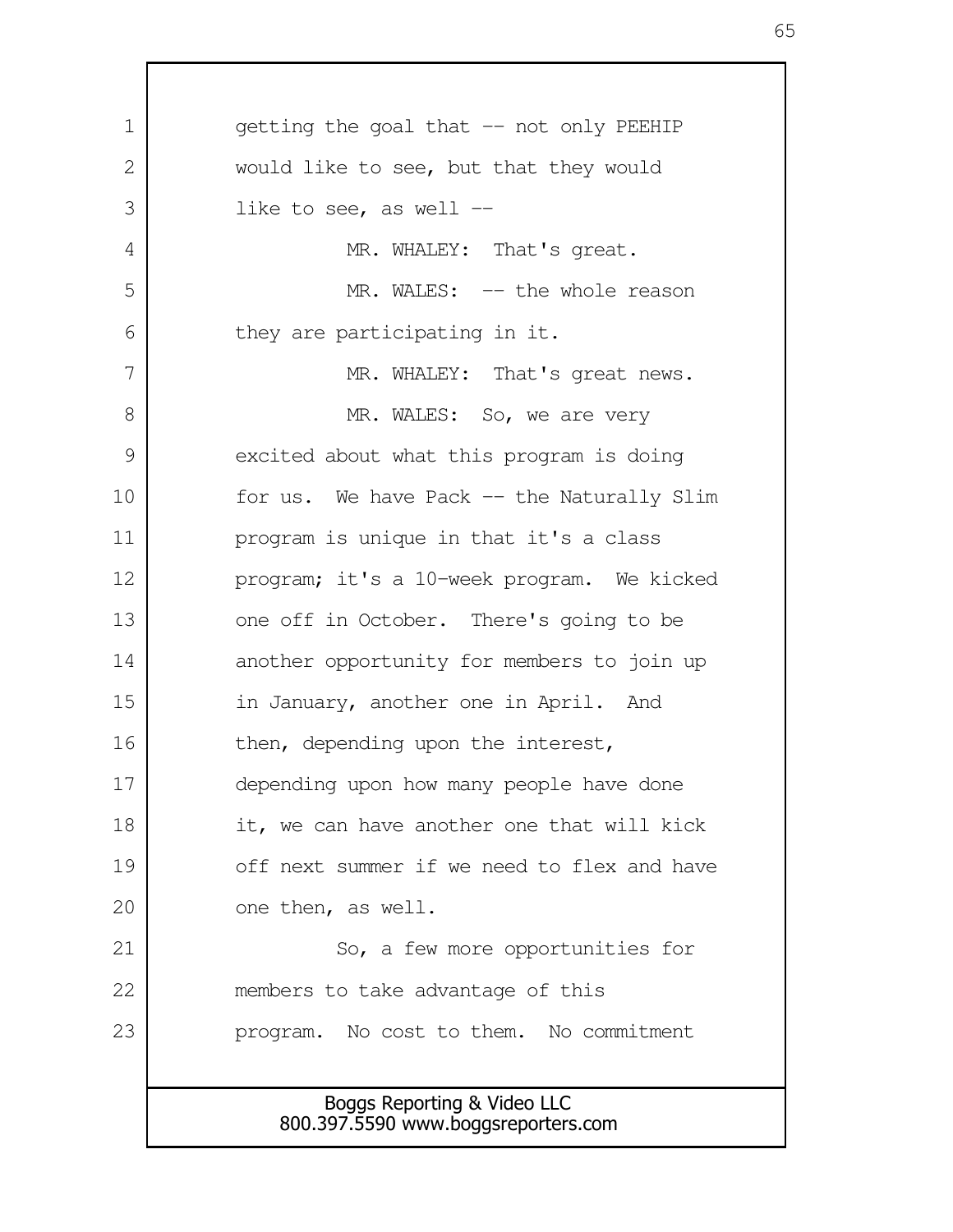| 1  | to them. If they join it and drop out of                           |
|----|--------------------------------------------------------------------|
| 2  | it, there is no negative impact to them                            |
| 3  | it. It has nothing to do with their                                |
| 4  | PEEHIP benefits. It's simply a layered                             |
| 5  | on benefit if they want to take advantage                          |
| 6  | of it.                                                             |
| 7  | Moving forward, I have included                                    |
| 8  | some slides from the Alabama Department                            |
| 9  | of Public Health. I include these every                            |
| 10 | year, so I have got this here for you as                           |
| 11 | a reference. I am not going to go                                  |
| 12 | through them, but they are data from the                           |
| 13 | result of the biometric screening work                             |
| 14 | that they provide for our members. So,                             |
| 15 | if you would like to ask any questions                             |
| 16 | about that, I am certainly available to                            |
| 17 | answer, or we can meet afterwards if you                           |
| 18 | want to dab deeper into that. But it's                             |
| 19 | simply a reference item that I include                             |
| 20 | for you in this Wellness Program update.                           |
| 21 | So, that concludes the update I                                    |
| 22 | have for the Wellness Program. If there                            |
| 23 | are no questions, we will move into the                            |
|    |                                                                    |
|    | Boggs Reporting & Video LLC<br>800.397.5590 www.boggsreporters.com |
|    |                                                                    |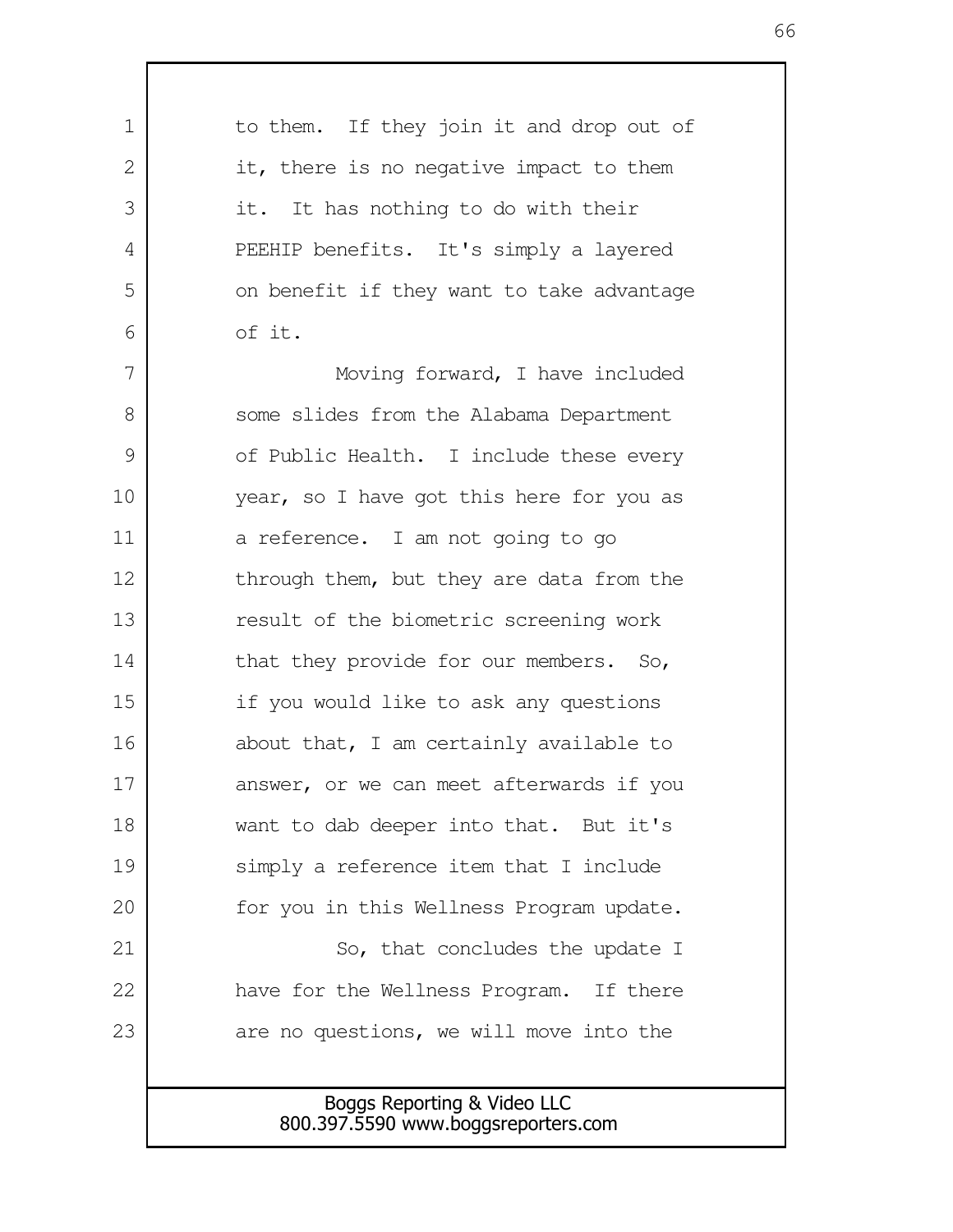Boggs Reporting & Video LLC 800.397.5590 www.boggsreporters.com last agenda item, which is an update on the MedImpact Prescription Drug Formulary. MR. WHALEY: Any questions for Dave at this time? (No response). MR. WHALEY: All right. Dave, great job. Thank you. MR. WALES: Okay. And just one last agenda item. So, we will take a quick look at page 71, which is giving you the summary or kind of the scoreboard of what's going on in our formulary, the prescription drug formulary, for non-Medicare PEEHIP members. Again, these are not the Humana members. These are not the Medicare Advantage members. These are the actives and their spouses and their children and the early retirees. So, this breaks it down between the additions to the formulary, the exclusions to the formulary, and then changes in what we call utilization 1  $\mathcal{L}$  3 4 5 6 7 8 9 10 11 12 13 14 15 16 17 18 19 20 21 22 23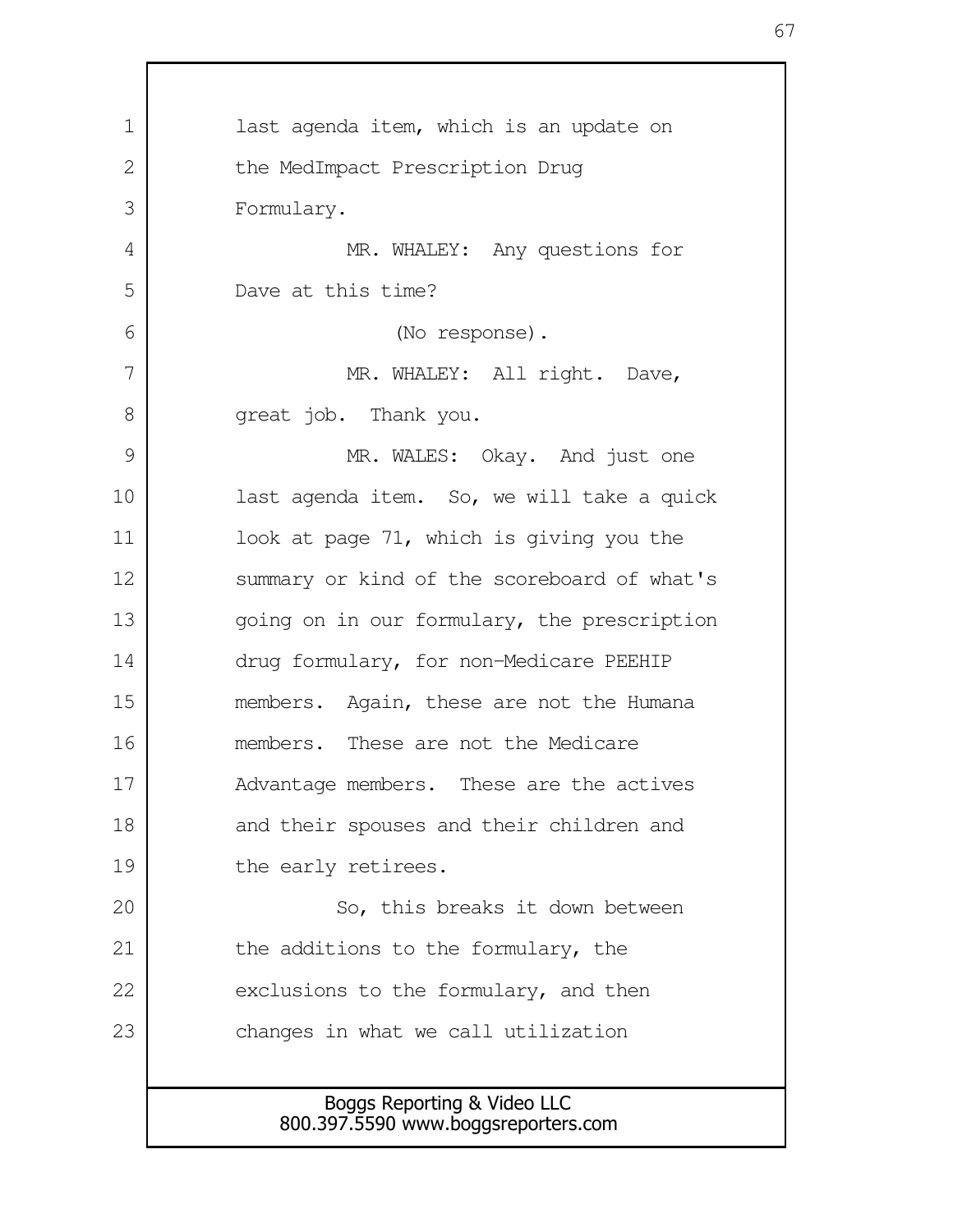Boggs Reporting & Video LLC 800.397.5590 www.boggsreporters.com management. So, sometimes drugs have something called "step therapy" where it's before this drug is covered, please try this other one first. Sometimes they have a prior authorization which says, before this drug is covered, it has very significant risks or side effects, so we need to work with your physician to make sure that this is going to be appropriate and safe for you. And so, this chart will break down what those changes are to the formulary. The pages behind give the detail and go by the drug and give you the justification for why those changes where made. Most often it is  $-$  you will see here that it's coinciding to be covered on the medical side. So, we already offer that drug, that benefit on the medical side, so it makes no sense to duplicate it on the pharmacy side. There is also -- you will see in the justification that there are 1  $\mathcal{L}$  3 4 5 6 7 8 9 10 11 12 13 14 15 16 17 18 19 20 21 22 23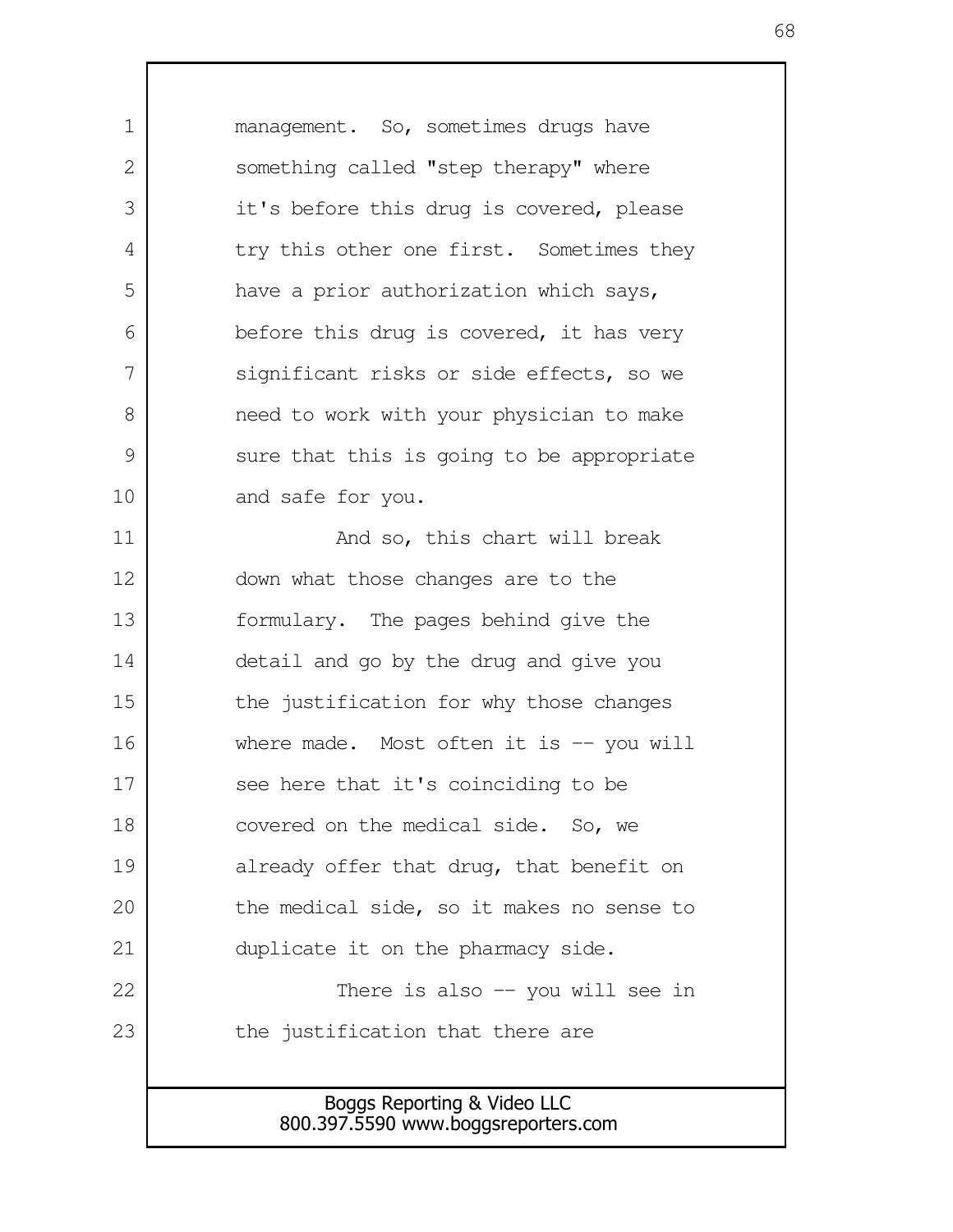Boggs Reporting & Video LLC 800.397.5590 www.boggsreporters.com equivalents to that drug at much lower cost. And so, what I will say about all these justifications and the decisions on changes to the formulary is that the Board has given PEEHIP the authority to manage this in real time. And with the drugs coming to market, literally, every day and with the cost of drugs increasing almost every day, it's very important to be timely and to be nimble on a formulary. And so, we have a team of pharmacists at both MedImpact and a team of pharmacists independent from a pharmacy consulting firm called Artemetrx that we work with so that every single one of these changes in here is doublechecked by pharmacists, by clinical professionals, so that we can work with the finite resources we have to offer the absolute best possible prescription drug benefit to our members. And that concludes my update for 1  $\mathcal{L}$  3 4 5 6 7 8 9 10 11 12 13 14 15 16 17 18 19 20 21 22 23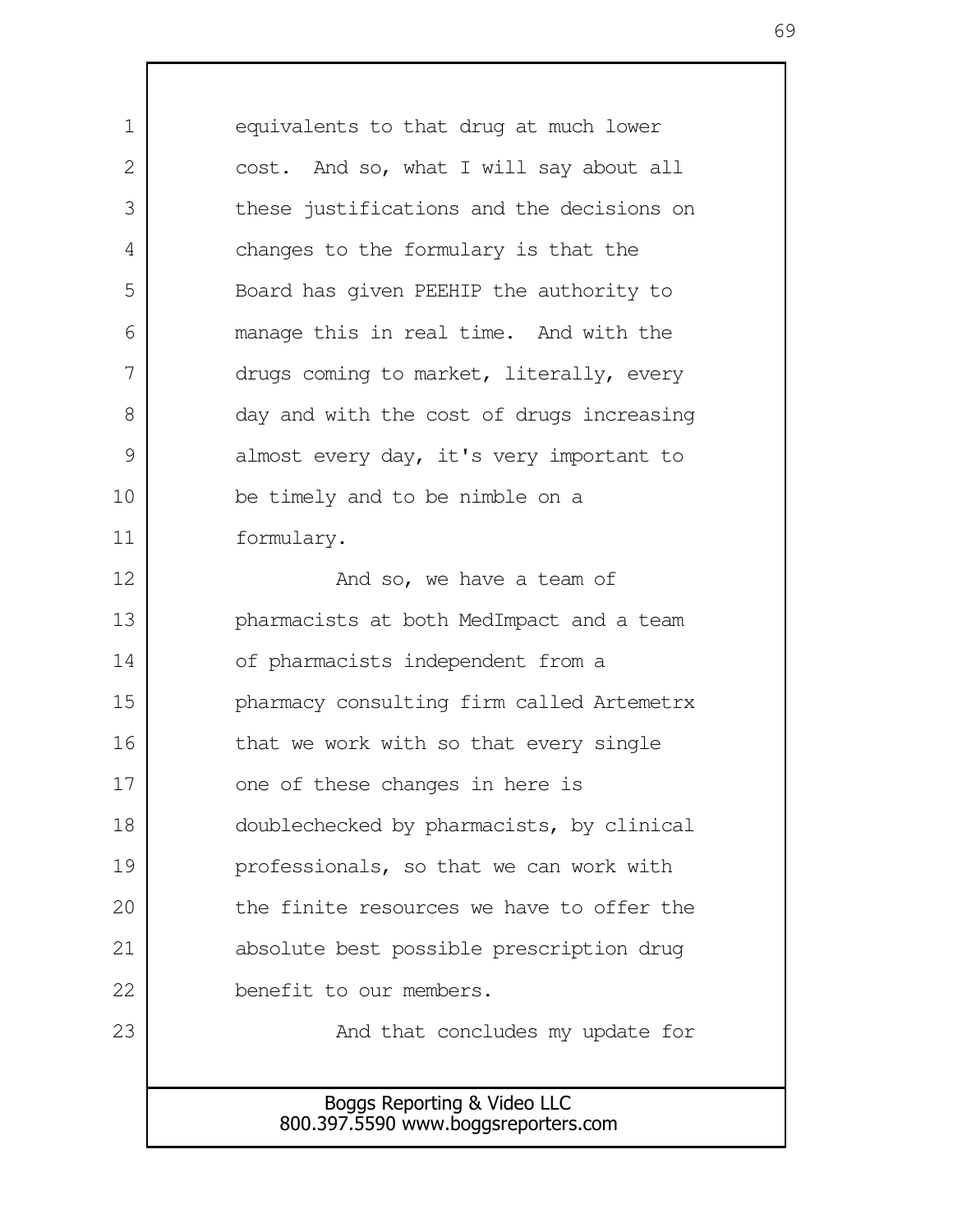Boggs Reporting & Video LLC 800.397.5590 www.boggsreporters.com the drug formulary. MR. WHALEY: Okay. Any questions regarding the drug formulary for Dave? (No response). MR. WHALEY: Okay. Dave, we are glad that you are our new director. We know that you are going to do a great job for us, and we appreciate this presentation you have given to us today. You did a great job. MR. WALES: Thank you, Mr. Whaley. I really appreciate that. If you don't mind, I have 30 seconds just to give you a proper introduction to Erica Thomas  $--$ MR. WHALEY: Sure. Absolutely. MR. WALES: -- who is next on the agenda. So, Erica, we are very excited -- has accepted the role of assistant director at PEEHIP. And she doesn't need me to help her demonstrate her quality or worth to PEEHIP and its 1 2 3 4 5 6 7 8 9 10 11 12 13 14 15 16 17 18 19 20 21 22 23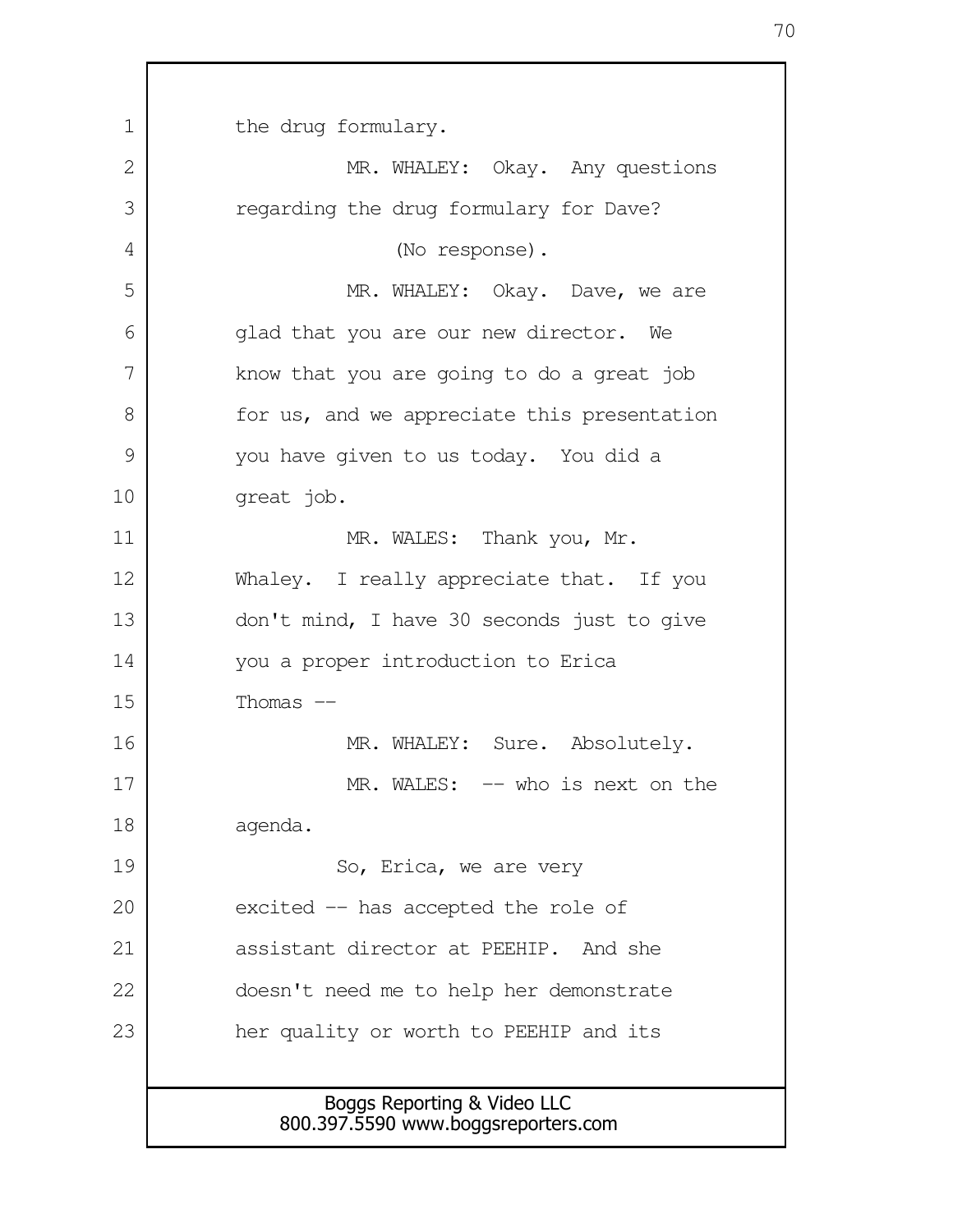Boggs Reporting & Video LLC 800.397.5590 www.boggsreporters.com members, but she is a very highly educated, highly skilled individual that I think you are going to enjoy hearing from. So, please meet Erica Thomas. MR. WHALEY: Thank you. Thank you. Okay. At this point, we will move to Item VI, and that's going to be a Humana MAPD Update by Ms. Erica Thomas. **HUMANA MAPD UPDATE** MS. THOMAS: Good morning. MR. WHALEY: Good morning, Erica. MS. THOMAS: Thank you. It's a pleasure to be here with you-all. So, this morning I am going to present the Humana MAPD update for you, and I want to start with some good news regarding the Go365 Wellness Program. That is simply a rewards program offered by Humana just to incentivize members to take care of their health. As of October 31st, 2020, we had over 6,471 members to redeem gift cards and rewards through that program. Total 1  $\mathcal{L}$  3 4 5 6 7 8 9 10 11 12 13 14 15 16 17 18 19 20 21 22 23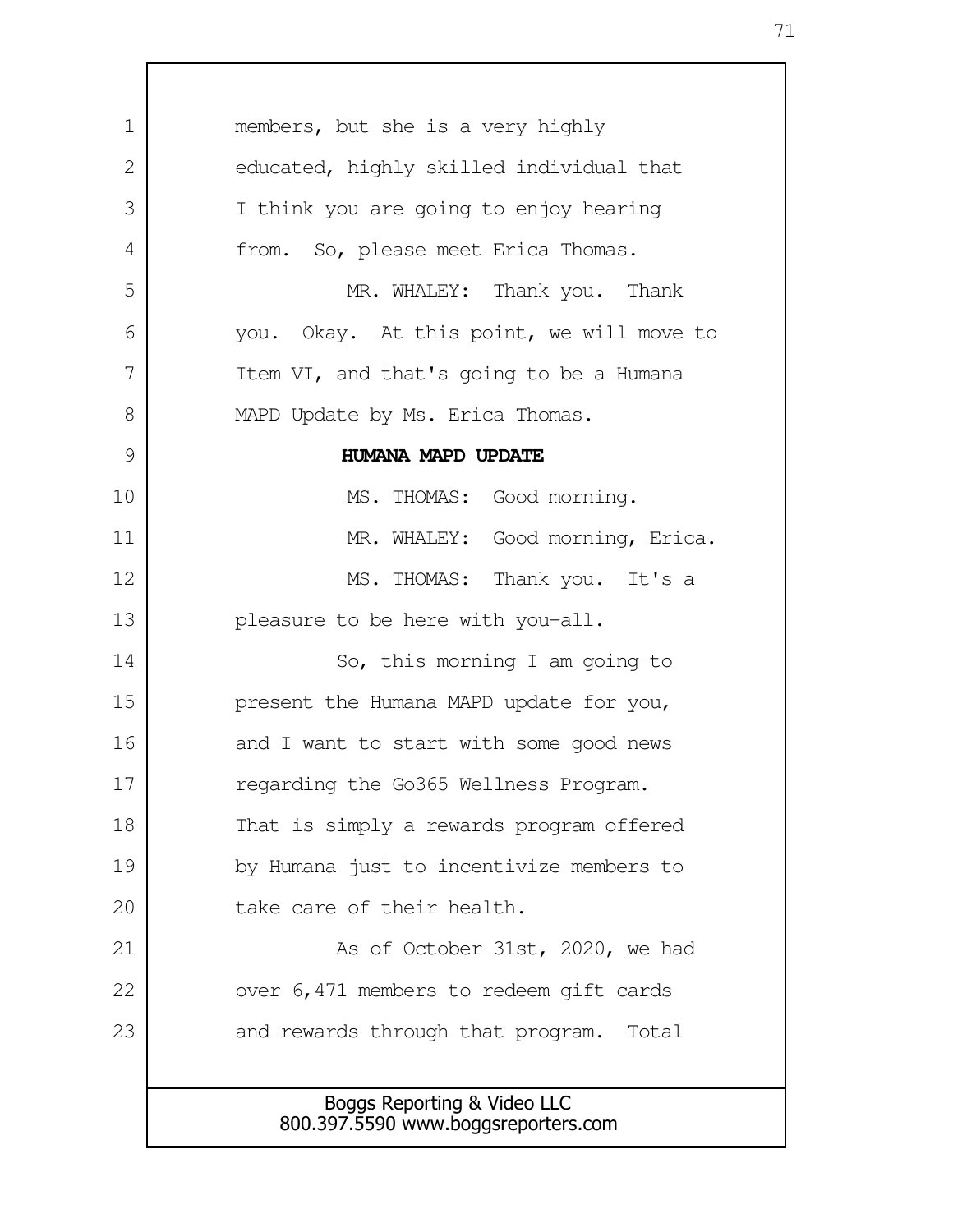Boggs Reporting & Video LLC 800.397.5590 www.boggsreporters.com amount redeemed was over \$400,000. So, we did see an uptick in members redeeming those rewards in October and November. We have heard from our members that they actually save their rewards and start to give them out as Christmas gifts. MR. WHALEY: Nice. MS. THOMAS: So, definitely glad to see the members taking advantage of this additional benefit. As you can see, Walmart was the highest redeemed gift card, and then Amazon was next. Last month -- In September, we did advise that right now they only have a limited amount of companies that they can redeem for, and so next year that will be increased. And so, they will have more options to redeem their gift cards for. All right. On to the next item is the COVID-19 update. And so, as of November 2020, we had 168 confirmed cases in the month of November. Our numbers, 1  $\mathcal{L}$  3 4 5 6 7 8 9 10 11 12 13 14 15 16 17 18 19 20 21 22 23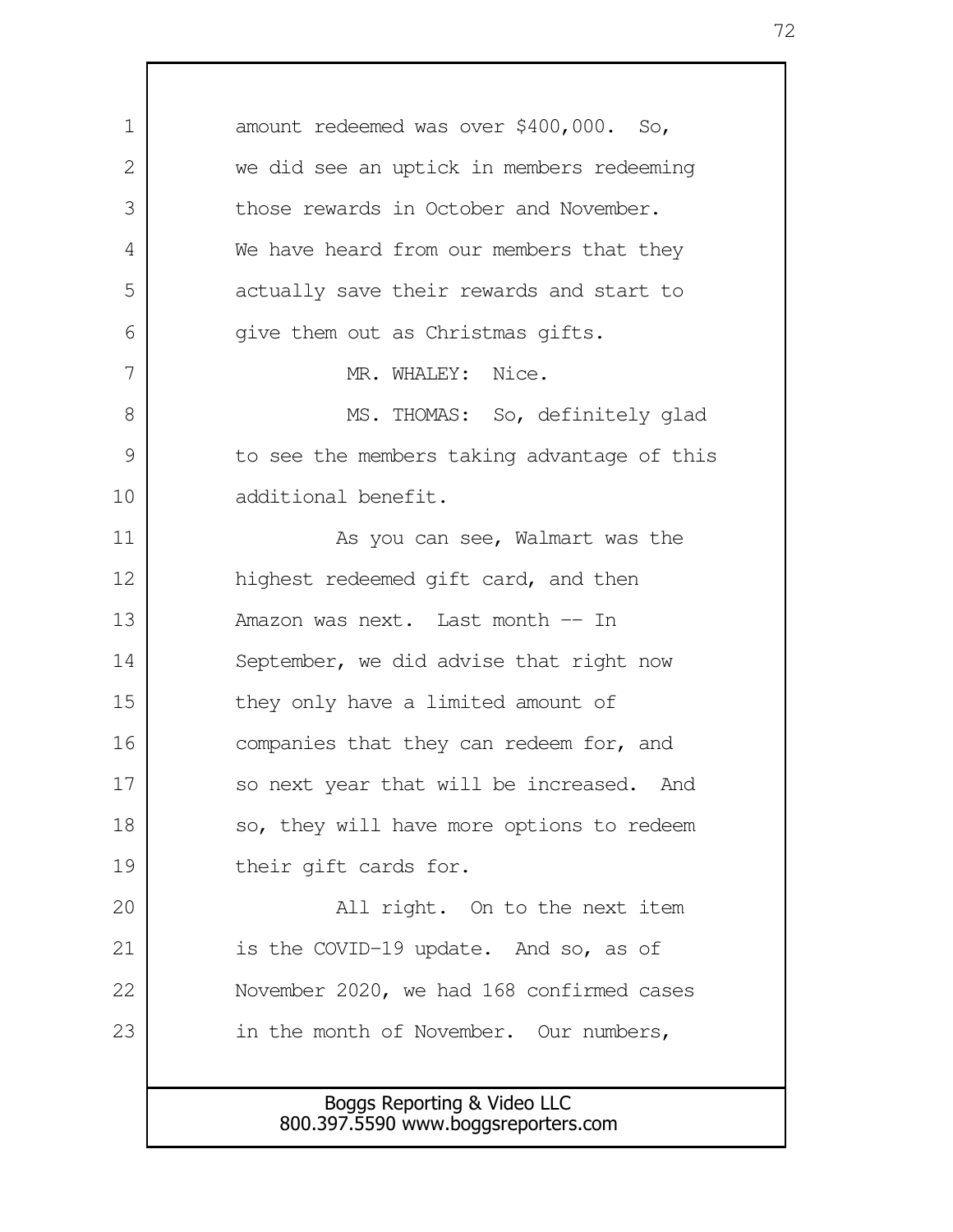Boggs Reporting & Video LLC 800.397.5590 www.boggsreporters.com just like Dave mentioned on the Blue Cross Blue Shield side, seemed to be a little bit lower. I'm not sure if that's regarding claims, lag, or anything like that, but we are closely monitoring that. But there are no barriers limiting members from getting those tests, as Dave mentioned earlier. Year-to-date, as of November '20, we did have 2,931 members that have actually taken the test for COVID-19. MR. WHALEY: A total of how many people have tested positive? MS. THOMAS: The total for -let's see -- that may be on my next slide. MR. WHALEY: Okay. MS. THOMAS: Yes. So, on the next slide, it gives the total breakdown for the positive tests: Distinct members, and then the COVID tests. Yes. Do you see that? MR. WHALEY: Yes. Thank you. MS. THOMAS: Okay. And then, as 1 2 3 4 5 6 7 8 9 10 11 12 13 14 15 16 17 18 19 20 21 22 23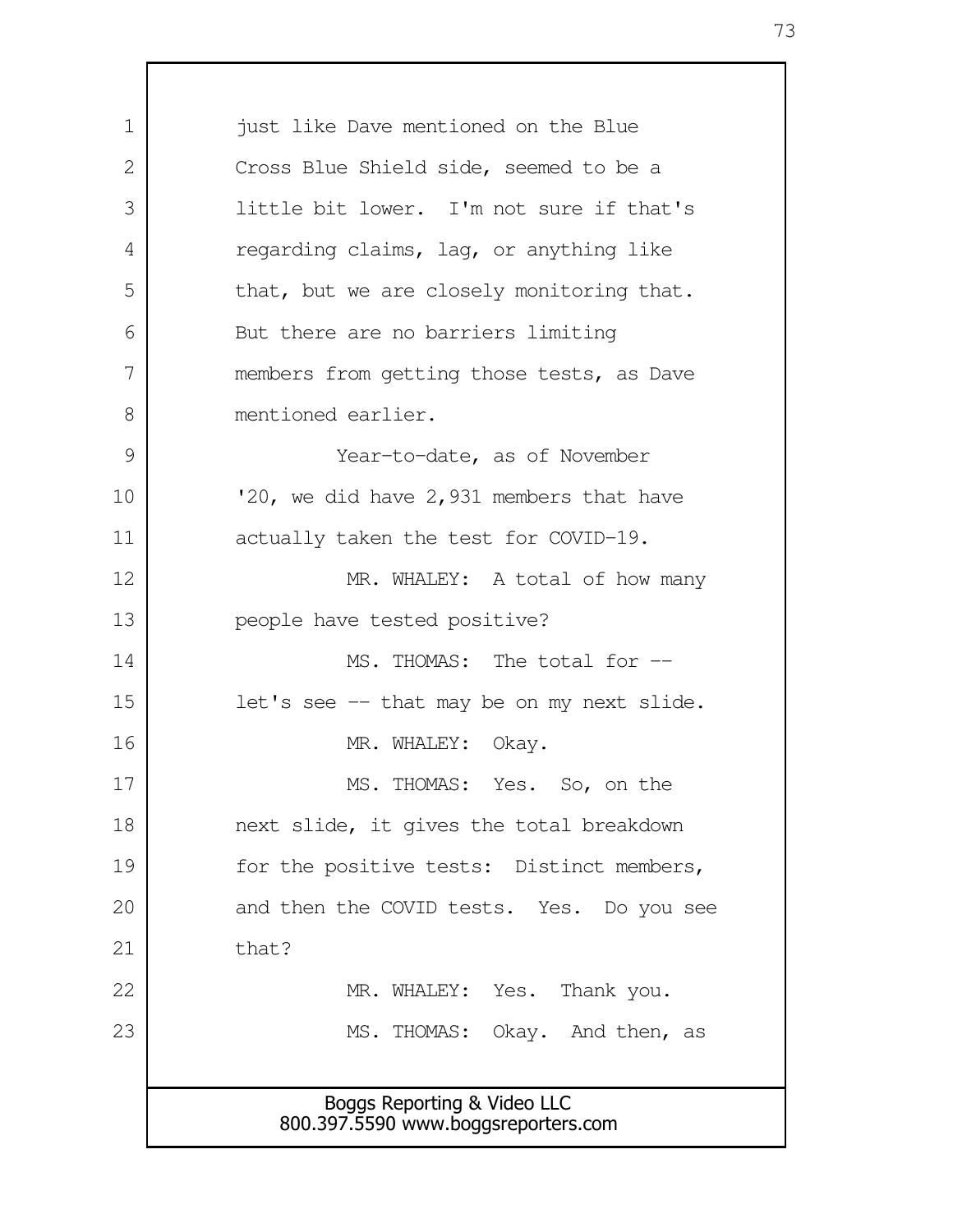Boggs Reporting & Video LLC 800.397.5590 www.boggsreporters.com of November, we had 371 members to take the test, but then we actually had 403 tests given. So, that means, basically, you have more tests given because some members have to take the test more than one time, whether that's to be released from a hospital -- MR. WHALEY: Right. MS. THOMAS: -- or to be released to a skilled nursing facility. So, that's why the numbers are not the same. On to the next slide, which is page 94, I just wanted to give the breakdown with Telehealth regarding the primary care physician for COVID and non-COVID services. So, as you can see, the Telehealth benefit is definitely being used by this membership, and it's being used more so for the non-COVID-related services than COVID-related services. So, we are definitely excited that CMS has allowed this benefit for our Medicare 1  $\mathcal{L}$  3 4 5 6 7 8 9 10 11 12 13 14 15 16 17 18 19 20 21 22 23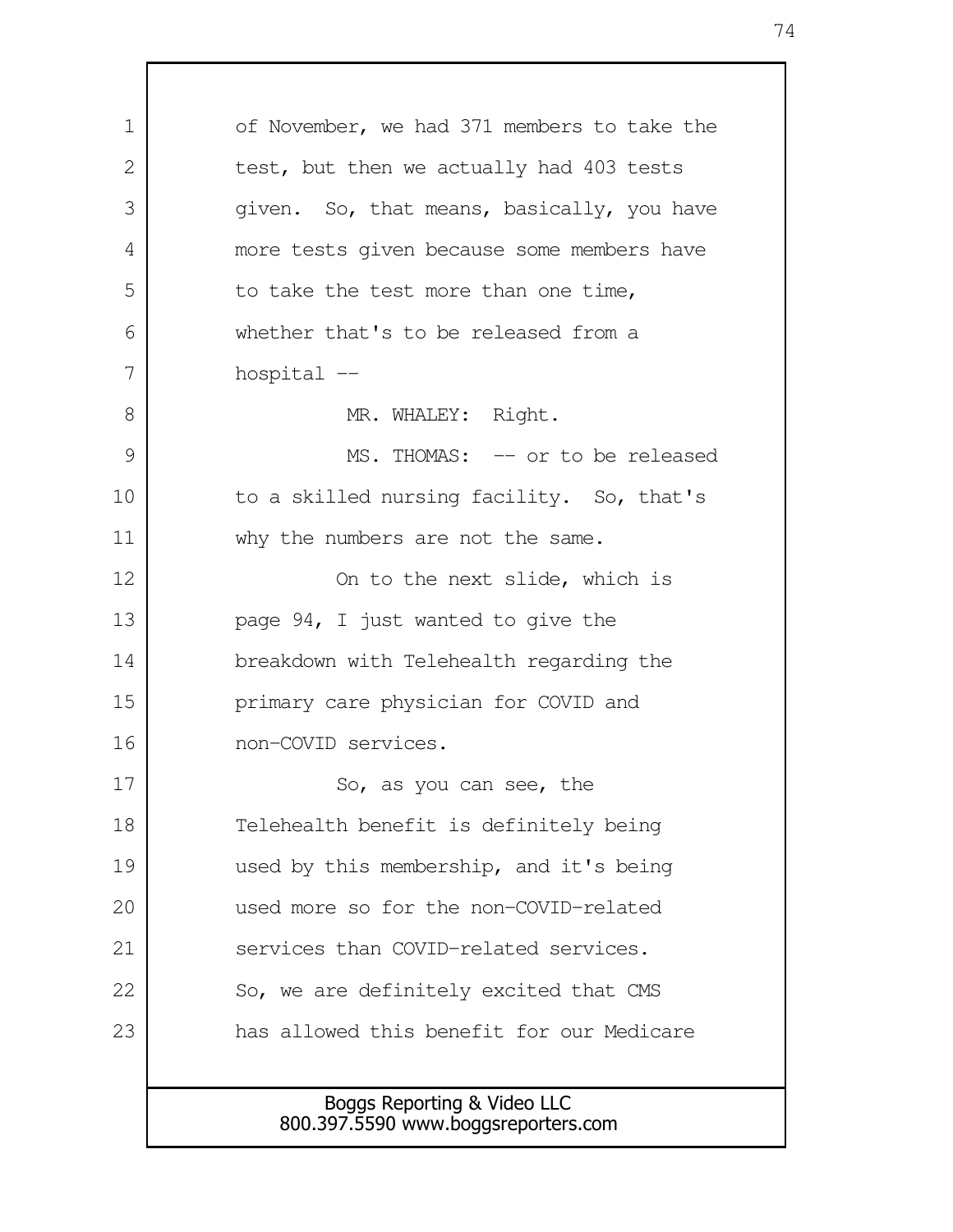population, and our hope is that they will continue to allow this benefit going forward.

1

 $\mathcal{L}$ 

3

4

5

6

7

8

9

10

11

12

On to page 95, this was the drug list change, and there is actually the full verbiage on page 96. It starts with the actual letter that was mailed to our members. And basically, 3,347 letters were mailed to members. 3,447 letters were mailed to providers just advising them of the changes to the drug coverage for the new year in 2021.

So, we did  $-$  we did speak to Humana, and most members have been quite receptive to this. They have called and asked questions regarding the changes, but they are working with their providers to ensure that there are no service interruptions in January. And they have made the necessary changes to the medications that will no longer be covered or whether or not there was a prior authorization needed. Those prior 13 14 15 16 17 18 19 20 21 22 23

## Boggs Reporting & Video LLC 800.397.5590 www.boggsreporters.com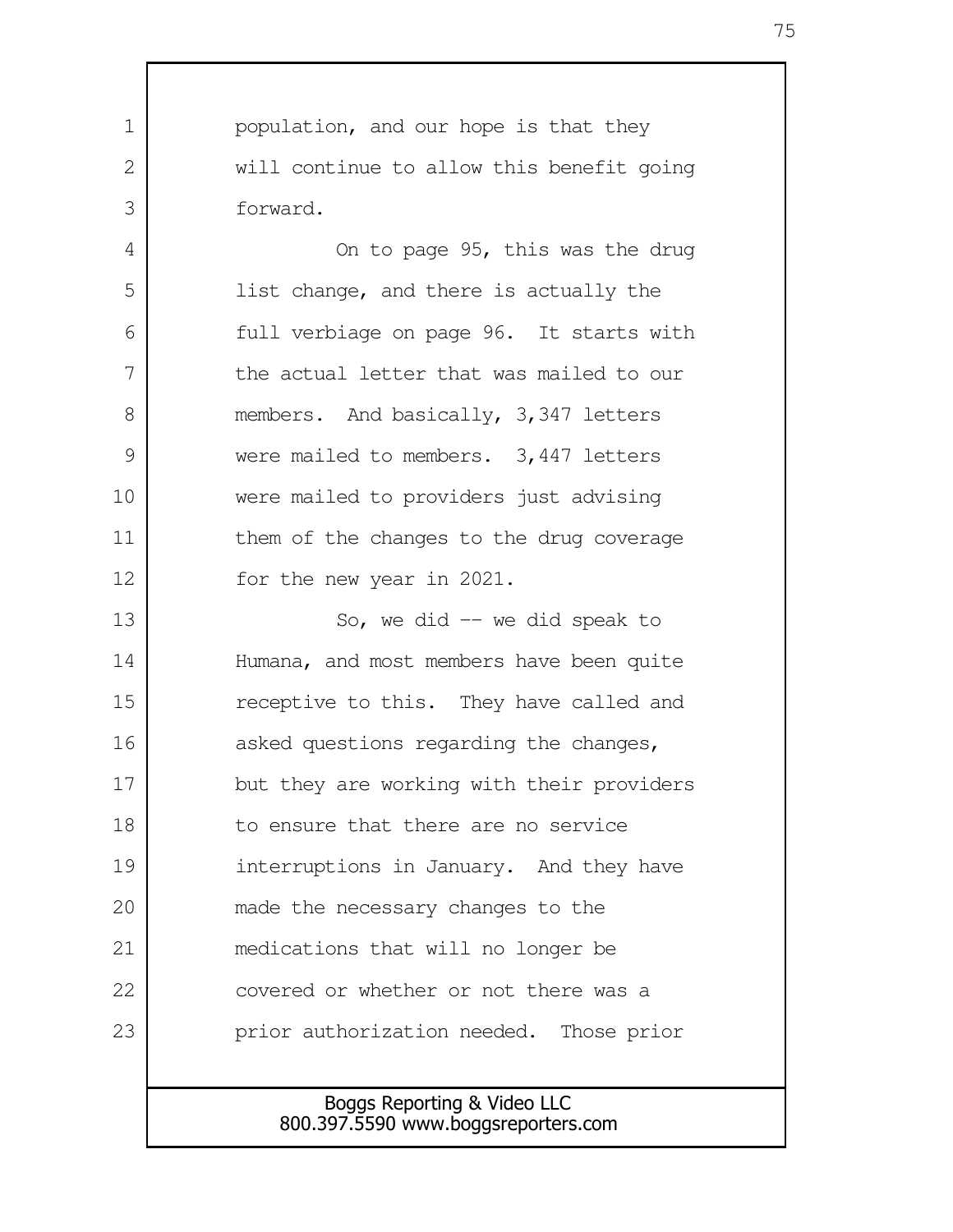Boggs Reporting & Video LLC authorizations are now on file so that there are no service interruptions. And the actual letter is what is included on page 96, 97 and 98. And then my last update is simply just the articles that will be provided in the January 2021 Advisor. And this is simply just information for our Medicare members. We will be advising that the Medicare Part B deductible will be increasing. We have been advising our members since the summer that this change will be coming, but this is simply just a reminder that the Medicare Part B deductible will be going from \$185 to \$198, and this deductible is set by Medicare yearly. The next two items are the evidence of coverage and the annual notice of change. The evidence of coverage will be sent to all new members that will be joining the plan for the first time in January. And the annual 1  $\mathcal{L}$  3 4 5 6 7 8 9 10 11 12 13 14 15 16 17 18 19 20 21 22 23

## 800.397.5590 www.boggsreporters.com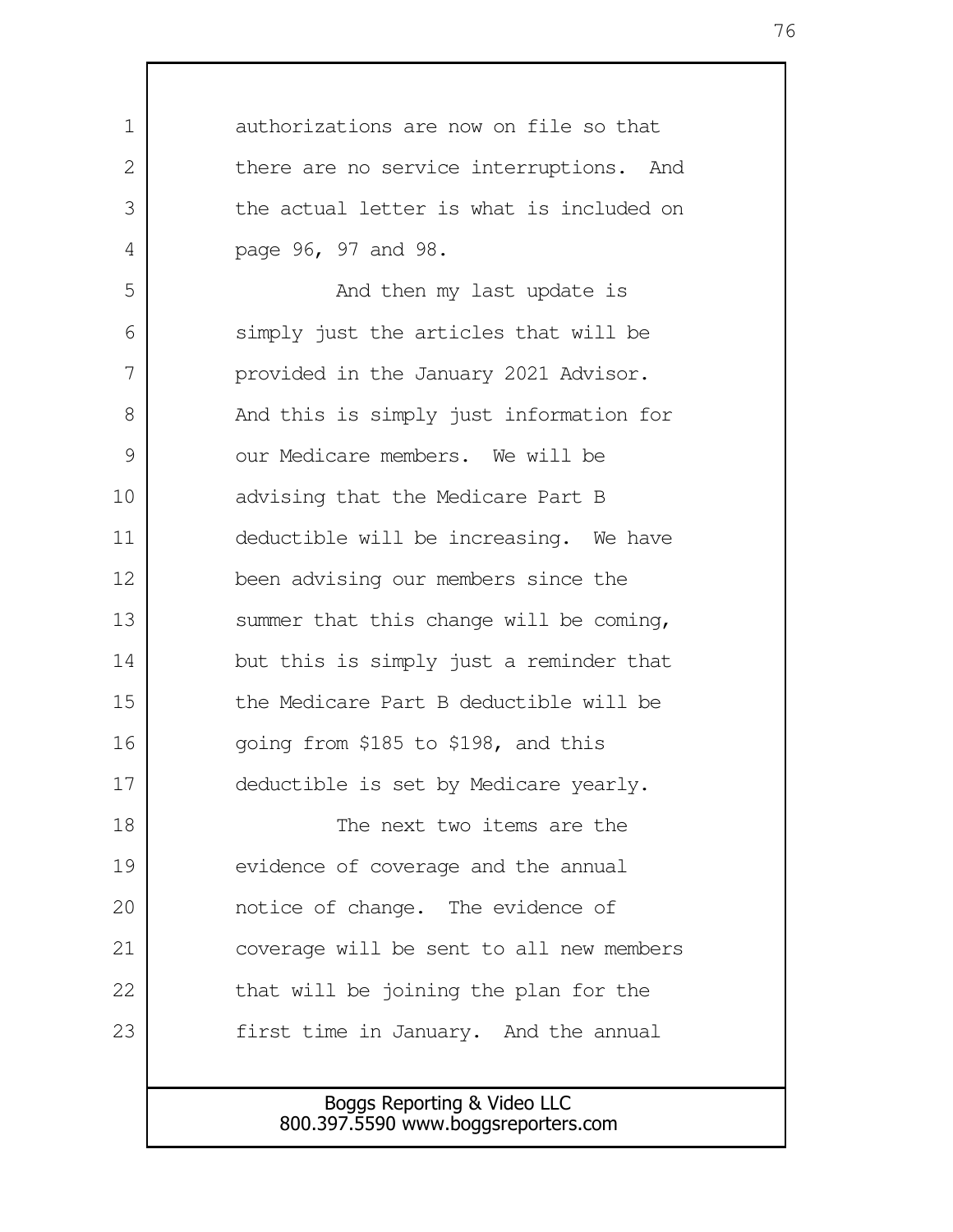notice of change is -- will be sent to all existing members, and it's simply just a notification of anything different that they can expect in the new year for their benefits. And as I mentioned, there are not many changes this year in the 2021 benefit. The last article will be the Humana health essentials kit that will be given to our members. This is a kit that members will have to call and request. But we are putting it here in the Advisor so that members have this information readily available, that they can call and request these kits after January 1st. This kit will include a face mask, cough drops, hand sanitizer, deposable gloves, and an oral thermometer. So, definitely some -- some very good items that members can use at this time, and so we wanted to put it out there, so members that want to take advantage of this, they have it firsthand. They have the phone number 1  $\mathcal{D}$  3 4 5 6 7 8 9 10 11 12 13 14 15 16 17 18 19 20 21 22 23

> Boggs Reporting & Video LLC 800.397.5590 www.boggsreporters.com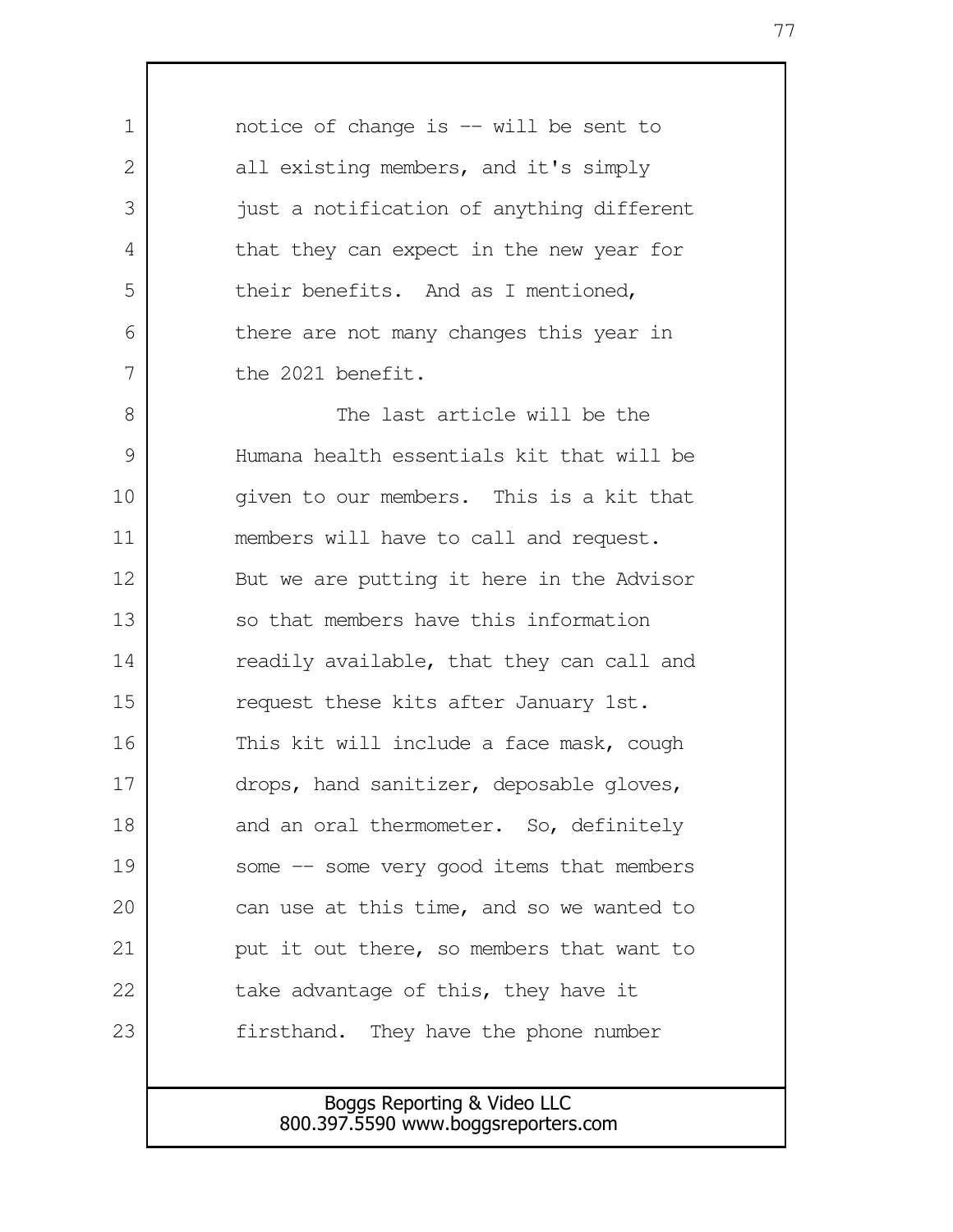Boggs Reporting & Video LLC 800.397.5590 www.boggsreporters.com that they can call to redeem -- to request that this item be sent to them. Are there any questions regarding the Humana update? MR. WHALEY: Okay. The Chair recognizes Ms. Gibson. MS. GIBSON: Hey, Erica. MS. THOMAS: Hey. MS. GIBSON: Just remind me again. I know Dave talked about it. The Telehealth for our Medicare eligibles, that's not set to end in January as the other was. This will continue, right? MS. THOMAS: Yes. The Telehealth with the Humana Medicare Advantage Plan, we have to really go by CMS guidelines, because they set the standard for that. And so, as of right now, there is no end date set for it. And so, we are continuing to watch that, because once it is no longer available, then we do want to notify our members. But right now, I have -- that's 1 2 3 4 5 6 7 8 9 10 11 12 13 14 15 16 17 18 19 20 21 22 23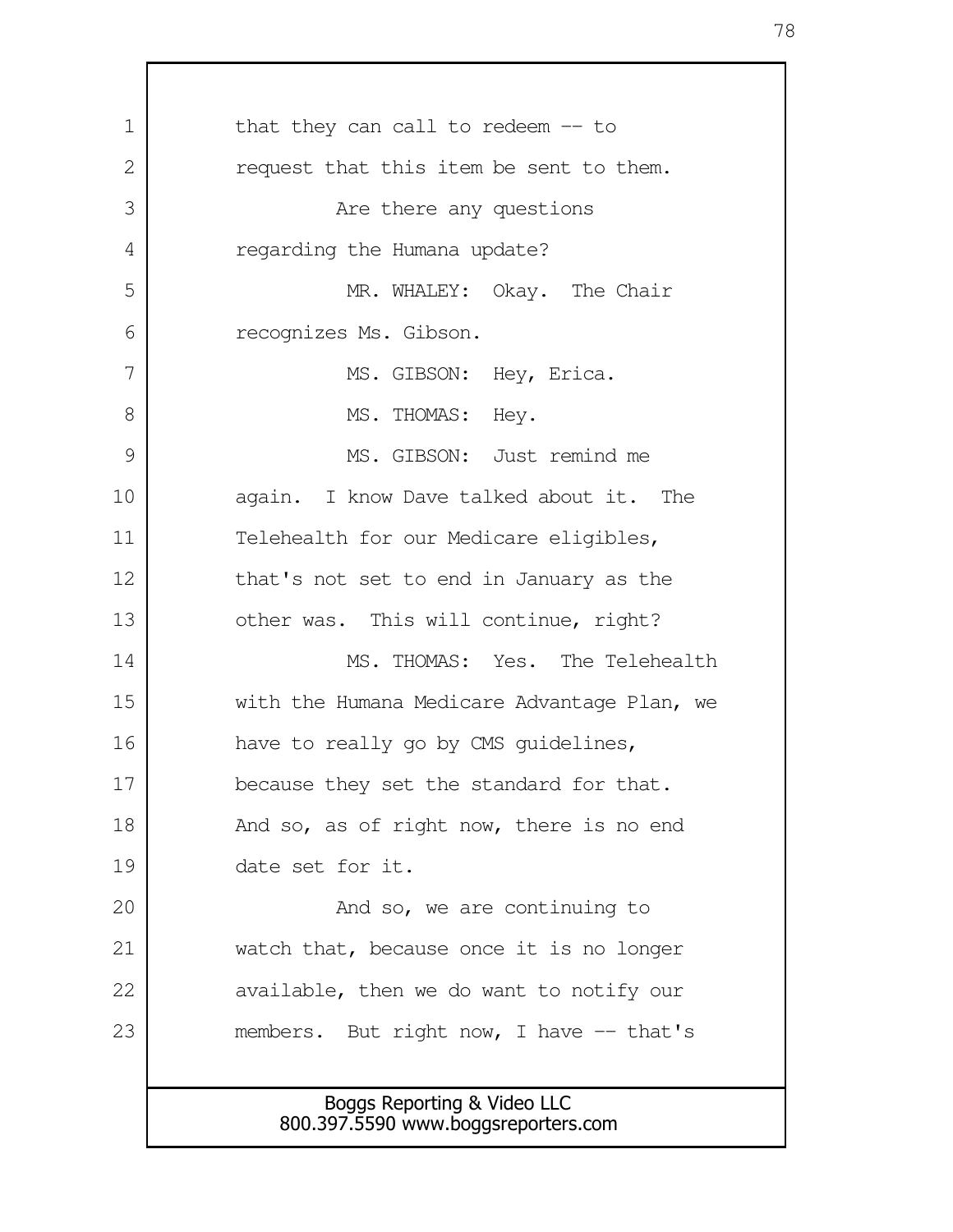| $\mathbf 1$  | kind of one of my weekly items that I                              |  |  |  |  |
|--------------|--------------------------------------------------------------------|--|--|--|--|
| $\mathbf{2}$ | check with Humana to make sure that there                          |  |  |  |  |
| 3            | are no updates around ending that                                  |  |  |  |  |
| 4            | benefit.                                                           |  |  |  |  |
| 5            | MS. GIBSON: Thank you.                                             |  |  |  |  |
| 6            | MR. WHALEY: Okay. Any other                                        |  |  |  |  |
| 7            | questions for Ms. Thomas?                                          |  |  |  |  |
| 8            | (No response).                                                     |  |  |  |  |
| 9            | MR. WHALEY: Okay. Thank you so                                     |  |  |  |  |
| 10           | much. And welcome aboard.                                          |  |  |  |  |
| 11           | MS. THOMAS: Thank you.                                             |  |  |  |  |
| 12           | MR. WHALEY: Okay. At this time,                                    |  |  |  |  |
| 13           | I would like to call on Mr. Yancey for                             |  |  |  |  |
| 14           | closing comments.                                                  |  |  |  |  |
| 15           | CLOSING COMMENTS                                                   |  |  |  |  |
| 16           | MR. YANCEY: Thank you,                                             |  |  |  |  |
| 17           | Mr. Whaley.                                                        |  |  |  |  |
| 18           | Very briefly, you know, overall                                    |  |  |  |  |
| 19           | I think it's a very positive report to                             |  |  |  |  |
| 20           | the Board from PEEHIP for this last year.                          |  |  |  |  |
| 21           | The plan is in good shape financially.                             |  |  |  |  |
| 22           | There's been no recommended across-the-                            |  |  |  |  |
| 23           | board premium increase for the members.                            |  |  |  |  |
|              |                                                                    |  |  |  |  |
|              | Boggs Reporting & Video LLC<br>800.397.5590 www.boggsreporters.com |  |  |  |  |

Г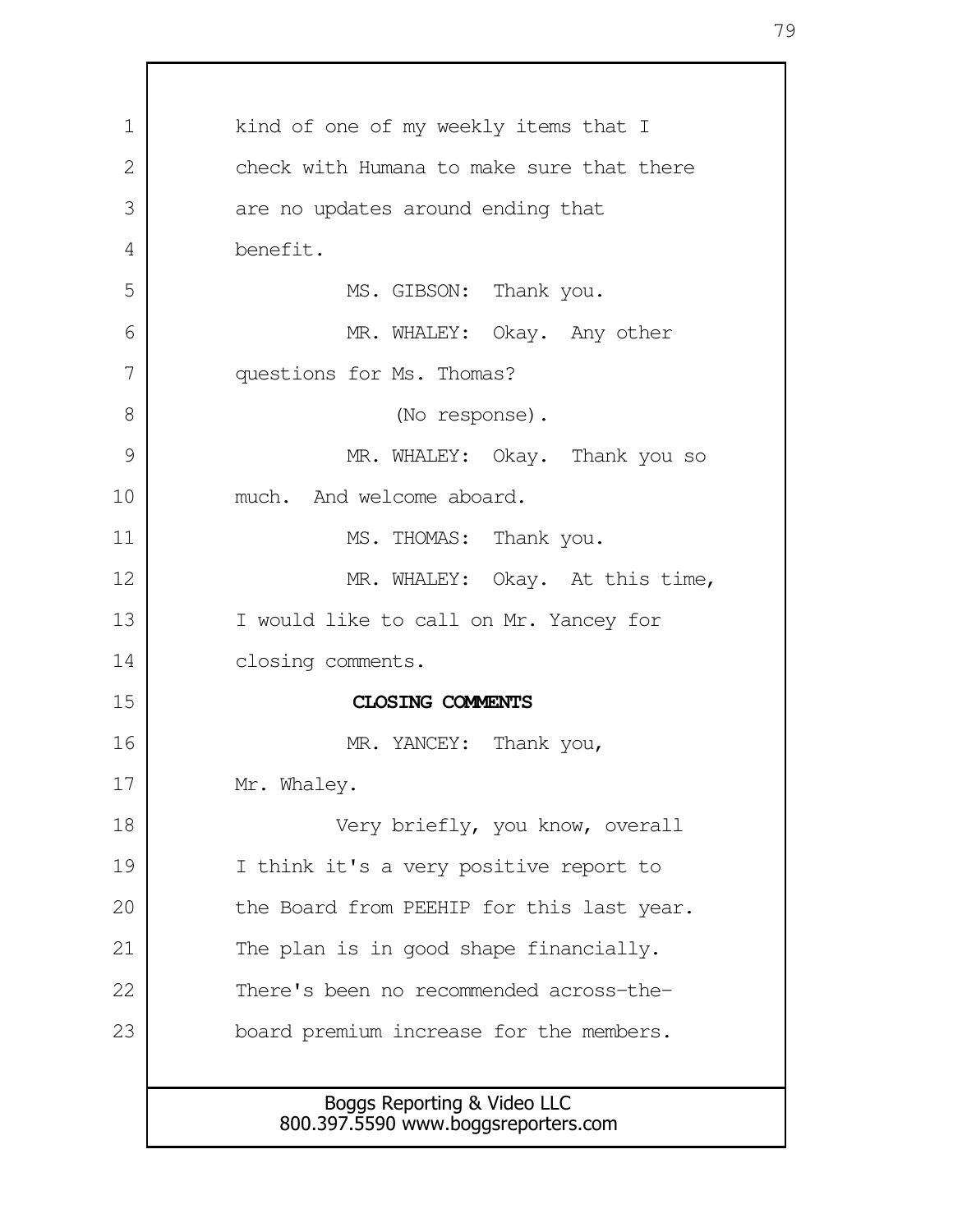Boggs Reporting & Video LLC 800.397.5590 www.boggsreporters.com Again, there were some changes caused by the statutory language, you know, surrounding the way the premiums are allocated. And hopefully, we are going to look at that and see if we can come up with a better method to determine those premiums, give the Board a little more authority. But based on statute, we have to follow that at the present time. Two pages in the report that, you know, Diane went over, pages 38 and 39, talk about historically funding the plan. On page 38, you know, we've been at \$800 per month per member, active member, for five years now, that we have maintained that level. And if you actually go back and look at 2008, it was \$825 per member per month. So, over 14 years, we are \$25 a month less than we were in 2008. Page 39 just totals that number up. Right now we are at \$952 million cost to the State. In 2008, it was 1  $\mathcal{L}$  3 4 5 6 7 8 9 10 11 12 13 14 15 16 17 18 19 20 21 22 23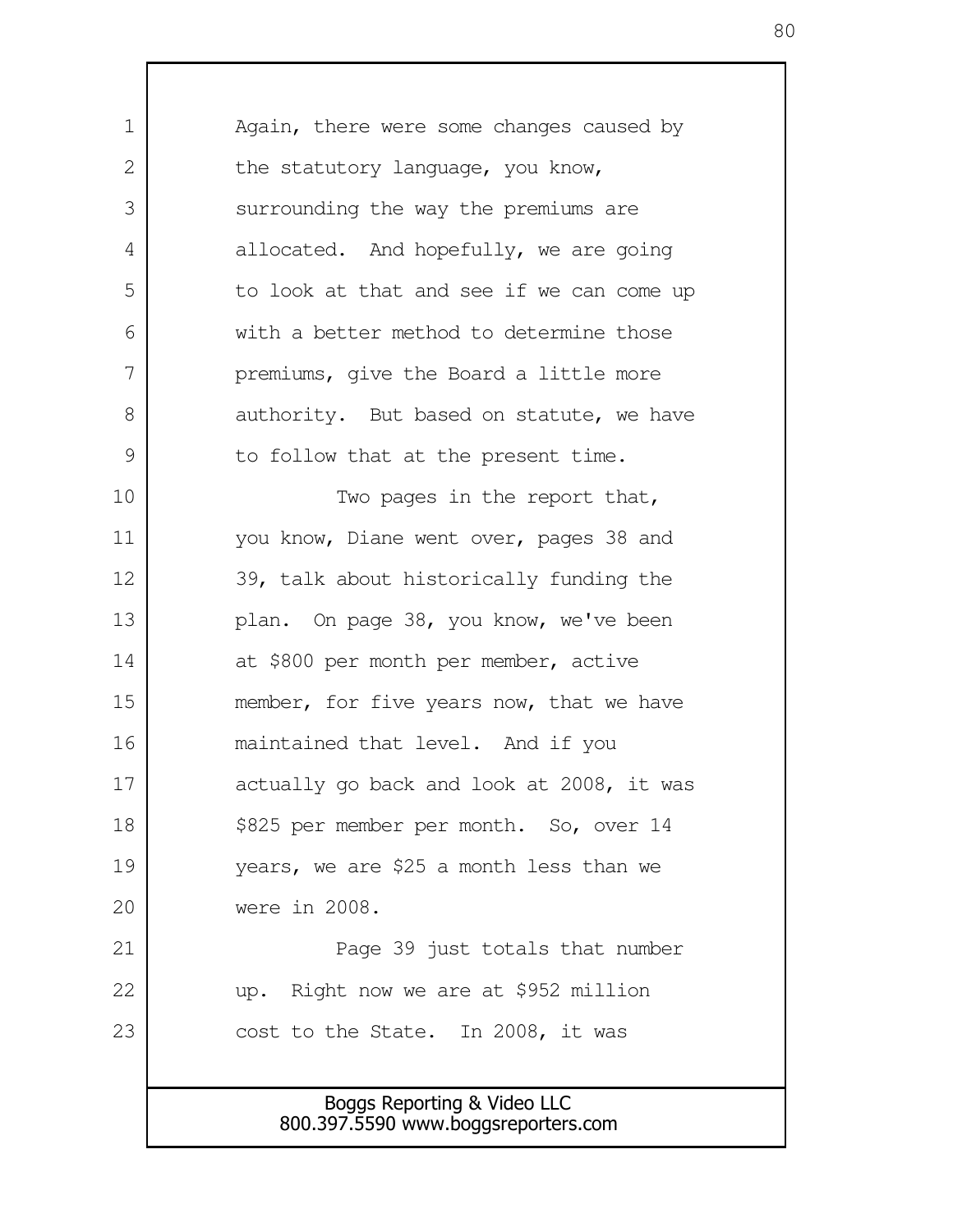Boggs Reporting & Video LLC 800.397.5590 www.boggsreporters.com \$962 million. So, we are \$10 million less 14 years later as far as cost to the State. So, it's very good job by the staff and by the Board in being fiscally responsible, you know, for the monies that are used in this plan. Lastly, as you are all aware, Donna Townes retired as of December 1. I want to just personally thank her for all her dedicated and loyal service to PEEHIP and the things that she brought to this program and wish her the best in a long and happy retirement. And also, I recognize Dave Wales and Erica Thomas, the new director and assistant director. They are both extremely qualified, and you will see that they will do an excellent job going forward in maintaining this program. And that's really all I had to say, Mr. Chairman. MR. WHALEY: Thank you, 1  $\mathcal{L}$  3 4 5 6 7 8 9 10 11 12 13 14 15 16 17 18 19 20 21 22 23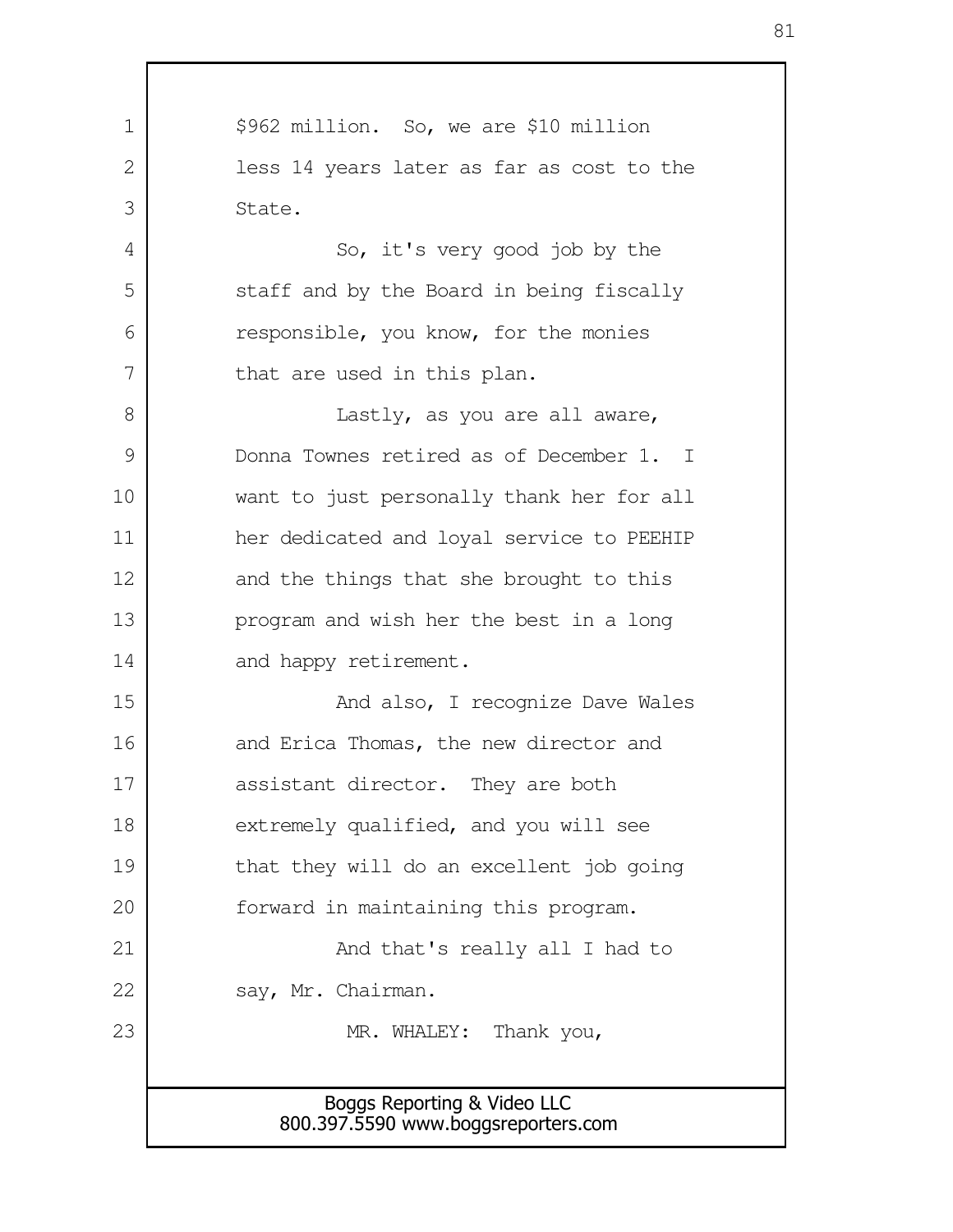Boggs Reporting & Video LLC 800.397.5590 www.boggsreporters.com Mr. Yancey. Are there any other questions from any member before we adjourn today? (No response). MR. WHALEY: Hearing no other questions, at this time, I would like to entertain a motion to adjourn. MR. COLE: So moved. MRS. LOCKRIDGE: Second. MR. WHALEY: Thank you, Mr. Cole. And a second? Okay. Thank you, Mrs. Lockridge. Before we actually adjourn, let me say that we are going to take a ten -minute break, and we will come back in and start our Retirement Board meeting. Okay? So, that would be -- let's try to start back around 10:25. Okay? All right. All in favor of adjournment, signify by saying "aye." (Board members saying "aye"). MR. WHALEY: Thank you. Motion passes. 1 2 3 4 5 6 7 8 9 10 11 12 13 14 15 16 17 18 19 20 21 22 23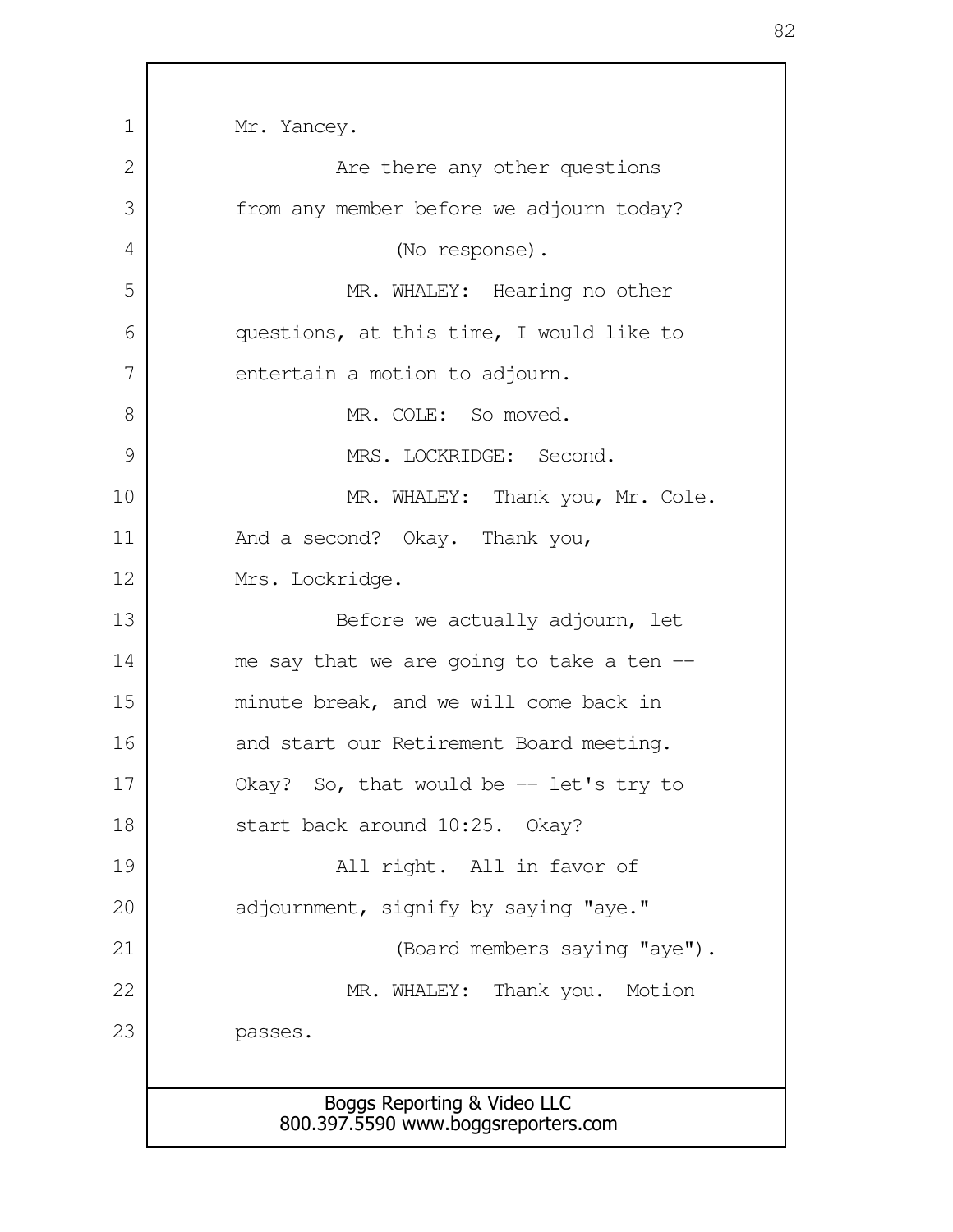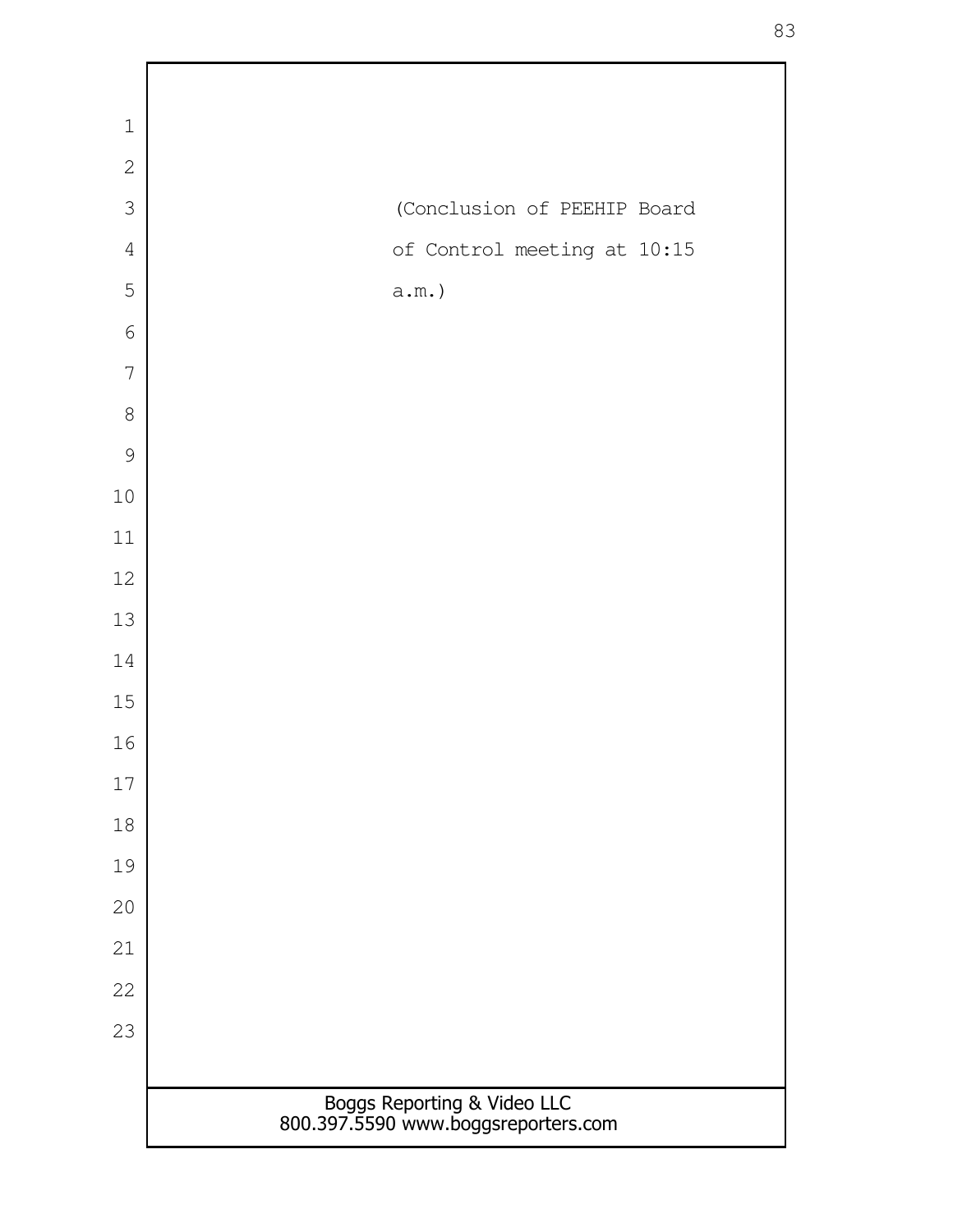| $\mathbf 1$ | REPORTER'S CERTIFICATE                                             |
|-------------|--------------------------------------------------------------------|
| 2           |                                                                    |
| 3           | STATE OF ALABAMA                                                   |
| 4           | COUNTY OF ELMORE                                                   |
| 5           |                                                                    |
| 6           | I, Jeana S. Boggs, Certified Professional                          |
| 7           | Reporter and Notary Public in and for the State of                 |
| 8           | Alabama at Large, do hereby certify on Tuesday,                    |
| 9           | December 8th, 2020, that I reported the meeting of                 |
| 10          | the PUBLIC EDUCATION EMPLOYEES' HEALTH INSURANCE                   |
| 11          | PLAN BOARD OF CONTROL; that the foregoing                          |
| 12          | colloquies, statements, questions and answers                      |
| 13          | thereto were reduced to 83 typewritten pages under                 |
| 14          | my direction and supervision; that the above is a                  |
| 15          | true and accurate transcription of said meeting set                |
| 16          | out herein.                                                        |
| 17          | I further certify that I am neither of                             |
| 18          | relative, employee, attorney or counsel of any of                  |
| 19          | the parties, nor am I a relative or employee of                    |
| 20          | such attorney or counsel, nor am I financially                     |
| 21          | interested in the results thereof. All rates                       |
| 22          | charged are usual and customary.                                   |
| 23          |                                                                    |
|             |                                                                    |
|             | Boggs Reporting & Video LLC<br>800.397.5590 www.boggsreporters.com |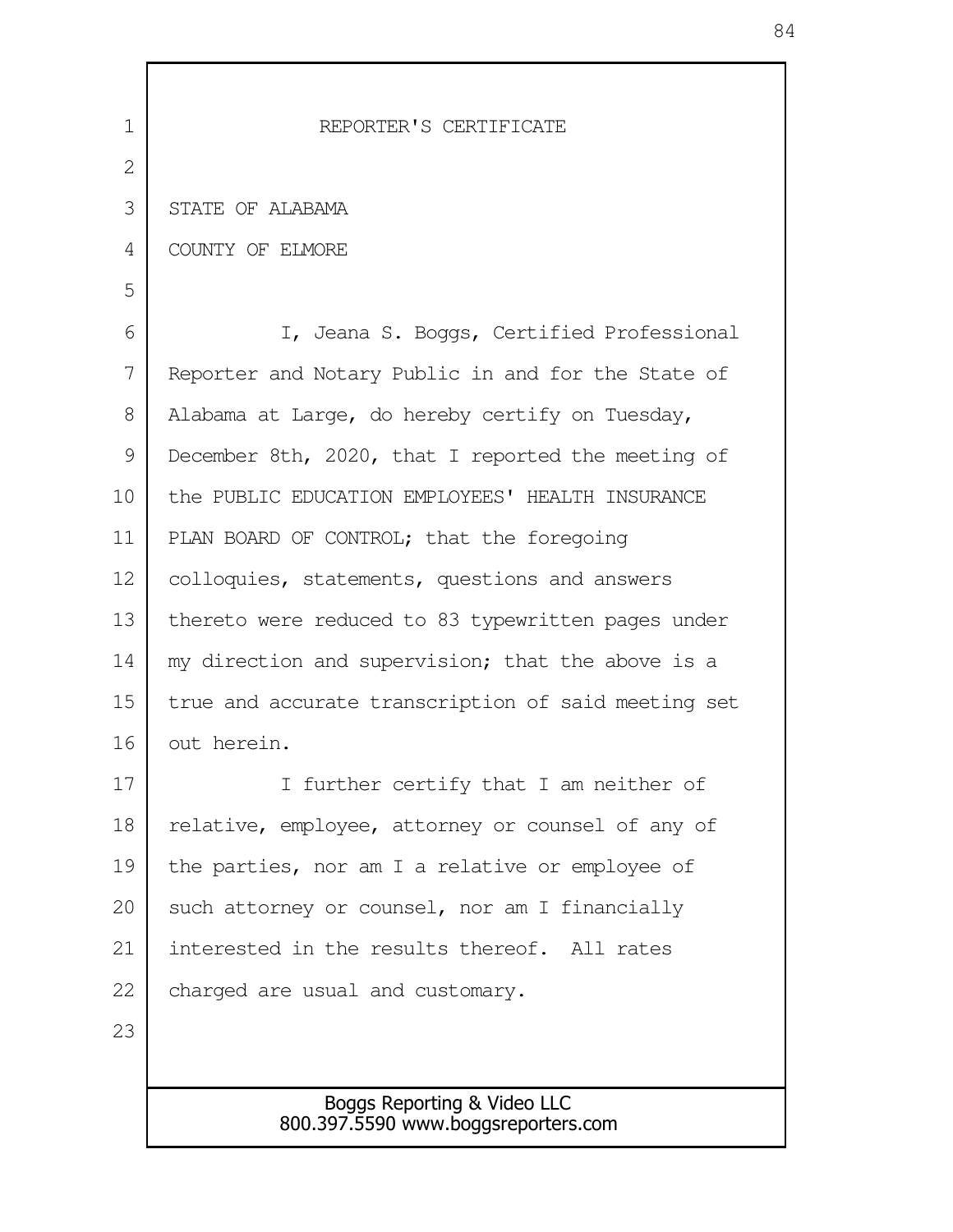| $\mathbf 1$ |                                                                    |
|-------------|--------------------------------------------------------------------|
|             | I further certify that I am duly licensed                          |
| 2           | by the Alabama Board of Court Reporting as a                       |
| 3           | Certified Court Reporter as evidenced by the ACCR                  |
| 4           | number following my name found below.                              |
| 5           | This 8th day of December, in the year of                           |
| 6           | our Lord, 2020.                                                    |
| 7           |                                                                    |
| 8           |                                                                    |
| 9           |                                                                    |
| 10          |                                                                    |
| 11          | / Jeana S. Boggs                                                   |
| 12          | Jeana S. Boggs, CCR<br>ABCR NO. 7, 9/30/2021                       |
| 13          | Certified Court Reporter and<br>Notary Public                      |
| 14          | Commission expires: 8/9/2022                                       |
| 15          |                                                                    |
| 16          |                                                                    |
| 17          |                                                                    |
| 18          |                                                                    |
| 19          |                                                                    |
| 20          |                                                                    |
| 21          |                                                                    |
| 22          |                                                                    |
| 23          |                                                                    |
|             |                                                                    |
|             | Boggs Reporting & Video LLC<br>800.397.5590 www.boggsreporters.com |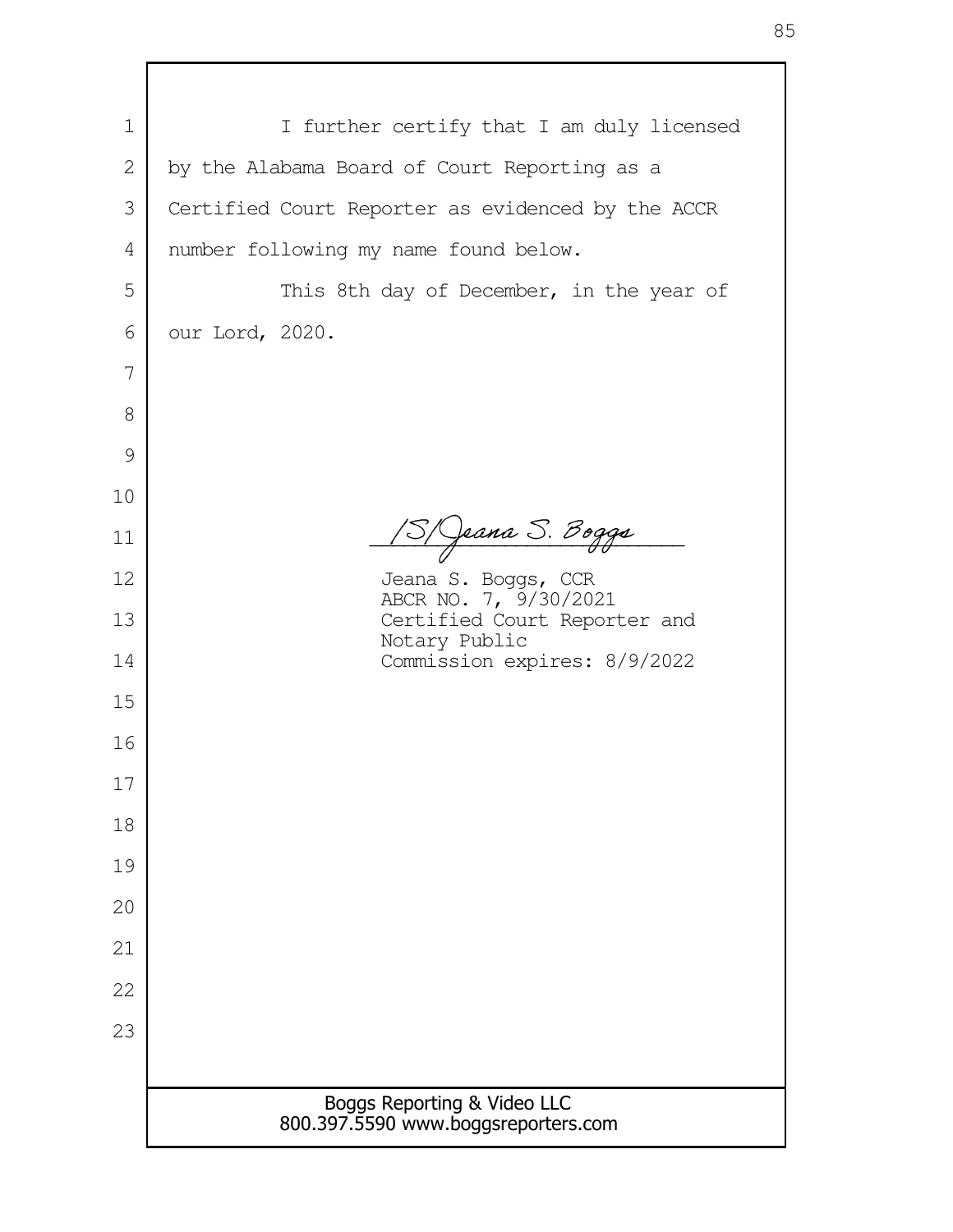|                        | 14/17 29/10 36/6                 | 30/19 31/4 31/12              |
|------------------------|----------------------------------|-------------------------------|
|                        | 36/9 36/13 45/21                 | 32/13 33/12 33/15             |
| <b>DR. BRONNER:</b>    | 46/7 46/11 46/19                 | 34/1 34/5 34/8 35/1           |
| $[2]$ 28/22 29/4       | 47/1 47/6 47/11                  | 35/13 36/1 36/4               |
| DR. MACKEY:            | 47/13 47/17 49/22                | 36/11 56/22                   |
| $[1]$ 47/15            | 50/4 53/11 53/17                 | <b>MS. EATON: [14]</b>        |
| <b>DR. SUSAN</b>       | 54/17 58/4 58/17                 | 6/19 6/23 7/2 7/4             |
| <b>BROWN:</b> [3] 7/11 |                                  |                               |
| 53/14 53/20            | 60/5 65/4 65/7 67/4              | 7/6 7/8 7/10 7/12             |
| DR. VAN                | 67/7 70/2 70/5                   | 7/14 7/16 7/18 7/20           |
| <b>MATRE:</b> [1] 7/7  | 70/16 71/5 71/11                 | 7/22 8/1                      |
| MR. BUTLER: [1]        | 72/7 73/12 73/16                 | <b>MS. GIBSON: [20]</b>       |
| 7/1                    | 73/22 74/8 78/5                  | 7/23 9/7 29/13                |
| <b>MR. COLE: [3]</b>   | 79/6 79/9 79/12                  | 29/17 30/13 30/20             |
| 8/2 9/8 82/8           | 81/23 82/5 82/10                 | 31/9 31/13 33/4               |
| MR.                    | 82/22                            | 33/14 33/22 34/3              |
| <b>MCMILLAN:</b> [1]   | <b>MR. YANCEY: [1]</b>           | 34/7 34/12 35/11              |
| 7/3                    | 79/16                            | 35/21 36/2 78/7               |
| <b>MR. WALES: [20]</b> | MRS.                             | 78/9 79/5                     |
| 37/6 46/22 47/5        | <b>LOCKRIDGE:</b>                | <b>MS. KIRK: [1]</b>          |
| 48/9 49/8 50/2 50/5    | $\left[11\right]$ 7/17 8/13 46/5 | 6/21                          |
| 54/1 55/9 56/15        | 47/20 48/23 49/20                | <b>MS. McCOY: [1]</b>         |
| 58/3 58/6 58/20        | 54/19 56/9 59/14                 | 7/15                          |
| 59/17 60/6 65/5        | 60/4 82/9                        | <b>MS. MOBLEY: [4]</b>        |
| 65/8 67/9 70/11        | <b>MS. CREW: [4]</b>             | 7/21 8/10 13/22               |
| 70/17                  | 7/13 14/8 46/6                   | <b>14/6</b>                   |
|                        | 46/10                            | MS.                           |
| <b>MR. WHALEY:</b>     | <b>MS. DIANE</b>                 | <b>SHOMAKER: [7]</b>          |
| $[64]$ 5/2 6/3 6/22    | <b>SCOTT:</b> [28] 9/23          | 6/2 7/9 17/21 18/1            |
| 8/3 8/11 8/14 8/17     | 10/4 13/16 13/20                 | 18/7 18/19 58/7               |
| 8/20 9/4 9/9 9/14      | 14/1 14/20 17/23                 | <b>MS. THOMAS:</b>            |
| 9/16 10/3 13/14        | 18/4 18/8 18/21                  | $\left[10\right]$ 71/10 71/12 |
| 13/17 13/21 13/23      | 29/2 29/16 30/12                 | 72/8 73/14 73/17              |
| 14/3 14/10 14/14       |                                  |                               |
|                        |                                  |                               |
|                        |                                  |                               |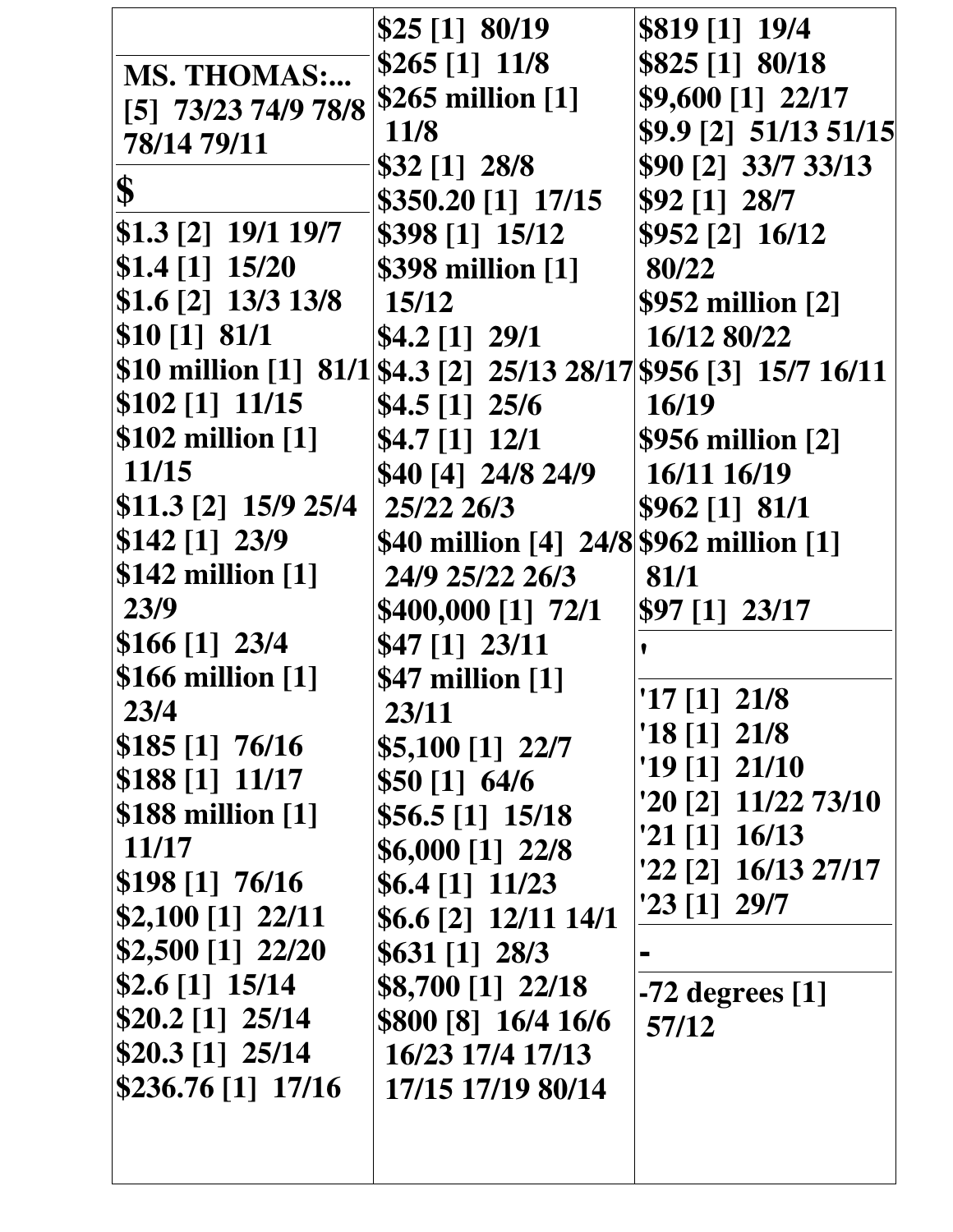| 2022 [4] 16/6 23/10 4<br>51/14 53/4 54/21<br>23/19 85/14<br>4.5 [2] 19/16 19/18<br>59/1 59/13 64/9<br>2023 [5] 19/15<br>40 [1] 16/21<br>72/21 73/11<br>23/12 23/13 23/14<br>403 [1] 74/2<br>1st [2] 49/6 77/15 | $10:15$ [1] 83/4<br>2016 [3] 21/14<br>10:25 [1] 82/18<br>10th [3] 35/3 35/4<br>35/16<br>12-month [2] 11/14<br>22/5<br>14 [2] 80/18 81/2<br>14,000 [1] 44/22<br>14,312 [1] 52/8<br>15 [1] 8/21<br>$15.9$ [1] $25/8$<br>15th $[1]$ 9/2<br>168 [1] 72/22<br>18 [1] 22/10<br>19 [19] 37/22 39/10<br>39/21 40/4 40/5<br>41/15 42/16 45/8<br>50/8 50/12 50/20<br>25/22<br>$\boldsymbol{2}$<br>2,931 [1] 73/10<br>2003 [3] 19/14 20/4 | 21/19 28/9<br>2017 [1] 16/2<br>2019 [1] 28/16<br>2020 [18] 1/22 4/4<br>8/19 8/21 13/4 15/5<br>16/11 19/1 20/7<br>21/11 28/20 40/21<br>44/23 48/1 71/21<br>72/22 84/9 85/6<br>2021 [20] 12/10<br>13/20 13/21 14/5<br>16/3 23/7 23/8 32/9<br>42/8 43/7 43/23<br>48/6 49/5 54/5<br>54/16 59/16 75/12<br>76/7 77/7 85/12<br>2023's [1] 24/7<br>22 [1] 35/11<br>26 [1] 10/21 | 3,447 [1] 75/9<br>3,500 [1] 21/17<br>30 [2] 12/16 70/13<br>30th [4] 15/10<br>20/19 21/1 25/4<br>31st [3] 22/5 44/23<br>71/21<br>32 [1] 12/16<br>33 [1] 12/20<br>35 [1] 13/5<br>36104 [1] 1/5<br>37 [2] 14/21 15/4<br>371 [1] 74/1<br>38 [3] 15/22 80/11<br>80/13<br>39 [3] 16/8 80/12<br>80/21<br>41 [1] 18/23<br>42 [1] 19/9<br>43 [3] 20/2 20/3<br>30/14 |
|----------------------------------------------------------------------------------------------------------------------------------------------------------------------------------------------------------------|--------------------------------------------------------------------------------------------------------------------------------------------------------------------------------------------------------------------------------------------------------------------------------------------------------------------------------------------------------------------------------------------------------------------------------|-------------------------------------------------------------------------------------------------------------------------------------------------------------------------------------------------------------------------------------------------------------------------------------------------------------------------------------------------------------------------|------------------------------------------------------------------------------------------------------------------------------------------------------------------------------------------------------------------------------------------------------------------------------------------------------------------------------------------------------------|
|                                                                                                                                                                                                                |                                                                                                                                                                                                                                                                                                                                                                                                                                |                                                                                                                                                                                                                                                                                                                                                                         |                                                                                                                                                                                                                                                                                                                                                            |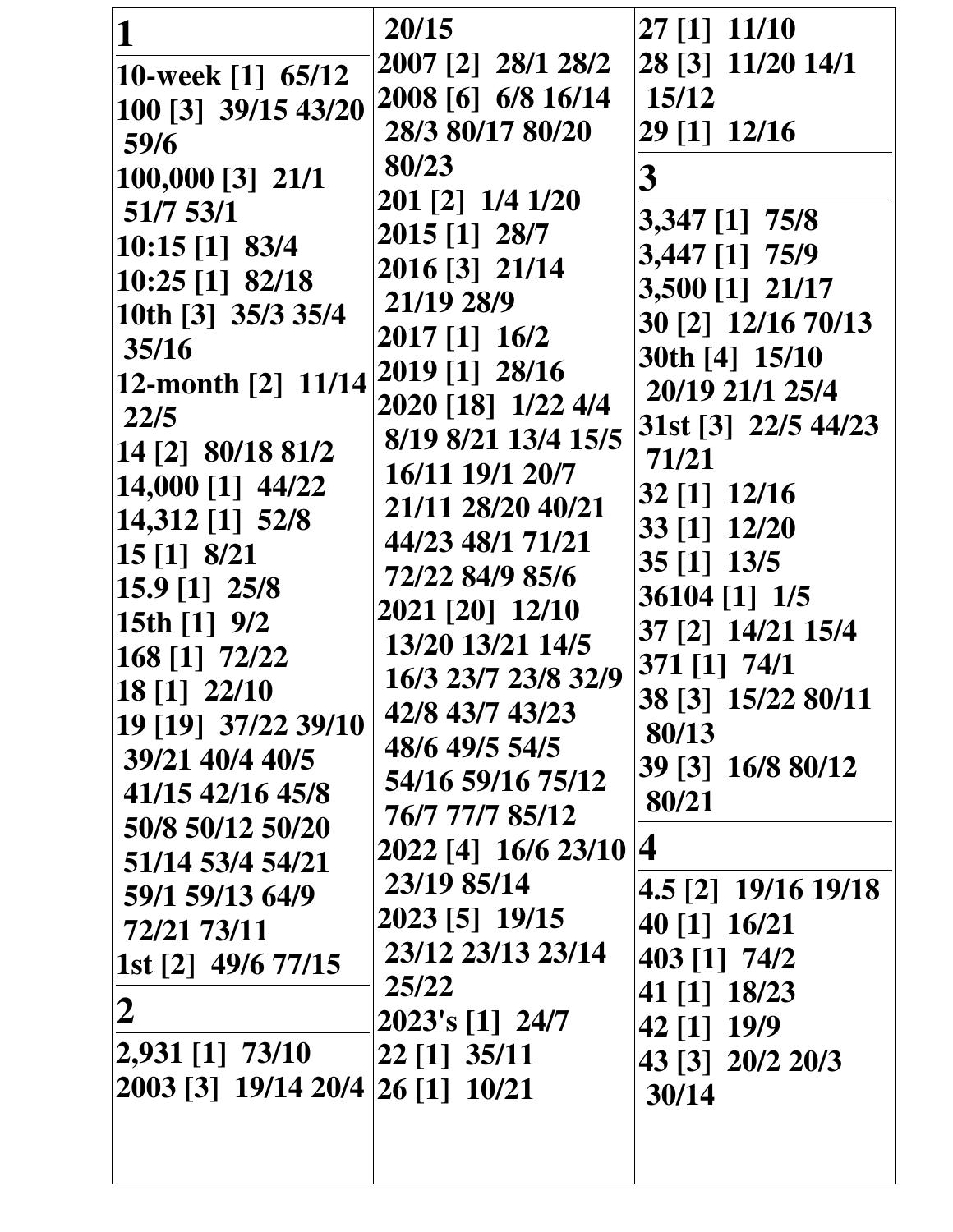| 4                                                              | 71 [1] 67/11                    | 35/1 37/20 38/9                     |
|----------------------------------------------------------------|---------------------------------|-------------------------------------|
| 44 [1] 20/18                                                   | 8                               | 38/10 38/11 39/10                   |
| 45 [1] 21/5                                                    |                                 | 41/14 48/5 48/8                     |
| 46 [1] 21/12                                                   | 8.17 [2] 13/4 28/20             | 51/17 52/12 52/23                   |
| 47 [1] 21/20                                                   | 8/9/2022 [1] 85/14              | 55/6 55/14 59/3                     |
| 48 [2] 22/23 22/23                                             | 83 [1] 84/13                    | 63/5 63/10 63/22                    |
| 49 [1] 24/22                                                   | 843 [1] 1/4                     | 65/9 66/16 69/2                     |
|                                                                | 877.517.0020 [1]                | 78/10 80/12                         |
| 5                                                              | 1/6                             | above [2] 40/1                      |
| 5,300 [1] 64/19                                                | 8th [3] 1/22 84/9               | 84/14                               |
| 50 [1] 27/22                                                   | 85/5                            | absence $[1]$ 6/4                   |
| 51 [1] 28/23                                                   | 9                               | absolute [1] 69/21                  |
| 52 [1] 28/18                                                   | $9/15/2020$ [2] $4/4$           | <b>Absolutely</b> [2]               |
| 54 [1] 38/8                                                    | 8/19                            | 30/19 70/16                         |
| 55 [1] 40/10                                                   | 9/30/2021 [1] 85/12             | accepted [1] 70/20                  |
| 58 [1] 50/10                                                   | 94 [1] 74/13                    | access [1] 44/6                     |
| 59 [1] 51/22                                                   | 95 [1] 75/4                     | accordance [1]                      |
| 6                                                              | 96 [2] 75/6 76/4                | 45/2                                |
| $6,000$ [1] $64/3$                                             | 97 [1] 76/4                     | according $[1]$ 5/11                |
| $\left[6,471\left[1\right]$ 71/22                              | 98 [1] 76/4                     | account [1] 32/17                   |
| $60$ [1] $60/10$                                               | $9:00$ [1] $1/22$               | <b>ACCR</b> [1] 85/3                |
| $61$ [2] $61/11$ $62/6$                                        | A                               | accurate [2] 56/21                  |
| $62$ [1] $63/4$                                                | a.m $\lceil 2 \rceil$ 1/23 83/5 | 84/15                               |
| $65$ -years-old $[1]$                                          | ABCR [1] 85/12                  | achieve [1] 62/13                   |
| 22/15                                                          | able [4] 35/14 44/6             | across [1] 79/22                    |
| $\left[ 67.1 \right]$ $\left[ 1 \right]$ $\left[ 15/7 \right]$ | 58/1 58/12                      | across-the [1]                      |
| 69,000 [2] 21/2 21/2                                           | aboard [1] 79/10                | 79/22                               |
| 7                                                              | about [36] 14/22                | Act [2] 39/13 39/14                 |
|                                                                | 22/3 23/9 25/3                  | action [1] 42/11                    |
| $7,000$ [1] $52/13$                                            | 25/14 25/17 25/20               | active [9] 15/23<br>16/4 16/7 16/23 |
| 7,982 [1] 64/17                                                | 26/19 28/17 29/6                | 17/4 17/16 17/19                    |
| 700 [1] 32/18                                                  | 30/18 32/3 32/6                 |                                     |
|                                                                |                                 |                                     |
|                                                                |                                 |                                     |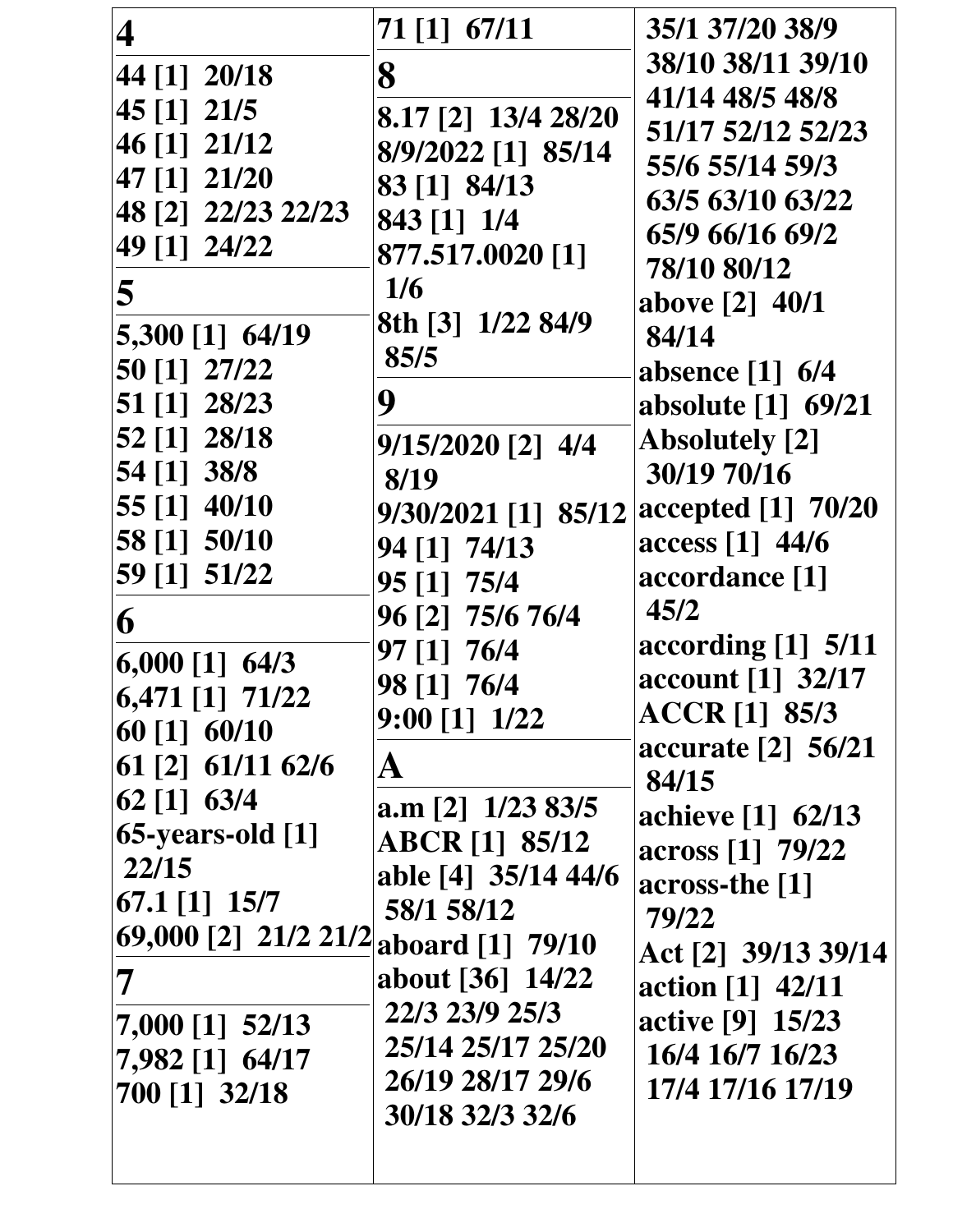| A<br>active [2] 22/19<br>80/14<br>actives [12] 17/5<br>17/7 17/7 17/14<br>18/6 22/1 22/6 22/7<br>26/13 54/8 54/12<br>67/17<br>activity $[5]$ 60/14<br>60/16 60/21 60/22<br>61/8<br>actual [2] 75/7 76/3<br>actually [12] 33/20<br>39/5 39/18 41/18<br>49/4 59/1 72/5<br>73/11 74/2 75/5<br>80/17 82/13<br>add $[1]$ 62/3<br>added [2] 9/2 20/7<br>addition [2] 37/20 | 55/18<br>administrative [2]<br>17/9 58/13<br>advance [1] 35/15<br>advantage [8]<br>19/12 48/19 65/22<br>66/5 67/17 72/9<br>77/22 78/15<br>advise [1] 72/14<br>adviser [1] 61/21<br>advising [3] 75/10<br>76/10 76/12<br><b>Advisor [3] 59/3</b><br>76/7 77/12<br>affect [2] 48/18<br>48/18<br>after [7] 10/18 35/6<br>36/17 57/3 57/5<br>62/10 77/15<br>afterwards [1] | agree [1] 46/22<br>ahead [2] 13/14<br>47/7<br><b>ALABAMA [8] 1/1</b><br>1/5 1/20 1/21 66/8<br>84/3 84/8 85/2<br>alignment $[1]$ 44/4<br>all [40] 6/12 8/5<br>8/14 9/11 10/17<br>14/14 14/23 16/15<br>18/19 20/13 24/4<br>24/13 25/23 30/8<br>30/21 31/8 34/16<br>35/7 44/4 47/7<br>49/14 53/22 56/1<br>56/7 58/17 58/19<br>59/3 64/9 67/7 69/2<br>71/13 72/20 76/21<br>77/2 81/8 81/10<br>81/21 82/19 82/19 |
|----------------------------------------------------------------------------------------------------------------------------------------------------------------------------------------------------------------------------------------------------------------------------------------------------------------------------------------------------------------------|------------------------------------------------------------------------------------------------------------------------------------------------------------------------------------------------------------------------------------------------------------------------------------------------------------------------------------------------------------------------|-------------------------------------------------------------------------------------------------------------------------------------------------------------------------------------------------------------------------------------------------------------------------------------------------------------------------------------------------------------------------------------------------------------|
| 41/12<br>additional [4]<br>25/13 27/3 64/6<br>72/10<br>additions [1] 67/21<br>address [2] 55/9<br>58/22<br>adjourn [4] 4/10<br>82/3 82/7 82/13<br>adjournment [1]                                                                                                                                                                                                    | 66/17<br>again [11] 11/17<br>12/2 12/14 37/13<br>38/5 44/12 63/17<br>63/19 67/15 78/10<br>80/1<br>agenda [11] 3/10<br>4/3 8/6 8/9 37/16<br>50/3 53/6 60/8 67/1<br>67/10 70/18<br>aging [1] 27/2                                                                                                                                                                        | 84/21<br>allocated $[1]$ 80/4<br>allow [3] 45/8<br>45/15 75/2<br>allowed [1] 74/23<br>alluded [1] 51/11<br>almost [8] 11/8<br>12/1 15/11 21/2<br>21/17 23/16 51/13<br>69/9<br>along [4] 18/22                                                                                                                                                                                                               |
| 82/20<br>administering [1]                                                                                                                                                                                                                                                                                                                                           | ago [1] 43/5                                                                                                                                                                                                                                                                                                                                                           | 20/4 51/10 56/4                                                                                                                                                                                                                                                                                                                                                                                             |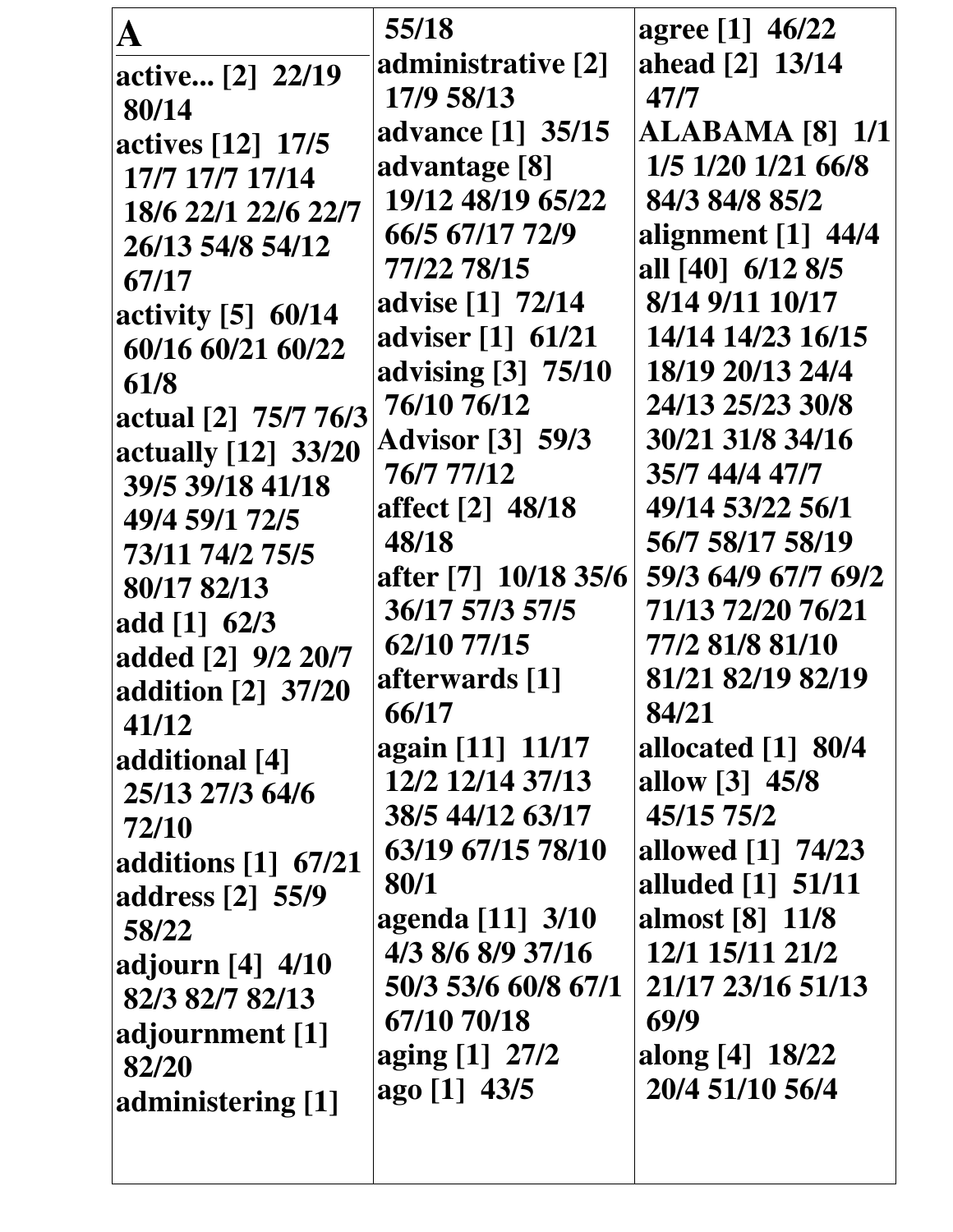|                         | <b>amounts</b> [2] 12/12 | 17/10 32/9 48/5                        |
|-------------------------|--------------------------|----------------------------------------|
| already [2] 25/21       | 19/17                    | 48/7 50/1 52/15                        |
| 68/19                   | AMY [4] 2/11 7/12        | 52/19 73/4 77/3                        |
| also [17] 2/17 12/13    | 46/11 46/12              | anyway [1] 6/9                         |
| 12/23 27/15 31/13       | <b>ANITA</b> [2] 2/15    | apologize [1] 31/11                    |
| 35/18 37/12 40/5        | 7/22                     | <b>APPEARANCES</b>                     |
| 41/8 45/8 54/12         | annual [5] 19/16         | $\begin{bmatrix} 1 \\ 2 \end{bmatrix}$ |
| 55/5 56/9 59/2          | 19/18 22/6 76/19         | apply [1] 53/22                        |
| 60/16 68/22 81/15       | 76/23                    | appreciate [5]                         |
| Altogether [1]          | another [9] 11/17        | 31/10 31/23 36/13                      |
| 52/23                   | 24/18 25/6 26/9          | 70/8 70/12                             |
| always [7] 10/19        | 49/11 63/6 65/14         | approaching [2]                        |
| 12/2 21/20 21/22        | 65/15 65/18              | 51/7 52/23                             |
| 24/3 36/10 62/12        | answer [3] 10/20         | appropriate [1]                        |
| $\tan$ [33] 10/19       | 55/21 66/17              | 68/9                                   |
| 10/23 16/11 16/21       | answers [1] 84/12        | appropriated [1]                       |
| 23/19 23/22 24/11       | anticipate [1] 59/15     | 28/10                                  |
| 25/18 26/3 26/7         | any [28] 8/23 10/5       | <b>APPROVAL [4]</b>                    |
| 26/13 26/17 27/5        | 10/17 10/20 13/10        | 4/3 4/4 8/19 8/21                      |
| 27/6 29/19 30/9         | 14/12 17/1 28/21         | approve [6] 8/9 9/5                    |
| 31/3 31/18 31/22        | 34/11 35/4 35/17         | 13/19 14/4 44/20                       |
| 33/13 34/13 34/23       | 36/6 46/15 46/16         | 45/23                                  |
| 37/12 37/14 52/6        | 47/11 48/13 48/21        | approved [3] 17/10                     |
| 63/14 66/11 66/16       | 49/10 52/16 59/9         | 25/5 54/7                              |
| 71/14 84/17 84/19       | 66/15 67/4 70/2          | approximately [1]                      |
| 84/20 85/1              | 78/3 79/6 82/2 82/3      | <b>1/22</b>                            |
| <b>Amazon</b> [1] 72/13 | 84/18                    | April [1] 65/15                        |
| ambition $[1]$ 29/3     | anybody [2] 10/5         | are [125]                              |
| amended [1] 39/14       | 28/21                    | areas [1] 25/10                        |
| amount [6] 15/13        | anyone [3] 8/23          | arises [1] 12/7                        |
| 16/9 19/3 31/15         | 13/10 37/14              | around [10] 17/18                      |
| 72/1 72/15              | anything $[10]$ 9/1      | 19/5 36/20 37/19                       |
|                         |                          |                                        |
|                         |                          |                                        |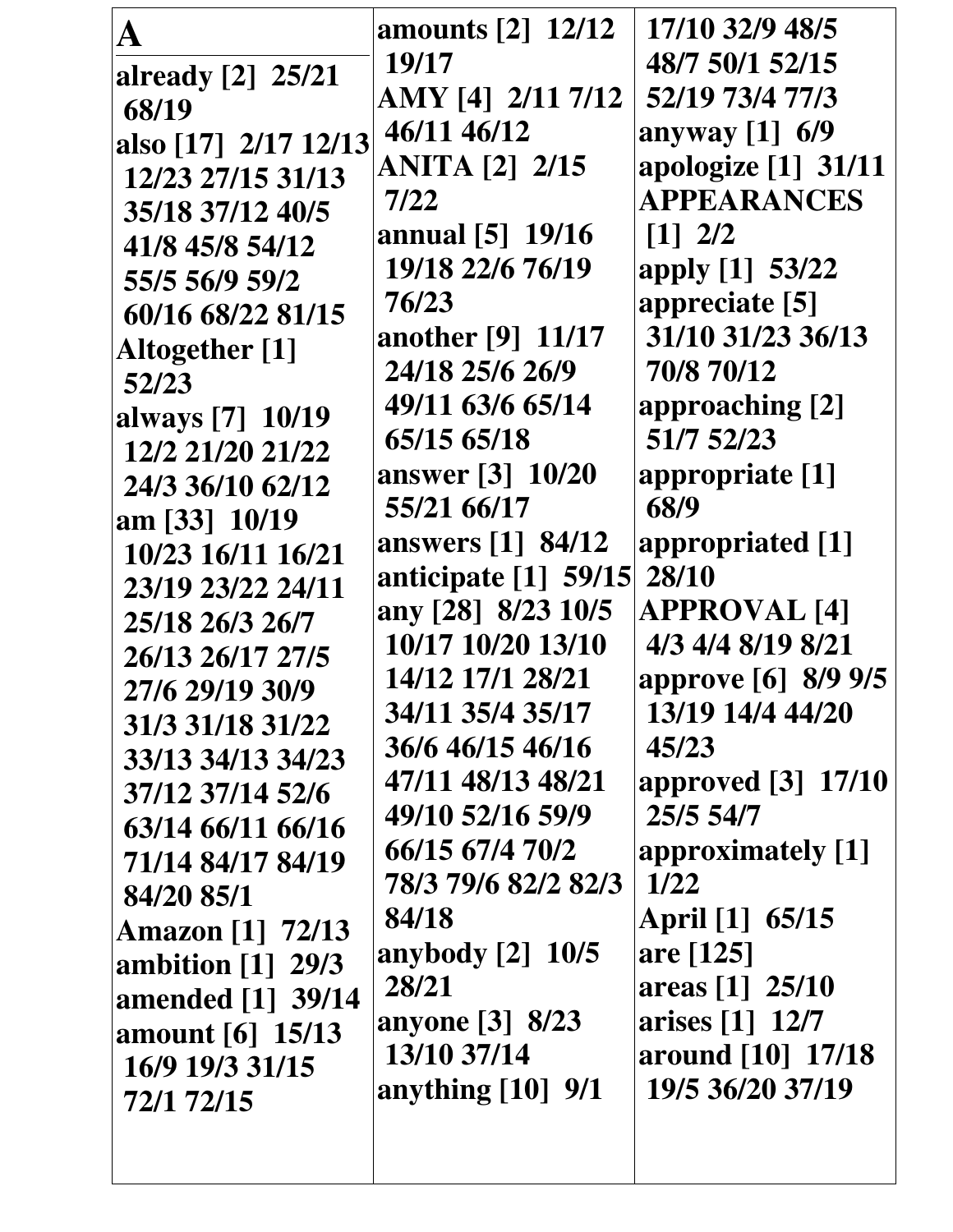|                      | 78/18 81/2 81/2                  | available $[6]$ 55/2     |
|----------------------|----------------------------------|--------------------------|
| around [6] 59/1      | 81/8 81/9 85/2 85/3              | 59/4 64/17 66/16         |
| 62/1 63/10 63/11     | ask [7] 5/7 5/15                 | 77/14 78/22              |
| 79/3 82/18           | 6/16 13/18 30/10                 | avenue [2] 39/16         |
| arranged $[1]$ 39/3  | 37/17 66/15                      | 45/5                     |
| <b>Artemetrx</b> [1] | asked [5] 12/8 43/1              | average [6] 22/4         |
| 69/15                | 52/14 64/3 75/16                 | 22/7 22/11 22/17         |
| article [1] 77/8     | asking [2] 31/18                 | 30/22 35/22              |
| articles [1] 76/6    | 33/8                             | avoid [1] 41/14          |
| as [76] 12/2 16/10   | assessment [1]                   | aware [3] 25/2           |
| 19/4 19/23 21/8      | 62/22                            | 52/18 81/8               |
| 21/15 23/5 24/1      | assistant $[3]$ 3/8              | away [1] 60/20           |
| 24/1 25/21 27/14     | 70/21 81/17                      | aye [10] 8/15 8/16       |
| 30/14 31/19 33/1     | <b>ASST</b> [1] 3/7              | 9/12 9/13 14/15          |
| 33/1 33/2 33/7 33/7  | assumptions [1]                  | 14/16 47/9 47/10         |
| 36/10 37/18 38/12    | 24/23                            | 82/20 82/21              |
| 40/8 40/13 42/17     | <b>assurance</b> [1] 49/10       | B                        |
| 43/4 43/21 43/21     | attention $[6]$ 5/17             |                          |
| 44/23 48/20 48/20    | 27/12 40/15 51/3                 | back [9] 10/7 23/18      |
| 49/13 49/13 51/11    | 62/8 63/15                       | 31/6 40/22 49/5          |
| 52/9 54/6 54/12      | attorney [2] 84/18               | 49/17 80/17 82/15        |
| 54/22 54/23 54/23    | 84/20                            | 82/18                    |
| 55/3 55/3 55/12      | <b>Auburn [1] 58/9</b>           | bad [1] 9/19             |
| 55/21 56/2 56/2      | audio [1] 53/10                  | <b>balance</b> [3] 10/21 |
| 56/7 58/22 58/22     | audit [1] 20/10                  | 11/4 13/1                |
| 58/23 59/8 59/19     | auditors $\lceil 1 \rceil$ 11/3  | bank $[1]$ 12/3          |
| 60/23 60/23 61/1     | authority $\lceil 2 \rceil$ 69/5 | bar [1] 63/15            |
| 61/2 64/15 65/3      | 80/8                             | <b>bare</b> $[1]$ 40/2   |
| 65/20 66/10 71/21    | authorization [2]                | <b>barrier</b> [3] 41/18 |
| 72/6 72/11 72/21     | 68/5 75/23                       | 45/12 52/16              |
| 73/7 73/9 73/23      | authorizations [1]               | <b>barriers</b> [2] 59/9 |
| 74/17 77/5 78/12     | 76/1                             | 73/6                     |
|                      |                                  | <b>based</b> [3] 23/17   |
|                      |                                  |                          |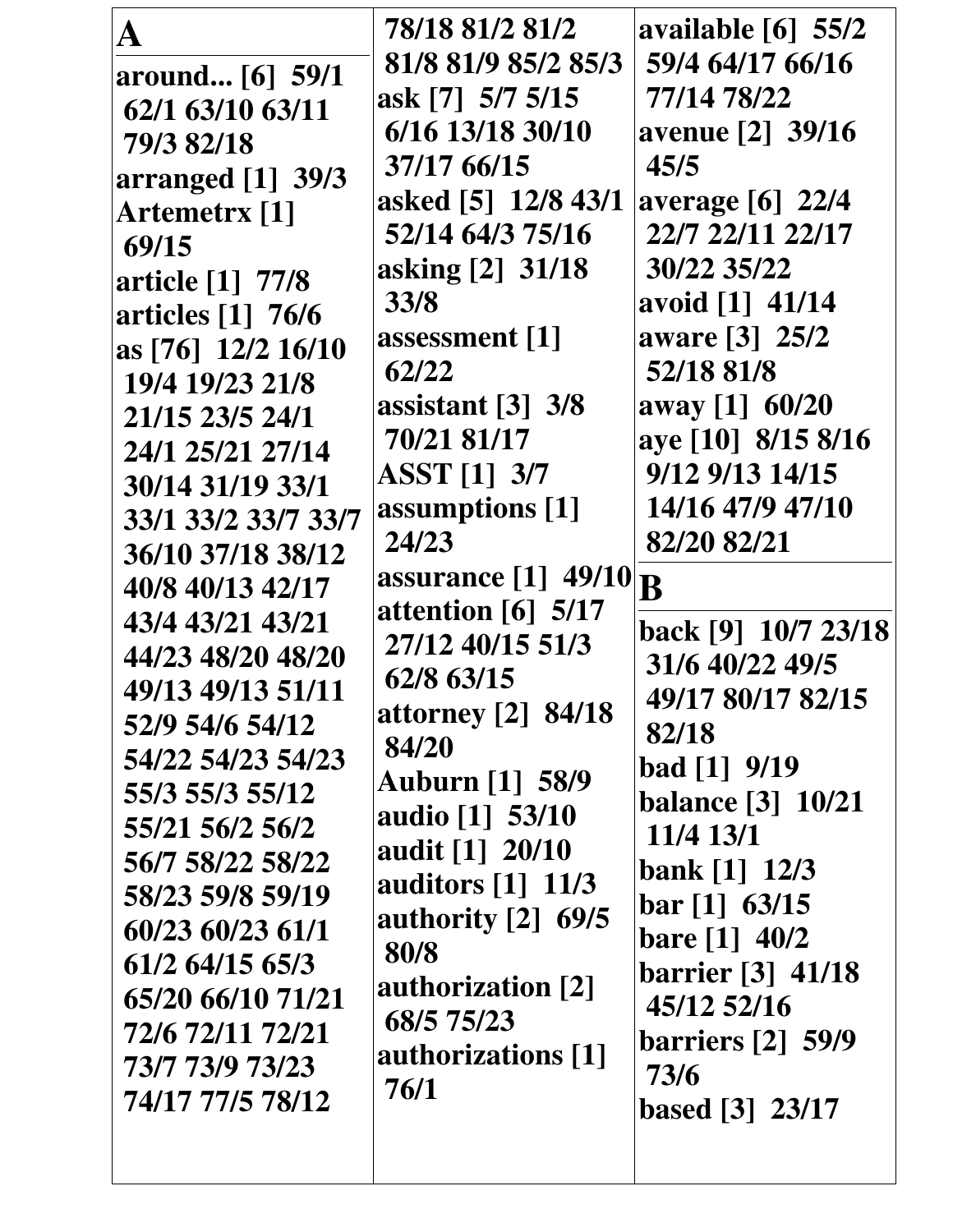| B                   | <b>because</b> [21] 17/6                 | 68/13                      |
|---------------------|------------------------------------------|----------------------------|
| based $[2]$ 63/8    | 18/14 19/19 24/12                        | being [7] 51/7             |
| 80/8                | 25/9 26/19 27/11                         | 52/10 60/20 60/21          |
| basically [3] 26/13 | 29/21 29/23 32/17                        | 74/18 74/19 81/5           |
| 74/3 75/8           | 33/12 41/13 55/11                        | <b>believe</b> [9] 31/2    |
| basis $[1]$ 22/6    | 55/13 56/4 56/13                         | 32/5 50/10 52/6            |
| be [75] 9/1 10/8    | 61/5 62/11 74/4                          | 53/8 56/15 56/17           |
| 12/8 18/12 23/16    | 78/17 78/21                              | 56/23 58/20                |
| 24/1 25/11 25/15    | <b>become</b> [1] 41/3                   | below [1] 85/4             |
| 25/19 26/22 27/1    | been [18] 23/1                           | <b>benefit [18] 4/7</b>    |
| 27/6 27/10 29/21    | 24/17 25/7 30/5                          | 20/21 37/2 37/5            |
| 34/15 35/13 35/19   | 32/15 38/2 50/16                         | 43/2 43/4 52/15            |
| 37/19 38/18 42/7    | 50/18 55/11 55/13                        | 60/23 64/15 66/5           |
| 42/20 43/11 43/15   | 55/17 58/10 58/15                        | 68/19 69/22 72/10          |
| 43/17 43/20 44/6    | 59/10 75/14 76/12                        | 74/18 74/23 75/2           |
| 44/11 45/12 49/1    | 79/22 80/13                              | 77/7 79/4                  |
| 49/3 49/12 55/2     | <b>before</b> [15] 5/6 5/8               | <b>benefits</b> [16] 12/12 |
| 55/22 56/18 56/21   | 13/9 21/18 32/15                         | 37/19 42/1 42/2            |
| 56/23 57/1 57/4     | 32/22 33/2 36/14                         | 43/12 43/13 43/18          |
| 57/7 57/11 57/13    | 39/5 61/15 62/10                         | 44/5 44/7 44/11            |
| 57/15 57/18 57/20   | 68/3 68/6 82/3                           | 44/12 52/19 59/4           |
| 57/22 58/1 58/10    | 82/13                                    | 61/2 66/4 77/5             |
| 58/12 58/14 64/5    | <b>begin</b> [2] 10/11                   | best [3] 59/8 69/21        |
| 65/13 68/9 68/17    | <b>16/6</b>                              | 81/13                      |
| 69/10 69/10 71/7    | beginning [2] 50/16 better [3] 33/5 62/3 |                            |
| 71/13 72/17 73/2    | 52/2                                     | 80/6                       |
| 73/15 74/6 74/9     | <b>behavior [4] 26/12</b>                | between $[5]$ 5/22         |
| 75/21 76/6 76/9     | 28/15 52/21 62/3                         | 23/23 35/10 40/16          |
| 76/11 76/13 76/15   | <b>behavioral</b> [1] 40/8 67/20         |                            |
| 76/21 76/22 77/1    | behaviors [3] 63/10 beyond [3] 43/8      |                            |
| 77/8 77/9 78/2      | 63/11 63/12                              | 44/23 59/22                |
| 82/17               | <b>behind [2] 10/10</b>                  | bid $[1]$ 23/18            |
|                     |                                          |                            |
|                     |                                          |                            |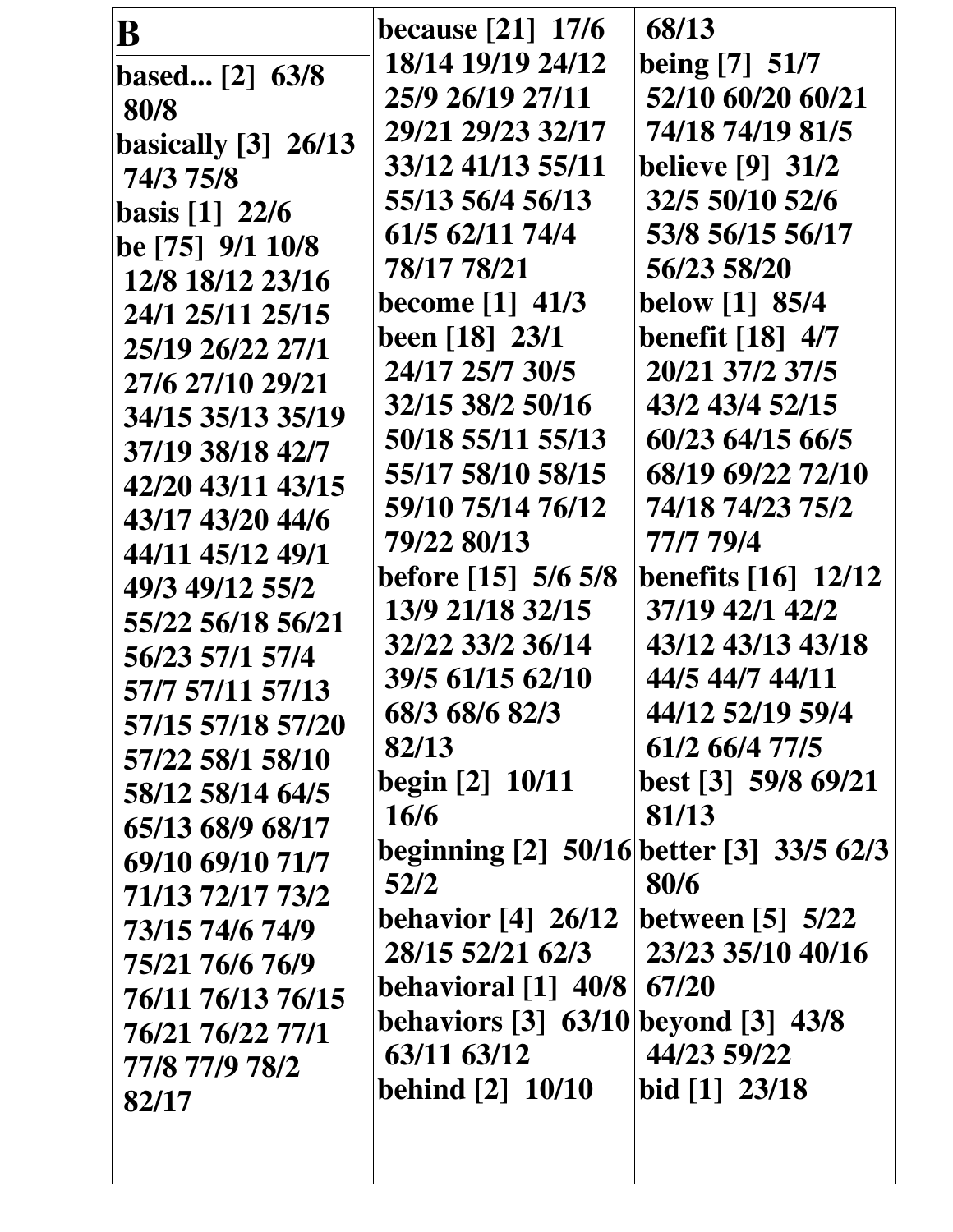| $\bf B$                    | 85/12                      | building $\lceil 3 \rceil$ 41/19         |
|----------------------------|----------------------------|------------------------------------------|
| biggest $[1]$ 27/8         | <b>bolts</b> [1] 55/22     | 44/9 45/12                               |
| billing [1] 25/12          | book [1] 60/11             | burden [1] 61/2                          |
| billion [6] 13/3 13/8      | both $[4]$ 59/11           | <b>business</b> [3] 19/22                |
| 15/20 19/1 19/7            | 63/18 69/13 81/17          | 45/17 45/19                              |
| <b>29/1</b>                | bottom $[1]$ 63/15         | <b>BUTLER</b> [2] 2/5                    |
| billions [1] 29/4          | break [4] 17/12            | 6/23                                     |
| <b>Bills</b> [1] 27/9      | 51/22 68/11 82/15          | C                                        |
| <b>biometric</b> [1] 66/13 | breakdown [2]              |                                          |
| bit [10] 5/22 22/18        | 73/18 74/14                | calculation [2]                          |
| 25/9 25/18 27/11           | breaks [1] 67/20           | 21/14 32/21                              |
| 27/23 29/21 49/13          | briefly [1] 79/18          | calculations [1]                         |
| 53/19 73/3                 | bring [4] 25/14            | 31/6                                     |
| blips [1] 34/11            | 26/5 27/21 42/21           | calendar $[4]$ 42/7                      |
| blood $[1]$ 62/16          | <b>bringing</b> [1] 14/22  | 42/13 59/21 59/23                        |
| <b>Blue</b> [17] 19/11     | brings [2] 25/8            | call [10] 4/2 4/2                        |
| 38/14 38/15 42/23          | 44/18                      | $4/12$ 6/16 6/18                         |
| 42/23 44/21 44/22          | broken [3] 16/18           | 67/23 77/11 77/14<br>78/1 79/13          |
| 45/1 45/1 48/15            | 50/15 63/17                |                                          |
| 48/15 52/14 52/14          | <b>BRONNER</b> [2] 3/2     | called [5] 42/4 63/6<br>68/2 69/15 75/15 |
| 54/8 54/8 73/1 73/2        | 29/11                      |                                          |
| board [31] 1/3 1/17        | brought [1] 81/12          | calls [1] 31/20                          |
| 2/3 4/4 5/3 5/19 6/5       | <b>BROWN</b> [5] 2/10      | came [10] 15/7                           |
| $6/5$ 8/16 8/19 9/13       | 7/10 53/9 53/12            | 16/17 16/19 36/16                        |
| 10/2 14/16 23/5            | 53/12                      | 39/10 39/11 39/22                        |
| 26/1 31/19 47/10           | <b>budget</b> [8] 11/21    | 42/23 53/10 60/19                        |
| 54/6 56/6 60/11            | 11/23 12/6 12/10           | can [51] 5/17 10/19                      |
| 60/18 69/5 79/20           | 13/12 13/19 14/4           | 11/21 12/3 12/22                         |
| 79/23 80/7 81/5            | 17/10                      | 13/5 13/14 15/6                          |
| 82/16 82/21 83/3           | <b>budgeted</b> [2] 11/22  | 16/10 17/19 19/1                         |
| 84/11 85/2                 | 12/11                      | 20/7 20/8 20/14                          |
| Boggs [3] 1/18 84/6        | <b>budgeting</b> [1] 56/11 | 20/19 21/4 21/8                          |
|                            |                            | 23/14 25/2 28/14                         |
|                            |                            |                                          |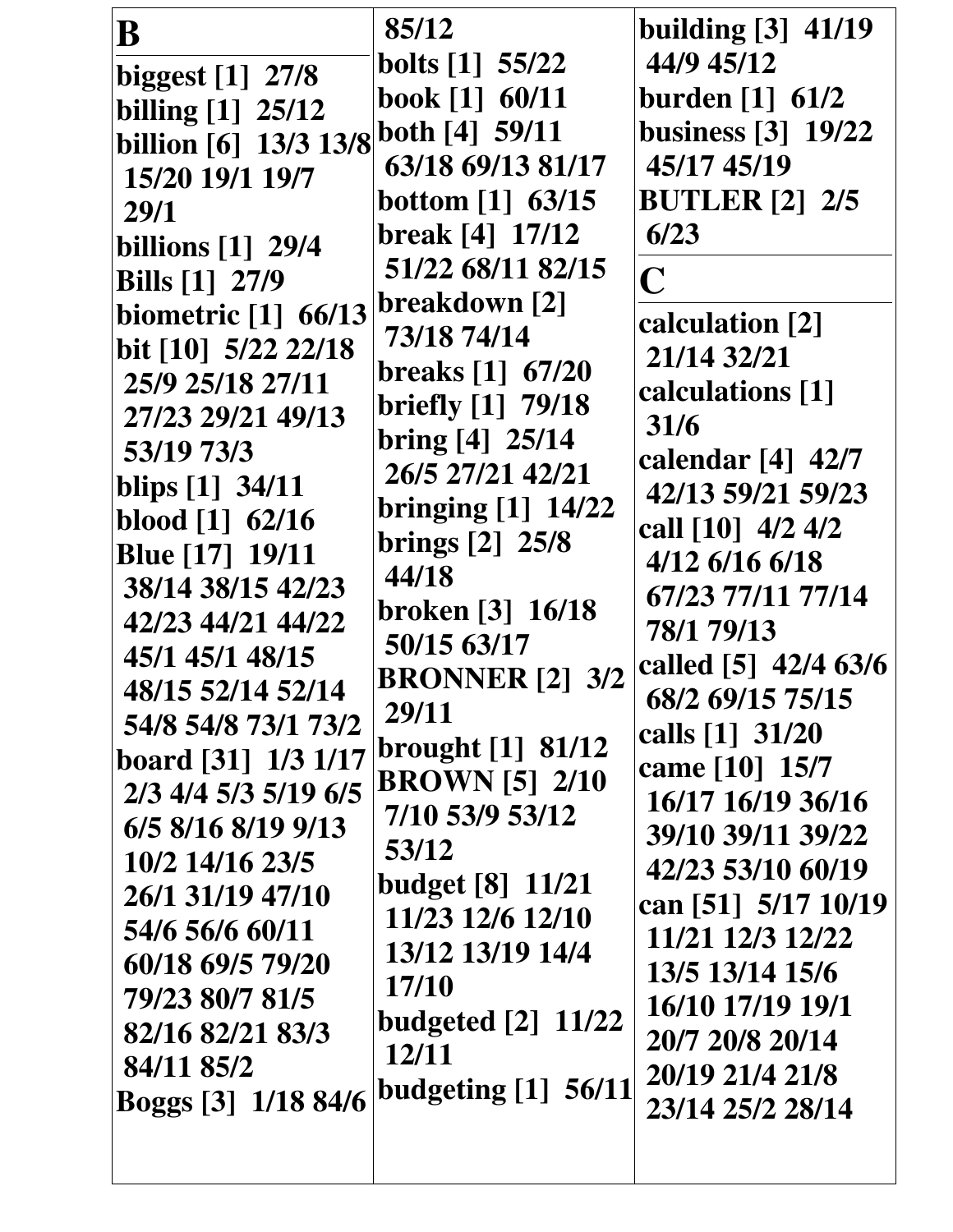| $\mathbf C$                           | catch [1] 35/11         | 75/11 75/16 75/20        |
|---------------------------------------|-------------------------|--------------------------|
| can [31] 28/19                        | catch-22 [1] 35/11      | 77/6 80/1                |
| 28/19 30/21 31/7                      | categories [1] 13/6     | charge [1] 58/13         |
| 33/16 38/15 38/16                     | caused [1] 80/1         | charged [1] 84/22        |
| 38/22 40/10 40/19                     | CCR [1] 85/12           | <b>CHARLENE</b> [2]      |
| 41/2 45/12 48/19                      | cell [1] 5/8            | $2/12$ 7/14              |
| 49/10 51/4 51/12                      | CEO [1] 3/2             | chart [5] 17/18 18/2     |
| 57/20 60/7 62/13                      | certainly [5] 5/21      | 19/2 19/5 68/11          |
| 62/23 65/18 66/17                     | 37/10 49/9 49/16        | charts [1] 10/14         |
| 69/19 72/11 72/16                     | 66/16                   | chat [7] 38/16 39/1      |
| 74/17 77/4 77/14                      | <b>CERTIFICATE [1] </b> | 41/17 43/16 44/8         |
|                                       | 84/1                    | 53/15 53/21              |
| 77/20 78/1 80/5                       | Certified [4] 1/18      | check [4] 32/16          |
| can't [6] 26/2 31/5                   | 84/6 85/3 85/13         | 33/16 35/20 79/2         |
| 38/20 53/19 53/19                     | certify [3] 84/8        | checking [1] 48/15       |
| 57/13                                 | 84/17 85/1              | <b>CHIEF</b> [1] 3/4     |
| <b>CANARY</b> [1] 3/4                 | CFO [1] 3/5             | children [2] 22/10       |
| capital [7] 18/14                     | <b>Chair</b> [5] 13/17  | 67/18                    |
| 18/15 18/17 18/18                     | 29/11 29/14 53/8        | Christmas [1] 72/6       |
| 23/4 23/10 23/16                      | 78/5                    | claims [9] 17/16         |
| card $[1]$ 72/12                      | chairman [3] 2/4        | 20/17 23/6 23/23         |
| cards [2] 71/22                       | 6/5 81/22               | 24/4 25/11 25/15         |
| 72/19                                 | change [10] 18/12       | 50/21 73/4               |
| care [12] 38/19                       | 21/18 35/17 52/1        | <b>clarification</b> [2] |
| 39/7 39/17 41/10<br>41/11 44/15 44/16 | 61/6 62/3 75/5          | 28/23 29/6               |
|                                       | 76/13 76/20 77/1        | class $[1]$ 65/11        |
| 45/6 45/9 59/8                        | changed [3] 18/2        | clinical [1] 69/18       |
| 71/20 74/15                           | 21/13 33/20             | clinicians [1] 62/11     |
| <b>CARES</b> [1] 39/14                | changes $[15] 11/12$    | closely [1] 73/5         |
| carries [3] 8/17<br>9/16 14/17        | 20/15 29/8 32/6         | closing $[3]$ 4/9        |
| case $[1]$ 12/6                       | 35/5 67/23 68/12        | 79/14 79/15              |
| cases [2] 51/9 72/22                  | 68/15 69/4 69/17        | CMS [2] 74/22            |
|                                       |                         |                          |
|                                       |                         |                          |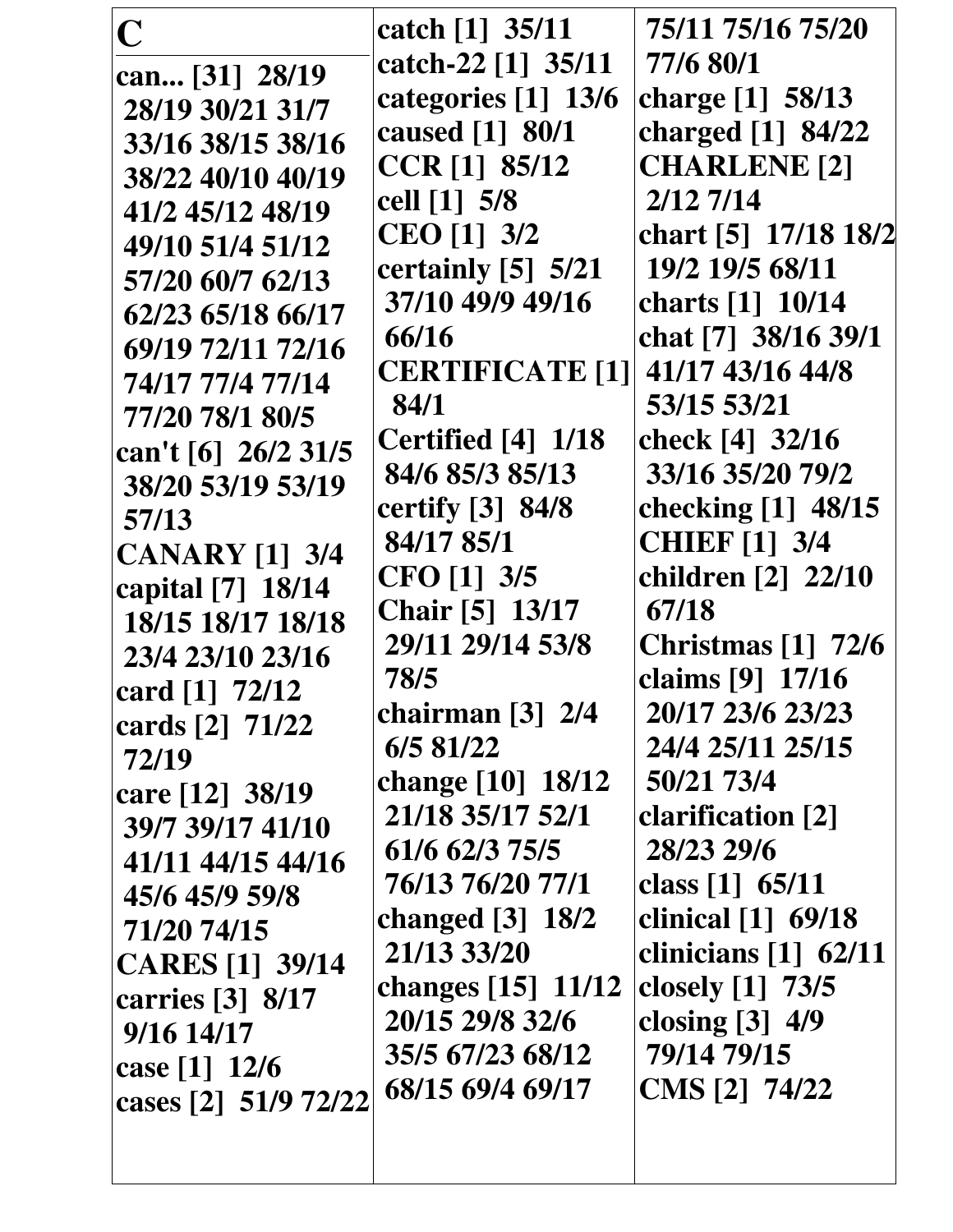| $\overline{C}$                  | communicated [1]                       | 48/16                             |
|---------------------------------|----------------------------------------|-----------------------------------|
| CMS [1] 78/16                   | 58/16                                  | consulting [1]                    |
| co $[1]$ 59/6                   | communication [1]                      | 69/15                             |
| co-pays [1] 59/6                | 48/4                                   | continuance [1]                   |
| coaching [6] 60/17              | companies [3]                          | 44/21                             |
| 60/20 61/10 61/13               | 61/14 61/19 72/16                      | continue [12] 14/19               |
| 63/6 64/2                       | company [1] 61/20                      | 39/17 43/7 43/9                   |
| coinciding [1]                  | complaining [1]                        | 43/20 45/4 45/15                  |
| 68/17                           | 31/22                                  | 45/17 59/7 59/15                  |
|                                 | completely $[2]$ 41/3                  | 75/2 78/13                        |
| COLE [4] 2/16 8/1<br>9/11 82/10 | 56/18                                  | continues $\lceil 1 \rceil$ 42/15 |
|                                 | complimentary [1]                      | continuing $[3]$ 54/5             |
| colleague $[1]$ 6/5             | 41/8                                   | 54/13 78/20                       |
| colloquies [1] 84/12            | composition [1]                        | contributions [1]                 |
| come [8] 15/5 19/23             | 13/6                                   | 15/11                             |
| 24/21 28/1 32/5                 | concludes [2] 66/21 CONTROL [5] 1/3    |                                   |
| 48/11 80/5 82/15                | 69/23                                  | 1/17 5/3 83/4 84/11               |
| comes [2] 48/17                 | Conclusion [1] 83/3 convenience [1]    |                                   |
| 57/4                            | condition [1] 42/19 45/9               |                                   |
| comfort [1] 61/17               | conference $[1] 1/19$ convenient $[2]$ |                                   |
| comfortable [1]                 | confirmed [2]                          | 41/16 45/5                        |
| 45/20                           | 50/18 72/22                            | conversations [1]                 |
| coming [8] 24/8                 | <b>Congress</b> [2] 27/8               | 61/16                             |
| 25/22 35/19 45/20               | 48/11                                  | <b>COPY</b> [1] 1/12              |
| 49/18 55/5 69/7                 | <b>connect</b> [4] 38/17               | coronavirus [9]                   |
| 76/13                           | 38/23 41/10 41/11                      | 15/9 20/8 25/3                    |
| comment [1] 29/18               | connects $[1]$ 39/6                    | 25/20 43/10 48/12                 |
| comments $\lceil 3 \rceil$ 4/9  | considerable [1]                       | 51/16 53/1 56/17                  |
| 79/14 79/15                     | 59/5                                   | corrections $[1]$ 9/1             |
| <b>Commission</b> [1]           | constantly [1]                         | correlation [1]                   |
| 85/14                           | 48/15                                  | 40/15                             |
| commitment [2]                  | consultants [1]                        | cost [13] 15/17                   |
| 40/1 65/23                      |                                        |                                   |
|                                 |                                        |                                   |
|                                 |                                        |                                   |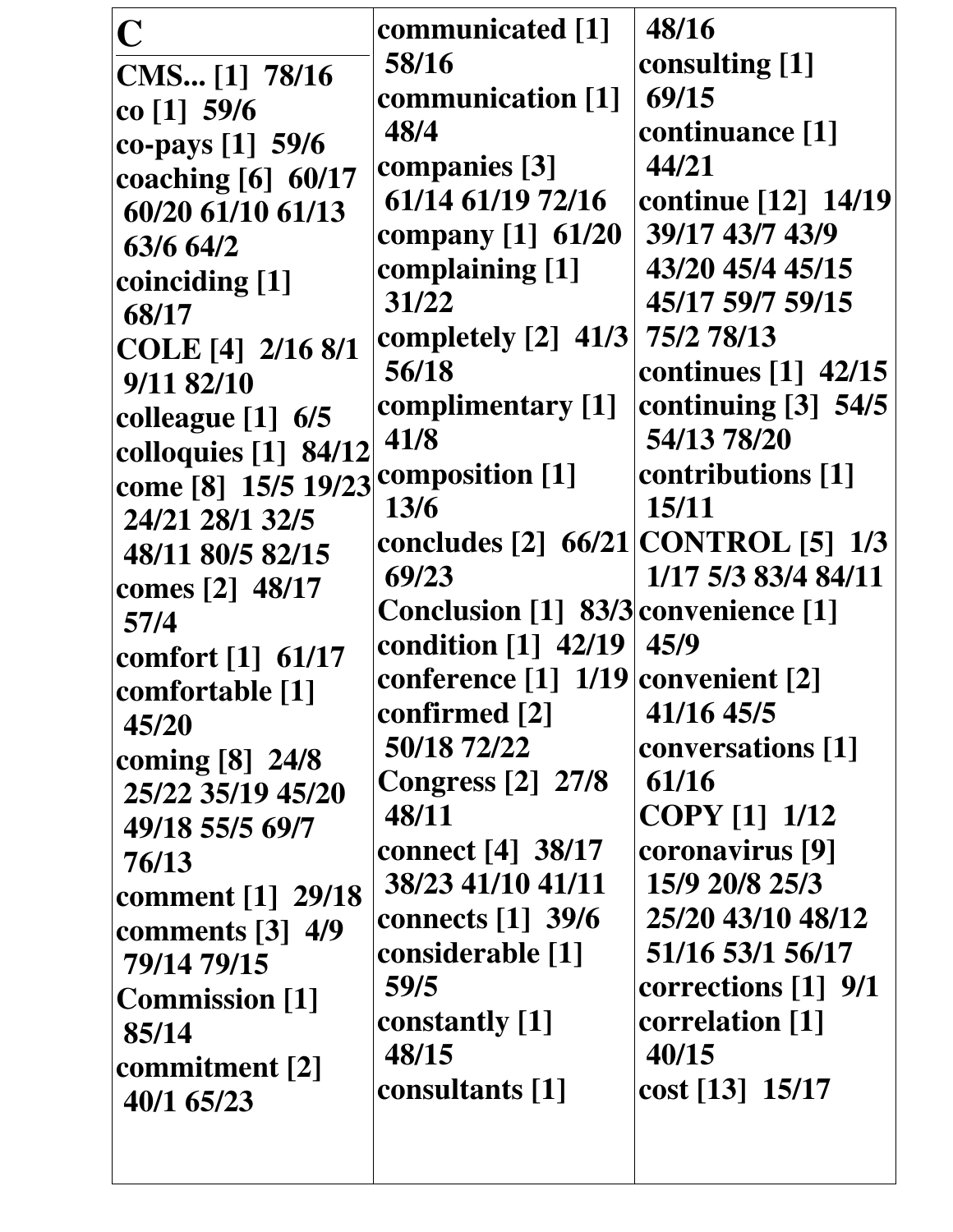| $\mathbf C$            | coverages $[1]$ 33/21    | currently $[1]$ 48/14                   |
|------------------------|--------------------------|-----------------------------------------|
| cost [12] 18/23        | covered [6] 43/11        | curve [1] 51/4                          |
| 19/13 20/6 20/17       | 43/20 68/3 68/6          | customary [1]                           |
| 22/11 22/16 57/1       | 68/18 75/22              | 84/22                                   |
| 65/23 69/2 69/8        | <b>COVID</b> [26] 37/22  | cuts $[1]$ 35/2                         |
| 80/23 81/2             | 39/10 39/21 40/4         | D                                       |
| costs $[12]$ 17/9      | 40/5 41/15 42/16         |                                         |
| 19/11 20/11 22/6       | 43/19 44/3 45/8          | dab $[1] 66/18$                         |
| 22/8 22/22 25/15       | 50/8 50/12 50/20         | data [3] 50/8 50/21                     |
| 25/20 30/23 32/12      | 51/14 53/4 54/21         | 66/12                                   |
| 56/10 58/14            | 59/1 59/13 64/9          | date [4] 43/8 52/9                      |
| cough [1] 77/16        | 72/21 73/11 73/20        | 73/9 78/19                              |
| could [13] 12/3        | 74/15 74/16 74/20        | DAVE [21] 3/6 4/7                       |
| 31/9 31/14 32/1        | 74/21                    | 25/17 25/20 36/14                       |
| 33/2 33/11 42/7        | <b>COVID-19</b> [17]     | 37/4 45/22 46/20                        |
| 43/7 43/23 47/3        | 37/22 39/10 39/21        | 47/18 50/1 58/5                         |
| 48/8 49/1 49/3         | 40/4 41/15 45/8          | 58/19 60/5 67/5                         |
| counsel [3] 3/4        | 50/8 50/12 50/20         | 67/7 70/3 70/5 73/1                     |
| 84/18 84/20            | 51/14 53/4 54/21         | 73/7 78/10 81/15                        |
| count [1] 5/11         | 59/1 59/13 64/9          | <b>DAVID</b> [1] 3/2                    |
| country $[1]$ 38/19    | 72/21 73/11              | day [4] 27/1 69/8                       |
| <b>COUNTY</b> [1] 84/4 | <b>COVID-related [2]</b> | 69/9 85/5                               |
| couple [5] 28/22       | 44/3 74/21               | <b>December</b> [6] 1/22                |
| 30/17 54/20 61/12      | creates $[1]$ 44/14      | 44/23 48/3 81/9                         |
| 64/14                  | <b>CREW</b> [4] 2/11     | 84/9 85/5                               |
| course [2] 11/14       | 7/12 14/12 46/11         | decide $[1] 26/3$                       |
| 37/8                   | Cross [9] 19/11          | decides $[1]$ 42/9                      |
| Court [4] 1/18 85/2    | 38/15 42/23 44/22        | decision $[1]$ 42/1                     |
| 85/3 85/13             | 45/1 48/15 52/14         | decisions [1] 69/3                      |
| coverage [7] 20/23     | 54/8 73/2                | declared $[5]$ 42/5<br>42/14 43/22 44/1 |
| 21/3 40/3 59/6         | current [2] 43/12        | 59/18                                   |
| 75/11 76/19 76/21      | 55/12                    |                                         |
|                        |                          | decline $[1]$ 52/12                     |
|                        |                          |                                         |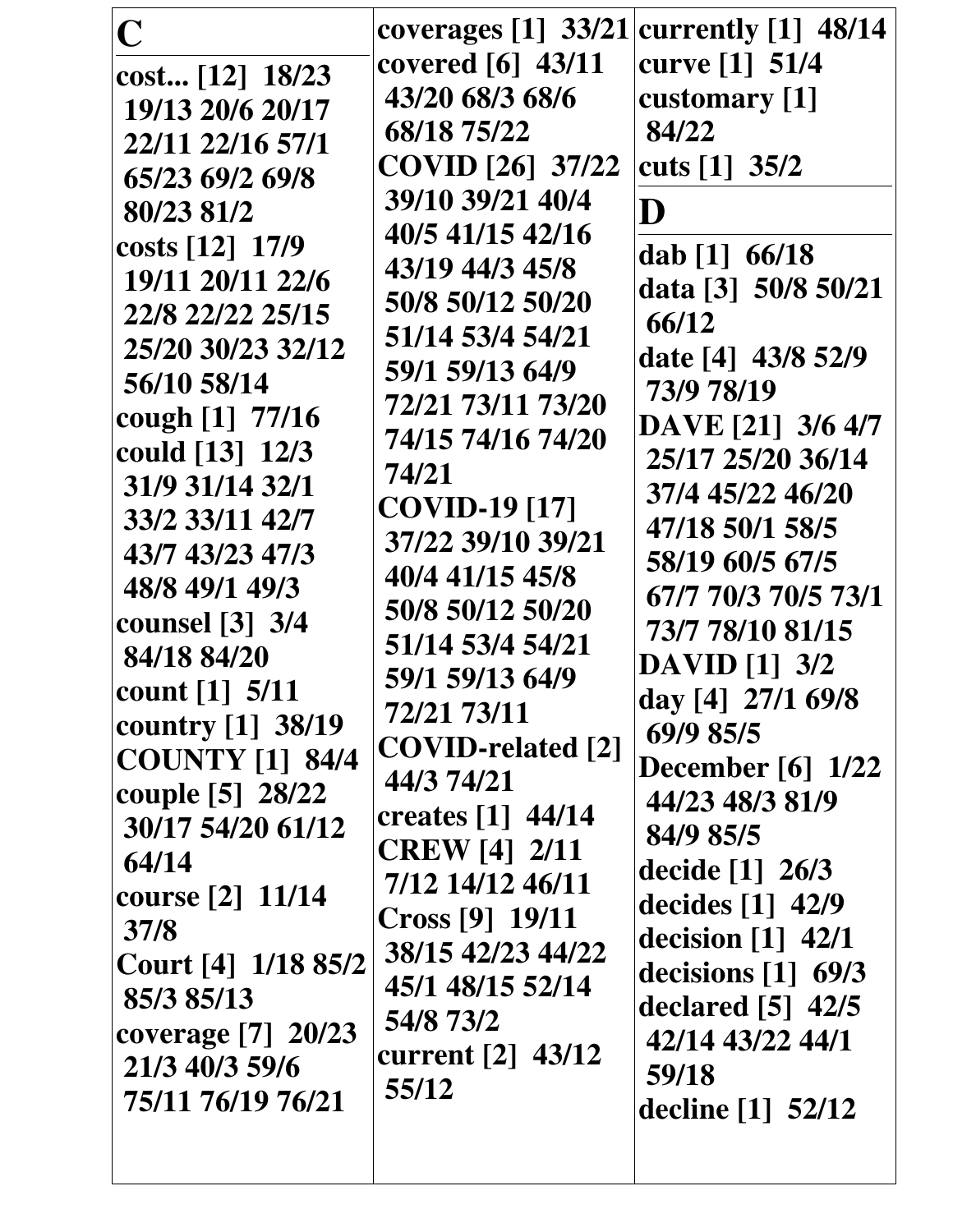| D                                  | 32/17                                      | 3/7 37/3 52/10 70/6       |
|------------------------------------|--------------------------------------------|---------------------------|
| decrease [2] 40/20                 | <b>DEPUTY</b> [1] 3/3                      | 70/21 81/16 81/17         |
| 52/4                               | detail [1] 68/14                           | discuss $[3]$ 5/6 46/3    |
| dedicated $[3]$ 61/21              | determine [2]                              | 46/15                     |
| 61/22 81/11                        | 35/18 80/6                                 | discussed $[2]$ 27/15     |
| deductible [3]                     | diabetes $\lceil 1 \rceil$ 62/16           | 45/3                      |
| 76/11 76/15 76/17                  | <b>DIANE</b> [15] $3/5$ 4/6 discussion [4] |                           |
| deeper $[1] 66/18$                 | 9/21 14/18 17/21                           | 14/12 46/3 46/16          |
| defined [1] 41/22                  | 29/14 36/7 36/9                            | 46/17                     |
| definitely [4] 72/8                | 51/11 51/17 56/16                          | disease $[2]$ 62/17       |
| 74/18 74/22 77/18                  | 56/21 58/3 58/13                           | 62/17                     |
| definitive $\lceil 1 \rceil$ 50/22 | 80/11                                      | <b>Distinct</b> [1] 73/19 |
| degrees [1] 57/12                  | <b>Diane's</b> [1] 58/8                    | distributed [1]           |
|                                    | did [17] 15/5 16/18                        | 55/23                     |
| delivering [1] 58/12               | 28/4 30/17 33/17                           | distribution [1]          |
| demonstrate [1]<br>70/22           | 34/9 36/20 40/3                            | <b>18/2</b>               |
|                                    | 41/2 47/13 61/7                            | <b>DIVA [1] 20/10</b>     |
| demonstrated [1]<br>39/23          | 70/9 72/2 72/14                            | do [30] 8/4 12/9          |
|                                    | 73/10 75/13 75/13                          | 12/19 14/3 26/11          |
| <b>Department</b> [1]              | didn't $[1]$ 34/11                         | 26/11 29/14 30/21         |
| 66/8                               | difference [3] 32/20 31/14 42/9 43/2       |                           |
| departments [1]                    | 32/20 39/1                                 | 43/16 45/22 47/20         |
| 57/16                              | differences [1]                            | 48/6 48/7 48/23           |
| dependents [10]                    | 40/16                                      | 49/4 49/6 50/22           |
| 17/7 17/8 17/17                    | different $[6]$ 16/17                      | 53/12 59/14 61/3          |
| 21/6 21/7 21/9 22/8                | 54/3 55/14 55/15                           | 62/21 66/3 70/7           |
| 22/9 22/18 22/19                   | 63/12 77/3                                 | 73/20 78/22 81/19         |
| depending [2]                      | direct [2] 32/19                           | 84/8                      |
| 65/16 65/17                        | 43/17                                      | doctor $[4]$ 38/23        |
| depicted $[1]$ 40/11               | direction $[1]$ 84/14                      | 39/3 39/4 41/16           |
| deposable $[1]$ 77/17              | Directly $[1]$ 51/8                        | doctor's [5] 38/20        |
| deposit [1] 32/19                  | director $[9]$ 3/3 3/6                     | 39/19 41/13 43/15         |
| deposited [2] 32/16                |                                            |                           |
|                                    |                                            |                           |
|                                    |                                            |                           |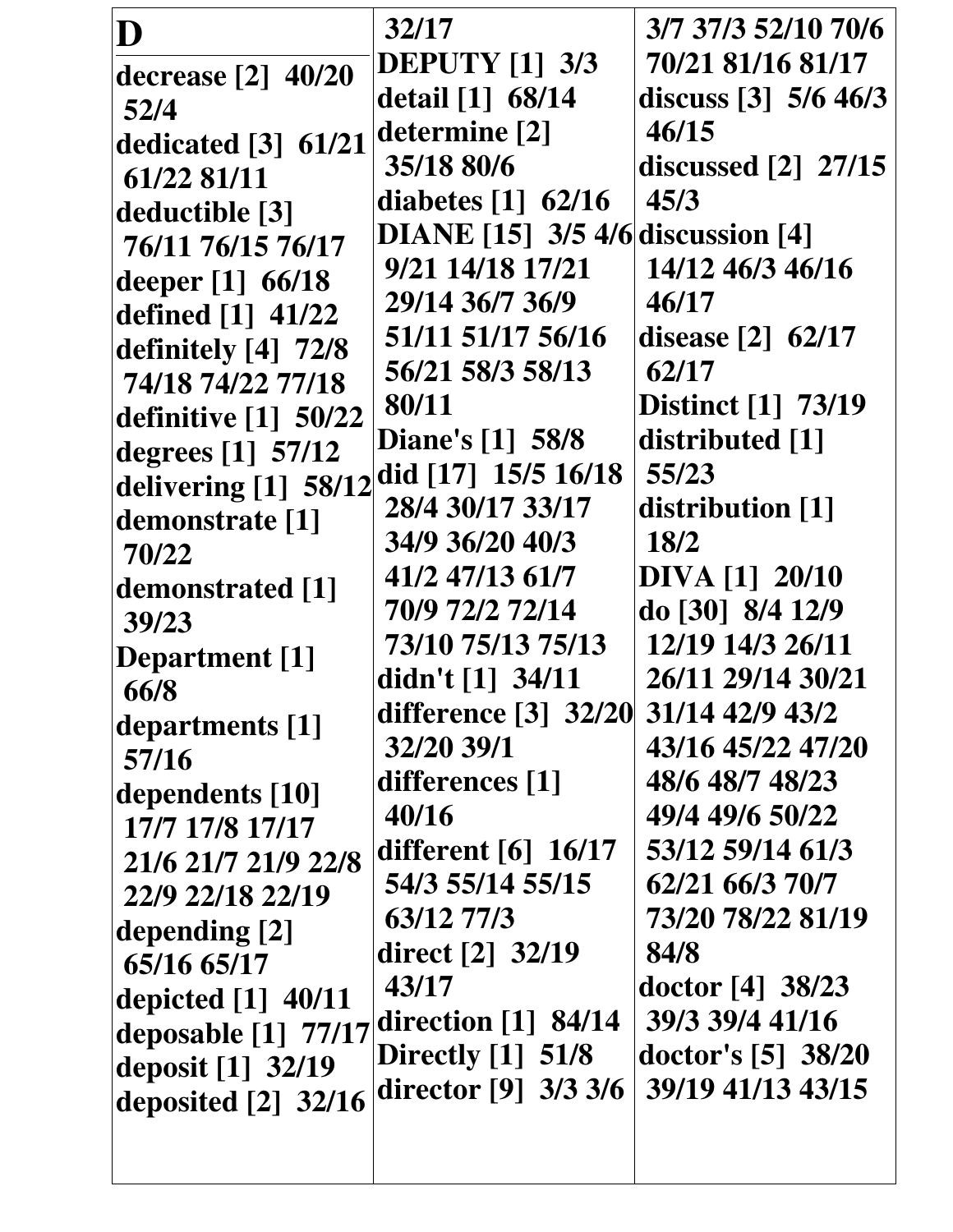| D                               | DR [14] 2/7 2/8       | 40/21 67/19                       |
|---------------------------------|-----------------------|-----------------------------------|
|                                 | 2/10 3/2 29/11        | earned [1] 28/4                   |
| doctor's [1] 57/13              | 36/15 36/22 37/7      | easier [2] 10/8                   |
| doctors [3] 39/18               | 47/13 47/14 47/18     | 34/13                             |
| 41/11 45/6                      |                       |                                   |
| does [8] 8/23 22/4              | 53/8 53/12 53/12      | eating [1] 63/10                  |
| 23/2 28/21 34/18                | dramatic $[1]$ 64/21  | <b>EATON</b> [2] 3/8              |
| 36/18 53/15 53/21               | draw [4] $40/14$ 51/2 | 6/16                              |
| doesn't $[2]$ 32/21             | 62/8 63/14            | Eaton5 [1] 4/2                    |
| 70/22                           | drop [1] 66/1         | educate [2] 54/23                 |
| doing [10] 19/22                | dropoff $[1]$ 45/18   | 58/23                             |
| 36/19 37/8 45/4                 | drops [1] 77/17       | educated $\lceil 1 \rceil$ 71/2   |
| 52/20 52/20 54/22               | droves $[1]$ 29/22    | <b>EDUCATION [3]</b>              |
| 55/3 63/20 65/9                 | drug [17] 19/13       | 1/2 1/16 84/10                    |
| dollar $[2] 16/9$               | 20/9 27/9 32/6 38/5   | effective [1] 21/14               |
| 19/17                           | 67/2 67/14 68/3       | effects [1] 68/7                  |
| dollars $[1]$ 25/7              | 68/6 68/14 68/19      | efforts [3] 27/16                 |
| DON [2] 3/3 4/9                 | 69/1 69/21 70/1       | 58/23 59/10                       |
|                                 | 70/3 75/4 75/11       | eligible [7] 17/2                 |
| don't [14] 18/13                | drugs $[4] 19/23$     | 22/14 26/15 26/17                 |
| 32/18 34/22 48/13               | 68/1 69/7 69/8        | 27/1 53/23 55/1                   |
| 48/14 48/21 49/9                | due $[1]$ 42/3        | eligibles $\lceil 1 \rceil$ 78/11 |
| 50/19 56/13 57/7                | duly [1] 85/1         | <b>ELMORE</b> [1] 84/4            |
| 58/7 58/14 64/5                 | duplicate [1] 68/21   | else [4] 33/22 34/2               |
| 70/13                           | duplication [1]       | 50/1 55/23                        |
| done [1] $65/17$                | 43/17                 | email [2] 31/6                    |
| Donna [1] 81/9                  | during [3] 12/9       | 31/11                             |
| doublechecked [1]               | 37/23 46/20           |                                   |
| 69/18                           |                       | emergency $[6]$ 42/5              |
| down $[9] 16/18$                | E                     | 42/15 43/22 44/1                  |
| 17/12 24/4 24/14                | earlier [3] 51/12     | 57/6 59/19                        |
| 24/21 50/15 63/18               | 51/18 73/8            | <b>EMILY</b> [5] 3/8 4/2          |
| 67/20 68/12                     | early $[6]$ 21/23     | 6/16 8/4 36/17                    |
| downward $\lceil 1 \rceil$ 21/8 | 26/14 26/23 40/20     | employee [3] 15/23                |
|                                 |                       |                                   |
|                                 |                       |                                   |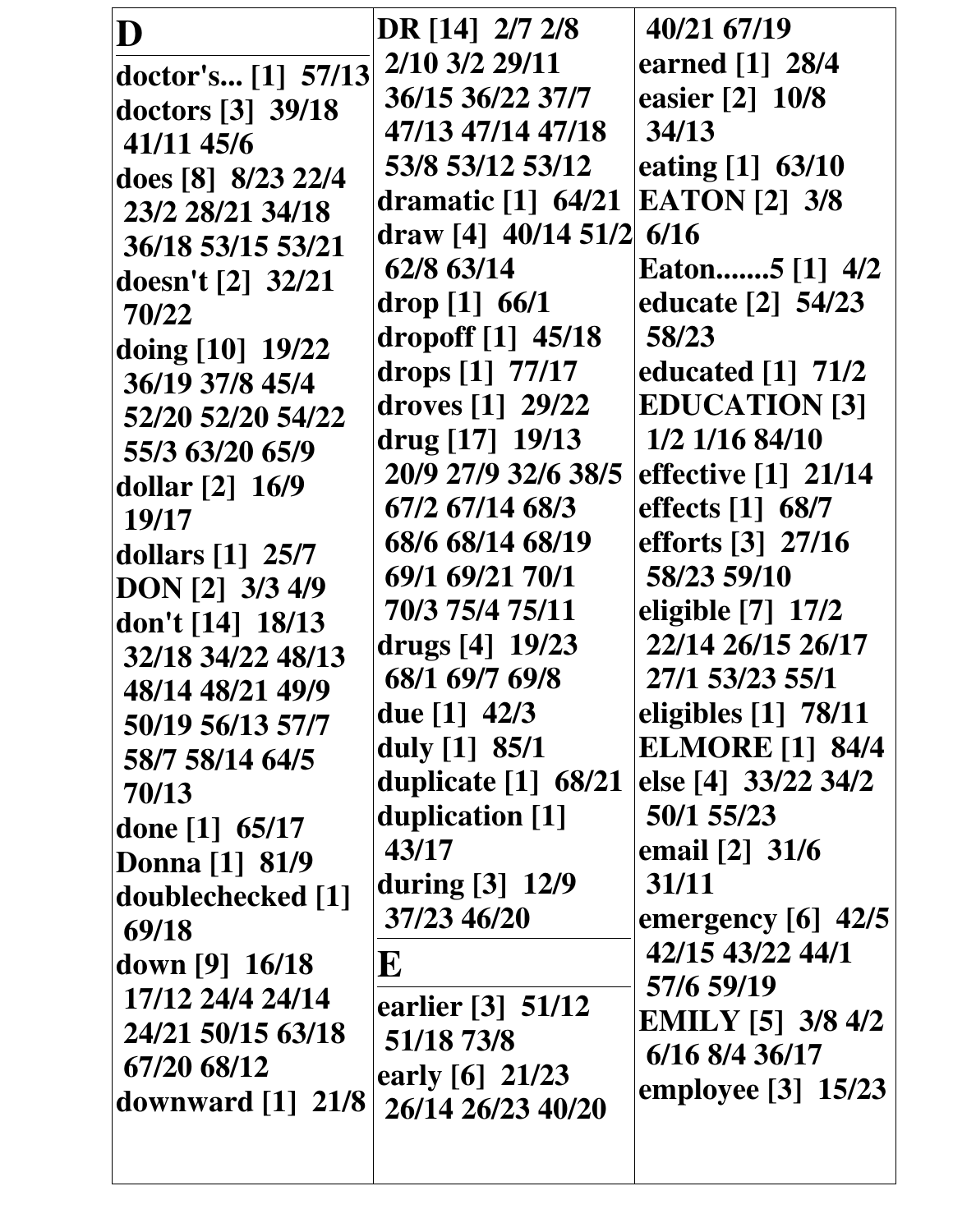| $\mathbf E$           | 9/5 45/23 82/7                    | exact [1] 43/13                           |
|-----------------------|-----------------------------------|-------------------------------------------|
| employee [2]          | equivalents [1]                   | example [1] 20/6                          |
| 84/18 84/19           | 69/1                              | excellent [1] 81/19                       |
| <b>EMPLOYEES'</b> [3] | <b>ERIC</b> [2] 2/7 7/4           | excess [1] 23/11                          |
| 1/2 1/17 84/10        | <b>ERICA</b> [9] 3/7 4/8          | excited [3] 65/9                          |
| encouraged [1]        | 70/14 70/19 71/4                  | 70/20 74/22                               |
| 63/2                  | 71/8 71/11 78/7                   | excitement [1]                            |
| end [18] 11/7 13/2    | 81/16                             | 14/22                                     |
| 23/8 25/16 28/16      | essentials [1] 77/9               | exclusions [1]                            |
| 30/6 42/6 42/6        | established [2] 5/13 67/22        |                                           |
| 42/13 42/17 43/8      | 44/13                             | Executive $[1]$ 37/3                      |
| 44/2 48/3 59/18       | estimate [1] 35/15                | existed [1] 52/19                         |
| 59/20 59/22 78/12     | estimating [1]                    | existing [1] 77/2                         |
| 78/18                 | 16/12                             | expansion [2] 37/18                       |
| ended [2] 11/15       | even [2] 35/13                    | 59/3                                      |
| 23/3                  | 42/14                             | expect [3] 49/18                          |
| ending [3] 11/16      | events [1] 20/5                   | 59/21 77/4                                |
| 22/5 79/3             | ever [3] 6/8 27/13                | expectation [1]                           |
| ends $[1]$ 44/2       | 28/11                             | 60/1                                      |
| engage $[1]$ 63/12    | every [6] 26/20                   | expected [2] 29/20                        |
| engagement [1]        | 49/12 66/9 69/7                   | 31/21                                     |
| 43/3                  | 69/9 69/16                        | expenditure [1]                           |
| enjoy $[1]$ 71/3      | everybody [1]                     | 51/19                                     |
| enough $[2]$ 34/20    | 29/21                             | expense [2] 34/18                         |
| 56/14                 | everyone $[2]$ 6/11               | 57/8                                      |
| enrichment [1]        | 8/7                               | expenses [2] 11/12<br>34/16               |
| 61/1                  | everything [4]<br>33/17 34/6 35/8 |                                           |
| enrollment [4]        | 47/23                             | expensive $\lceil 2 \rceil$ 21/21<br>22/1 |
| 26/11 26/12 27/6      | evidence [2] 76/19                | experience $[3]$ 24/1                     |
| 35/2                  | 76/20                             | 51/19 52/21                               |
| ensure [1] 75/18      | evidenced [1] 85/3                | experienced [2]                           |
| entertain $[4]$ 8/9   |                                   |                                           |
|                       |                                   |                                           |
|                       |                                   |                                           |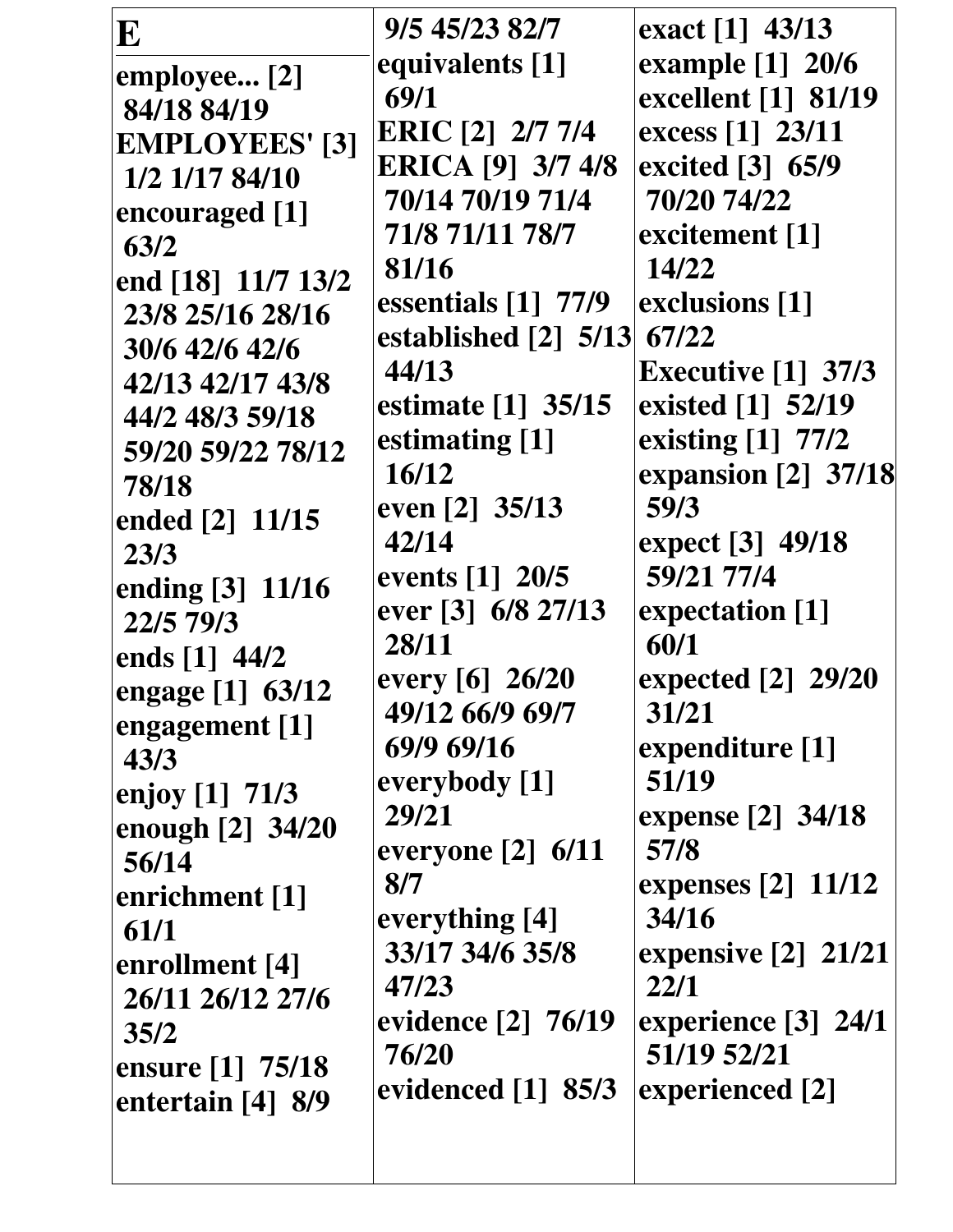| E                                                      | 39/12 42/8 48/1                                     | 21/10 25/22 28/16                                 |
|--------------------------------------------------------|-----------------------------------------------------|---------------------------------------------------|
| experienced [2]                                        | 48/11 49/3 57/2                                     | fiscally $[1]$ 81/5                               |
| 31/15 37/23                                            | fee $[2]$ 58/13 58/15                               | fits $[1]$ 42/2                                   |
| expert [1] 56/16                                       | $\text{feel} \begin{bmatrix} 1 \\ 57 \end{bmatrix}$ | five [4] 18/3 18/10                               |
| expire [1] 59/20                                       | feeling [1] 45/19                                   | 20/13 80/15                                       |
| expires [1] 85/14                                      | female [1] 63/18                                    | flat $[1]$ 26/14                                  |
|                                                        | few [6] $5/5$ 5/9 28/5                              | flex $[1]$ 65/19                                  |
| explain $[1]$ 6/4                                      | 37/16 50/3 65/21                                    | folks $[1]$ 60/23                                 |
| exposure [3] 39/21                                     | <b>FFCRA [1] 48/2</b>                               | follow [2] 58/8 80/9                              |
| 41/14 45/7                                             | figures $[1]$ 36/2                                  | follow-up $[1]$ 58/8                              |
| extended [3] 42/8                                      | file $[1]$ 76/1                                     | following $[1]$ 85/4                              |
| 43/23 59/22                                            | fill [1] 41/9                                       | food [1] 63/11                                    |
| extremely $[2]$ 56/5                                   | final $[1]$ 27/20                                   | foregoing $[1]$ 84/11                             |
| 81/18                                                  | finally [1] 28/18                                   | formulary [11]                                    |
| F                                                      | financial $[9]$ 4/6                                 | 38/5 67/3 67/13                                   |
| face $[1]$ 77/16                                       | 9/20 9/22 10/11                                     | 67/14 67/21 67/22                                 |
| <b>Facebook</b> [1] 33/18                              | 10/22 10/23 11/18                                   | 68/13 69/4 69/11                                  |
| <b>facility</b> [1] 74/10                              | 12/22 51/13                                         | 70/1 70/3                                         |
| facing [2] 29/23                                       | financially [2]                                     | forth [2] 17/18                                   |
| 30/8                                                   | 79/21 84/20                                         | 62/18                                             |
| fact [1] $36/15$                                       | find $\lceil 2 \rceil$ 34/9 34/13                   | forward [10] 6/14                                 |
| <b>factor</b> [1] 45/10                                | fine $[1]$ 36/19                                    | 35/22 40/9 42/3                                   |
| fair [1] 11/6                                          | finite $[1]$ 69/20                                  | 49/19 51/21 63/4                                  |
| <b>Families</b> [1] 39/13                              | firm $[2]$ 55/21                                    | 66/7 75/3 81/20                                   |
| $\left \frac{\text{far}}{\text{6}}\right $ 50/23 54/23 | 69/15                                               | found $[1]$ 85/4                                  |
| 55/3 58/22 63/16                                       | first [7] $29/17$ 30/21 four [1] 12/1               |                                                   |
| 81/2                                                   | 38/10 39/13 55/10                                   | four-point $\begin{bmatrix} 1 \end{bmatrix}$ 12/1 |
| $\text{fast}$ [1] 50/20                                | 68/4 76/23                                          | frankly $[1]$ 49/13                               |
| favor [5] $8/15$ 9/11                                  | firsthand $[1]$ 77/23                               | free [1] 58/11                                    |
| 14/14 47/8 82/19                                       | fiscal $[10]$ $10/13$                               | full $[4]$ 10/12 10/15                            |
| February $[1]$ 16/6                                    | 10/16 11/22 12/10                                   | 12/18 75/6                                        |
| <b>federal</b> [7] 28/5                                | 12/18 13/4 15/4                                     | fully [1] 54/11                                   |
|                                                        |                                                     |                                                   |
|                                                        |                                                     |                                                   |
|                                                        |                                                     |                                                   |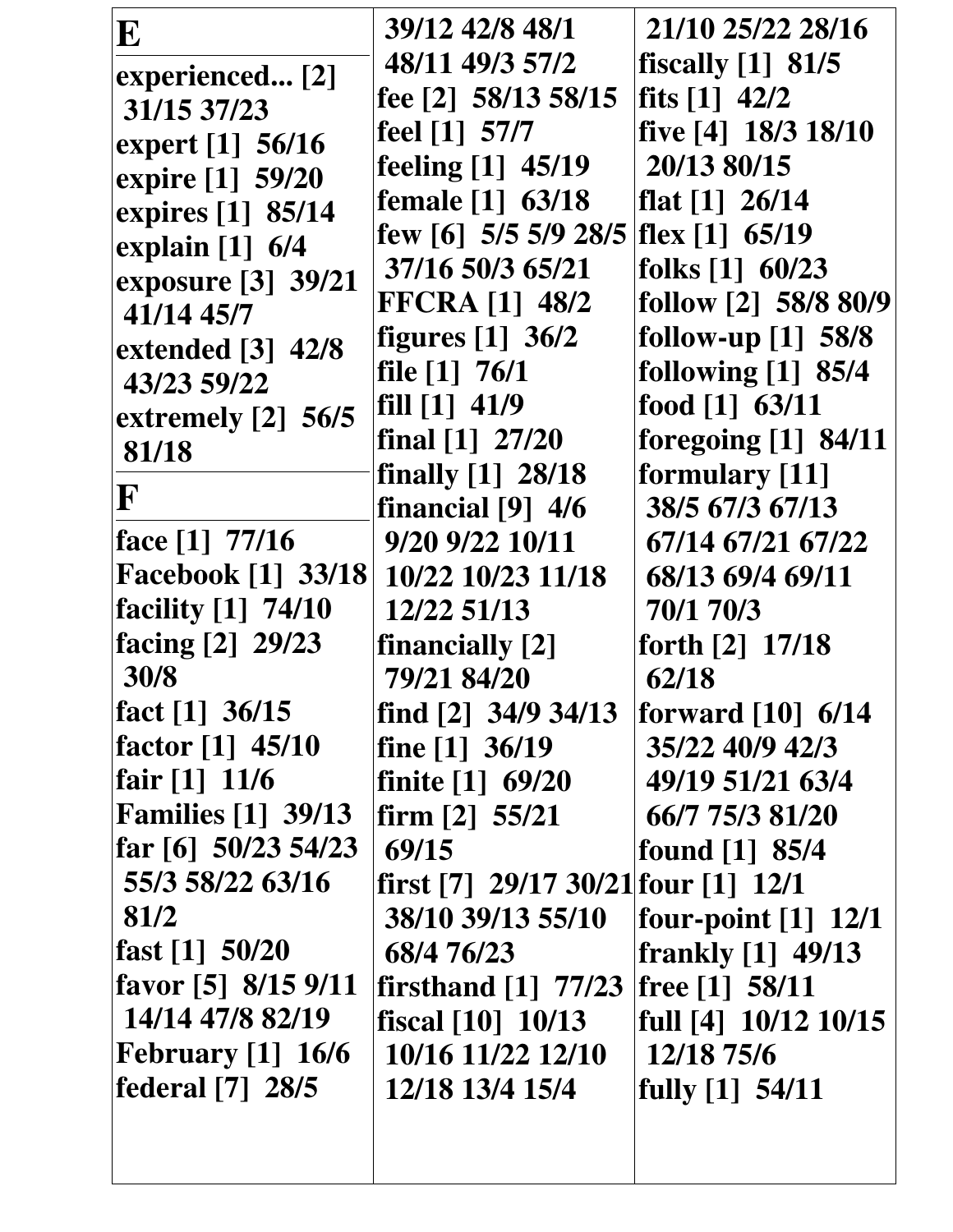| F                    | 47/2 57/5 57/6         | goes [4] 17/6 17/11 |
|----------------------|------------------------|---------------------|
| fund [8] 11/2 11/12  | 57/19 65/1 73/7        | 27/3 60/3           |
| 11/13 11/16 15/14    | <b>GIBSON</b> [5] 2/15 | going [48] 6/14     |
| 51/17 56/17 56/19    | 7/22 9/10 29/12        | 12/4 19/22 22/16    |
| funding [3] 15/19    | 78/6                   | 23/15 23/18 25/17   |
| 17/6 80/12           | gift [3] 71/22 72/12   | 26/3 26/22 27/6     |
| funds [2] 15/10      | 72/19                  | 30/7 30/14 37/12    |
| 25/3                 | gifts [1] 72/6         | 37/19 38/2 41/12    |
| further [4] 21/10    | give [12] 30/22 32/1   | 42/3 42/19 42/20    |
| 51/22 84/17 85/1     | 35/14 49/10 50/14      | 50/14 53/3 53/18    |
| furthermore [1]      | 63/5 68/13 68/14       | 55/7 55/22 56/10    |
| 54/10                | 70/13 72/6 74/13       | 56/18 57/8 57/13    |
|                      | 80/7                   | 57/15 57/18 57/20   |
| G                    | given [5] 69/5 70/9    | 59/15 61/18 63/5    |
| gap [1] 41/10        | 74/3 74/4 77/10        | 63/14 65/13 66/11   |
| gave [2] 15/18       | gives [2] 27/22        | 67/13 68/9 70/7     |
| 16/11                | 73/18                  | 71/3 71/7 71/14     |
| general [1] 18/9     | giving [2] 31/23       | 75/2 76/16 80/4     |
| generally [2] 22/10  | 67/11                  | 81/19 82/14         |
| 22/15                | glad [3] 37/7 70/6     | gone [5] 18/5 18/6  |
| generates $[1]$ 16/9 | 72/8                   | 21/9 21/10 28/11    |
| get [28] 5/6 5/16    | gloves [1] 77/17       | good [18] 5/2 6/1   |
| 10/18 13/9 14/22     | go [18] 8/7 10/16      | 6/2 9/23 23/20      |
| 16/18 23/20 24/4     | 12/3 12/18 13/14       | 24/19 27/19 29/16   |
| 24/14 29/5 31/10     | 18/13 26/2 27/14       | 41/6 48/2 49/18     |
| 33/2 33/10 34/4      | 27/15 28/5 33/17       | 54/1 71/10 71/11    |
| 35/8 38/20 39/17     | 47/7 49/5 51/10        | 71/16 77/19 79/21   |
| 39/19 41/18 43/14    | 66/11 68/14 78/16      | 81/4                |
| 43/23 45/11 46/2     | 80/17                  | got [13] 5/9 10/14  |
| 57/20 58/1 59/8      | $Go365$ [1] $71/17$    | 12/5 15/13 15/19    |
| 59/22 61/22          | $\gcd[1] 65/1$         | 16/16 27/2 29/7     |
| getting [7] 34/17    | goals [2] 62/1 62/2    | 29/9 31/20 31/20    |
|                      |                        |                     |
|                      |                        |                     |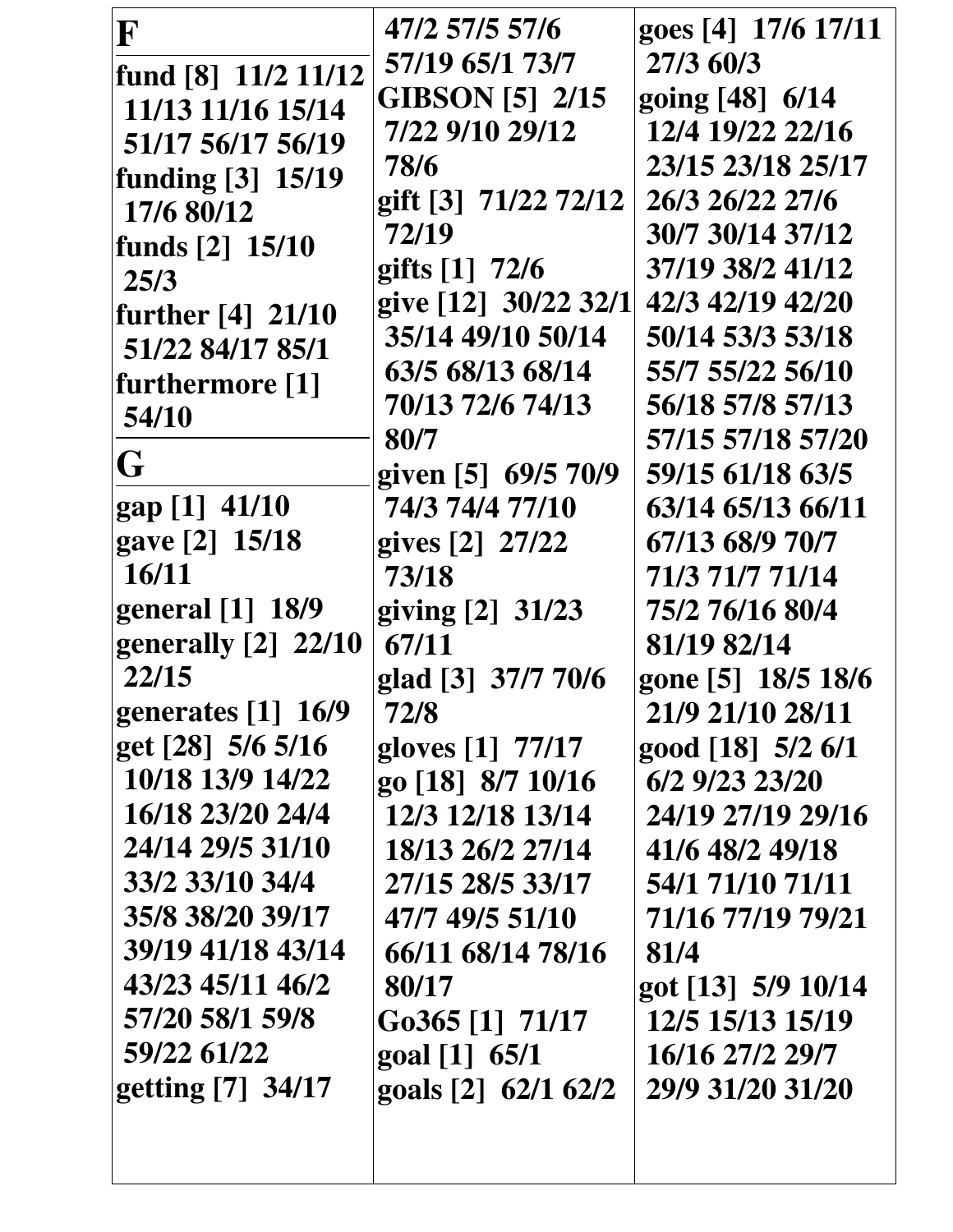| G                              | 25/4 25/4 33/6 33/7      | haven't [1] 48/4                         |
|--------------------------------|--------------------------|------------------------------------------|
| got [2] 61/5 66/10             | 33/19 33/20 40/19        | having [5] 39/19                         |
| gotten [1] 25/9                | 53/9 58/21 59/11         | 41/18 45/7 45/10                         |
| government [6]                 | 64/2 64/10 64/17         | 45/11                                    |
| 39/12 42/9 48/2                | 71/21 72/22 74/1         | he [7] $6/6$ 6/9 6/12                    |
| 48/12 49/3 57/2                | 74/2 81/21               | 36/17 36/18 36/19                        |
| granted $[2]$ 16/3             | Hallmark [3] 6/6         | 36/19                                    |
| 16/14                          | 6/19 37/9                | head $[1]$ 31/5                          |
| graph [3] 50/12                |                          | hand [2] 5/16 77/17 health [21] 1/2 1/17 |
| 51/3 60/12                     | <b>handout</b> [1] 50/11 | 40/8 57/16 60/17                         |
|                                | hang $[1]$ 61/4          | 60/20 61/10 61/13                        |
| graphically [2]<br>40/10 51/23 | happen [2] 15/2          | 61/20 61/21 62/2                         |
| graphs [2] 12/17               | 38/18                    | 62/4 62/8 62/14                          |
| 63/16                          | happened [2] 20/10       | 62/23 63/7 64/2                          |
| great [6] 46/20 65/4           | 47/23                    | 66/9 71/20 77/9                          |
| 65/7 67/8 70/7                 | happening $[1]$ 15/1     | 84/10                                    |
| 70/10                          | happy [3] 10/19          | hear [3] 10/9 37/7                       |
| green [2] 40/16                | 37/15 81/14              | 53/19                                    |
| 40/19                          | hard $[1]$ 50/19         | heard [3] 48/4                           |
| group [1] 44/22                | has [29] 8/7 10/5        | 61/14 72/4                               |
| groups $[1]$ 55/14             | 13/10 16/3 17/3          | hearing $[2]$ 71/3                       |
| growth [2] 19/16               | 18/1 18/1 18/5 18/6      | 82/5                                     |
| 19/18                          | 21/9 23/5 28/9           | heart $[1]$ 62/16                        |
| guess [2] 34/13                | 28/11 29/22 38/2         | held [1] 1/21                            |
| 49/18                          | 39/23 51/19 52/1         | help [7] 5/19 23/21                      |
| guidelines [2] 45/2            | 54/6 55/17 57/11         | 33/5 34/14 34/18                         |
| 78/16                          | 58/5 58/15 59/11         | 61/1 70/22                               |
|                                | 66/3 68/6 69/5           | Helping $[1]$ 32/8                       |
| $\bf H$                        | 70/20 74/23              | her [5] 70/22 70/23                      |
| had [26] 8/7 8/22              | have $[164]$             | 81/10 81/11 81/13                        |
| 9/9 11/22 13/3                 | have Pack [1]            | herd $[1]$ 57/6                          |
| 18/16 20/10 21/17              | 65/10                    | here [36] $6/6$ 6/22                     |
|                                |                          |                                          |
|                                |                          |                                          |
|                                |                          |                                          |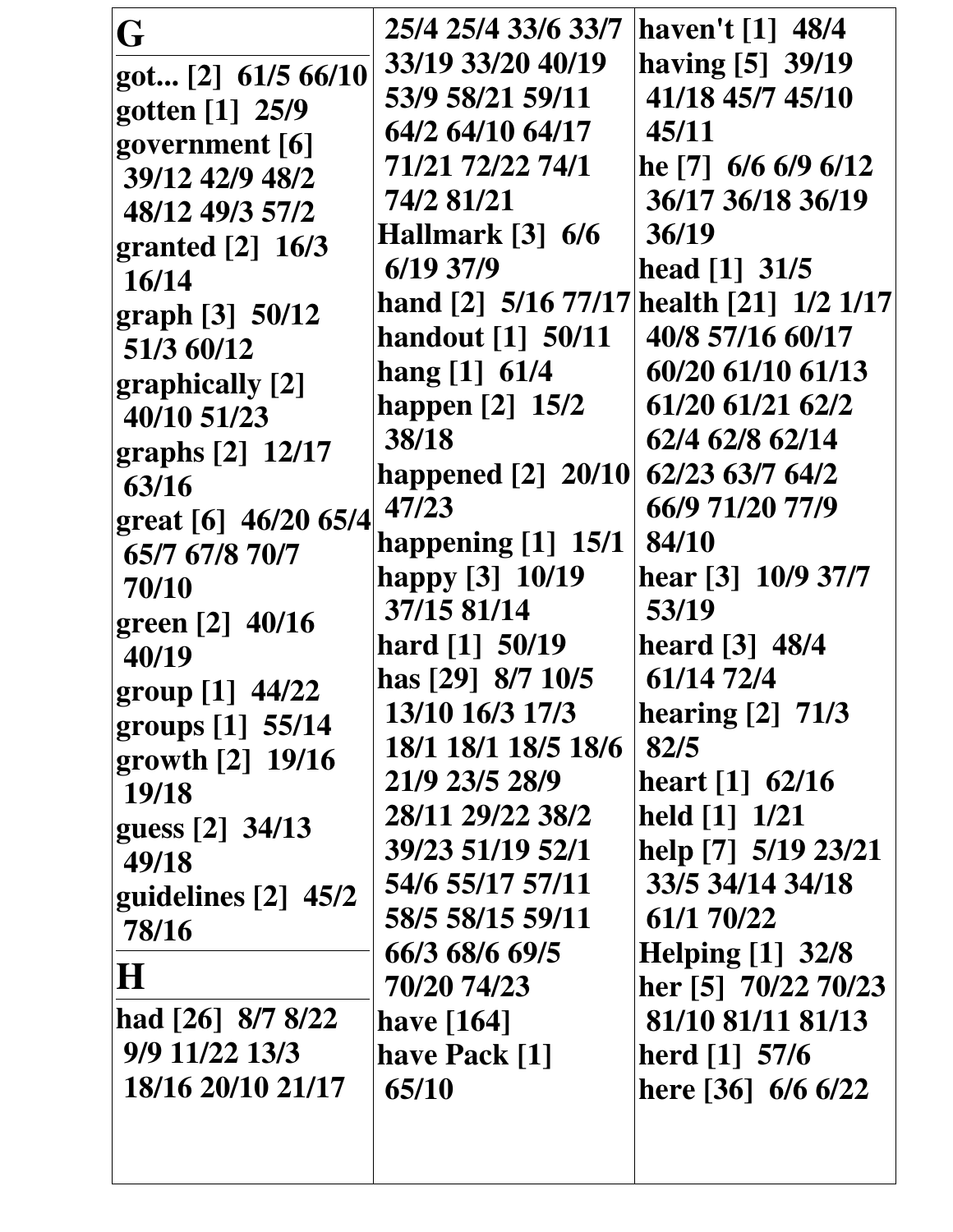| H                    | hopefully $[4]$ 8/7                       | $I'$ ve [1] 33/6                  |
|----------------------|-------------------------------------------|-----------------------------------|
| here [34] 7/1 7/3    | 8/22 30/2 80/4                            | idea [3] 39/20 60/19              |
| 7/7 7/9 7/13 7/15    | hoping [3] 23/19                          | 62/2                              |
| 7/17 7/21 7/23 8/2   | 23/22 63/20                               | II $[1]$ 4/3                      |
| 10/23 12/23 15/6     | hospital $[6]$ 6/10                       | III $[2]$ 4/4 8/21                |
| 16/22 20/12 20/15    | 19/4 20/22 21/3                           | illustrate $\lceil 1 \rceil$ 61/6 |
| 20/20 21/5 22/3      | 54/14 74/7                                | illustrated [1] 43/4              |
| 25/19 26/2 28/20     | hospital/medical [1] immunity [1] 57/6    |                                   |
| 34/15 40/15 42/21    | 21/3                                      | impact [5] 32/7                   |
| 50/11 58/9 61/7      | how $[21]$ 16/16                          | 48/13 51/13 56/10                 |
| 62/21 66/10 68/17    | 16/18 17/13 17/19                         | 66/2                              |
| 69/17 71/13 77/12    | 19/6 19/9 24/20                           | <b>impacted</b> [4] 20/17         |
| hereby $[1]$ 84/8    | 32/7 34/22 48/17                          | 31/1 31/17 32/10                  |
| herein [1] 84/16     | 48/18 48/19 55/3                          | <b>impacts</b> [1] 20/6           |
| Hey [2] 78/7 78/8    | 55/5 55/6 55/22                           | impetus [1] 57/18                 |
| high [2] 24/1 62/16  | 56/9 63/12 63/22                          | important $[4]$ 24/5              |
| highest [1] 72/12    | 65/17 73/12                               | 24/6 56/5 69/9                    |
| highly [2] 71/1 71/2 | <b>However</b> [4] 49/9                   | improvement [1]                   |
| him $[2]$ 6/13 37/11 | 51/18 54/4 64/9                           | 62/14                             |
| historically [1]     | <b>HUMANA</b> [14] 4/8 incentive [1] 64/7 |                                   |
| 80/12                | 32/6 48/16 54/5                           | incentivize [1]                   |
| history [1] 27/23    | 67/15 71/7 71/9                           | 71/19                             |
| hit [3] 32/21 33/3   | 71/15 71/19 75/14                         | include [4] 61/15                 |
| 62/20                | 77/9 78/4 78/15                           | 66/9 66/19 77/16                  |
| hitting $[2]$ 62/23  | 79/2                                      | included $[4]$ 13/7               |
| 63/19                |                                           | 24/8 66/7 76/3                    |
| holidays [1] 49/2    |                                           | <b>includes</b> [1] 19/11         |
| home $[2]$ 36/17     | I'd [1] 33/9                              | income [3] 11/10                  |
| 45/10                | I'll [5] 10/5 13/22                       | 15/14 28/4                        |
| honestly $[1]$ 48/9  | 42/21 53/5 55/9                           | <b>increase</b> [7] 19/17         |
| hope [3] 30/4 37/10  | I'm [8] $26/8$ 50/10<br>53/9 53/11 53/17  | 26/16 26/18 30/22                 |
| 75/1                 | 57/3 57/7 73/3                            | 32/11 64/22 79/23                 |
|                      |                                           |                                   |
|                      |                                           |                                   |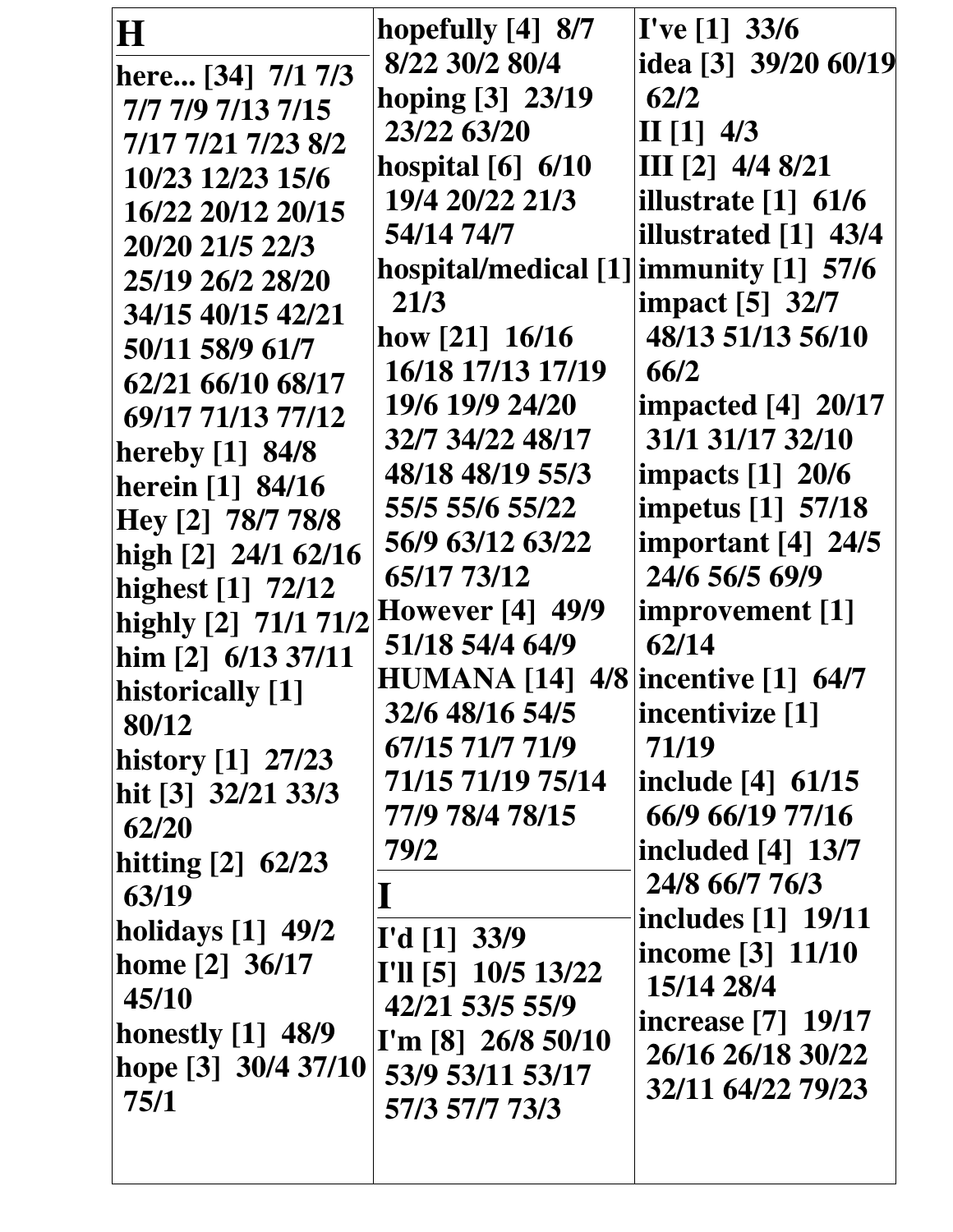| increased [2] 11/13<br>72/17<br> increasing [3]<br>19/20 69/8 76/11<br>incurring $[1]$ 56/23<br>independent [1]<br>69/14 | interruptions [2]<br>75/19 76/2<br>introduction [1]<br>70/14<br>investment [5] 9/19<br>13/2 13/3 13/7<br>15/13<br>investments [1] | 76/18 77/19 79/1<br>its $\begin{bmatrix} 3 \end{bmatrix}$ 28/15 57/3<br>70/23<br>IV [3] 4/6 9/18 9/20<br><b>January</b> [7] 49/6<br>65/15 75/19 76/7<br>76/23 77/15 78/12 |
|--------------------------------------------------------------------------------------------------------------------------|-----------------------------------------------------------------------------------------------------------------------------------|---------------------------------------------------------------------------------------------------------------------------------------------------------------------------|
| indication [3] 26/9                                                                                                      | is a $[1]$ 20/12                                                                                                                  | 85/12                                                                                                                                                                     |
| 26/10 50/20                                                                                                              | <b>issued</b> [1] 51/7                                                                                                            | <b>JEFF</b> [2] 2/16 8/1                                                                                                                                                  |
| individual $\begin{bmatrix} 1 \end{bmatrix}$ 71/2                                                                        | it $[87]$                                                                                                                         | job [6] 36/10 67/8                                                                                                                                                        |
| information [12]                                                                                                         | it's [34] 18/10 28/3                                                                                                              | 70/7 70/10 81/4                                                                                                                                                           |
| 14/23 14/23 32/1                                                                                                         | 29/20 30/5 30/10                                                                                                                  | 81/19                                                                                                                                                                     |
| 48/7 48/13 48/21                                                                                                         | 32/5 34/20 35/9                                                                                                                   | jobs [1] 35/8                                                                                                                                                             |
| 55/6 56/6 56/14                                                                                                          | 35/11 37/19 38/14                                                                                                                 | <b>JOHN</b> [3] 2/4 2/6                                                                                                                                                   |
| 63/5 76/8 77/13                                                                                                          | 41/13 41/15 49/8                                                                                                                  | 7/2                                                                                                                                                                       |
| informed [1] 58/10                                                                                                       | 49/15 50/12 51/18                                                                                                                 | $\left  \right $ ioin [2] 65/14 66/1                                                                                                                                      |
| inside [5] 39/19                                                                                                         | 56/12 57/15 57/20                                                                                                                 | joined $[1]$ 36/16                                                                                                                                                        |
| 41/18 43/14 45/11                                                                                                        | 57/21 58/8 65/11                                                                                                                  | joining $[4]$ 5/10                                                                                                                                                        |
| 45/20                                                                                                                    | 65/12 66/4 66/18                                                                                                                  | 5/15 36/23 76/22                                                                                                                                                          |
| $\vert$ insight $\vert$ 1 49/12                                                                                          | 68/3 68/17 69/9                                                                                                                   | <b>JOSEPH</b> [2] 2/8                                                                                                                                                     |
| instead $\lceil 1 \rceil$ 61/2                                                                                           | 71/12 74/19 77/2                                                                                                                  | 7/6                                                                                                                                                                       |
| <b>INSURANCE [3]</b>                                                                                                     | 79/19 81/4                                                                                                                        | <b>July</b> [2] 22/5 41/1                                                                                                                                                 |
| 1/2 1/17 84/10                                                                                                           | item [13] 8/20 9/18                                                                                                               | <b>July 31st</b> [1] 22/5                                                                                                                                                 |
| insured [1] 54/11                                                                                                        | 9/19 42/20 44/18                                                                                                                  | jumping [1] 38/7                                                                                                                                                          |
| interest [2] $28/4$                                                                                                      | 53/6 60/8 66/19                                                                                                                   | just [54] 5/22 6/13                                                                                                                                                       |
| 65/16                                                                                                                    | 67/1 67/10 71/7                                                                                                                   | 10/6 12/5 16/20                                                                                                                                                           |
| interested $\lceil 1 \rceil$ 84/21                                                                                       | 72/20 78/2                                                                                                                        | 17/5 17/9 19/9 22/8                                                                                                                                                       |
| interesting $[1]$ 56/5                                                                                                   | items [5] 37/16 50/3                                                                                                              | 24/14 24/19 25/18                                                                                                                                                         |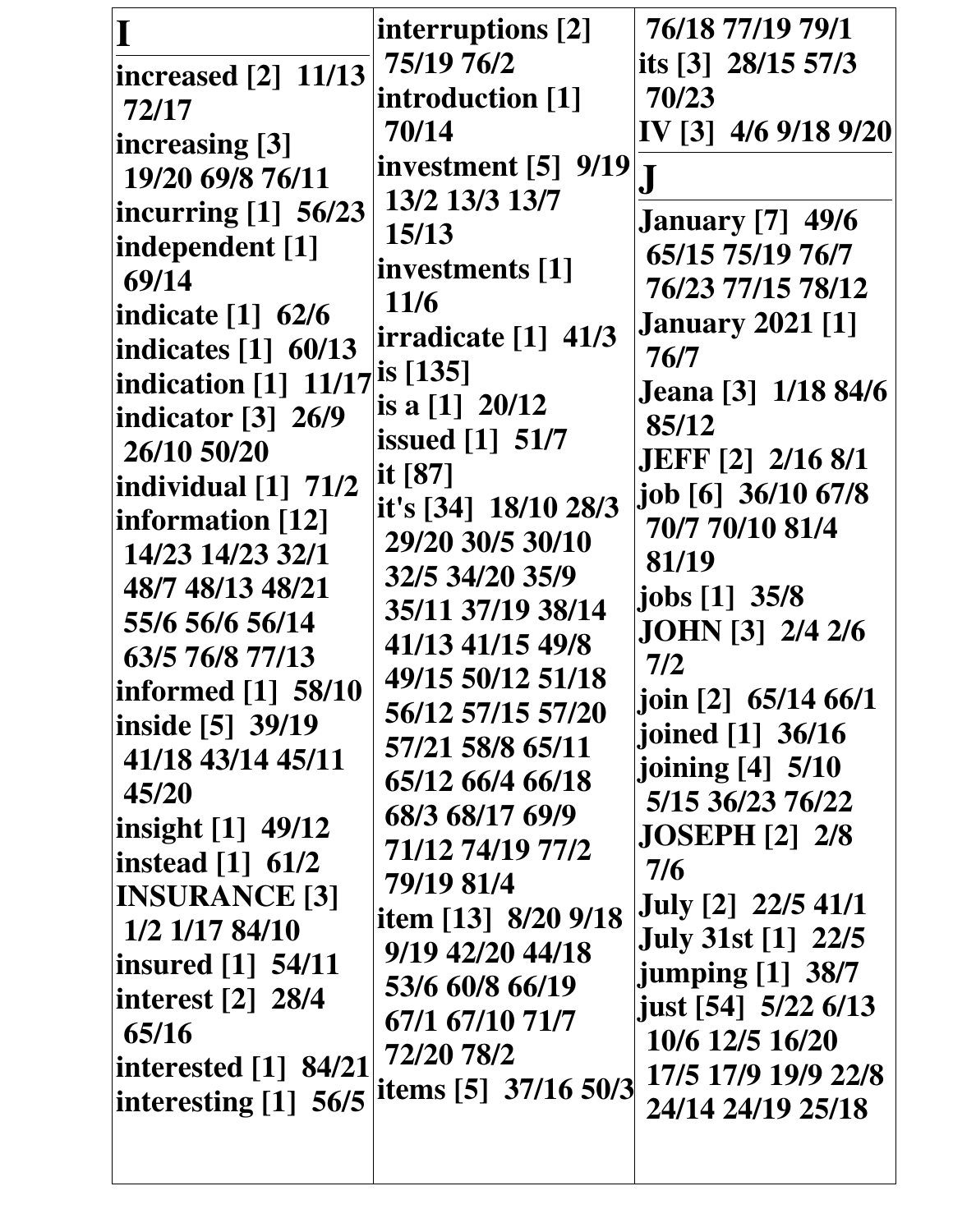| $\left  \right $ just [42] 26/2<br>27/21 28/22 29/17<br>30/4 30/11 33/4<br>33/10 34/12 34/20<br>34/23 35/22 41/15<br>42/22 43/5 44/11<br>45/2 47/15 49/14<br>50/22 53/18 53/22<br>54/6 55/19 56/6<br>56/19 57/12 59/23<br>61/12 67/9 70/13<br>71/19 73/1 74/13<br>75/10 76/6 76/8<br>76/14 77/3 78/9<br>80/21 81/10<br>justification [2]<br>68/15 68/23<br>iustifications [1]<br>69/3<br>$\mathbf K$<br> keep [2] 6/13 22/20  <br><b>KELLI</b> [2] 2/9 7/8<br><b>KELLY</b> [2] 2/5<br>6/23<br>kept $[1]$ 57/12<br>$\text{key}$ [2] 26/9 26/10<br>kick $[1]$ 65/18<br>kicked [2] 40/22<br>65/12 | kind $[12]$ 29/19<br>41/22 47/20 48/6<br>48/10 49/10 54/14<br>55/15 56/12 60/19<br>67/12 79/1<br>kinds $[1]$ 35/4<br>kit [3] 77/9 77/10<br>77/16<br>kits $[1]$ 77/15<br>knew [1] $6/11$<br>know $[47]$ 6/7 10/7<br>10/18 16/15 17/13<br>21/12 24/2 24/12<br>24/19 25/23 29/4<br>29/22 30/21 31/16<br>31/19 32/19 33/5<br>33/9 33/10 33/16<br>34/9 34/10 34/17<br>34/19 34/22 37/13<br>47/23 48/1 48/20<br>49/12 55/14 56/3<br>56/4 56/7 56/10<br>57/15 58/14 61/12<br>63/21 64/23 70/7<br>78/10 79/18 80/2<br>80/11 80/13 81/6<br>knowledge [1]<br>61/18<br>known $[1]$ 6/8<br>$\bf L$<br>lag [2] 5/22 73/4 | language $[1]$ 80/2<br>large [3] 13/6 19/17<br>84/8<br>largest [1] 12/12<br>last [13] 18/3 18/16<br>30/7 32/3 38/3<br>55/20 64/1 67/1<br>67/10 72/13 76/5<br>77/8 79/20<br><b>Lastly</b> [1] 81/8<br>late [1] 57/22<br>later [2] 39/13 81/2<br>law [1] 30/16<br>layered [1] 66/4<br>learn $[1]$ 56/2<br>leave [1] 45/10<br>left [ 1] 62/9<br>leftmost $\begin{bmatrix} 1 \end{bmatrix}$ 51/3<br><b>LEGAL</b> [1] 3/4<br>legislation [2]<br>39/23 55/20<br>Legislature [8]<br>15/8 16/2 16/3 16/5<br>16/10 16/14 16/20<br>28/9<br>less [5] 16/13 18/5<br>21/16 80/19 81/2<br>let [6] 5/21 10/6<br>17/12 37/13 61/12<br>82/13<br>let's [7] 14/21 16/20 |
|------------------------------------------------------------------------------------------------------------------------------------------------------------------------------------------------------------------------------------------------------------------------------------------------------------------------------------------------------------------------------------------------------------------------------------------------------------------------------------------------------------------------------------------------------------------------------------------------|-------------------------------------------------------------------------------------------------------------------------------------------------------------------------------------------------------------------------------------------------------------------------------------------------------------------------------------------------------------------------------------------------------------------------------------------------------------------------------------------------------------------------------------------------------------------------------------------------------------|------------------------------------------------------------------------------------------------------------------------------------------------------------------------------------------------------------------------------------------------------------------------------------------------------------------------------------------------------------------------------------------------------------------------------------------------------------------------------------------------------------------------------------------------------------------------------------------------------------------------------------------------------|
| kidney $[1]$ 62/17                                                                                                                                                                                                                                                                                                                                                                                                                                                                                                                                                                             | landscape [1] 27/10                                                                                                                                                                                                                                                                                                                                                                                                                                                                                                                                                                                         | 20/2 35/14 63/22                                                                                                                                                                                                                                                                                                                                                                                                                                                                                                                                                                                                                                     |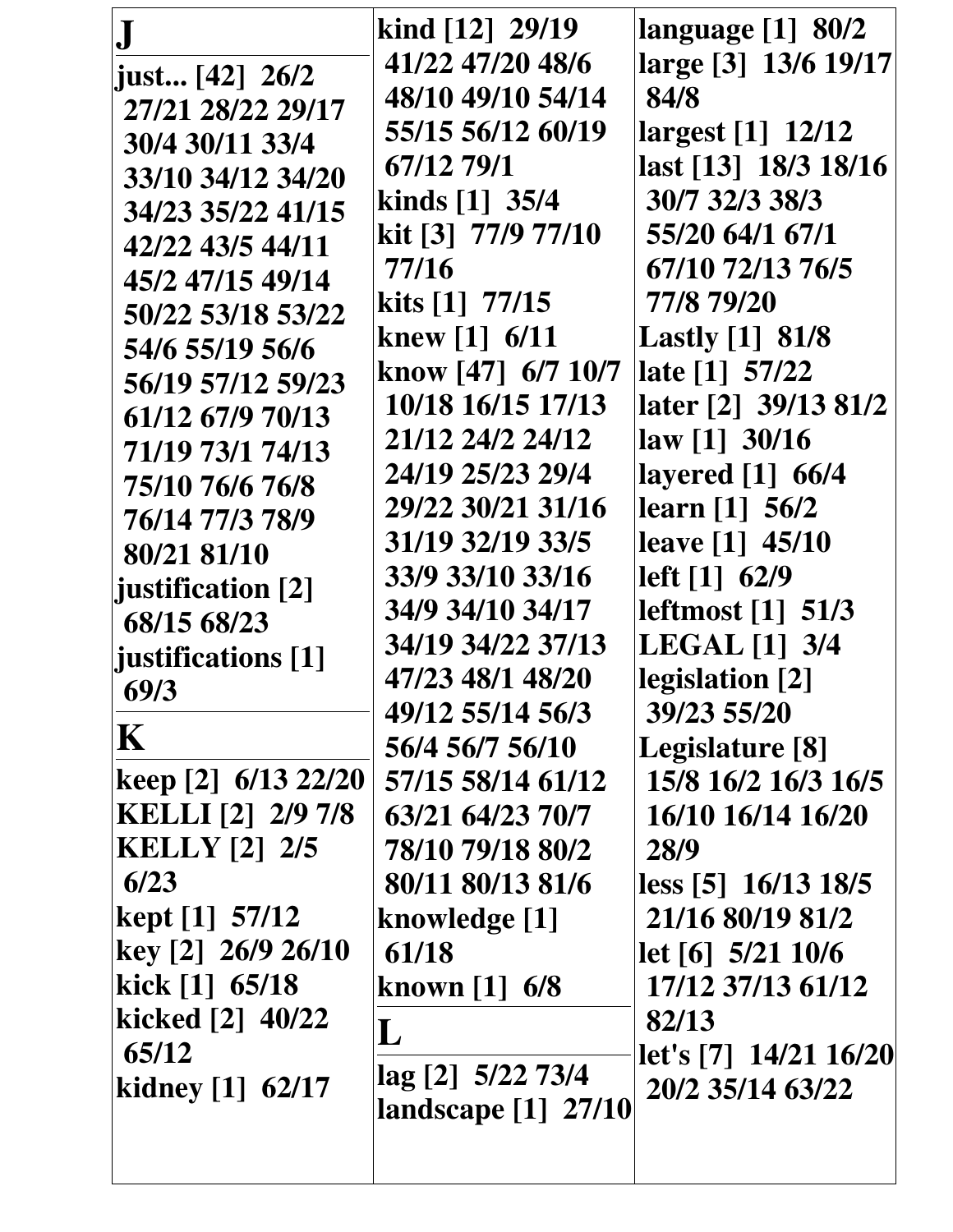| L                                                                                                   | 50/22<br>$\lim$ it [1] 39/20                                                                      | 38/1 38/4 41/21<br>49/17 50/7 51/6                                                        |
|-----------------------------------------------------------------------------------------------------|---------------------------------------------------------------------------------------------------|-------------------------------------------------------------------------------------------|
| let's [2] 73/15<br>82/17                                                                            | limited [3] 64/15                                                                                 | 51/22 53/4 60/12                                                                          |
| letter [4] $32/5$ 32/15 $\left[$ 64/16 72/15<br>75/7 76/3                                           | limiting $[1]$ 73/6                                                                               | 63/16 67/11 80/5<br>80/17<br>looked [1] 18/9                                              |
| letters [3] 33/1 75/8 line [3] 40/16 40/18<br>75/9<br>letting [1] 32/19<br><b>LEURA</b> [1] 3/4     | 40/19<br>lines $[1]$ 32/8<br>lining $[1]$ 55/15                                                   | looking [2] 30/13<br>31/14<br>looks $[1]$ 50/21                                           |
| level [3] 30/2 43/12<br>80/16<br>levels [1] 40/23                                                   | $\left  \right $ list [1] 75/5<br>listening $[1]$ 27/13<br>lit $[1]$ 5/22<br>literally $[1]$ 69/7 | Lord [1] 85/6<br>$\text{loss}$ [2] 62/9 62/13<br>lot [11] 10/14 14/22<br>18/2 31/20 31/20 |
| liability $[2]$ 28/14<br>28/16<br>licensed $[2]$ 38/17<br>85/1                                      | little [11] 10/8<br>22/18 25/9 25/18<br>27/11 27/23 29/21<br>53/18 64/10 73/3                     | 33/19 35/10 48/4<br>49/17 55/13 59/5<br>lower [3] 37/12<br>69/1 73/3                      |
| life [1] 20/5<br>$\left $ light $\left[1\right]$ 64/9<br>like [38] 5/5 5/20<br>6/4 6/16 8/6 8/8 9/4 | 80/7<br>$\lvert$ living $\lbrack 1]$ 46/21<br><b>locally</b> [1] 29/22                            | loyal [1] 81/11<br>Luke [3] 6/6 6/8<br>6/19                                               |
| 13/12 13/15 13/18<br>14/18 18/16 20/3<br>22/1 22/11 22/20                                           | <b>LOCKRIDGE [8]</b><br>2/13 7/16 8/18 46/8<br>49/23 54/18 58/21                                  | M<br>ma'am [2] 18/21<br>47/19                                                             |
| 23/3 29/11 32/9<br>33/9 36/15 43/1<br>44/11 45/22 50/21                                             | 82/12<br>long [2] 43/21<br>81/13<br>longer [3] 26/21                                              | <b>MACKEY [8] 2/7</b><br>7/4 36/16 36/22<br>37/8 47/13 47/14                              |
| 54/6 55/19 56/19<br>57/8 57/14 61/15<br>65/2 65/3 66/15<br>73/1 73/4 79/13                          | 75/21 78/21<br>look $[24]$ 8/8 16/21<br>22/13 23/2 27/19                                          | 47/18<br>made [7] 9/10<br>20/16 21/18 33/23                                               |
| 82/6<br>likely $[2]$ 43/23                                                                          | 28/14 33/9 33/11<br>33/18 34/4 35/22                                                              | 58/23 68/16 75/20<br>mailed [3] 75/7<br>75/9 75/10                                        |
|                                                                                                     |                                                                                                   |                                                                                           |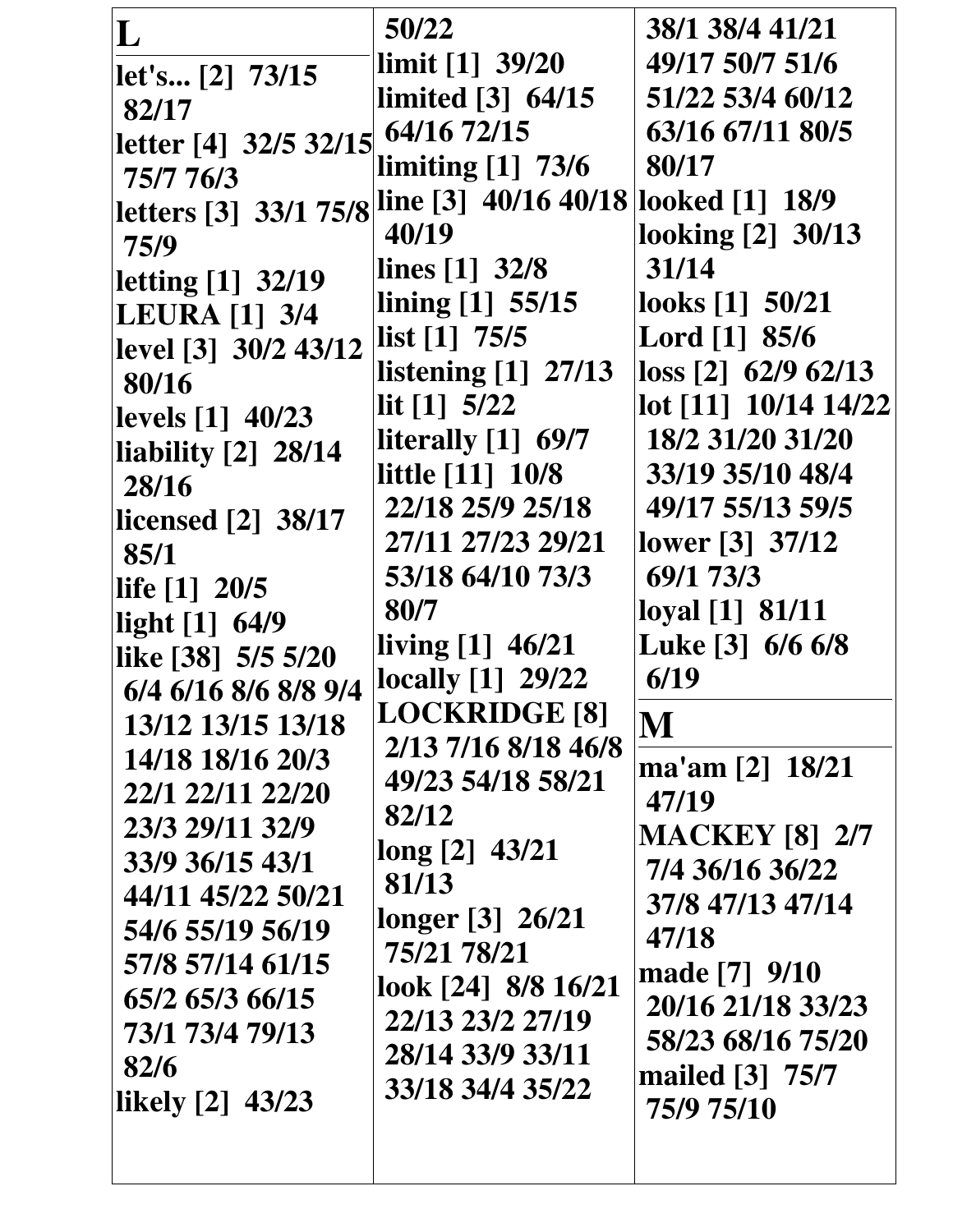| M                               | 59/2                     | 68/18 68/20          |
|---------------------------------|--------------------------|----------------------|
| maintained [1]                  | math $[1]$ 62/21         | <b>Medicare</b> [23] |
| 80/16                           | <b>MATRE [2] 2/8 7/6</b> | 19/12 22/13 26/15    |
| maintaining [1]                 | matter [2] 46/15         | 26/16 27/1 29/19     |
| 81/20                           | 54/13                    | 37/22 38/6 53/23     |
| make [15] 6/11 9/7              | max [1] $35/23$          | 54/3 54/4 54/7       |
| 13/22 14/8 24/15                | maximum [2]              | 59/12 59/12 67/14    |
| 25/1 32/23 34/10                | 31/15 33/8               | 67/16 74/23 76/9     |
| 35/4 35/16 42/1                 | may [8] 27/14            | 76/10 76/15 76/17    |
| 49/5 49/17 68/8                 | 29/14 29/14 30/17        | 78/11 78/15          |
| 79/2                            | 53/9 58/12 58/14         | medications [1]      |
| makes [3] 37/14                 | 73/15                    | 75/21                |
| 46/8 68/20                      | maybe [7] 31/2           | <b>MedImpact</b> [3] |
| male [1] 63/18                  | 31/14 31/16 32/21        | 19/12 67/2 69/13     |
| manage [1] 69/6                 | 33/10 34/20 57/21        | meet [2] 66/17 71/4  |
| management [1]                  | <b>MCCOY</b> [2] 2/12    | meeting [12] 1/3     |
| 68/1                            | 7/14                     | 1/18 4/4 5/4 5/9 6/9 |
| mandate [2] 39/12               | <b>MCMILLAN</b> [2]      | 8/19 9/2 82/16 83/4  |
| 43/21                           | $2/6$ 7/2                | 84/9 84/15           |
| many [5] 20/20                  | me [16] 5/19 10/6        | meetings $[1]$ 60/18 |
| 63/22 65/17 73/12               | 10/7 10/9 30/11          | member [9] $6/5$     |
| 77/6                            | 30/22 31/10 31/23        | 15/11 16/7 28/11     |
| <b>MAPD</b> [4] 4/8 71/8        | 33/6 33/11 37/13         | 31/19 80/14 80/15    |
| 71/9 71/15                      | 41/5 58/16 70/22         | 80/18 82/3           |
| <b>MAPDP</b> [1] 20/11          | 78/9 82/14               | members $[76]$ 2/3   |
| market [3] 11/7                 | mean [2] 44/2            | 5/10 5/12 5/14 5/18  |
| 20/1 69/7                       | 57/12                    | 5/20 6/17 8/16 9/13  |
| marketing [1]                   | means [2] 42/10          | 10/1 14/16 21/22     |
| 27/16                           | 74/3                     | 26/1 31/17 32/2      |
| mask [3] 10/6                   | medical [9] 19/4         | 32/10 32/14 34/14    |
| 37/13 77/16                     | 19/10 20/23 21/3         | 37/23 38/15 39/15    |
| material $\lceil 2 \rceil$ 52/7 | 26/8 44/22 54/14         | 39/16 41/10 42/13    |
|                                 |                          |                      |
|                                 |                          |                      |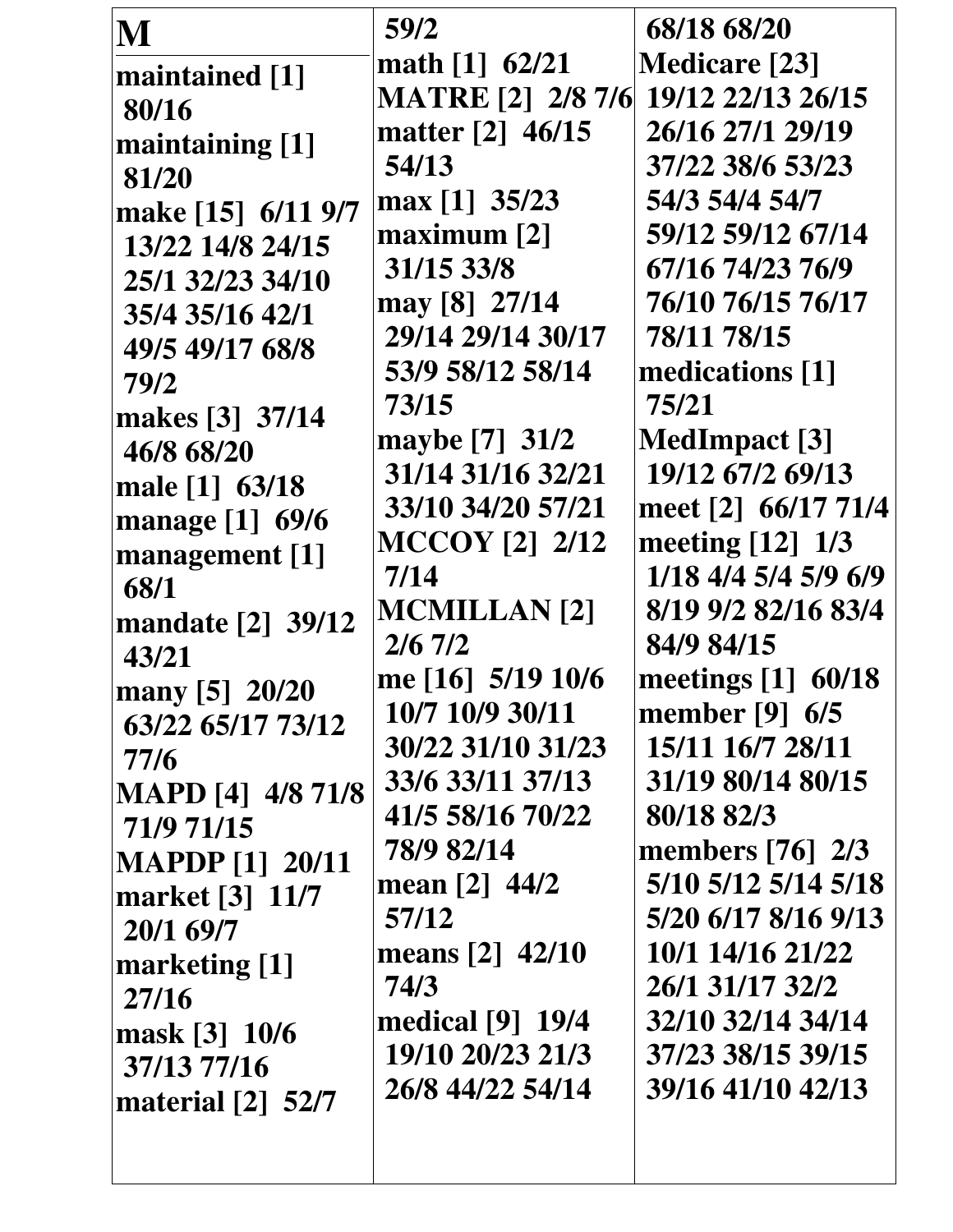| M                   | 11/15 11/17 11/23                               | money $[4] 15/5$         |
|---------------------|-------------------------------------------------|--------------------------|
| <b>members</b> [52] | 12/2 12/11 14/2                                 | 16/16 28/10 28/11        |
| 42/20 43/14 44/5    | 15/7 15/9 15/12                                 | monies [4] 15/12         |
| 44/13 45/5 45/13    | 15/14 15/18 16/11                               | 18/13 28/5 81/6          |
| 47/10 48/19 50/9    | 16/12 16/19 19/4                                | monitoring [1] 73/5      |
| 50/15 50/17 50/19   | 23/4 23/9 23/11                                 | <b>Montgomery</b> [2]    |
| 51/8 53/2 54/23     | 23/17 24/8 24/9                                 | $1/5$ $1/21$             |
| 56/7 59/1 60/17     | 25/4 25/7 25/13                                 | month $[15]$ 11/14       |
| 61/17 65/14 65/22   | 25/15 25/22 26/3                                | 16/1 16/4 16/7 17/1      |
| 66/14 67/15 67/16   | 28/3 28/8 28/8                                  | 17/4 17/20 22/5          |
| 67/17 69/22 71/1    | 28/17 51/13 51/15                               | 52/5 64/6 72/13          |
| 71/19 71/22 72/2    | 80/22 81/1 81/1                                 | 72/23 80/14 80/18        |
| 72/4 72/9 73/7      | millions $[1]$ 29/5                             | 80/19                    |
| 73/10 73/19 74/1    | mind $[1]$ 70/13                                | months [2] 35/15         |
| 74/4 75/8 75/9      | minds $[1]$ 60/22                               | 64/14                    |
| 75/14 76/9 76/12    | mine [3] 49/13                                  | more [23] 20/20          |
| 76/21 77/2 77/10    | 50/10 55/11                                     | 21/21 21/23 22/19        |
| 77/11 77/13 77/19   | minimum $[1]$ 40/2                              | 23/9 25/9 26/20          |
| 77/21 78/23 79/23   | minute $[1]$ 82/15                              | 26/22 29/21 33/7         |
|                     | minutes $[5]$ 4/4                               | 37/14 41/15 50/3         |
| 82/21               | 8/19 8/22 9/2 9/6                               | 56/16 58/21 60/7         |
| membership [1]      | mirrors $\begin{bmatrix} 1 \end{bmatrix}$ 44/12 | 63/10 65/21 72/18        |
| 74/19               | miss $[1] 6/9$                                  | 74/4 74/5 74/20          |
| mentioned [3] 73/1  | missed [1] 31/11                                | 80/7                     |
| 73/8 77/5           | mixed [1] 29/5                                  | morning [9] 5/2 5/4      |
| met [1] 38/3        | <b>MOBLEY</b> [6] 2/14                          | $6/1$ $6/2$ $6/3$ $9/23$ |
| method [2] 17/6     | 7/20 8/12 14/7                                  | 71/10 71/11 71/14        |
| 80/6                | 14/11 14/11                                     | most [5] 19/3 55/11      |
| methodology [1]     | modality $[1]$ 38/22                            | 55/12 68/16 75/14        |
| 21/13               | <b>Moderna</b> [1] 57/10                        | mostly [1] 25/11         |
| might [4] 10/8      | moment [3] 42/22                                | motion $[19]$ 8/9        |
| 10/20 20/13 45/18   | 43/5 61/7                                       | 8/11 8/17 9/5 9/7        |
| million [37] 11/8   |                                                 |                          |
|                     |                                                 |                          |
|                     |                                                 |                          |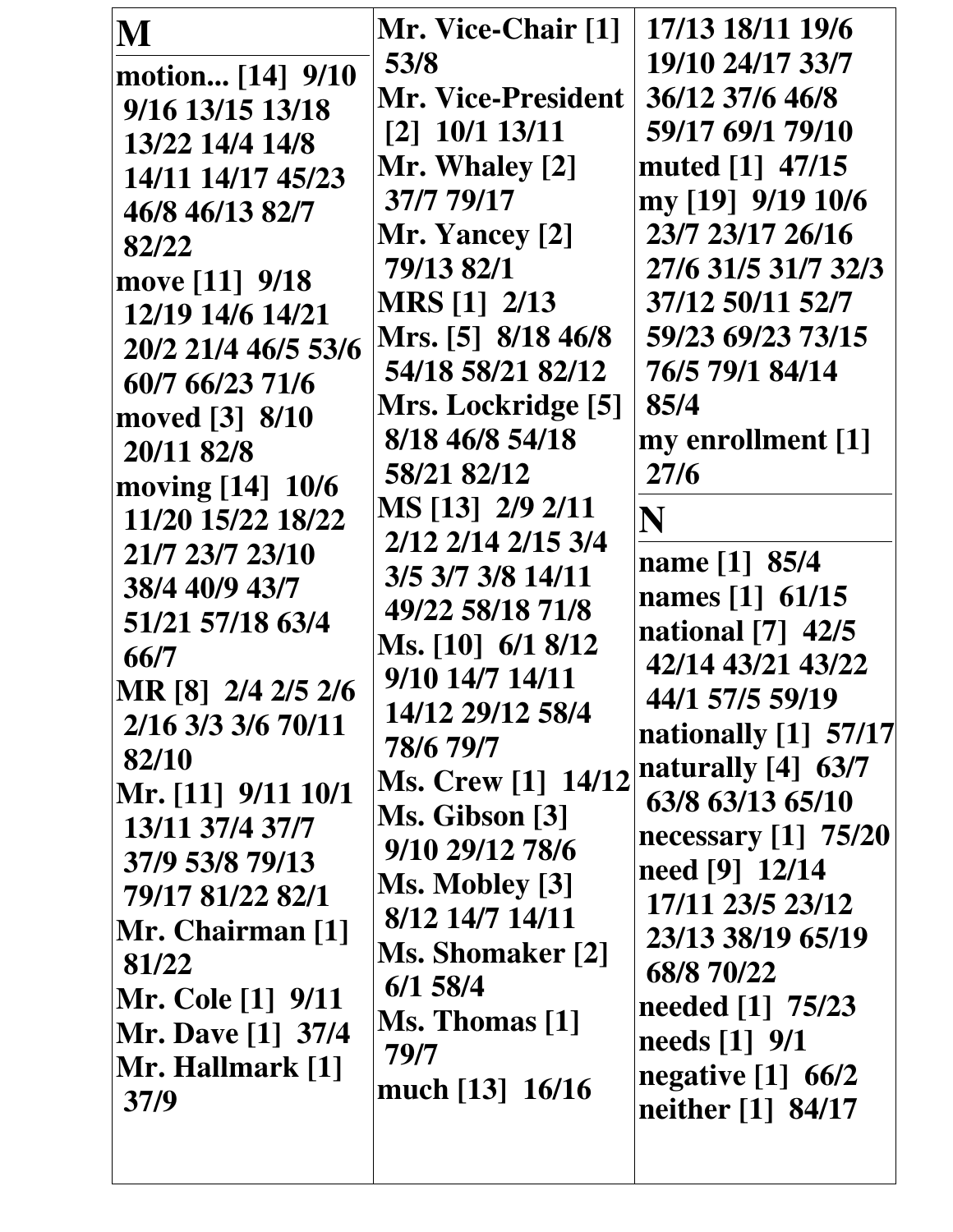| N                    | non [15] 22/9 22/13              | 56/6 57/7 57/23          |
|----------------------|----------------------------------|--------------------------|
| net [1] 11/16        | 26/15 29/19 37/22                | 58/1 58/15 65/1          |
| network [1] 44/10    | 38/6 40/5 42/16                  | 66/11 67/15 67/16        |
| never [3] 6/8 28/9   | 43/10 54/4 54/7                  | 73/3 74/11 75/22         |
| 39/4                 | 59/12 67/14 74/16                | 77/6 78/12               |
| new [10] 19/23       | 74/20                            | <b>Notary</b> [3] 1/19   |
| 19/23 26/1 35/9      | non-coronavirus [1] 84/7 85/13   |                          |
| 37/3 70/6 75/12      | 43/10                            | nothing [3] 29/8         |
| 76/21 77/4 81/16     | non-COVID <sup>[1]</sup>         | 52/18 66/3               |
| news [3] 55/14 65/7  | 74/16                            | notice [3] 32/4          |
| 71/16                | non-COVID-19 <sup>[2]</sup>      | 76/20 77/1               |
| next [15] 11/9 15/2  | 40/5 42/16                       | noticed [1] 30/15        |
| 50/7 51/6 53/6 60/8  | non-COVID-relate                 | notification [2]         |
| 65/19 70/17 72/13    | d[1] 74/20                       | 34/19 77/3               |
| 72/17 72/20 73/15    | non-Medicare [9]                 | notify [1] 78/22         |
| 73/18 74/12 76/18    | 22/13 26/15 29/19                | <b>November</b> [9]      |
| <b>Nice</b> [1] 72/7 | 37/22 38/6 54/4                  | 25/16 52/5 52/8          |
| nimble [1] 69/10     | 54/7 59/12 67/14                 | 52/13 72/3 72/22         |
| nine $[1]$ 5/12      | non-spousal [1]                  | 72/23 73/9 74/1          |
| no [38] 6/20 7/5     | 22/9                             | <b>November 2020 [1]</b> |
| 7/19 9/3 9/15 14/13  | nonissue $\lceil 1 \rceil$ 56/12 | 72/22                    |
| 28/10 34/15 36/8     | not [46] $6/6$ 9/4               | now [20] 16/15           |
| 42/11 43/8 46/18     | 17/2 17/4 18/4                   | 21/4 22/13 23/18         |
| 47/6 47/12 47/15     | 18/11 18/11 19/20                | 23/23 27/12 41/20        |
| 48/10 53/5 54/13     | 24/11 30/9 30/11                 | 42/3 42/12 46/14         |
| 60/7 65/23 65/23     | 31/3 31/22 34/5                  | 51/15 54/6 59/19         |
| 66/2 66/23 67/6      | 34/20 35/10 36/18                | 63/22 72/14 76/1         |
| 68/20 70/4 73/6      | 38/12 40/3 41/2                  | 78/18 78/23 80/15        |
| 75/18 75/21 76/2     | 41/7 41/13 44/2                  | 80/22                    |
| 78/18 78/21 79/3     | 45/10 45/11 45/19                | number [23] 8/20         |
| 79/8 79/22 82/4      | 49/17 50/11 50/22                | 11/5 19/20 21/6          |
| 82/5 85/12           | 52/20 53/10 55/21                | 21/7 21/9 21/16          |
|                      |                                  |                          |
|                      |                                  |                          |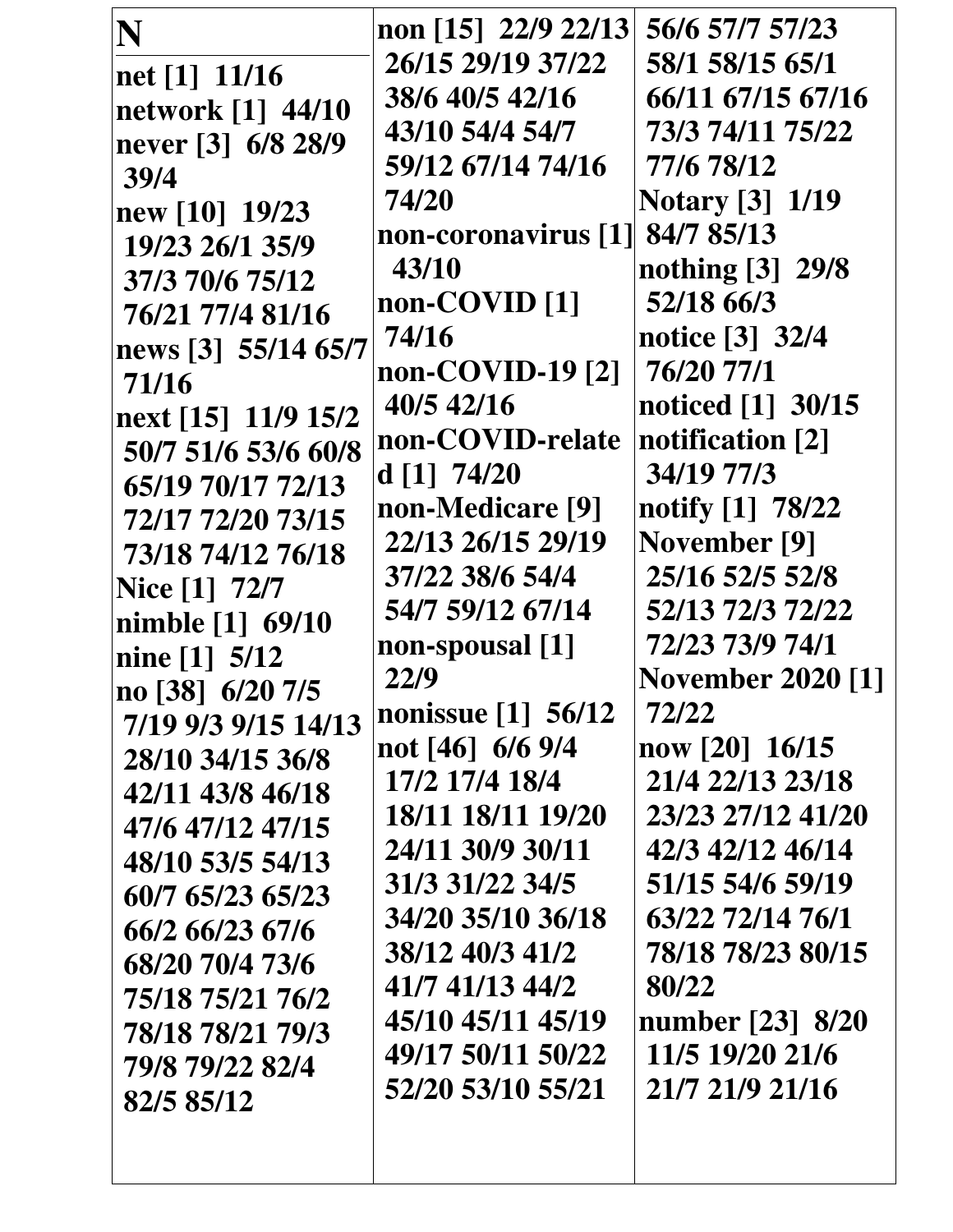| N                                               | offered [2] 45/1   | 53/20 54/17 54/19                        |
|-------------------------------------------------|--------------------|------------------------------------------|
| <b>number</b> [16]                              | 71/18              | 58/4 58/6 58/17                          |
| 23/20 23/22 24/6                                | offers [1] 38/13   | 58/20 60/5 60/6                          |
| 26/18 27/4 29/8                                 | office [14] 31/7   | 67/9 70/2 70/5 71/6                      |
| 30/6 31/16 50/15                                | 38/20 39/19 40/12  | 73/16 73/23 78/5                         |
| 50/17 50/18 52/8                                | 40/17 41/7 41/9    | 79/6 79/9 79/12                          |
| 64/22 77/23 80/21                               | 41/13 43/15 44/9   | 82/11 82/17 82/18                        |
| 85/4                                            | 44/14 45/11 45/20  | old [1] 22/15                            |
| numbered [1]                                    | 57/13              | once [5] 22/3 28/7                       |
| 50/11                                           | offset [1] 56/19   | 44/1 63/18 78/21                         |
| numbers [5] 37/22                               |                    | often [2] 55/3 68/16 one [25] 12/8 20/14 |
| 53/4 61/6 72/23                                 | oh [1] 35/14       | 23/20 26/23 28/23                        |
| 74/11                                           | okay [82] 5/2 5/14 | 32/7 37/17 49/11                         |
| nursing [1] 74/10                               | 6/3 6/15 8/3 8/20  | 52/3 57/11 57/11                         |
| nuts [1] 55/22                                  | 9/9 9/17 10/13     | 58/21 60/13 61/5                         |
|                                                 | 13/16 13/17 13/23  | 64/4 64/18 65/13                         |
| ( )                                             | 14/3 16/21 17/12   | 65/15 65/18 65/20                        |
| objection [1] 10/6                              | 17/23 18/7 18/8    | 67/9 68/4 69/17                          |
| obviously [1] 54/2                              | 18/18 18/19 18/22  | 74/5 79/1                                |
| occasion $\begin{bmatrix} 1 \end{bmatrix}$ 12/7 | 19/2 22/22 23/3    | one-week [1] 64/18                       |
| occupational [1]                                | 23/6 23/12 23/18   | only [20] 12/1 12/4                      |
| 40/7                                            | 24/2 24/9 24/14    | 12/14 19/20 21/2                         |
| occurred [1] 52/1                               | 24/18 26/6 26/14   | 26/16 28/6 32/13                         |
| <b>October</b> [9] 25/8                         | 27/4 27/7 27/19    | 32/18 35/6 40/3                          |
| 31/2 35/20 52/5                                 | 28/12 29/9 29/10   | 41/7 41/13 52/10                         |
| 52/11 52/13 65/13                               | 29/17 30/12 30/20  | 60/13 61/7 64/10                         |
| 71/21 72/3                                      | 31/9 31/12 33/4    | 64/14 65/1 72/15                         |
| off [7] 27/5 27/6                               | 33/12 35/9 35/21   | <b>OPEB</b> [1] 28/14                    |
| 31/4 35/2 40/22                                 | 36/9 37/1 45/21    | <b>Open</b> [1] 35/2                     |
| 65/13 65/19                                     | 46/4 46/13 47/14   | <b>Open enrollment</b>                   |
| offer [3] 54/12                                 | 47/17 47/18 49/20  | $\lceil 1 \rceil$ 35/2                   |
| 68/19 69/20                                     | 50/4 53/3 53/11    | operate [1] 15/20                        |
|                                                 |                    |                                          |
|                                                 |                    |                                          |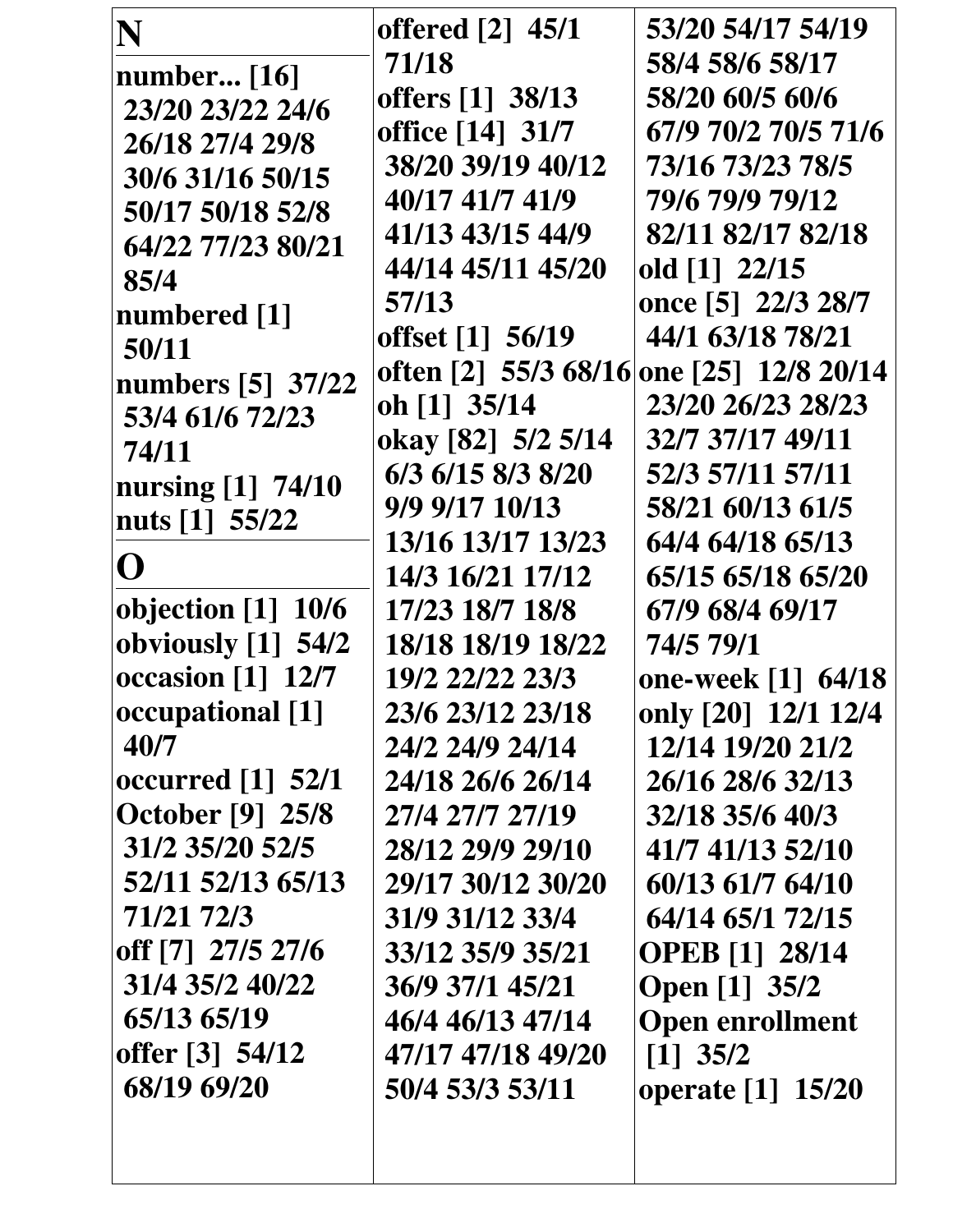| O                           | 15/8 15/12 15/15    | 72/6 77/21 84/16         |
|-----------------------------|---------------------|--------------------------|
|                             | 15/20 16/16 18/23   | <b>Outstanding</b> [1]   |
| operated $[1]$ 15/6         | 22/22 23/16 23/23   | 36/10                    |
| <b>operating [2] 13/19</b>  | 25/14 27/8 27/16    | over [26] 8/8 8/23       |
| 14/4                        | 28/14 28/19 28/20   | 10/16 11/9 11/14         |
| operations [2]              | 28/23 31/16 32/4    | 12/18 15/1 15/2          |
| 11/23 45/17                 |                     |                          |
| opine [1] 11/3              | 34/14 37/3 37/22    | 18/3 19/14 20/2          |
| opportunities [1]           | 37/23 38/2 38/5     | 21/5 22/8 23/4           |
| 65/21                       | 38/6 42/12 42/19    | 24/22 26/2 26/4          |
| opportunity [3]             | 44/13 44/21 48/16   | 40/1 58/9 64/3           |
| 46/14 64/16 65/14           | 48/18 50/8 51/8     | 64/11 64/19 71/22        |
| opposed $[2]$ 9/14          | 52/19 53/1 54/2     | 72/1 80/11 80/18         |
| 47/11                       | 54/4 54/7 54/8      | <b>overall</b> [1] 79/18 |
| optional [1] 60/21          | 54/10 54/23 56/2    | own [6] 39/6 39/7        |
| options [1] 72/18           | 56/10 58/23 59/2    | 39/17 44/15 44/16        |
| oral [1] 77/18              | 59/3 61/8 66/14     | 45/6                     |
| order [3] 4/2 5/1           | 67/13 69/22 70/6    | $\overline{\mathbf{P}}$  |
| 15/20                       | 72/4 72/23 74/23    |                          |
| <b>ORDER/ROLL [1]</b>       | 75/1 75/7 76/9      | Pack [5] 61/20 62/7      |
| 4/2                         | 76/12 77/10 78/11   | 62/23 63/7 65/10         |
|                             | 78/22 82/16 85/6    | packet [1] 32/4          |
| ordering [2] 52/22<br>63/11 | out [36] 8/6 20/13  | page [45] 10/21          |
|                             | 23/18 24/13 27/21   | 11/9 11/10 11/20         |
| other [13] 5/18             | 28/6 28/7 28/8 30/3 | 12/20 13/5 14/1          |
| 18/12 25/10 27/11           | 30/23 31/6 31/7     | 14/21 15/4 15/22         |
| 29/5 36/6 41/23             | 32/5 32/9 32/12     | 16/8 16/21 18/23         |
| 44/5 68/4 78/13             | 32/14 33/1 33/2     | 19/9 20/2 20/3           |
| 79/6 82/2 82/5              | 33/7 34/16 34/18    | 20/18 21/5 21/12         |
| otherwise $[1]$ 45/18       | 35/19 39/11 39/23   | 21/20 22/23 22/23        |
| our [75] 5/17 6/4           | 44/10 48/11 48/17   | 24/22 27/22 28/13        |
| 6/5 6/13 8/6 11/2           | 51/23 52/3 55/7     | 28/18 28/23 30/14        |
| 11/6 11/13 11/16            |                     | 38/8 40/10 43/4          |
| 11/22 12/6 15/5             | 57/4 57/19 66/1     | 50/10 51/6 51/22         |
|                             |                     |                          |
|                             |                     |                          |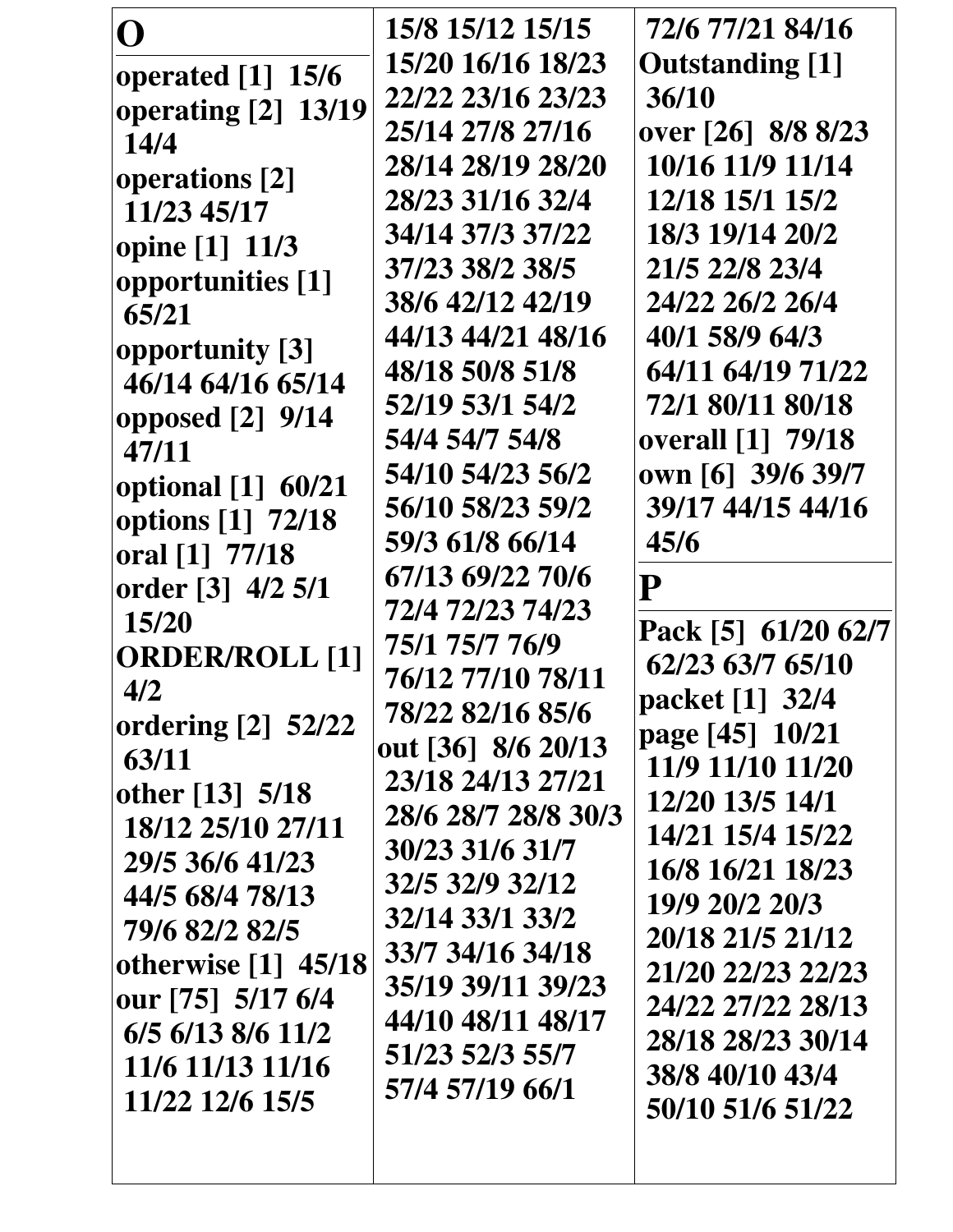| ${\bf P}$               | passes [1] 82/23<br>past [3] 31/1 47/23 | 26/20 26/20 26/23<br>27/3 30/6 33/6 |
|-------------------------|-----------------------------------------|-------------------------------------|
| page [11] 60/10         | 60/16                                   | 33/19 57/20 57/23                   |
| 61/11 62/6 63/4         |                                         | 62/7 63/23 64/3                     |
| 67/11 74/13 75/4        | path [1] 44/15                          | 64/11 64/17 64/22                   |
| 75/6 76/4 80/13         | patients [2] 45/16                      |                                     |
| 80/21                   | 45/19                                   | 65/17 73/13                         |
| pages $[6]$ 12/16       | pay [6] 15/17 17/3                      | per [19] 15/23                      |
| 20/14 68/13 80/10       | 17/7 17/11 17/16                        | 15/23 16/4 16/4                     |
| 80/11 84/13             | 17/17                                   | 16/6 16/7 16/7                      |
| paid [1] 19/2           | paying [2] 20/21                        | 16/23 16/23 17/4                    |
| pandemic $[9]$ 38/1     | 21/1                                    | 17/4 17/19 17/19                    |
| 39/11 40/21 41/1        | payment [1] 25/12                       | 43/20 64/6 80/14                    |
| 42/4 50/17 51/14        | pays [1] 59/6                           | 80/14 80/18 80/18                   |
| 52/2 59/7               | <b>PEEHIP</b> [40] 3/6                  | perhaps [1] 57/21                   |
| parameters [1]          | 3/7 4/7 5/3 11/1                        | perilous [1] 46/21                  |
| 43/6                    | 11/7 15/14 17/1                         | period [3] 11/14                    |
| <b>Parker</b> [1] 6/14  | 17/2 17/11 20/5                         | 22/5 64/18                          |
| Part [2] 76/10          | 25/10 31/23 37/2                        | person $[1]$ 33/16                  |
| 76/15                   | 37/3 37/5 37/18                         | personal $[1]$ 39/6                 |
| participate [3]<br>64/3 | 38/13 38/14 39/22                       | personally [2]                      |
| 64/5 64/8               | 42/2 43/18 44/5                         | 59/21 81/10                         |
| participating [7]       | 44/7 44/12 48/18                        | perspective [2]                     |
| 15/15 62/7 62/10        | 52/15 54/15 54/23                       | 22/21 45/15                         |
| 63/23 64/20 64/23       | 59/11 61/2 65/1                         | <b>Pfizer</b> [2] 57/11             |
| 65/6                    | 66/4 67/14 69/5                         | 57/11                               |
| particularly [3]        | 70/21 70/23 79/20                       | pharmaceutical [1]                  |
| 16/19 46/20 57/10       | 81/11 83/3                              | 19/10                               |
| parties [1] 84/19       | <b>PEEHIP's [1]</b>                     | pharmacists [3]                     |
| partners [1] 62/12      | 43/12                                   | 69/13 69/14 69/18                   |
| parts [1] 38/4          | <b>PEGGY [2] 2/14</b>                   | pharmacy $[3]$ 26/9                 |
| pass $[1]$ 56/3         | 7/20                                    | 68/21 69/15                         |
| passed $[1]$ 48/2       | people [18] 19/20                       | phone $[6]$ 31/20                   |
|                         |                                         |                                     |
|                         |                                         |                                     |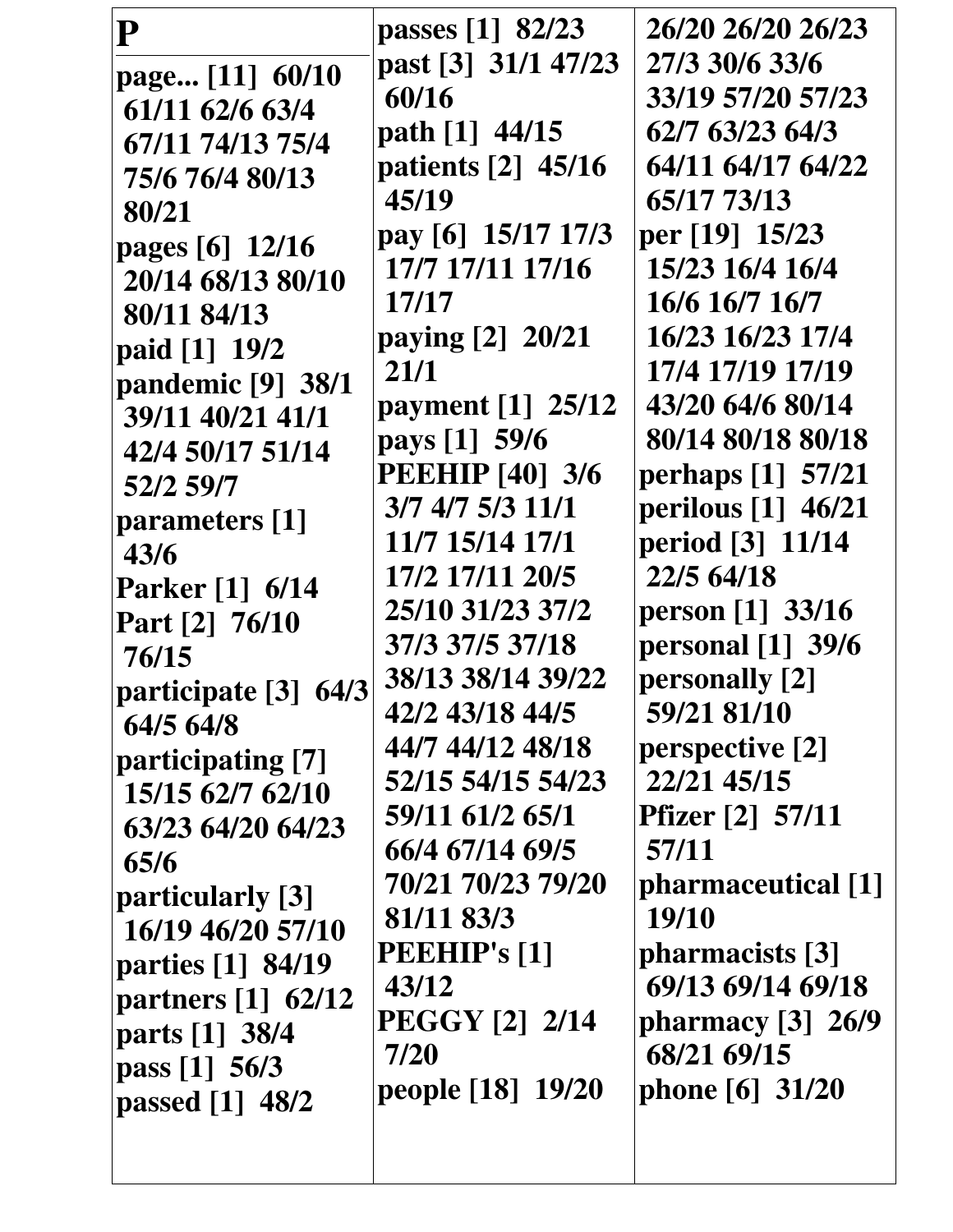| ${\bf P}$            | 56/22 57/3 57/7       | prepare $[3]$ 32/8        |
|----------------------|-----------------------|---------------------------|
| phone [5] 38/16      | 71/6                  | 33/6 34/22                |
| 38/23 41/17 43/16    | population $[2]$ 38/6 | prepared [1] 34/21        |
| 77/23                | 75/1                  | prescription [5]          |
| phones $[1]$ 5/8     | portfolio $[1]$ 13/7  | 19/13 38/5 67/2           |
| physical $[1]$ 40/6  | position $[3]$ 11/12  | 67/13 69/21               |
| physician [4] 38/17  | 11/13 11/16           | present [7] $3/1$ 5/12    |
| 39/7 68/8 74/15      | positive [7] 36/19    | 7/11 8/4 47/3 71/15       |
| physicians [1]       | 36/21 50/18 51/9      | 80/9                      |
| 44/16                | 73/13 73/19 79/19     | presentation [2]          |
| picture [1] 20/15    | possibility [3] 49/1  | 12/9 70/8                 |
| pie [4] 17/18 18/2   | 49/7 49/9             | presented [2] 9/20        |
| 19/2 19/5            | possible $[3]$ 33/2   | 64/13                     |
| places [2] 16/17     | 59/9 69/21            | <b>President</b> [2] 10/1 |
| 30/15                | possibly $[1]$ 42/7   | 13/11                     |
| plan [18] 1/2 1/17   | post [1] 62/22        | pressure $[1]$ 62/16      |
| 19/21 44/23 48/5     | post-weight [1]       | pretty [1] 27/19          |
| 54/3 54/9 54/11      | 62/22                 | previous $[3]$ 24/17      |
| 54/11 54/14 55/8     | potential $[3]$ 39/20 | 45/3 60/18                |
| 64/15 76/22 78/15    | 41/14 45/7            | <b>Price</b> [1] 27/9     |
| 79/21 80/13 81/7     | practicality [1]      | prices [1] 19/22          |
| 84/11                | 55/17                 | pricing [1] 21/19         |
| please $[6] 6/16$    | prayers $[2]$ 6/13    | primary [3] 39/7          |
| 30/11 37/13 47/8     | 37/9                  | 44/16 74/15               |
| 68/3 71/4            | pre [2] $41/1$ 62/22  | prior [3] 68/5 75/23      |
| pleasure [1] 71/13   | pre-pandemic [1]      | 75/23                     |
| pocket [4] 30/23     | 41/1                  | <b>Probably</b> [1] 18/5  |
| 32/12 34/16 34/18    | premium $[6]$ 21/13   | problem [1] 29/9          |
| point [15] 8/6 11/19 | 21/18 35/9 35/18      | professional [2]          |
| 12/1 23/15 24/11     | 64/7 79/23            | 12/13 84/6                |
| 24/16 27/10 46/3     | premiums $[2]$ 80/3   | professionals [1]         |
| 47/3 52/10 56/13     | 80/7                  | 69/19                     |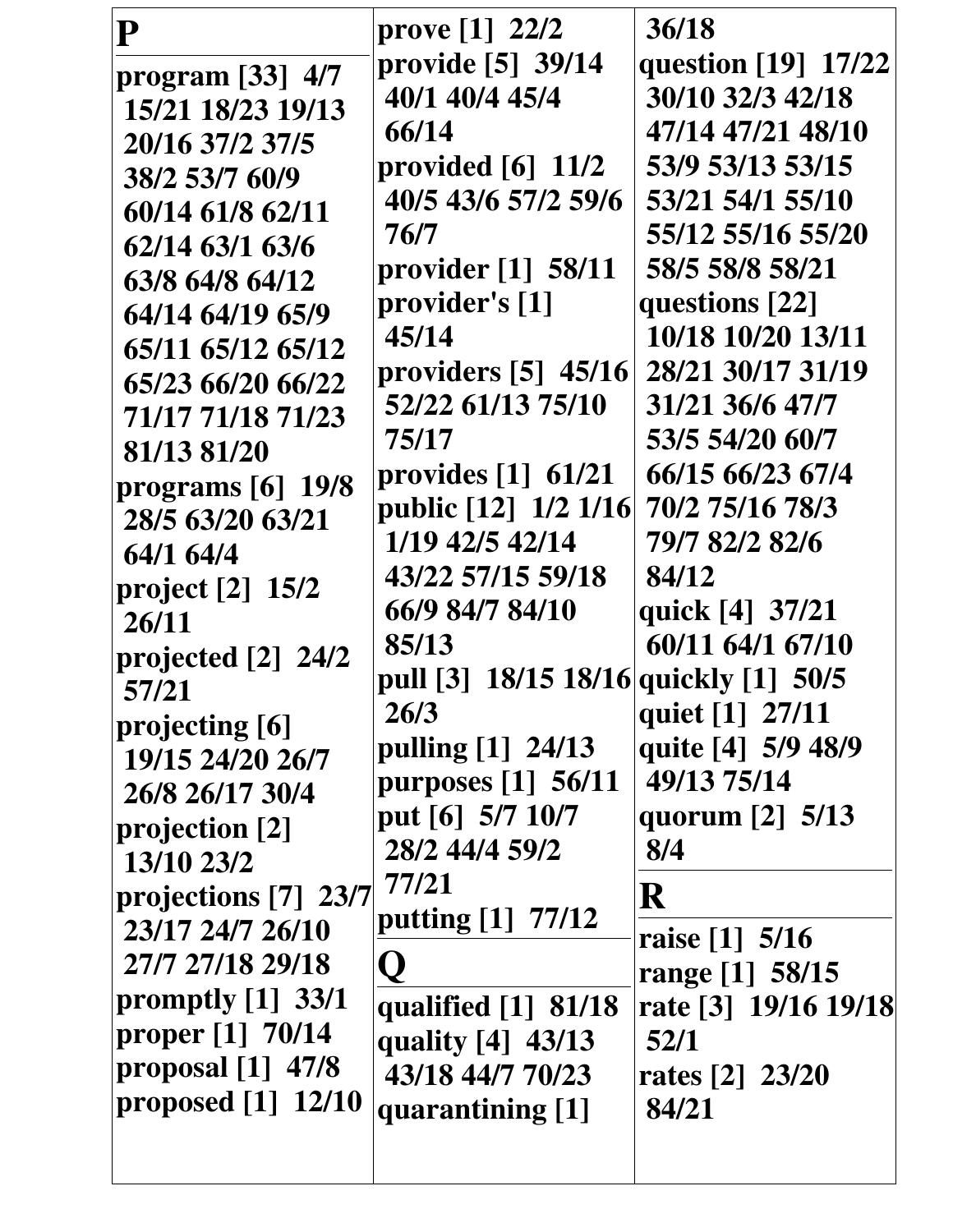| R<br>rather [2] 18/17<br>19/18<br>read [1] 8/23<br>readily [1] 77/14<br>ready [1] 35/8<br>real [2] 62/3 69/6<br>really [12] 23/1<br>24/12 30/5 33/9<br>34/21 40/21 48/3<br>56/13 62/19 70/12<br>78/16 81/21<br>reason $[4] 20/3$<br>31/18 52/16 65/5<br>reasonable [1]<br>19/19<br>received $[4]$ 15/8<br>15/9 25/5 25/6<br>recent [1] 52/4<br>receptive $[1]$ 75/15<br>recognize [5] 5/17<br>5/19 29/12 36/15<br>81/15<br>recognizes $[1]$ 78/6<br>recommendation<br>$[2]$ 44/20 46/1<br>recommended [1]<br>79/22 | 72/16 72/18 78/1<br>redeemed $\lceil 2 \rceil$ 72/1<br>72/12<br>redeeming [1] 72/2<br>reduce [1] 63/13<br>reduced [2] 62/15<br>84/13<br>reduction [2] 27/9<br>63/17<br>reference $[3]$ 47/22<br>66/11 66/19<br>references [1]<br>30/16<br>50/8 55/10 55/20<br>70/3 71/17 73/4<br>74/14 75/16 78/4<br>regards $[1]$ 42/10<br>regular [1] 44/11<br>related [4] 27/21<br>44/3 74/20 74/21<br>relates [1] 47/22<br>relation $\lceil 2 \rceil$ 40/12<br>41/23<br>relationship [1]<br>54/20<br>relative [2] 84/18<br>84/19<br>relatively [1] 18/11 | 48/12 51/16 56/17<br>relieved [1] 51/16<br>remain [1] 26/13<br>remember [1]<br>60/18<br>remind [1] 78/9<br>reminder [2] 60/12<br>76/14<br><b>remove</b> [1] 41/17<br><b>removed</b> [1] 59/5<br>repackage [1]<br>60/20<br>replace [1] 37/15<br>regarding $[10]$ 46/1 replicated $[1]$ 43/15<br>report [6] 9/18<br>10/13 11/21 13/13<br>79/19 80/10<br>reported $[2]$ 1/18<br>84/9<br><b>Reporter</b> [4] 1/19<br>84/7 85/3 85/13<br><b>REPORTER'S [1]</b><br>83/8<br><b>Reporting [1] 85/2</b><br>reposition $[1]$ 60/22<br>request [3] 77/11<br>77/15 78/2<br>requested $[1]$ 16/1<br>requesting [2] 16/5 |
|--------------------------------------------------------------------------------------------------------------------------------------------------------------------------------------------------------------------------------------------------------------------------------------------------------------------------------------------------------------------------------------------------------------------------------------------------------------------------------------------------------------------|----------------------------------------------------------------------------------------------------------------------------------------------------------------------------------------------------------------------------------------------------------------------------------------------------------------------------------------------------------------------------------------------------------------------------------------------------------------------------------------------------------------------------------------------|------------------------------------------------------------------------------------------------------------------------------------------------------------------------------------------------------------------------------------------------------------------------------------------------------------------------------------------------------------------------------------------------------------------------------------------------------------------------------------------------------------------------------------------------------------------------------------------------------------|
| recovering $[1]$ 6/10<br>recovery $[1]$ 37/10<br>red $[1]$ 40/17<br>redeem [4] 71/22                                                                                                                                                                                                                                                                                                                                                                                                                               | released $\lceil 2 \rceil$ 74/6<br>74/9<br>relief [5] 15/10 25/3 60/13 60/16 60/21                                                                                                                                                                                                                                                                                                                                                                                                                                                           | 25/12<br>required $[6]$ 15/17                                                                                                                                                                                                                                                                                                                                                                                                                                                                                                                                                                              |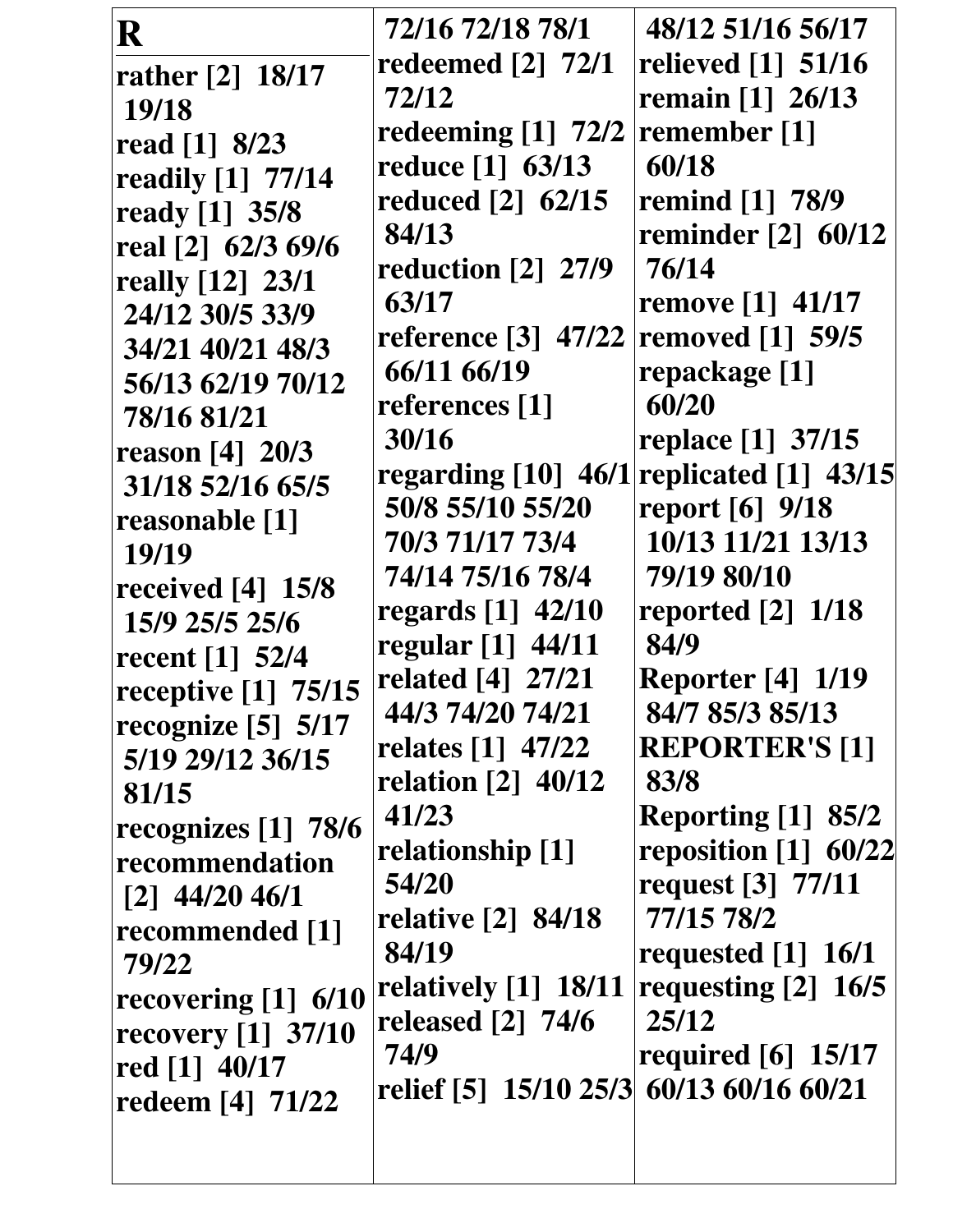| R                                                                                                                                                                                                                                                                                                                                                                                                                                                                                      | 54/3 54/4 54/7                                                                                                                                                                                                                                                                                                                                                                                                                                                                                                                                                                   | risks $[2]$ 55/15 68/7                                                                                                                                                                                                                                                                                                                                                                                                                                                                              |
|----------------------------------------------------------------------------------------------------------------------------------------------------------------------------------------------------------------------------------------------------------------------------------------------------------------------------------------------------------------------------------------------------------------------------------------------------------------------------------------|----------------------------------------------------------------------------------------------------------------------------------------------------------------------------------------------------------------------------------------------------------------------------------------------------------------------------------------------------------------------------------------------------------------------------------------------------------------------------------------------------------------------------------------------------------------------------------|-----------------------------------------------------------------------------------------------------------------------------------------------------------------------------------------------------------------------------------------------------------------------------------------------------------------------------------------------------------------------------------------------------------------------------------------------------------------------------------------------------|
| required [2] 61/8<br>64/2<br>resources [1] 69/20<br>response [14] 6/20<br>7/5 7/19 9/3 9/15<br>14/13 36/8 46/18<br>47/12 59/13 67/6<br>70/4 79/8 82/4<br>responses $[1]$ 59/11<br>responsible [1]<br>81/6<br>restore [1] 18/17<br>result [3] 21/16<br>50/23 66/13<br>results $[2]$ 62/6<br>84/21<br>resumed [1] 40/23<br>retire [2] 26/21<br>30/6<br>retired [3] 22/16<br>29/22 81/9<br><b>Retiree</b> [5] 11/1<br>12/21 24/9 25/23<br>27/22<br>retirees [23] 15/15<br>15/18 17/8 17/8 | 67/19<br>retirement $[7]$ 1/1<br>$1/20$ 20/21 32/16<br>35/20 81/14 82/16<br>retiring [2] 26/20<br>27/3<br>retro $[1]$ 49/5<br>return [2] 13/4<br>28/20<br>returns $\lceil 1 \rceil$ 28/19<br>revenues $\begin{bmatrix} 1 \end{bmatrix}$ 11/11<br>review [1] 64/1<br>rewards [4] 71/18<br>71/23 72/3 72/5<br><b>RFPs</b> [1] 27/16<br>Ricky [4] 4/3 4/5<br>$4/10$ 6/21<br>right [33] 8/5 10/7<br>16/15 18/19 18/22<br>24/4 27/12 29/10<br>30/10 31/3 32/15<br>34/7 34/12 36/1<br>38/7 42/3 42/12<br>50/23 51/8 55/16<br>58/17 58/19 59/19<br>63/16 67/7 72/14<br>72/20 74/8 78/13 | role [3] 6/17 36/17<br>70/20<br>roll $[3]$ 4/2 6/18<br>55/7<br>room $[2]$ 1/4 1/19<br>RSA [5] 3/2 3/3 3/4<br>3/53/8<br>run [2] $35/7$ 60/2<br><b>Russell [1] 7/18</b><br>S<br>safe [1] 68/10<br>said [8] 21/20 21/22<br>23/5 25/21 32/8<br>52/17 64/4 84/15<br>salaries [1] 12/12<br>same [6] 12/17 21/4<br>38/12 43/13 44/6<br>74/11<br>sanitizer [1] 77/17<br>Sarah [1] 6/14<br>save [1] 72/5<br>saw [1] $43/5$<br>say [12] 12/2 12/3<br>16/18 22/2 32/16<br>34/15 35/14 47/8<br>50/12 69/2 81/22 |
| 18/6 20/20 20/22<br>21/1 21/23 22/14<br>26/14 26/15 26/17<br>26/23 27/1 29/19<br>32/18 53/22 53/23                                                                                                                                                                                                                                                                                                                                                                                     | 78/18 78/23 80/22<br>82/19<br>risk [3] 45/7 57/23<br>62/15                                                                                                                                                                                                                                                                                                                                                                                                                                                                                                                       | 82/14<br>saying [12] 8/15<br>8/16 9/11 9/13<br>14/15 14/16 26/13<br>33/19 46/23 47/10                                                                                                                                                                                                                                                                                                                                                                                                               |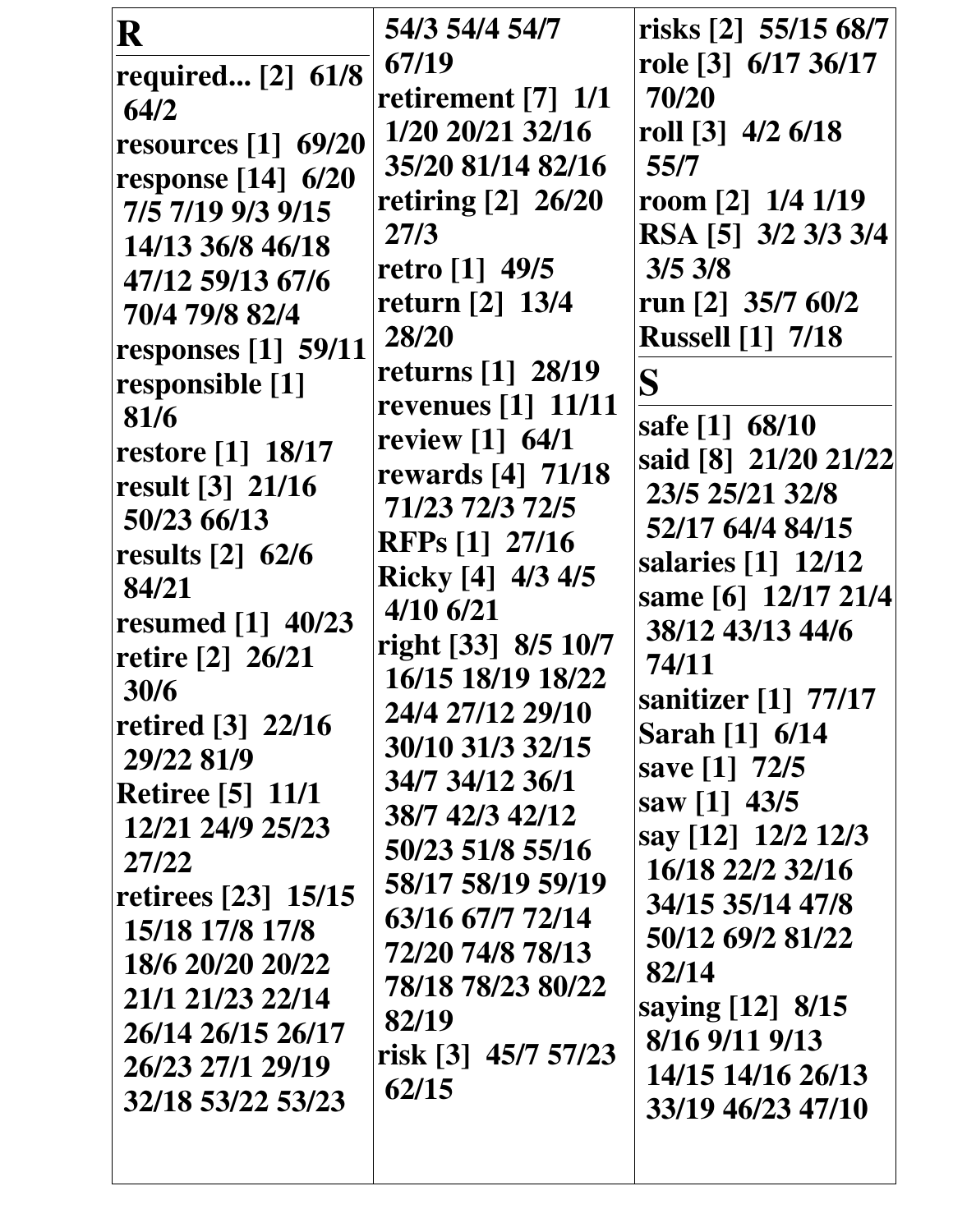| S                        | 27/13 28/14 28/19      | 8/21                                         |
|--------------------------|------------------------|----------------------------------------------|
| saying [2] 82/20         | 28/19 30/5 33/11       | September 30th [3]                           |
| 82/21                    | 33/17 33/18 39/18      | 15/10 20/19 25/4                             |
| says [1] 68/5            | 40/10 40/19 41/2       | <b>September the [1]</b>                     |
| scale [4] 30/16          | 45/16 48/17 49/15      | 20/23                                        |
| 30/18 31/1 32/11         | 51/4 51/9 51/12        | served $\begin{bmatrix} 1 \end{bmatrix}$ 6/7 |
| schedule [1] 23/15       | 62/23 63/2 65/2        | serves [1] 41/9                              |
| school [2] 17/3 30/7     | 65/3 68/17 68/22       | service [4] 38/14                            |
| scoreboard [1]           | 72/2 72/9 72/11        | 75/18 76/2 81/11                             |
| 67/12                    | 73/15 73/20 74/17      | services [11] 12/13                          |
| <b>SCOTT</b> [2] 3/5     | 80/5 81/18             | 40/4 40/6 42/16                              |
| 9/21                     | seeing [2] 10/15       | 43/10 43/11 43/19                            |
| Scott9 [1]               | 12/17                  | 44/3 74/16 74/21                             |
| 4/6                      | seek [3] 38/19 45/5    | 74/21                                        |
| screening [3] 60/15      | 45/9                   | set [10] 11/18 42/6                          |
| 61/9 66/13               | seeking [1] 44/15      | 59/17 59/20 63/15                            |
| season [1] 59/7          | seemed [1] 73/2        | 76/17 78/12 78/17                            |
| second [16] 8/13         | seems [1] 27/10        | 78/19 84/15                                  |
| 8/14 9/8 9/10 13/18      | seen [1] 39/5          | sets $[1]$ 62/1                              |
| 14/9 14/12 46/2          | <b>Segal</b> [1] 48/16 | shape [1] 79/21                              |
| 46/6 46/9 46/10          | send [1] 31/7          | share [2] 48/8                               |
| 46/14 55/10 61/5         | sense [1] 68/20        | 48/20                                        |
| 82/9 82/11               | sent [6] 31/5 32/9     | she [3] 70/21 71/1                           |
| <b>Seconded</b> [1] 8/18 | 34/19 76/21 77/1       | 81/12                                        |
| seconds [1] 70/13        | 78/2                   | she's $[1]$ 29/6                             |
| see [52] 11/4 11/21      | September [13]         | sheet [3] 10/22 11/5                         |
| 12/22 13/5 13/10         | 8/21 11/8 11/15        | <b>13/1</b>                                  |
| 15/4 15/6 15/22          | 13/2 15/10 20/19       | <b>Shield</b> [8] 38/15                      |
| 16/2 16/10 17/19         | 20/23 25/4 35/3        | 42/23 44/22 45/1                             |
| 18/10 19/1 19/6          | 35/4 35/16 35/19       | 48/16 52/14 54/9                             |
| 20/7 20/8 20/14          | 72/14                  | 73/2                                         |
| 20/19 21/9 23/14         | September 15 [1]       | <b>SHOMAKER [5]</b>                          |
|                          |                        |                                              |
|                          |                        |                                              |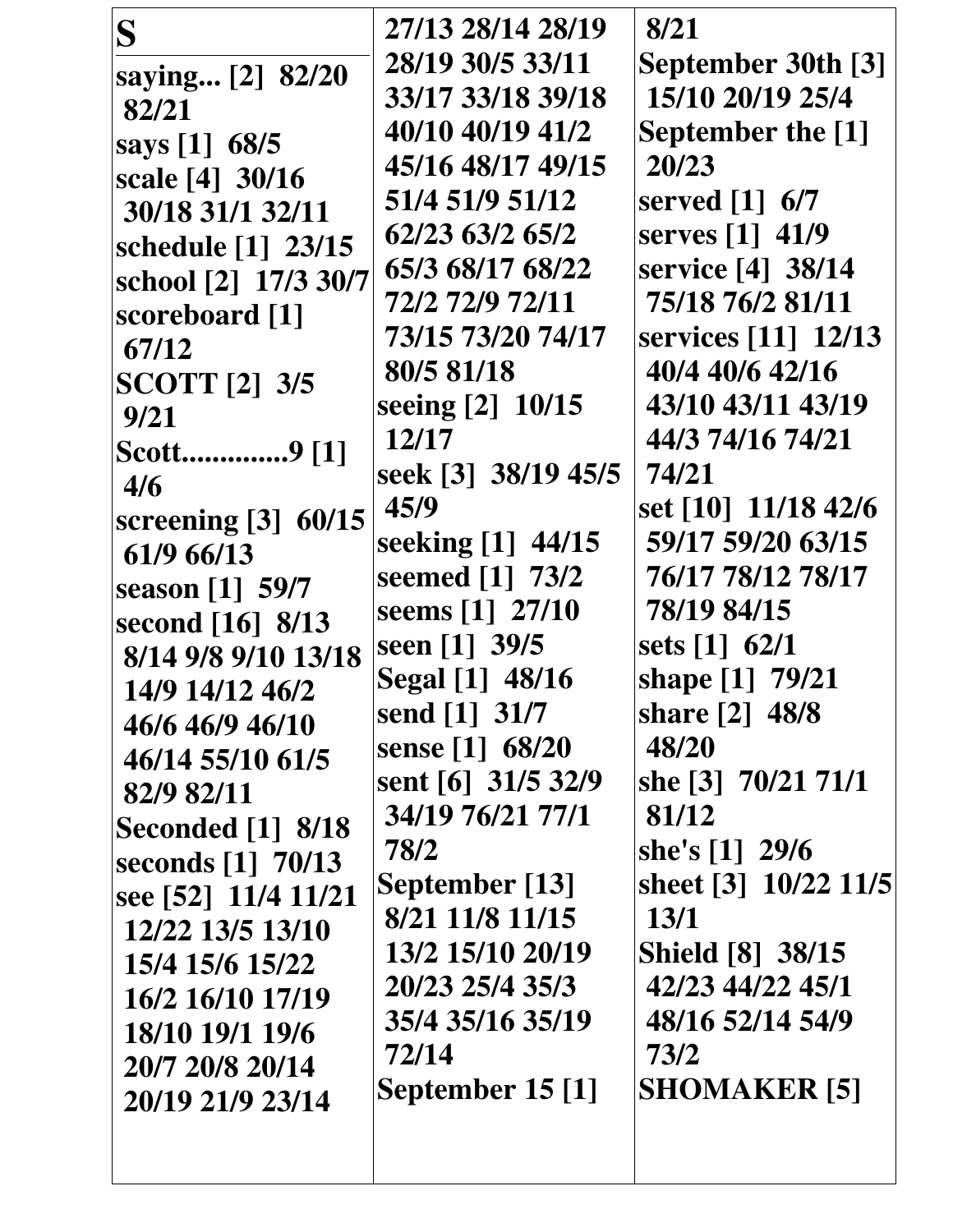| 76/6 76/8 76/14<br>somebody [1] 61/22<br><b>SHOMAKER</b> [5]<br>someone [1] 36/20<br>77/2<br>2/9 6/1 7/8 58/4<br>something [13]<br>since [7] 6/7 25/5<br>58/18<br>38/3 39/22 50/16<br>22/10 24/3 33/22<br>short [1] 23/16<br>52/2 76/12<br>34/2 39/9 49/4<br>shortfall [1] 24/11<br>51/15 55/23 56/3<br>single [2] 6/9 69/16<br>shortly [1] 36/16<br>sir [3] 14/20 47/5<br>57/14 60/23 61/3<br>should [1] 55/2<br>50/2<br>68/2<br>show [5] 15/1 21/15<br>$s$ it [1] 34/15<br>sometimes [4]<br>22/4 47/16 51/23<br>18/14 41/15 68/1<br>six [1] 20/14<br>showing [1] 10/23<br>skilled [2] 71/2<br>68/4<br>shown [1] 21/5<br>74/10<br>soon [2] 48/20 56/2<br>shows [2] 16/8 19/9<br>side [7] 59/12 59/13 slide [6] 22/2 45/3<br>52/9 73/15 73/18<br>53/11 53/17<br>68/7 68/18 68/20<br>sort [3] 25/18 55/4<br>74/12<br>68/21 73/2<br> sign [2] 64/11 64/17  <sup> slides</sup> [1] 66/8<br>56/11<br>sliding [4] 30/16<br>sorts [2] 27/14<br>significance [1]<br>30/18 31/1 32/11<br>57/16<br>11/10<br>Slim [3] 63/7 63/8<br>South [2] 1/4 1/20<br>significant $[6]$ 19/3<br>65/10<br>speak [5] 5/20 5/21<br>20/4 40/20 43/3<br>small [3] 15/13 35/7 38/11 53/18 75/13<br>51/18 68/7<br>62/1<br>speaking $[2]$ 39/3<br>significantly [2]<br>61/10<br>so [148]<br>18/5 62/15<br>some [24] 18/12<br>specialist $[1]$ 39/8<br>signify $[4]$ 8/15<br>23/20 24/23 25/1<br>9/11 14/14 82/20<br>26/1 31/6 32/1 33/6<br>specialty $[1]$ 20/9<br>silent $\lceil 1 \rceil$ 5/8<br>33/20 34/9 45/12<br>speech [1] 40/6<br>similar $[2]$ 38/21<br>speedy [1] 37/10<br>50/8 58/14 59/2<br>40/23<br>spend [1] 12/4<br>60/17 61/5 62/5<br>simple [1] 45/9<br>63/5 66/8 71/16<br>spent [2] 12/1 19/6<br>simply [11] 17/5<br>74/4 77/19 77/19<br>spiked [1] 40/22<br>44/3 52/20 60/12 |   |                  | 80/1                  |
|------------------------------------------------------------------------------------------------------------------------------------------------------------------------------------------------------------------------------------------------------------------------------------------------------------------------------------------------------------------------------------------------------------------------------------------------------------------------------------------------------------------------------------------------------------------------------------------------------------------------------------------------------------------------------------------------------------------------------------------------------------------------------------------------------------------------------------------------------------------------------------------------------------------------------------------------------------------------------------------------------------------------------------------------------------------------------------------------------------------------------------------------------------------------------------------------------------------------------------------------------------------------------------------------------------------------------------------------------------------------------------------------------------------------------------------------------------------------------------------------------------------------------------------------------------------------------------------------------------------------------------------------------------------------------------------------------------------------------------------------------------------|---|------------------|-----------------------|
|                                                                                                                                                                                                                                                                                                                                                                                                                                                                                                                                                                                                                                                                                                                                                                                                                                                                                                                                                                                                                                                                                                                                                                                                                                                                                                                                                                                                                                                                                                                                                                                                                                                                                                                                                                  | S | 66/4 66/19 71/18 |                       |
|                                                                                                                                                                                                                                                                                                                                                                                                                                                                                                                                                                                                                                                                                                                                                                                                                                                                                                                                                                                                                                                                                                                                                                                                                                                                                                                                                                                                                                                                                                                                                                                                                                                                                                                                                                  |   |                  |                       |
|                                                                                                                                                                                                                                                                                                                                                                                                                                                                                                                                                                                                                                                                                                                                                                                                                                                                                                                                                                                                                                                                                                                                                                                                                                                                                                                                                                                                                                                                                                                                                                                                                                                                                                                                                                  |   |                  |                       |
|                                                                                                                                                                                                                                                                                                                                                                                                                                                                                                                                                                                                                                                                                                                                                                                                                                                                                                                                                                                                                                                                                                                                                                                                                                                                                                                                                                                                                                                                                                                                                                                                                                                                                                                                                                  |   |                  |                       |
|                                                                                                                                                                                                                                                                                                                                                                                                                                                                                                                                                                                                                                                                                                                                                                                                                                                                                                                                                                                                                                                                                                                                                                                                                                                                                                                                                                                                                                                                                                                                                                                                                                                                                                                                                                  |   |                  |                       |
|                                                                                                                                                                                                                                                                                                                                                                                                                                                                                                                                                                                                                                                                                                                                                                                                                                                                                                                                                                                                                                                                                                                                                                                                                                                                                                                                                                                                                                                                                                                                                                                                                                                                                                                                                                  |   |                  |                       |
|                                                                                                                                                                                                                                                                                                                                                                                                                                                                                                                                                                                                                                                                                                                                                                                                                                                                                                                                                                                                                                                                                                                                                                                                                                                                                                                                                                                                                                                                                                                                                                                                                                                                                                                                                                  |   |                  |                       |
|                                                                                                                                                                                                                                                                                                                                                                                                                                                                                                                                                                                                                                                                                                                                                                                                                                                                                                                                                                                                                                                                                                                                                                                                                                                                                                                                                                                                                                                                                                                                                                                                                                                                                                                                                                  |   |                  |                       |
|                                                                                                                                                                                                                                                                                                                                                                                                                                                                                                                                                                                                                                                                                                                                                                                                                                                                                                                                                                                                                                                                                                                                                                                                                                                                                                                                                                                                                                                                                                                                                                                                                                                                                                                                                                  |   |                  |                       |
|                                                                                                                                                                                                                                                                                                                                                                                                                                                                                                                                                                                                                                                                                                                                                                                                                                                                                                                                                                                                                                                                                                                                                                                                                                                                                                                                                                                                                                                                                                                                                                                                                                                                                                                                                                  |   |                  |                       |
|                                                                                                                                                                                                                                                                                                                                                                                                                                                                                                                                                                                                                                                                                                                                                                                                                                                                                                                                                                                                                                                                                                                                                                                                                                                                                                                                                                                                                                                                                                                                                                                                                                                                                                                                                                  |   |                  |                       |
|                                                                                                                                                                                                                                                                                                                                                                                                                                                                                                                                                                                                                                                                                                                                                                                                                                                                                                                                                                                                                                                                                                                                                                                                                                                                                                                                                                                                                                                                                                                                                                                                                                                                                                                                                                  |   |                  |                       |
|                                                                                                                                                                                                                                                                                                                                                                                                                                                                                                                                                                                                                                                                                                                                                                                                                                                                                                                                                                                                                                                                                                                                                                                                                                                                                                                                                                                                                                                                                                                                                                                                                                                                                                                                                                  |   |                  |                       |
|                                                                                                                                                                                                                                                                                                                                                                                                                                                                                                                                                                                                                                                                                                                                                                                                                                                                                                                                                                                                                                                                                                                                                                                                                                                                                                                                                                                                                                                                                                                                                                                                                                                                                                                                                                  |   |                  | sorry [4] 50/10 52/7  |
|                                                                                                                                                                                                                                                                                                                                                                                                                                                                                                                                                                                                                                                                                                                                                                                                                                                                                                                                                                                                                                                                                                                                                                                                                                                                                                                                                                                                                                                                                                                                                                                                                                                                                                                                                                  |   |                  |                       |
|                                                                                                                                                                                                                                                                                                                                                                                                                                                                                                                                                                                                                                                                                                                                                                                                                                                                                                                                                                                                                                                                                                                                                                                                                                                                                                                                                                                                                                                                                                                                                                                                                                                                                                                                                                  |   |                  |                       |
|                                                                                                                                                                                                                                                                                                                                                                                                                                                                                                                                                                                                                                                                                                                                                                                                                                                                                                                                                                                                                                                                                                                                                                                                                                                                                                                                                                                                                                                                                                                                                                                                                                                                                                                                                                  |   |                  |                       |
|                                                                                                                                                                                                                                                                                                                                                                                                                                                                                                                                                                                                                                                                                                                                                                                                                                                                                                                                                                                                                                                                                                                                                                                                                                                                                                                                                                                                                                                                                                                                                                                                                                                                                                                                                                  |   |                  |                       |
|                                                                                                                                                                                                                                                                                                                                                                                                                                                                                                                                                                                                                                                                                                                                                                                                                                                                                                                                                                                                                                                                                                                                                                                                                                                                                                                                                                                                                                                                                                                                                                                                                                                                                                                                                                  |   |                  |                       |
|                                                                                                                                                                                                                                                                                                                                                                                                                                                                                                                                                                                                                                                                                                                                                                                                                                                                                                                                                                                                                                                                                                                                                                                                                                                                                                                                                                                                                                                                                                                                                                                                                                                                                                                                                                  |   |                  |                       |
|                                                                                                                                                                                                                                                                                                                                                                                                                                                                                                                                                                                                                                                                                                                                                                                                                                                                                                                                                                                                                                                                                                                                                                                                                                                                                                                                                                                                                                                                                                                                                                                                                                                                                                                                                                  |   |                  |                       |
|                                                                                                                                                                                                                                                                                                                                                                                                                                                                                                                                                                                                                                                                                                                                                                                                                                                                                                                                                                                                                                                                                                                                                                                                                                                                                                                                                                                                                                                                                                                                                                                                                                                                                                                                                                  |   |                  |                       |
|                                                                                                                                                                                                                                                                                                                                                                                                                                                                                                                                                                                                                                                                                                                                                                                                                                                                                                                                                                                                                                                                                                                                                                                                                                                                                                                                                                                                                                                                                                                                                                                                                                                                                                                                                                  |   |                  |                       |
|                                                                                                                                                                                                                                                                                                                                                                                                                                                                                                                                                                                                                                                                                                                                                                                                                                                                                                                                                                                                                                                                                                                                                                                                                                                                                                                                                                                                                                                                                                                                                                                                                                                                                                                                                                  |   |                  |                       |
|                                                                                                                                                                                                                                                                                                                                                                                                                                                                                                                                                                                                                                                                                                                                                                                                                                                                                                                                                                                                                                                                                                                                                                                                                                                                                                                                                                                                                                                                                                                                                                                                                                                                                                                                                                  |   |                  |                       |
|                                                                                                                                                                                                                                                                                                                                                                                                                                                                                                                                                                                                                                                                                                                                                                                                                                                                                                                                                                                                                                                                                                                                                                                                                                                                                                                                                                                                                                                                                                                                                                                                                                                                                                                                                                  |   |                  | specialists [1] 44/17 |
|                                                                                                                                                                                                                                                                                                                                                                                                                                                                                                                                                                                                                                                                                                                                                                                                                                                                                                                                                                                                                                                                                                                                                                                                                                                                                                                                                                                                                                                                                                                                                                                                                                                                                                                                                                  |   |                  |                       |
|                                                                                                                                                                                                                                                                                                                                                                                                                                                                                                                                                                                                                                                                                                                                                                                                                                                                                                                                                                                                                                                                                                                                                                                                                                                                                                                                                                                                                                                                                                                                                                                                                                                                                                                                                                  |   |                  |                       |
|                                                                                                                                                                                                                                                                                                                                                                                                                                                                                                                                                                                                                                                                                                                                                                                                                                                                                                                                                                                                                                                                                                                                                                                                                                                                                                                                                                                                                                                                                                                                                                                                                                                                                                                                                                  |   |                  |                       |
|                                                                                                                                                                                                                                                                                                                                                                                                                                                                                                                                                                                                                                                                                                                                                                                                                                                                                                                                                                                                                                                                                                                                                                                                                                                                                                                                                                                                                                                                                                                                                                                                                                                                                                                                                                  |   |                  |                       |
|                                                                                                                                                                                                                                                                                                                                                                                                                                                                                                                                                                                                                                                                                                                                                                                                                                                                                                                                                                                                                                                                                                                                                                                                                                                                                                                                                                                                                                                                                                                                                                                                                                                                                                                                                                  |   |                  |                       |
|                                                                                                                                                                                                                                                                                                                                                                                                                                                                                                                                                                                                                                                                                                                                                                                                                                                                                                                                                                                                                                                                                                                                                                                                                                                                                                                                                                                                                                                                                                                                                                                                                                                                                                                                                                  |   |                  |                       |
|                                                                                                                                                                                                                                                                                                                                                                                                                                                                                                                                                                                                                                                                                                                                                                                                                                                                                                                                                                                                                                                                                                                                                                                                                                                                                                                                                                                                                                                                                                                                                                                                                                                                                                                                                                  |   |                  |                       |
|                                                                                                                                                                                                                                                                                                                                                                                                                                                                                                                                                                                                                                                                                                                                                                                                                                                                                                                                                                                                                                                                                                                                                                                                                                                                                                                                                                                                                                                                                                                                                                                                                                                                                                                                                                  |   |                  |                       |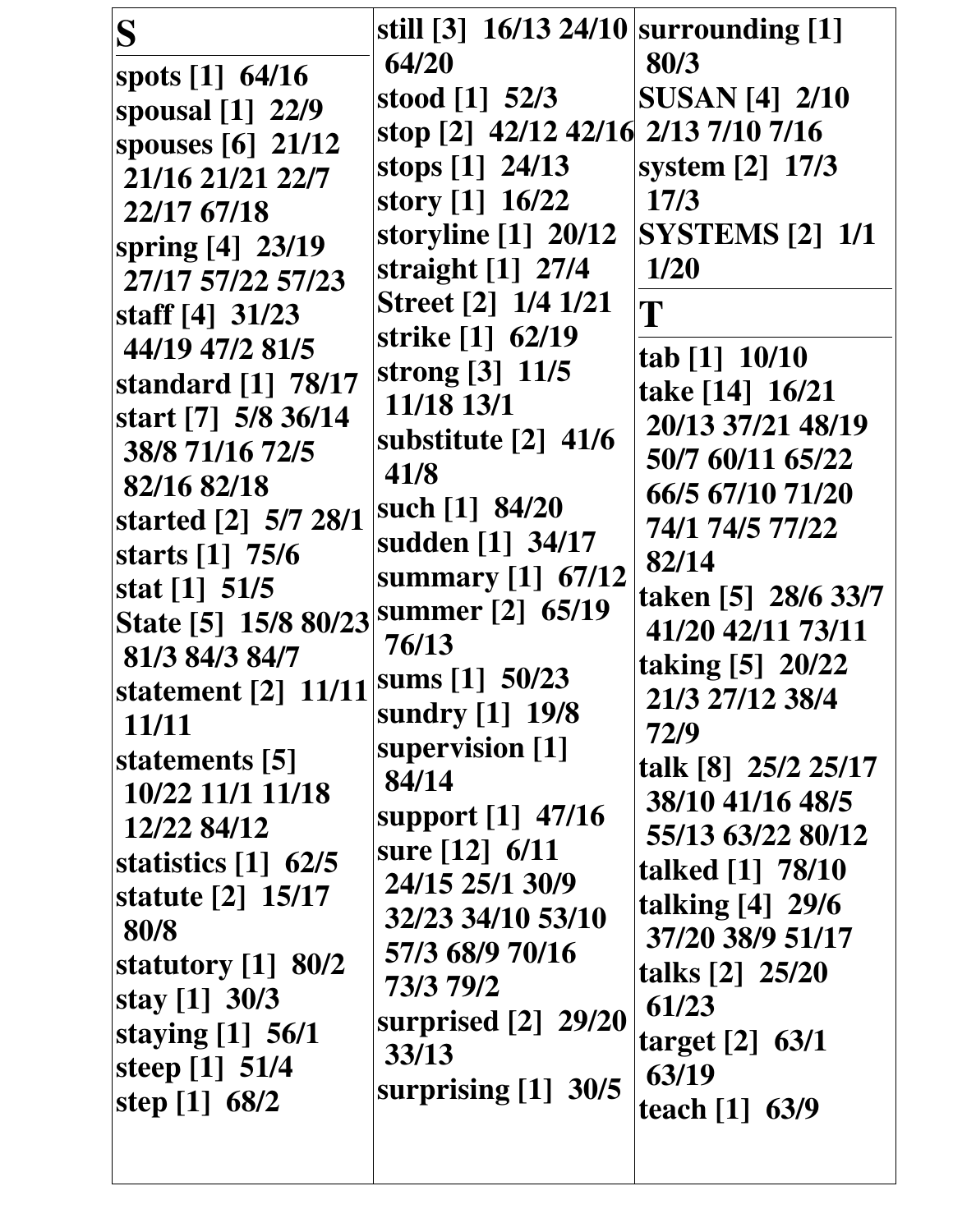| T                                 | tested $[2]$ 50/16  | 19/16 24/5 24/18    |
|-----------------------------------|---------------------|---------------------|
| team $[3]$ 41/12                  | 73/13               | 27/5 27/18 29/1     |
| 69/12 69/13                       | testing [7] 51/5    | 29/8 31/12 33/8     |
| teeing [1] 25/19                  | 51/14 52/1 52/6     | 34/3 34/5 42/6      |
| <b>Teladoc</b> [6] 38/12          | 52/17 55/3 56/19    | 42/20 47/23 49/6    |
| 38/13 39/2 39/4                   | tests $[10]$ 51/7   | 53/3 55/11 55/22    |
| 40/13 41/23                       | 51/10 52/13 52/22   | 55/23 59/10 59/20   |
| Telehealth [37]                   | 53/1 73/7 73/19     | 59/23 62/19 65/4    |
| 37/20 37/21 38/9                  | 73/20 74/2 74/4     | 65/7 71/7 73/3 74/6 |
| 38/11 38/21 39/5                  | than $[16]$ 16/13   | 74/10 78/12 78/23   |
| 39/9 39/15 39/22                  | 18/6 18/17 20/22    | 81/21               |
| 40/3 40/11 40/18                  | 21/17 21/21 22/1    | their [31] 15/18    |
| 41/2 41/6 41/21                   | 22/19 23/10 24/18   | 22/11 27/12 32/11   |
| 41/22 42/2 42/10                  | 25/10 37/15 54/4    | 32/15 32/17 35/8    |
| 42/12 42/15 42/19                 | 74/5 74/21 80/19    | 35/18 35/19 38/16   |
| 43/2 43/10 43/11                  | thank [44] 8/3 10/3 | 39/17 41/11 41/11   |
| 43/19 44/21 46/1                  | 14/6 14/10 18/20    | 44/7 44/15 44/16    |
| 53/16 53/22 54/2                  | 29/2 29/10 29/13    | 45/6 45/10 45/16    |
| 54/5 54/13 54/15                  | 30/20 36/2 36/4     | 45/19 45/20 50/21   |
| 74/14 74/18 78/11                 | 36/9 36/11 36/23    | 61/1 66/3 67/18     |
| 78/14                             | 37/6 45/21 46/7     | 67/18 71/20 72/5    |
| telephone $[1]$ 44/8              | 46/11 46/22 47/1    | 72/19 75/17 77/5    |
| tell [2] 30/11 33/6               | 47/16 47/17 47/18   | them [24] 12/14     |
| telling $[2]$ 16/22               | 49/20 49/22 53/12   | 13/12 27/2 32/7     |
| 62/12                             | 58/3 58/18 60/4     | 32/19 33/2 33/5     |
| tells $\lceil 2 \rceil$ 20/3 41/5 | 67/8 70/11 71/5     | 33/20 34/22 35/14   |
| ten $[1]$ 82/14                   | 71/5 71/12 73/22    | 44/4 45/8 55/2 59/4 |
| terms $[2]$ 40/2                  | 79/5 79/9 79/11     | 59/8 61/1 64/19     |
| 48/12                             | 79/16 81/10 81/23   | 65/23 66/1 66/2     |
| test [6] $36/19$ 36/21            | 82/10 82/11 82/22   | 66/12 72/6 75/11    |
| 51/23 73/11 74/2                  | that $[323]$        | 78/2                |
| 74/5                              | that's [33] 17/4    | then [23] 23/23     |
|                                   |                     |                     |
|                                   |                     |                     |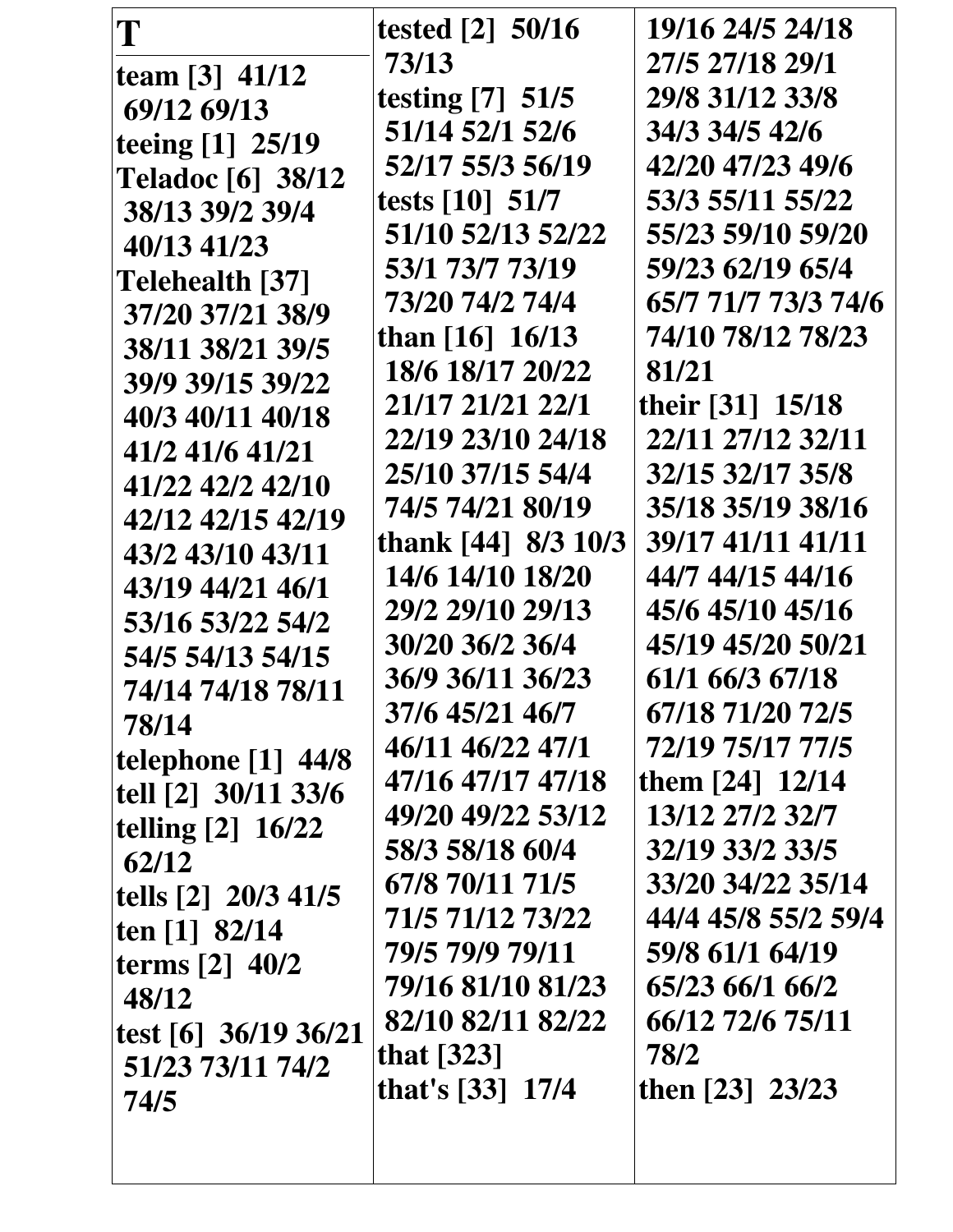| T                     | 77/6 77/21 78/3     | 72/4 72/15 72/16      |
|-----------------------|---------------------|-----------------------|
| then [22] 25/6        | 78/18 79/2 80/1     | 72/18 75/1 75/15      |
| 25/11 28/18 34/16     | 82/2                | 75/17 75/19 77/4      |
| 38/1 39/13 44/10      | there's $[3]$ 55/13 | 77/14 77/22 77/23     |
| 45/14 46/2 50/23      | 65/13 79/22         | 78/1 78/17 81/17      |
| 51/11 54/10 57/4      | thereof $[1]$ 84/21 | 81/19                 |
| 65/16 65/20 67/22     | thereto $[1]$ 84/13 | thing [13] 12/8       |
| 72/12 73/20 73/23     | thermometer [1]     | 18/12 21/5 24/7       |
| 74/2 76/5 78/22       | 77/18               | 24/19 27/20 32/13     |
| therapies $[1]$ 19/23 | these [21] 10/22    | 38/10 38/12 46/20     |
| therapy $[4]$ 40/6    | 24/4 26/10 27/7     | 52/3 55/4 56/12       |
| 40/7 40/7 68/2        | 31/18 46/21 52/22   | things [8] 5/5 24/20  |
| there [66] 5/21 10/8  | 61/14 61/14 61/19   | 27/12 27/14 29/23     |
| 12/6 16/7 17/18       | 63/20 63/21 63/23   | 34/9 57/17 81/12      |
| 19/19 20/8 24/5       | 64/4 66/9 67/15     | think [17] 10/8       |
| 24/23 24/23 26/1      | 67/16 67/17 69/3    | 18/9 26/19 27/19      |
| 26/2 27/11 28/2       | 69/17 77/15         | 31/5 35/1 46/19       |
| 28/6 29/3 30/15       | they $[59]$ 10/15   | 48/23 49/6 49/8       |
| 30/15 32/4 34/1       | 12/23 17/1 17/2     | 49/11 49/14 52/9      |
| 34/15 35/9 39/11      | 22/16 26/21 27/19   | 57/14 57/21 71/3      |
| 39/16 40/11 41/1      | 29/23 30/8 31/15    | 79/19                 |
| 43/21 46/2 46/15      | 33/7 33/19 34/17    | this [120]            |
| 46/16 47/6 49/1       | 34/19 34/21 35/3    | <b>THOMAS</b> [6] 3/7 |
| 49/16 51/3 52/12      | 35/5 35/15 35/17    | 70/15 71/4 71/8       |
| 52/15 52/16 52/17     | 38/16 38/18 38/19   | 79/7 81/16            |
| 53/5 53/5 55/21       | 39/18 43/5 43/14    | <b>Thomas71</b> [1]   |
| 57/4 58/14 60/6       | 43/16 45/18 48/5    | 4/8                   |
| 60/13 60/16 60/23     | 49/4 50/21 52/17    | those [26] 5/14 5/19  |
| 61/18 62/5 64/5       | 52/18 55/1 55/2     | 8/23 10/17 22/14      |
| 66/2 66/22 68/22      | 61/3 64/23 65/2     | 26/18 26/19 26/22     |
| 68/23 73/6 75/5       | 65/6 66/1 66/5      | 27/14 28/3 30/23      |
| 75/18 75/22 76/2      | 66/12 66/14 68/4    | 32/10 32/14 33/1      |
|                       |                     |                       |
|                       |                     |                       |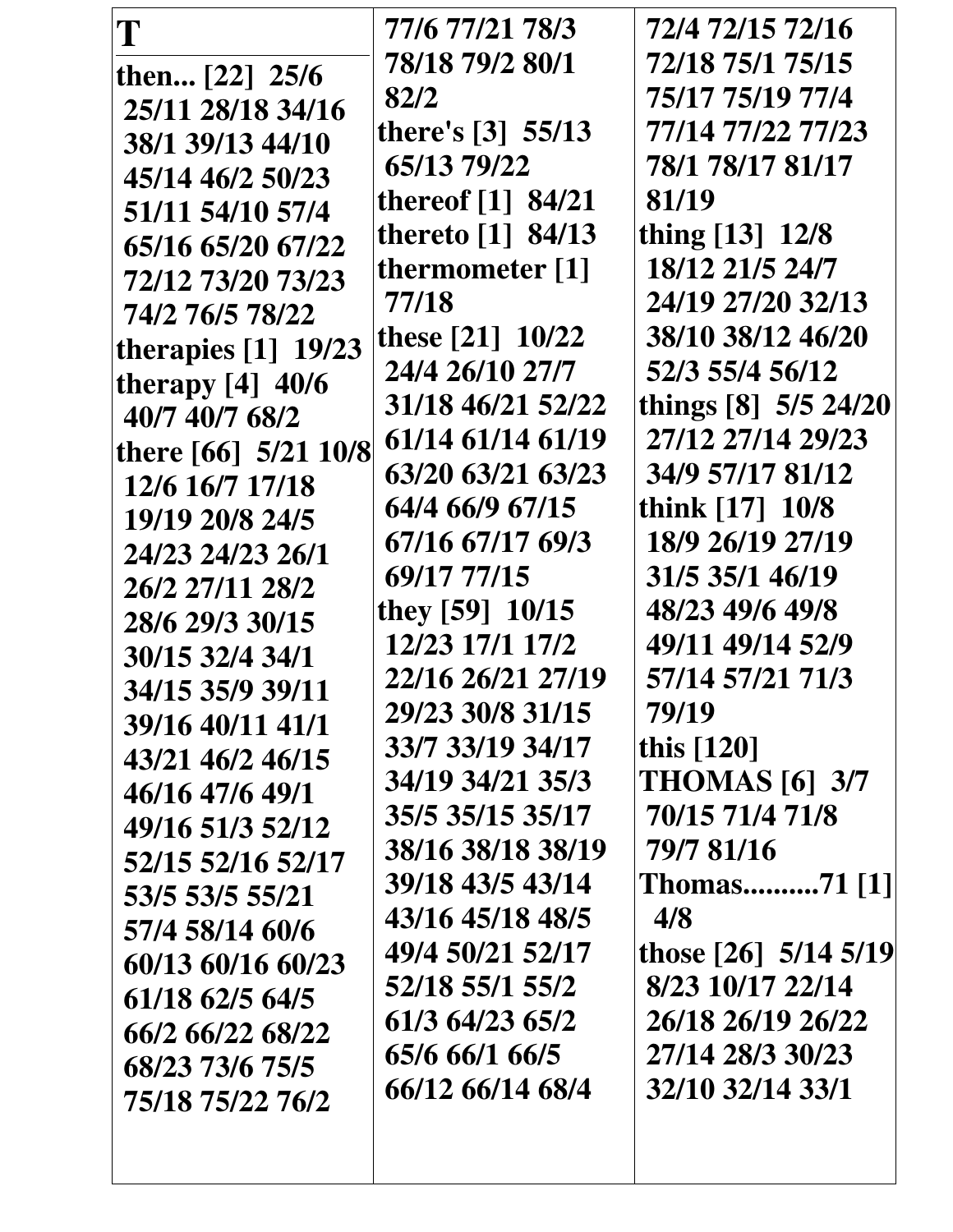| T                                                          | 56/13 64/16 64/18                                         | trends [2] 20/9 26/7                                       |
|------------------------------------------------------------|-----------------------------------------------------------|------------------------------------------------------------|
| those [12] 33/18                                           | 67/5 69/6 74/5                                            | tried [2] 32/23                                            |
| 34/9 42/15 51/10                                           | 76/23 77/20 79/12                                         | 34/10                                                      |
| 57/16 62/2 68/12                                           | 80/9 82/6                                                 | <b>TRS</b> [1] 32/18                                       |
| 68/15 72/3 73/7                                            | timely $[1]$ 69/10                                        | true $[1]$ 84/15                                           |
| 75/23 80/6                                                 | times [1] 46/21                                           | <b>Trust</b> [7] 11/2                                      |
| thought [1] 61/4                                           | today $[16] 6/10$                                         | 12/21 24/9 25/23                                           |
| thoughts [1] 37/9                                          | 6/12 21/17 25/11                                          | 27/22 28/10 28/12                                          |
| thousand $[1]$ 64/11                                       | 26/23 36/18 37/17                                         | try [5] 10/16 24/3                                         |
| threat [1] 27/9                                            | 47/4 48/8 48/22                                           | 59/8 68/4 82/17                                            |
| threats $[1]$ 25/1                                         | 50/1 52/3 56/20                                           | trying [5] 33/5 34/4                                       |
| three [3] 13/9 15/3                                        | 64/20 70/9 82/3                                           | 34/13 47/16 62/20                                          |
| 24/6                                                       | together $[1]$ 6/7                                        | <b>Tuesday</b> [2] 1/22                                    |
| three-year $[1]$ 13/9                                      | told $[1]$ 21/23                                          | 84/8                                                       |
| through [23] 10/18                                         | too [3] 33/14 33/21                                       | tune [1] 25/19                                             |
| 12/16 15/10 16/3                                           | 35/2                                                      | turn [8] 10/5 10/10                                        |
| 19/14 20/19 21/15                                          | took [2] 28/7 28/8                                        | 24/22 38/8 40/9                                            |
| 25/3 25/16 29/13                                           | top [4] 31/4 55/11                                        | 50/9 60/10 61/11                                           |
| 30/14 33/17 38/14                                          | 56/1 62/9                                                 | <b>Turning [2] 11/9</b>                                    |
| 39/10 48/3 50/6                                            | total [13] 11/5 13/1                                      | 28/13                                                      |
| 50/20 52/11 53/10                                          | 15/19 16/8 18/23                                          | twice [2] 28/6 28/7                                        |
| 57/5 59/16 66/12                                           | 19/17 20/17 25/14                                         | <b>Twilley [1] 7/18</b>                                    |
| 71/23<br>throughout [3]                                    | 28/3 71/23 73/12<br>73/14 73/18<br>totals $[3]$ 41/1 52/8 | two [8] 23/22 28/2<br>29/7 30/15 35/15<br>64/4 76/18 80/10 |
| 59/7 61/23 64/10<br>tied [1] 59/18<br>time $[29]$ 6/15 8/5 | 80/21<br><b>Townes</b> [1] 81/9                           | typed [2] 53/14<br>53/20                                   |
| 8/7 8/22 9/17 10/12                                        | transcription [1]                                         | typewritten [1]                                            |
| 10/17 11/19 24/16                                          | 84/15                                                     | 84/13                                                      |
| 30/10 32/4 34/20                                           | transfers $\lceil 1 \rceil$ 28/2                          | $\mathbf I$ J                                              |
| 35/10 37/1 45/22                                           | transition $[1]$ 49/2                                     | uncomfortable [1]                                          |
| 46/16 46/17 49/16                                          | treatment [1] 56/20                                       | 37/14                                                      |
|                                                            |                                                           |                                                            |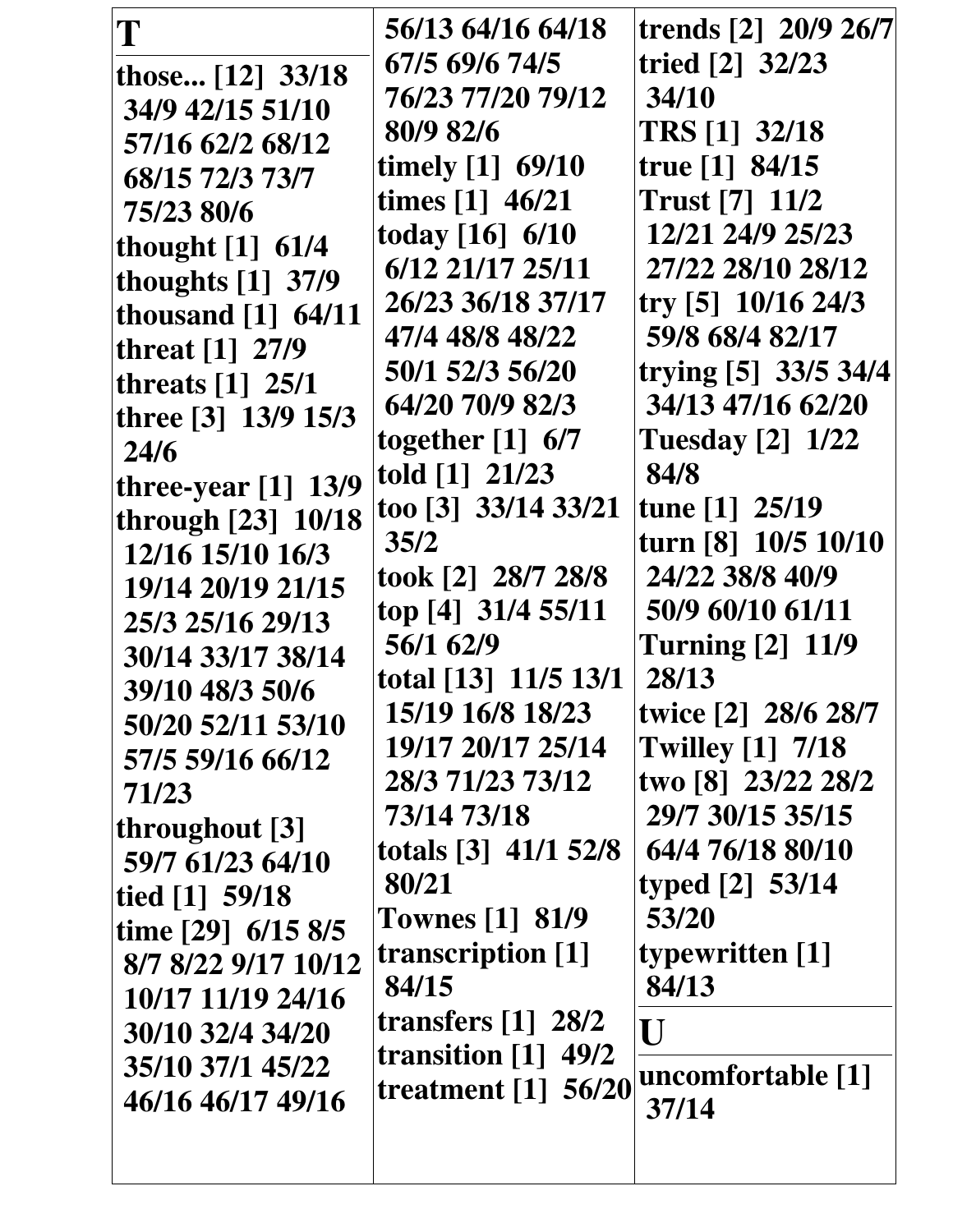| U                                    | 65/14 80/5 80/22                     | 38/15 38/16 39/2               |
|--------------------------------------|--------------------------------------|--------------------------------|
| under [6] 22/10                      | upcoming $[1]$ 49/2                  | 77/20                          |
| 22/15 42/4 44/21                     | update [20] 4/6 4/8                  | used [8] 10/15                 |
| 53/23 84/13                          | 9/20 9/22 10/11                      | 12/17 17/16 17/17              |
| underneath [1]                       | 37/21 48/17 50/13                    | 17/20 74/19 74/20              |
| 51/12                                | 53/7 60/9 66/20                      | 81/7                           |
| understand [1]                       | 66/21 67/1 69/23                     | usual [1] 84/22                |
| 34/14                                | 71/8 71/9 71/15                      | utilization [1]                |
| understanding [1]                    | 72/21 76/5 78/4                      | 67/23                          |
| 22/21                                | updated [3] 14/23                    | $\bar{\mathbf{V}}$             |
| unfortunately [1]                    | 20/18 51/5                           | vaccine [11] 55/6              |
| 55/19                                | updates [3] 37/2                     | 55/10 55/16 56/18              |
| unfunded [1] 28/15                   | 37/5 79/3                            | 57/1 57/1 57/9                 |
| Union [2] 1/4 1/21                   | uploaded [1] 52/10                   | 57/19 58/2 58/10               |
| unique [1] 65/11                     | upon [4] 11/3 23/17                  | 58/12                          |
| universities [2]                     | 65/16 65/17                          | valuable [1] 49/13             |
| 15/16 15/16                          | uptake [2] 40/11                     | value [3] 11/6 11/7            |
| <b>Unlike [1] 63/7</b>               | 41/21                                | 13/2                           |
| unprecedented [1]                    | uptick [1] 72/2                      | VAN [2] 2/8 7/6                |
| 49/16                                | upward [1] 51/4<br>us [30] 5/10 5/15 | various [1] 19/7               |
| unrelated [1] 47/21                  | 5/16 5/22 6/12                       | vendor [1] 38/13               |
| unsure [1] 49/15                     | 15/18 16/4 16/11                     | vendors $\lceil 1 \rceil$ 56/2 |
| until [5] 32/21 35/3                 | 16/14 17/3 18/23                     | verbiage [1] 75/6              |
| 35/16 49/4 57/22                     | 19/13 22/6 22/8                      | very $[22]$ 11/5               |
| unutilized $\lceil 1 \rceil$ 41/4    | 24/2 25/8 36/16                      | 12/23 12/23 26/9               |
| up [23] 10/7 19/22                   | 36/23 42/11 43/1                     | 35/7 37/6 38/21                |
| 20/9 21/9 21/10                      | 43/1 43/6 44/18                      | 43/23 46/7 51/4                |
| 25/19 29/5 35/3                      | 48/8 52/4 55/12                      | 62/15 63/2 64/21               |
| 35/16 38/3 40/22                     | 62/12 65/10 70/8                     | 65/8 68/6 69/9                 |
| 48/6 51/1 53/3                       | 70/9                                 | 70/19 71/1 77/19               |
| 53/18 55/15 58/8<br>62/3 64/11 64/17 | use [6] 12/14 32/18                  | 79/18 79/19 81/4               |
|                                      |                                      | VI [2] 4/8 71/7                |
|                                      |                                      |                                |
|                                      |                                      |                                |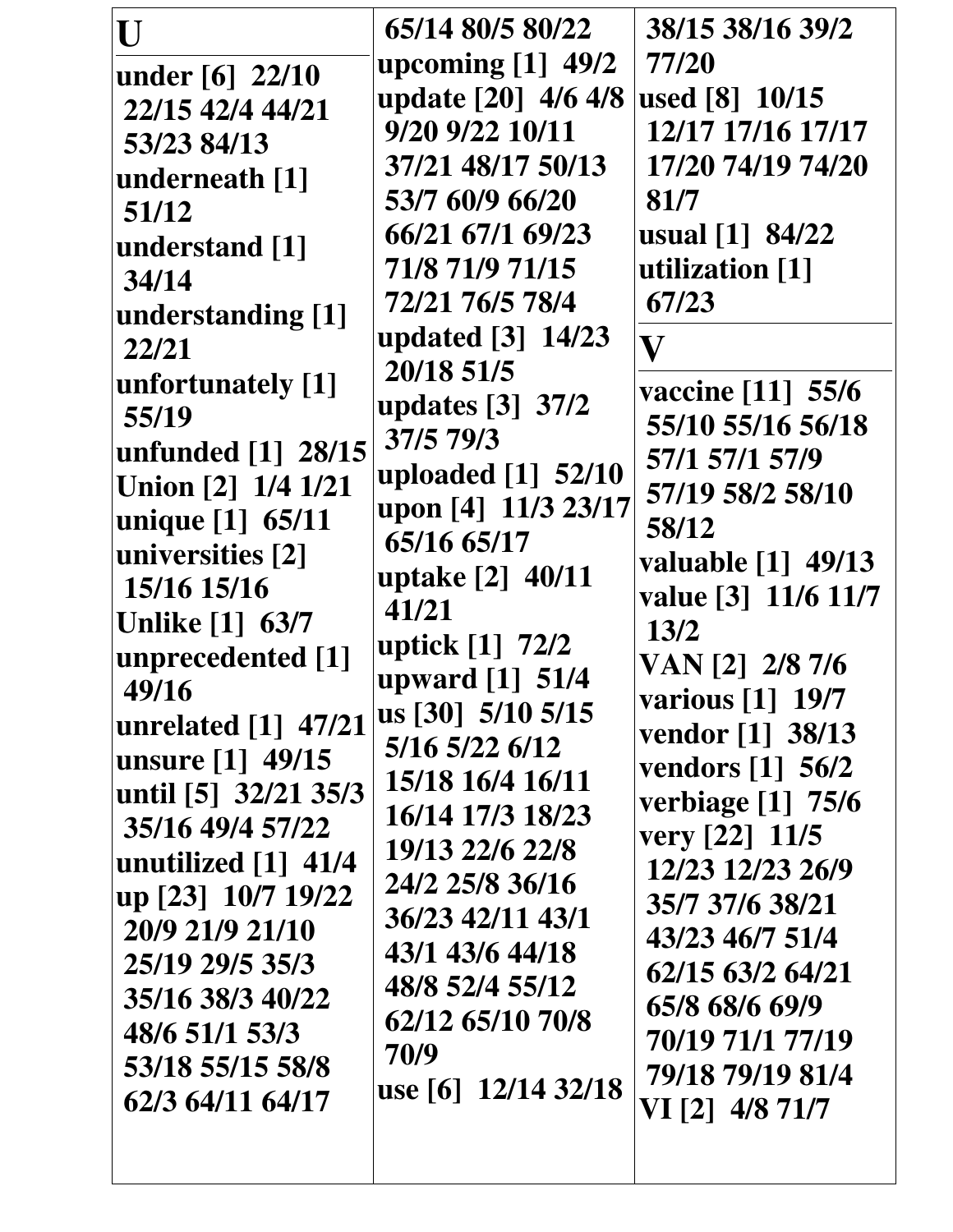| $\mathbf{V}% _{M_{1},M_{2}}^{\alpha,\beta}(\mathbf{r})$ | <b>WALES</b> [3] 3/6     | 72/1 72/11 72/13      |
|---------------------------------------------------------|--------------------------|-----------------------|
| via $[1]$ 5/15                                          | 37/4 81/15               | 75/4 75/7 75/22       |
| VICE [4] 2/4 10/1                                       | <b>Wales37 [1]</b>       | 78/13 80/17 80/23     |
| 13/11 53/8                                              | 4/7                      | watch [2] 63/9        |
| <b>VICE-CHAIRMA</b>                                     | walk [1] 50/5            | 78/21                 |
| N[1] 2/4                                                | <b>Walmart</b> [1] 72/11 | wave [1] 5/16         |
| video [6] 38/16 39/1                                    | want [20] 6/13 12/5      | way [5] 20/4 34/13    |
| 41/17 43/16 44/8                                        | 12/19 16/17 24/15        | 49/11 57/3 80/3       |
| 63/8                                                    | 25/1 27/20 35/5          | we [240]              |
|                                                         | 35/17 38/10 40/14        | we've $[3] 16/1$      |
| video-based [1]                                         | 56/7 61/11 62/8          | 24/17 80/13           |
| 63/8                                                    | 66/5 66/18 71/16         | <b>WebEx</b> [1] 5/15 |
| <b>VIDEOCONFERE</b><br><b>NCE</b> [1] 1/16              | 77/21 78/22 81/10        | website [1] 59/2      |
|                                                         | wanted $[5]$ 6/11        | week [4] 32/22 62/1   |
| videos [1] 63/9                                         | 21/15 58/22 74/13        | 64/18 65/12           |
| VII [1] 4/9                                             | 77/20                    | weekly [1] 79/1       |
| $VIII$ [1] $4/10$                                       | wanting [1] 41/14        | weight [5] 62/9       |
| virtual [1] 44/14                                       | was [53] 1/21 11/8       | 62/13 62/22 63/13     |
| virtually $[1]$ 38/23                                   | 13/3 17/15 17/16         | 63/17                 |
| virus [4] 39/21                                         | 17/20 22/11 28/16        | welcome [3] 5/3       |
| 51/20 58/1 58/2                                         | 28/20 29/3 30/4          | 36/22 79/10           |
| visits $[5]$ 40/12                                      | 30/13 31/2 31/22         | well [18] 6/12 9/19   |
| 40/17 40/18 41/7                                        | 32/3 32/9 32/14          | 23/3 35/15 35/21      |
| 41/9                                                    | 32/16 32/20 33/4         | 37/8 40/8 40/13       |
| VIVA [1] 54/10                                          | 33/8 33/9 33/14          | 42/17 47/21 54/6      |
| vote [8] 12/9 13/12                                     | 33/18 33/19 34/1         | 54/12 55/13 56/7      |
| 26/4 26/5 37/18                                         | 34/4 36/20 39/9          | 56/15 58/22 65/3      |
| 42/21 44/19 47/7                                        | 39/11 39/16 39/20        | 65/20                 |
| W                                                       | 40/2 47/15 51/17         | wellness [11] 38/2    |
| waiting [3] 23/1                                        | 52/4 52/12 52/14         | 53/7 60/8 60/14       |
| 26/21 49/15                                             | 52/16 52/17 52/20        | 60/15 61/8 61/9       |
| waived [1] 64/8                                         | 54/14 60/16 64/7         | 64/6 66/20 66/22      |
|                                                         |                          |                       |
|                                                         |                          |                       |
|                                                         |                          |                       |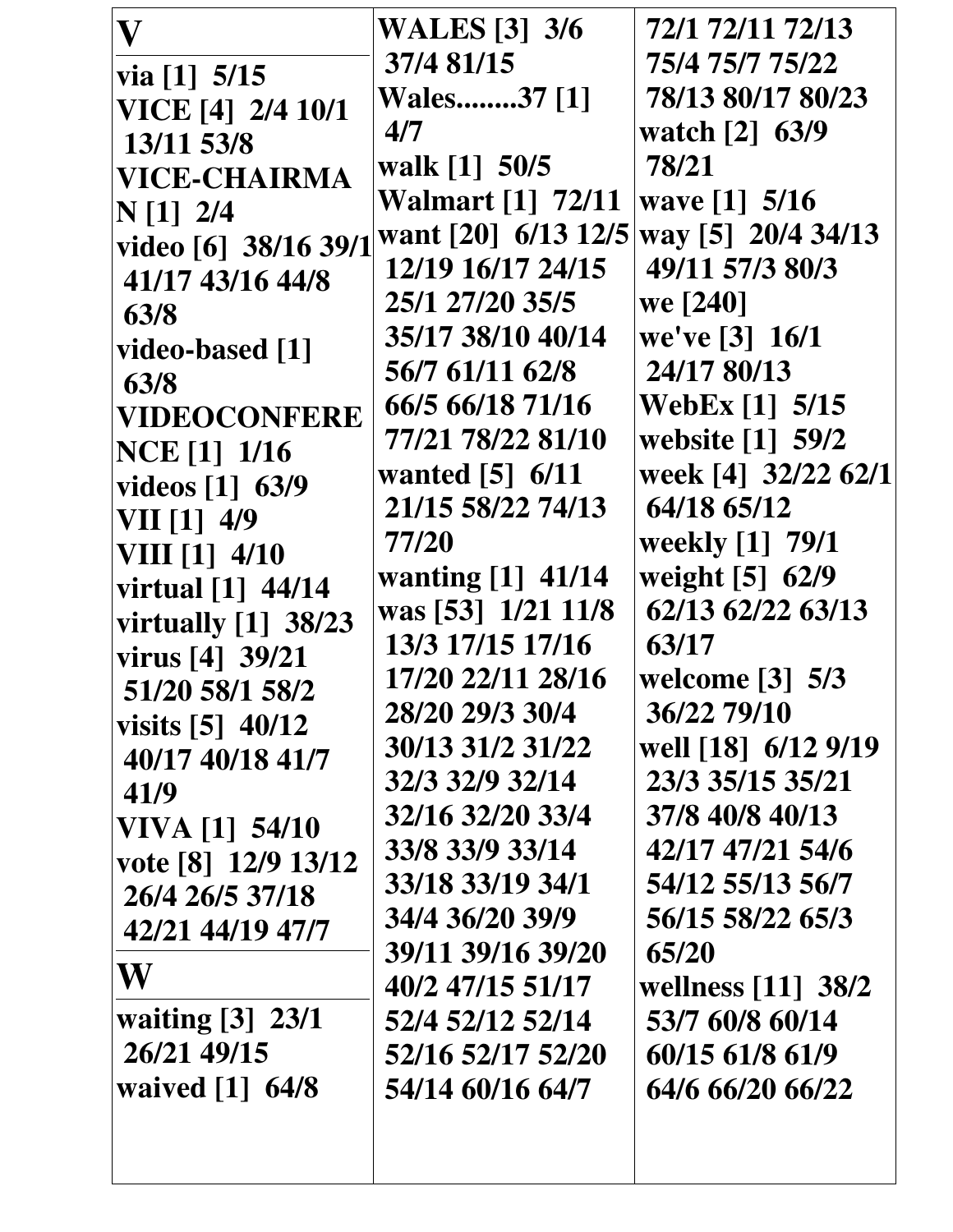| W                     | 61/18 63/14 63/19              | 62/9 67/1 67/11                         |
|-----------------------|--------------------------------|-----------------------------------------|
| wellness [1] 71/17    | 65/9 67/23 68/12               | 68/5 74/12                              |
| went [8] 17/13 19/3   | 69/2 76/3                      | while [3] 19/16                         |
| 20/9 31/3 32/14       | what's $[5]$ 15/1              | 31/13 41/6                              |
| 33/1 52/11 80/11      | 26/12 42/4 55/1                | who [18] 5/10 5/14                      |
| were [17] 20/6 21/1   | 67/12                          | 5/20 19/2 20/22                         |
| 21/2 21/7 30/14       | whatever $[1]$ 57/4            | 22/15 26/23 30/23                       |
| 31/17 32/10 34/19     | when $[17] 20/8$               | 31/17 32/10 32/18                       |
| 40/23 43/9 52/18      | 20/9 20/11 21/17               | 33/16 36/20 50/21                       |
|                       | 22/21 25/19 29/6               | 57/23 61/23 64/22                       |
| 52/20 75/9 75/10      | 34/14 38/11 39/2               | 70/17                                   |
| 80/1 80/20 84/13      | 40/21 40/22 43/14              | whoever [1] 58/11                       |
| <b>WHALEY</b> [5] 2/4 | 45/17 48/17 57/23              | whole [1] 65/5                          |
| 6/21 37/7 70/12       | 64/2                           | why [3] 33/8 68/15                      |
| 79/17                 | where [18] 10/12               | 74/11                                   |
| Whaley                | 14/21 15/5 15/16               | will [88]                               |
| 8 [1] 4/5             | 16/16 20/5 22/22               | <b>WILLIAMS</b> [1]                     |
| <b>Whaley</b>         | 27/13 27/23 32/20              | 2/10                                    |
| $.82$ [1] $4/10$      | 38/15 42/2 47/3                | window $\lceil 1 \rceil$ 35/7           |
| <b>Whaley7</b> [1]    | 55/7 57/19 63/9                | wish [1] 81/13                          |
| 4/3                   | 68/2 68/16                     | wishing $[1]$ 6/12                      |
| what [43] 15/2        | wherever $[2]$ 38/18           | without [3] 39/18                       |
| 16/13 19/14 20/10     | 60/3                           | 45/6 59/9                               |
| 22/2 22/23 23/2       | whether $\lceil 3 \rceil$ 17/1 | won't [5] 12/18                         |
| 23/5 26/7 26/11       | 74/6 75/22                     | 24/1 49/4 56/23                         |
| 27/8 30/3 33/8 34/3   | which [24] 19/11               | 57/22                                   |
| 35/18 38/1 40/2       | 22/9 22/14 23/6                | work [6] 19/5 63/22                     |
| 40/14 41/5 41/22      | 25/7 25/8 25/13                | 66/13 68/8 69/16                        |
| 42/10 43/1 44/13      | 25/15 37/17 40/17              | 69/19                                   |
| 45/22 48/5 48/10      | 40/18 43/6 43/22               |                                         |
| 49/18 54/14 54/22     | 45/12 52/8 53/6                | working [10] 18/14<br>18/15 18/17 18/18 |
| 55/1 55/2 55/17       |                                | 23/4 23/9 23/16                         |
| 57/17 61/6 61/12      | 59/5 60/8 60/14                |                                         |
|                       |                                |                                         |
|                       |                                |                                         |